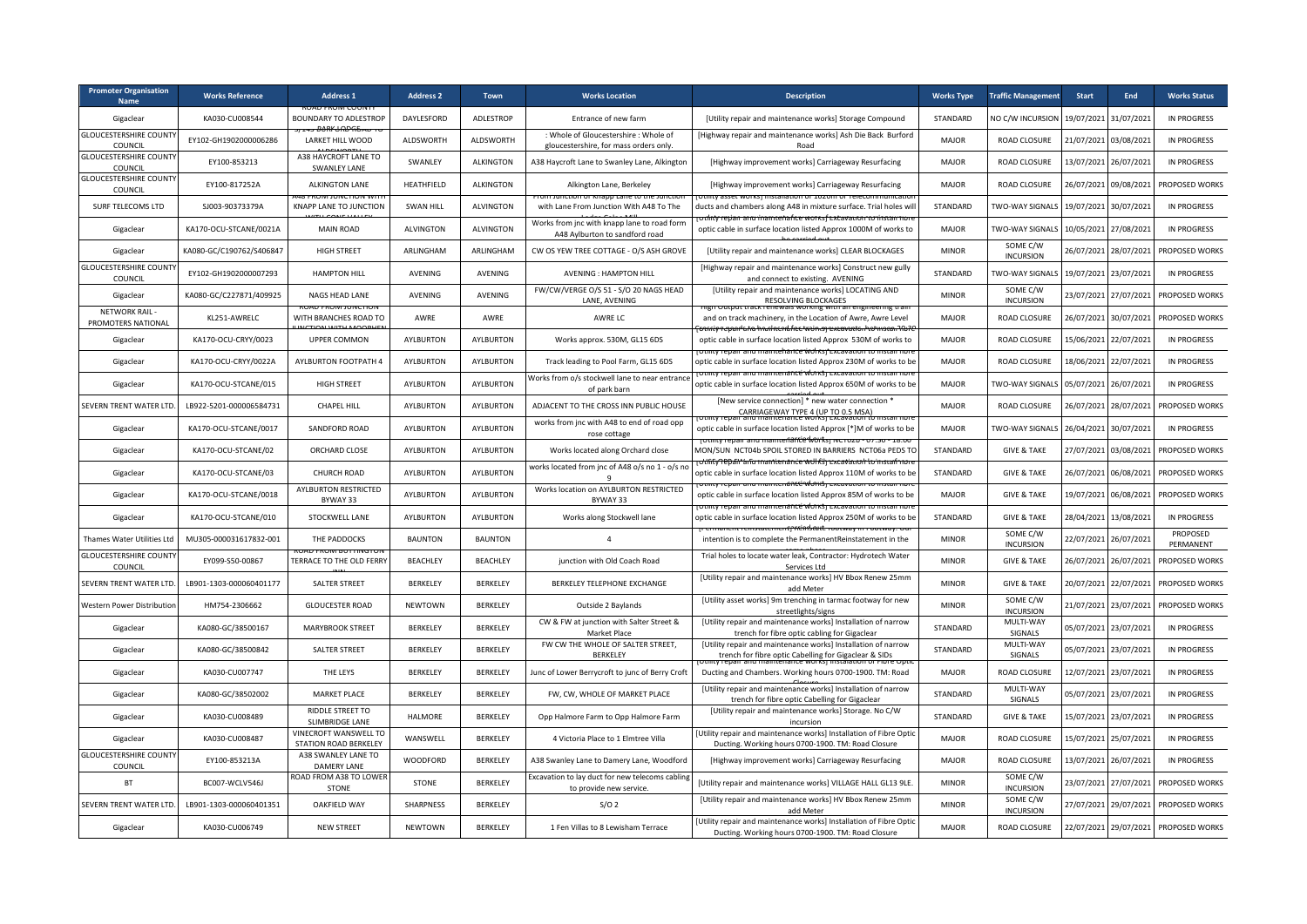| Gigaclear                               | KA030-CU006755                | LUGGS FARM TO THE<br>MALTHOUSE SHARPNESS   | SHARPNESS                      | BERKELEY                        | Luggs Farm to Mulberry Tree Cottage                                                   | [Utility repair and maintenance works] Installation of Fibre Optic<br>Ducting. Working hours 0700-1900. TM: Road Closure              | <b>MAJOR</b>                    | <b>ROAD CLOSURE</b>          | 28/07/2021 | 29/07/2021 | PROPOSED WORKS        |
|-----------------------------------------|-------------------------------|--------------------------------------------|--------------------------------|---------------------------------|---------------------------------------------------------------------------------------|---------------------------------------------------------------------------------------------------------------------------------------|---------------------------------|------------------------------|------------|------------|-----------------------|
| Gigaclear                               | KA030-CU006753                | <b>STATION ROAD</b>                        | SHARPNESS                      | BERKELEY                        | 71 Oldminster Road to Sunnybrook Farm                                                 | Utility repair and maintenance works] Installation of Fibre Optic<br>Ducting. Working hours 0700-1900. TM: Road Closure               | <b>MAJOR</b>                    | <b>ROAD CLOSURE</b>          | 23/07/2021 | 29/07/2021 | PROPOSED WORKS        |
| Gigaclear                               | KA080-GC/38501163             | <b>CANONBURY STREET</b>                    | BERKELEY                       | BERKELEY                        | FW CW FROM 1 TO 39 Canonbury Street,<br>Berkeley                                      | [Permanent reinstatement] Installation of narrow trench for<br>fibre optic Cabelling for Gigaclear                                    | STANDARD                        | MULTI-WAY<br>SIGNALS         | 13/07/2021 | 30/07/2021 | <b>IN PROGRESS</b>    |
| Gigaclear                               | KA030-CU006754                | LUGGS FARM TO THE<br>MALTHOUSE SHARPNESS   | SHARPNESS                      | BERKELEY                        | 71 Oldminster Road to Luggs Farm                                                      | Utility repair and maintenance works] Installation of Fibre Optio<br>Ducting. Working hours 0700-1900. TM: Road Closure               | <b>MAJOR</b>                    | ROAD CLOSURE                 | 29/07/2021 | 30/07/2021 | PROPOSED WORKS        |
| Gigaclear                               | KA030-CU008536                | FITZHARDINGE WAY                           | BERKELEY                       | BERKELEY                        | junction on to Fitzhardinge Way to end on th<br>road to 20 Fitzhardinge Way, Berkeley | [Utility repair and maintenance works] Installation of multiduct<br>cabinets, boxes, cable and splice                                 | STANDARD                        | <b>GIVE &amp; TAKE</b>       | 21/07/2021 | 03/08/2021 | PROPOSED WORKS        |
| Gigaclear                               | KA080-GC/38500262             | <b>JAMES ORCHARD</b>                       | <b>BERKELEY</b>                | BERKELEY                        | FW/CW THE WHOLE OF JAMES ORCHARD,<br>BERKELEY                                         | [Utility repair and maintenance works] Installation of narrow<br>trench for fibre optic Cabling for Gigaclear                         | STANDARD                        | SOME C/W<br><b>INCURSION</b> | 21/07/2021 | 03/08/2021 | PROPOSED WORKS        |
| Gigaclear                               | KA030-CU006506                | COUNTRY ADVENTURE PARK                     | <b>MOBLEY</b>                  | BERKELEY                        | Outside large farm/industrial estate to<br>roundabout                                 | [Remedial works] Defect remedial rectification. Working hours<br>0800 to 1700hrs. TM required: Multiway lights                        | <b>MINOR</b>                    | MULTI-WAY<br>SIGNALS         | 30/07/2021 | 03/08/2021 | PROPOSED<br>REMEDIAL  |
| Gigaclear                               | KA030-CU006774                | <b>CORNER HOUSE TO</b><br>PRIMROSE COTTAGE | <b>PURTON</b>                  | BERKELEY                        | Manor Farm to Wayside                                                                 | [Utility repair and maintenance works] Installation of Fibre Optic<br>Ducting. Working hours 0700-1900. TM: Road Closure              | <b>MAJOR</b>                    | <b>ROAD CLOSURE</b>          | 26/07/2021 | 05/08/2021 | PROPOSED WORKS        |
| Gigaclear                               | KA030-CU007340                | LOWER STONE TO COUNTY<br><b>BOUNDARY</b>   | <b>LOWER STONE</b>             | BERKELEY                        | unc woodend cane to cower :<br>Spamspeed, The Birches, Lower Stone opposite           | optic cable and customer connections. Working hours 0700-                                                                             | <b>MAJOR</b>                    | <b>ROAD CLOSURE</b>          | 01/08/2021 | 05/08/2021 | PROPOSED WORKS        |
| Gigaclear                               | KA080-GC/38500120             | <b>LEAZE CLOSE</b>                         | <b>BERKELEY</b>                | BERKELEY                        | FW CW WHOLE OF LEAZE CLOSE                                                            | [Permanent reinstatement] Installation of Gigaclear<br>Infrastructure                                                                 | STANDARD                        | SOME C/W<br><b>INCURSION</b> | 26/07/2021 | 06/08/2021 | PROPOSED<br>PERMANENT |
| Gigaclear                               | KA030-CU008537                | <b>GILBERT HILL</b>                        | <b>BERKELEY</b>                | BERKELEY                        | Fitzhardinge Way to Gilbert Hill to front of 13<br>Gilbert Hill, Berkeley             | [Utility repair and maintenance works] Installation of multiduct<br>cabinets, boxes, cable and splice                                 | STANDARD                        | <b>GIVE &amp; TAKE</b>       | 27/07/2021 | 09/08/2021 | PROPOSED WORKS        |
| Gigaclear                               | KA030-CU006756                | LAMMASTIDE INN                             | OLD BROOKEND                   | BERKELEY                        | Mulberry Tree Cottage to Westerings                                                   | Utility repair and maintenance works] Installation of Fibre Optic<br>Ducting. Working hours 0700-1900. TM: Road Closure               | <b>MAJOR</b>                    | <b>ROAD CLOSURE</b>          | 31/07/2021 | 10/08/2021 | PROPOSED WORKS        |
| Gigaclear                               | KA030-CU007883                | <b>LOWER BERRYCROFT</b>                    | <b>BERKELEY</b>                | BERKELEY                        | Large grass verge on junc of Marybrook Street                                         | Utility repair and maintenance works] Storage of materials only<br>no CW incursion                                                    | STANDARD                        | NO C/W INCURSION             | 15/04/2021 | 20/08/2021 | <b>IN PROGRESS</b>    |
| Gigaclear                               | KA030-CU008483                | ORCHARD WAY                                | <b>BERRY HILL</b>              | <b>BERRY HILL</b>               | junction orchard way to junction nine wells<br>road                                   | [Utility repair and maintenance works] Installation of Fibre Optic<br>Ducting and Chambers                                            | STANDARD                        | <b>GIVE &amp; TAKE</b>       | 19/07/2021 | 26/07/2021 | <b>IN PROGRESS</b>    |
| Gigaclear                               | KA030-CU007641                | <b>GROVE ROAD</b>                          | <b>BERRY HILL</b>              | <b>BERRY HILL</b>               | Grove Road J/ W B4136                                                                 | [Utility repair and maintenance works] Storage compound                                                                               | <b>MAJOR</b>                    | NO C/W INCURSION             | 02/03/2021 | 30/07/2021 | <b>IN PROGRESS</b>    |
| Gigaclear                               | KA030-CU008484                | NINE WELLS ROAD                            | <b>BERRY HILL</b>              | <b>BERRY HILL</b>               | junction orchard way to outside new house<br>joyford hill                             | [Utility repair and maintenance works] Installation of Fibre Optic<br><b>Ducting and Chambers</b>                                     | STANDARD                        | <b>GIVE &amp; TAKE</b>       | 26/07/2021 | 02/08/2021 | PROPOSED WORKS        |
| Western Power Distributior              | HM755-2283032B                | <b>FOREST PATCH</b>                        | <b>BERRY HILL</b>              | <b>BERRY HILL</b>               | from outside 2 round to outside 40                                                    | renching in tarmac footway and tarmac road for cable overlay i:                                                                       | <b>MAJOR</b>                    | SOME C/W<br><b>INCURSION</b> | 4/06/2021  | 13/08/2021 | <b>IN PROGRESS</b>    |
| Western Power Distributior              | HM755-2283032C                | <b>TUDOR WALK</b>                          | <b>BERRY HILL</b>              | <b>BERRY HILL</b>               | from the junction with Kells Road up to outside<br>21                                 | trenching in tarmac footway and tarmac road and grass verge for<br>totility asset works) o joint holes in taithat rootway after grass | <b>MAJOR</b>                    | <b>GIVE &amp; TAKE</b>       | 14/06/2021 | 20/08/2021 | <b>IN PROGRESS</b>    |
| Western Power Distribution              | HM755-2283032A                | <b>KELLS ROAD</b>                          | <b>BERRY HILL</b>              | <b>BERRY HILL</b>               | from the junction with Tudor Walk up to<br>outside 18                                 | verge and 148m trenching in tarmac footway and tarmac road                                                                            | <b>MAJOR</b>                    | <b>GIVE &amp; TAKE</b>       | 14/06/2021 | 27/08/2021 | <b>IN PROGRESS</b>    |
| Gigaclear                               | KA080-GC/S171925              | ARLINGTON PIKE TO THE                      | <b>BIBURY</b>                  | <b>BIBURY</b>                   | VERGE & CW O/S BARNSELY HILL FARM BIBURY<br>TO QUARRYHILL FARM                        | [Utility repair and maintenance works] Relocating POT                                                                                 | <b>MINOR</b>                    | SOME C/W<br><b>INCURSION</b> | 28/07/2021 | 30/07/2021 | PROPOSED WORKS        |
| <b>GLOUCESTERSHIRE COUNT</b><br>COUNCIL | EY102-GH1901000005703         | <b>BLAISDON LANE</b>                       | <b>BLAISDON</b>                | <b>BLAISDON</b>                 | Blaisdon Lane Blaisdon 807118                                                         | [Highway repair and maintenance works] Pre Surface Dressing<br>Patching Blaisdon Lane Blaisdon 807118                                 | <b>MAJOR</b>                    | ROAD CLOSURE                 | 01/08/2021 | 30/11/2021 | PROPOSED WORKS        |
| <b>GLOUCESTERSHIRE COUNT</b><br>COUNCIL | EY102-GH1901000005704         | JUNCTION WITH BLAISDON                     | <b>BLAISDON</b>                | <b>BLAISDON</b>                 | Blaisdon Road Blaisdon 807118                                                         | [Highway repair and maintenance works] Pre Surface Dressing<br>Patching Blaisdon Road Blaisdon 807118                                 | <b>MAJOR</b>                    | ROAD CLOSURE                 | 01/08/2021 | 30/11/2021 | PROPOSED WORKS        |
| Western Power Distributior              | HM755-0697552                 | <b>BRAINS GREEN</b>                        | <b>BLAKENEY</b>                | <b>BLAKENEY</b>                 | TRAFFIC LIGHTS AT BAD BEND NEAR MARWYNN                                               | [Disconnection or alteration of supply] New supply                                                                                    | <b>MINOR</b>                    | TWO-WAY SIGNALS              | 27/07/2021 | 27/07/2021 | PROPOSED WORKS        |
| Gigaclear                               | KA170-RE-OCU-VYYY-1           | JUNCTION WITH                              | NIBLEY HILL                    | <b>BLAKENEY</b>                 | A48 FROM HIGH STREET TO JUNCTION WITH<br>LENSBROOK                                    | [Utility repair and maintenance works] Works sceduled ahead of<br>resurfacing works to install fibre optic cable.                     | <b>MAJOR</b>                    | MULTI-WAY<br>SIGNALS         | 21/07/2021 | 17/08/2021 | <b>IN PROGRESS</b>    |
| <b>GLOUCESTERSHIRE COUNT</b><br>COUNCIL | EY102-GH1902000005634         | NEW ROAD                                   | <b>BLAKENEY</b>                | <b>BLAKENEY</b>                 | BLAKENEY : Landslip, New rd, Blakeney, GL15<br>4DG: NEW ROAD                          | [Highway repair and maintenance works] Maintain site and<br>diversion route due to collapsed road BLAKENEY :                          | <b>MAJOR</b>                    | <b>ROAD CLOSURE</b>          | 01/02/2021 | 01/02/2022 | <b>IN PROGRESS</b>    |
| Wales& West Utilities                   | XY245-004000161008            | <b>STATION ROAD</b>                        | <b>BLOCKLEY</b>                | <b>BLOCKLEY</b>                 | O/S THE COTTAGE                                                                       | [Utility repair and maintenance works] LAY NEW GAS SERVICE<br>6M PUBLIC                                                               | STANDARD                        | TWO-WAY SIGNALS              | 21/07/2021 | 26/07/2021 | <b>IN PROGRESS</b>    |
| Thames Water Utilities Ltd              | MU305-000031634217-002        | WINTERWAY                                  | <b>BLOCKLEY</b>                | <b>BLOCKLEY</b>                 | 11                                                                                    | [Utility repair and maintenance works] Valve Install 0 to 6' Fway<br>in Footway                                                       | <b>MINOR</b>                    | SOME C/W<br><b>INCURSION</b> | 29/07/2021 | 02/08/2021 | PROPOSED WORKS        |
| SEVERN TRENT WATER LTD                  | LB901-1303-000012835773       | <b>GOOSE LANE</b>                          | <b>BOLLOW</b>                  | <b>BOLLOW</b>                   | SOUTH COTTAGE                                                                         | [Utility repair and maintenance works] 3rd LH for LB9011303-<br>000012833534                                                          | STANDARD                        | MULTI-WAY<br>SIGNALS         | 27/07/2021 | 30/07/2021 | PROPOSED WORKS        |
| Gigaclear                               | KA080-GC/C225130/S555315      | UPPER RODLEY ROAD                          | <b>BOLLOW</b>                  | <b>BOLLOW</b>                   | FW, CW, VERGE FROM ROSEDALE TO<br>SUMMERVILLA                                         | [Utility repair and maintenance works] LOCATE AND CLEAR<br><b>BLOCKAGE</b>                                                            | <b>MINOR</b>                    | SOME C/W<br><b>INCURSION</b> | 29/07/2021 | 02/08/2021 | PROPOSED WORKS        |
| Thames Water Utilities Ltd              | MU305-000031625050-001        | HILCOTE DRIVE                              | BOURTON-ON-THE-<br>WATER       | BOURTON-ON-<br>THE-WATER        | Applegarth, Hilcote Drive, Bourton on the<br>Water, GL54 2DU                          | [Utility repair and maintenance works] Boundary Box Exchange<br>Fway in Footway.                                                      | <b>MINOR</b>                    | SOME C/W<br><b>INCURSION</b> | 20/07/2021 | 22/07/2021 | PROPOSED WORKS        |
| Wales& West Utilities                   | XY241-001003922579            | SHERBORNE STREET                           | <b>BOURTON-ON-THE</b><br>WATER | <b>BOURTON-ON-</b><br>THE-WATER | <b>5M FROM BRIDGE</b>                                                                 | [Utility repair and maintenance works] TRACE AND REPAIR GAS<br>ESCAPE AND PERMANENTLY REINSTATE WHERE POSSIBLE.                       | <b>IMMEDIATE</b><br>(EMERGENCY) | SOME C/W<br><b>INCURSION</b> | 21/07/2021 | 28/07/2021 | <b>IN PROGRESS</b>    |
| <b>BT</b>                               | BC410-<br>TM00000500297589003 | RISSINGTON ROAD                            | BOURTON-ON-THE-<br>WATER       | BOURTON-ON-<br>THE-WATER        | OPP TRADE WINDS ON , RISSINGTON ROAD                                                  | [New service connection] Excavate for an earth pit                                                                                    | <b>MINOR</b>                    | NO C/W INCURSION             | 27/07/2021 | 29/07/2021 | PROPOSED WORKS        |
| <b>BT</b>                               | BC008-WCGG7L6WMA              | HIGH STREET                                | BOURTON-ON-THE<br>WATER        | <b>BOURTON-ON-</b><br>THE-WATER | O/S MANOR CLOSE HIGH STREET BOURTON ON<br>THE WATER GL54 2AP                          | [Utility asset works] Safety for Engineers to work in Underground<br>structures                                                       | STANDARD                        | TWO-WAY SIGNALS              | 28/07/2021 | 02/08/2021 | PROPOSED WORKS        |
| Gigaclear                               | KA170-OCU-CRYY/0030           | <b>BAKERY MEWS</b>                         | <b>BREAM</b>                   | <b>BREAM</b>                    | Bakery Mews, GL15 6EQ                                                                 | optic cable in surface location listed Approx 70M of works to be                                                                      | <b>MAJOR</b>                    | TWO-WAY SIGNALS              | 01/07/2021 | 22/07/2021 | <b>IN PROGRESS</b>    |
|                                         |                               |                                            |                                |                                 |                                                                                       |                                                                                                                                       |                                 |                              |            |            |                       |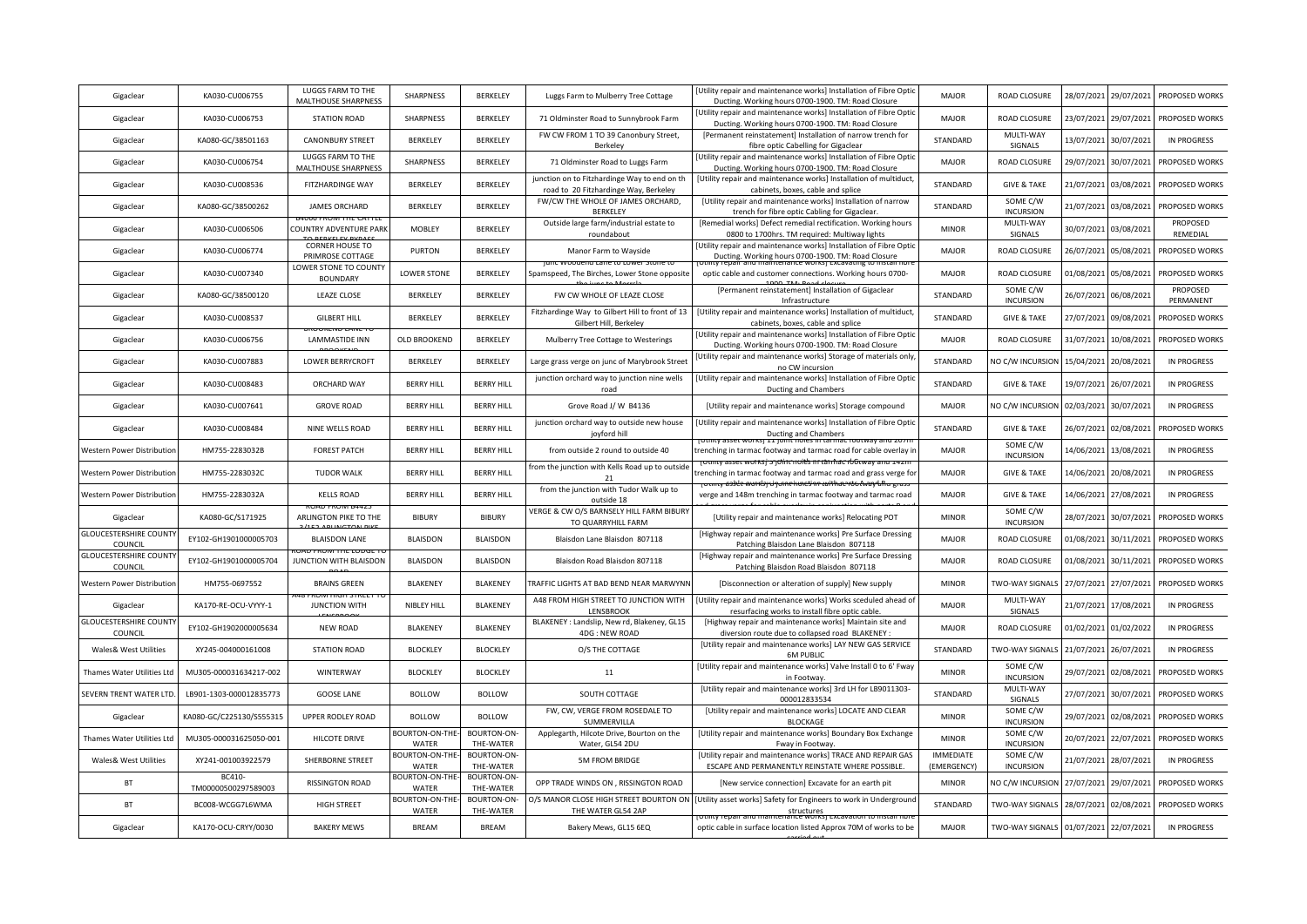| Gigaclear                                | KA170-OCU-BREYNY/0024         | FOOTWAY ADJOINING<br>ASTSIDE OF 32 GREENACRE | <b>BREAM</b>         | <b>BREAM</b>                | Work located in footway                                                               | optic cable in surface location listed Approx 20M of works to be                                                                     | MAJOR                           | <b>GIVE &amp; TAKE</b>       | 02/07/2021 | 22/07/2021 | <b>IN PROGRESS</b> |
|------------------------------------------|-------------------------------|----------------------------------------------|----------------------|-----------------------------|---------------------------------------------------------------------------------------|--------------------------------------------------------------------------------------------------------------------------------------|---------------------------------|------------------------------|------------|------------|--------------------|
| Gigaclear                                | KA170-OCU-BREYNY/0029         | HIGH BEECH ROAD                              | <b>BRFAM</b>         | <b>BRFAM</b>                | works from No 36 to Yew tree cottage, GL15<br>6JH                                     | nce worksrexc<br>optic cable in surface location listed Approx 250M of works to be                                                   | <b>MAJOR</b>                    | MULTI-WAY<br>SIGNALS         | 26/04/2021 | 23/07/2021 | <b>IN PROGRESS</b> |
| Western Power Distributior               | HM756-2308827                 | <b>BROCKHOLLANDS ROAD</b>                    | <b>BREAM</b>         | RRFAM                       | Next to substation                                                                    | [Utility asset works] Sign and Guard Generator - No excavation                                                                       | <b>IMMEDIATE</b><br>(URGENT)    | SOME C/W<br><b>INCURSION</b> | 19/07/2021 | 23/07/2021 | <b>IN PROGRESS</b> |
| Gigaclear                                | KA170-OCU-BREYNY/0031         | <b>HIGHBURY ROAD</b>                         | <b>BREAM</b>         | <b>BREAM</b>                | works from no 35 to New Mill, GL15 6JG                                                | optic cable in surface location listed Approx 240M of works to be                                                                    | <b>MAJOR</b>                    | MULTI-WAY<br>SIGNALS         | 21/04/2021 | 29/07/2021 | <b>IN PROGRESS</b> |
| <b>GLOUCESTERSHIRE COUNT</b><br>COUNCIL  | EY102-GH1902000006685         | OAKWOOD ROAD                                 | <b>BREAM</b>         | <b>BREAM</b>                | BREAM : Oakwood Road, Bream, GL15 6JB :<br>OAKWOOD ROAD                               | [Highway repair and maintenance works] Replace culvert with<br>40m of 225mm pipe in part c/way and footway. BREAM                    | STANDARD                        | <b>TWO-WAY SIGNALS</b>       | 22/07/2021 | 29/07/2021 | <b>IN PROGRESS</b> |
| Gigaclear                                | KA170-OCU-BREYNY/022A         | WHITTINGTON WAY                              | <b>BREAM</b>         | <b>BREAM</b>                | WORKS LOCATED ON WHITTINGTON WAY                                                      | optic cable in surface location listed Approx 125M of works to be<br>ruiitv repair anu maintenancë Worksi excavation tu              | STANDARD                        | <b>GIVE &amp; TAKE</b>       | 19/07/2021 | 30/07/2021 | <b>IN PROGRESS</b> |
| Gigaclear                                | KA170-OCU-CRYY/007            | <b>COLEFORD ROAD</b>                         | <b>BREAM</b>         | <b>BREAM</b>                | From jnc leading to Maypole House to o/s<br>Broadmeads, along Coleford road. GL15 6EU | optic cable in surface location listed Approx 250M of works to be<br>nty repair and maintenance worksj excavation to instal          | <b>MAJOR</b>                    | MULTI-WAY<br>SIGNALS         | 11/06/2021 | 30/07/2021 | <b>IN PROGRESS</b> |
| Gigaclear                                | KA170-OCU-BREYNY/0020         | <b>HIGHBURY ROAD</b>                         | <b>BREAM</b>         | <b>BREAM</b>                | Works located on Highbuy road, GL15 6AW                                               | optic cable in surface location listed Approx 650M of works to be                                                                    | <b>MAJOR</b>                    | TWO-WAY SIGNALS              | 07/04/2021 | 30/07/2021 | <b>IN PROGRESS</b> |
| Gigaclear                                | KA170-OCU-BREYNY/0026         | TRENCHARD ROAD                               | <b>BREAM</b>         | <b>BREAM</b>                | Works located in Trenchard road,                                                      | optic cable in surface location listed Approx 40M of works to be<br><u>anno repair ano maimenance works cxcavanon io</u>             | <b>MAJOR</b>                    | <b>GIVE &amp; TAKE</b>       | 19/07/2021 | 30/07/2021 | PROPOSED WORKS     |
| Gigaclear                                | KA170-OCU-BREYNY/0032         | RYELANDS ROAD                                | <b>BREAM</b>         | <b>BREAM</b>                | Works from cul-de-sac o/s no23 to no 11, GL15<br>6JH                                  | optic cable in surface location listed Approx 90M of works to be                                                                     | <b>MAJOR</b>                    | TWO-WAY SIGNALS              | 19/07/2021 | 03/08/2021 | PROPOSED WORKS     |
| Gigaclear                                | KA170-OCU-BREYNY/0034         | POOLE CLOSE                                  | <b>BREAM</b>         | <b>BREAM</b>                | WORKS LOCATED IN POOLE CLOSE                                                          | optic cable in surface location listed Approx 30M of works to be                                                                     | MAJOR                           | <b>GIVE &amp; TAKE</b>       | 15/07/2021 | 03/08/2021 | <b>IN PROGRESS</b> |
| Gigaclear                                | KA170-OCU-BREYNY/0027         | FOOTWAY ADJOINING 1 TO<br>4 TRENCHARD ROAD   | <b>BREAM</b>         | <b>BREAM</b>                | works located in footway                                                              | optic cable in surface location listed Approx 27M of works to be                                                                     | <b>MAJOR</b>                    | <b>GIVE &amp; TAKE</b>       | 22/07/2021 | 06/08/2021 | PROPOSED WORKS     |
| Gigaclear                                | KA170-OCU-BREYNY/0023         | OOTWAY ADJOINING 31 TO<br>21 GREENACRE       | <b>BREAM</b>         | <b>BREAM</b>                | Works located in footway.                                                             | optic cable in surface location listed Approx 40M of works to be                                                                     | <b>MAJOR</b>                    | <b>GIVE &amp; TAKE</b>       | 26/07/2021 | 09/08/2021 | PROPOSED WORKS     |
| Gigaclear                                | KA170-OCU-BREYNY/0022         | GREENACRE                                    | <b>BREAM</b>         | <b>BREAM</b>                | Works located in greenacre, GL15 6AW                                                  | optic cable in surface location listed Approx 200M of works to be                                                                    | <b>MAJOR</b>                    | MULTI-WAY<br>SIGNALS         | 26/07/2021 | 13/08/2021 | PROPOSED WORKS     |
| Gigaclear                                | KA170-OCU-BREYNY/0021         | OOTWAY ADJOINING 14 TO<br>28 WHITTINGTON WAY | <b>BREAM</b>         | <b>BREAM</b>                | Works located in footway                                                              | optic cable in surface location listed Approx 60M of works to be<br>Totility repair and mail terrarice works                         | <b>MAJOR</b>                    | <b>GIVE &amp; TAKE</b>       | 19/07/2021 | 13/08/2021 | PROPOSED WORKS     |
| Gigaclear                                | KA170-OCU-BREYNY/COM          | THE TUFTS                                    | <b>BREAM</b>         | <b>BREAM</b>                | The Tufts, Bream                                                                      | materials/waste on site for Gigaclear, whilst installing fibre optci                                                                 | <b>MAJOR</b>                    | <b>GIVE &amp; TAKE</b>       | 09/02/2021 | 27/08/2021 | <b>IN PROGRESS</b> |
| Gigaclear                                | KA170-OCU-BREYNY/0012         | <b>NEW ROAD</b>                              | <b>BREAM</b>         | <b>BREAM</b>                | from jnc o/s the turfs to forest view cottage,<br><b>GL15 6HH</b>                     | optic cable in surface location listed Approx 600M of works to be                                                                    | <b>MAJOR</b>                    | MULTI-WAY<br>SIGNALS         | 02/02/2021 | 13/09/2021 | <b>IN PROGRESS</b> |
| <b>GLOUCESTERSHIRE COUNT</b><br>COUNCIL  | EY102-GH1902000006828         | <b>BRIMSCOMBE HILL</b>                       | <b>WALLS QUARRY</b>  | BRIMSCOMBE                  | Stroud - (2021/2022) - Rebuild collapsed wall                                         | Highway repair and maintenance works] Halidays Retaining Wall<br><b>BRIMSCOMBE</b>                                                   | <b>MAJOR</b>                    | ROAD CLOSURE                 | 14/06/2021 | 06/08/2021 | <b>IN PROGRESS</b> |
| Thames Water Utilities Ltc               | MU305-000031638137-001        | 3/124 CHIPPING CAMPDEN<br>TO BROAD CAMPDEN   |                      | BROAD CAMPDEN BROAD CAMPDEN | $\overline{1}$                                                                        | [Utility repair and maintenance works] B Box Repair <33mm<br>Unmade in Verge                                                         | <b>MINOR</b>                    | SOME C/W<br><b>INCURSION</b> | 21/07/2021 | 23/07/2021 | PROPOSED WORKS     |
| Thames Water Utilities Ltc               | MU305-000031634997-001        | POOL FARM CLOSE                              | <b>BROAD CAMPDEN</b> | <b>BROAD CAMPDEN</b>        | $\overline{4}$                                                                        | [Utility repair and maintenance works] Service Pipe Repair<br><33mm Fway in Footway                                                  | <b>MINOR</b>                    | SOME C/W<br><b>INCURSION</b> | 22/07/2021 | 26/07/2021 | PROPOSED WORKS     |
| Gigaclear                                | KA030-CU007889                | A48 FROM ELTON TO HIGH<br>STREET NEWNHAM     | <b>BROADOAK</b>      | <b>BROADOAK</b>             | From Broad Oak railway bridge to High Street<br>Newnham                               | [Utility repair and maintenance works] Instalation of Fibre Optic<br>Ducting and Chambers                                            | <b>MAJOR</b>                    | MULTI-WAY<br>SIGNALS         | 25/06/2021 | 09/08/2021 | PROPOSED WORKS     |
| Thames Water Utilities Ltd               | MU306-000810888260040-<br>001 | <b>EVENLODE ROAD</b>                         | <b>BROADWELL</b>     | <b>BROADWELL</b>            | Bakersfield Barn, GL56 0TT                                                            | intention is to complete the PermanentReinstatement in the                                                                           | STANDARD                        | <b>ROAD CLOSURE</b>          | 19/07/2021 | 28/07/2021 | <b>IN PROGRESS</b> |
| Thames Water Utilities Lt                | MU305-000031644302-001        | <b>CHAPEL STREET</b>                         | BROADWELL            | BROADWELL                   | <b>TEMPLE FARMHOUSE</b>                                                               | [Utility repair and maintenance works] Service Pipe Repair<br><33mm Fway in Footway.                                                 | <b>MINOR</b>                    | SOME C/W<br><b>INCURSION</b> | 29/07/2021 | 02/08/2021 | PROPOSED WORKS     |
| NETWORK RAIL -<br>PROMOTERS NATIONAL     | KL233-OWW88M64C250121         | ROAD FROM BROADWELL<br>TO RAILWAY LINE       | BROADWELL            | <b>BROADWELL</b>            | ROAD OVER RIAL BRIDGE NAMED: STOCKS                                                   | replacement. Works will be a mixture of daytime and weekend                                                                          | <b>MAJOR</b>                    | ROAD CLOSURE                 | 25/01/2021 | 31/08/2021 | <b>IN PROGRESS</b> |
| <b>BT</b>                                | BC410-<br>TM00000500305923201 | ROAD FROM PARK LANE TO<br>THE QUARRY         | <b>BROCKHAMPTON</b>  |                             | BROCKHAMPTON 3/097 SYREFORD TO NEW BUILDINGS SUDELEY                                  | [Utility repair and maintenance works] just Traffic Light head                                                                       | STANDARD                        | MULTI-WAY<br>SIGNALS         | 05/07/2021 | 26/07/2021 | <b>IN PROGRESS</b> |
| Thames Water Utilities Ltr               | MU305-000031568586-002        | ROAD FROM PARK LANE TO<br>THE QUARRY         | <b>BROCKHAMPTON</b>  | <b>BROCKHAMPTON</b>         | <b>BROCKHAMPTON</b>                                                                   | [Utility repair and maintenance works] Service Pipe Repair<br><33mm Unmade in Carriageway.                                           | <b>MINOR</b>                    | <b>ROAD CLOSURE</b>          | 26/07/2021 | 28/07/2021 | PROPOSED WORKS     |
| <b>GLOUCESTERSHIRE COUNT</b><br>COUNCIL  | EY102-GH1902000006686         | UNDERHILL                                    | <b>BROCKWEIR</b>     | <b>BROCKWEIR</b>            | BROCKWEIR: Underhill Road, Brockweir, NP16<br>7NH: UNDERHILL                          | [Highway repair and maintenance works] Replace 13m of<br>150mm in c/way. BROCKWEIR                                                   | MAJOR                           | <b>ROAD CLOSURE</b>          | 26/07/2021 | 30/07/2021 | PROPOSED WORKS     |
| Western Power Distributio                | HM755-2302555                 | <b>COLDHARBOUR ROAD</b>                      | <b>BROCKWEIR</b>     | <b>BROCKWEIR</b>            | from land access to edge of wall outside<br>sunnydene                                 | grounding cables, Long delays whilst excavating SLG to reflect                                                                       | <b>MINOR</b>                    | <b>GIVE &amp; TAKE</b>       | 28/07/2021 | 30/07/2021 | PROPOSED WORKS     |
| <b>BT</b>                                | BC410-<br>TM00000500313397400 | PHILLIMORE ROAD                              | CAM                  | CAM                         | EMERGENCY WORKS ADJ TO 10 ON,<br>PHILLIMORE ROAD                                      | [Utility repair and maintenance works] Replace 1 jointbox frame<br>and cover(s) (2315mm x 737mm) in Footway                          | <b>IMMEDIATE</b><br>(EMERGENCY) | SOME C/W<br><b>INCURSION</b> | 20/07/2021 | 22/07/2021 | <b>IN PROGRESS</b> |
| <b>GLOUCESTERSHIRE COUNTY</b><br>COUNCIL | EY204-53247943                | EVERLANDS                                    | CAM                  | CAM                         | Jn Kingshill                                                                          | [Highway repair and maintenance works] Replacing Bollard                                                                             | <b>MINOR</b>                    | <b>GIVE &amp; TAKE</b>       | 20/07/2021 | 22/07/2021 | PROPOSED WORKS     |
| Gigaclear                                | KA030-CU006566                | WOODEND LANE                                 | CAM                  | CAM                         | Opposite to Haven Filling Station House to<br>opposite Fieldings                      | verge & carriageway to install fibre optic ducting and pots to                                                                       | <b>MAJOR</b>                    | <b>ROAD CLOSURE</b>          | 09/07/2021 | 23/07/2021 | <b>IN PROGRESS</b> |
| <b>GLOUCESTERSHIRE COUNT</b><br>COUNCIL  | EY102-GH1902000007557         | CROSSROADS TO DRAYCOTT                       | CAM                  | CAM                         | CAM DRAYCOTT                                                                          | <del>rhignway't épáir arlu mainténante Works Avew rbotway</del><br>construction - across grassed area to pick up existing footway to | <b>MINOR</b>                    | <b>GIVE &amp; TAKE</b>       | 22/07/2021 | 26/07/2021 | <b>IN PROGRESS</b> |
| SEVERN TRENT WATER LTD                   | LB922-5201-000006613526A      | WOODEND LANE                                 | CAM                  | CAM                         | <b>OUTSIDE NUMBER 22A</b>                                                             | [New service connection] * REBUILD FOR A NEW WATER<br>CONNECTION * CARRIAGEWAY TYPE 4 (UP TO 0.5 MSA)                                | <b>MINOR</b>                    | <b>GIVE &amp; TAKE</b>       | 23/07/2021 | 27/07/2021 | PROPOSED WORKS     |
| <b>GLOUCESTERSHIRE COUNT</b><br>COUNCIL  | EY102-GH1902000007601         | ROSSROADS TO DRAYCOTT                        | CAM                  | CAM                         | CAM : As per plan : DRAYCOTT                                                          | construction - across grassed area to pick up existing footway to                                                                    | <b>MINOR</b>                    | <b>GIVE &amp; TAKE</b>       | 29/07/2021 | 30/07/2021 | PROPOSED WORKS     |
|                                          |                               |                                              |                      |                             |                                                                                       |                                                                                                                                      |                                 |                              |            |            |                    |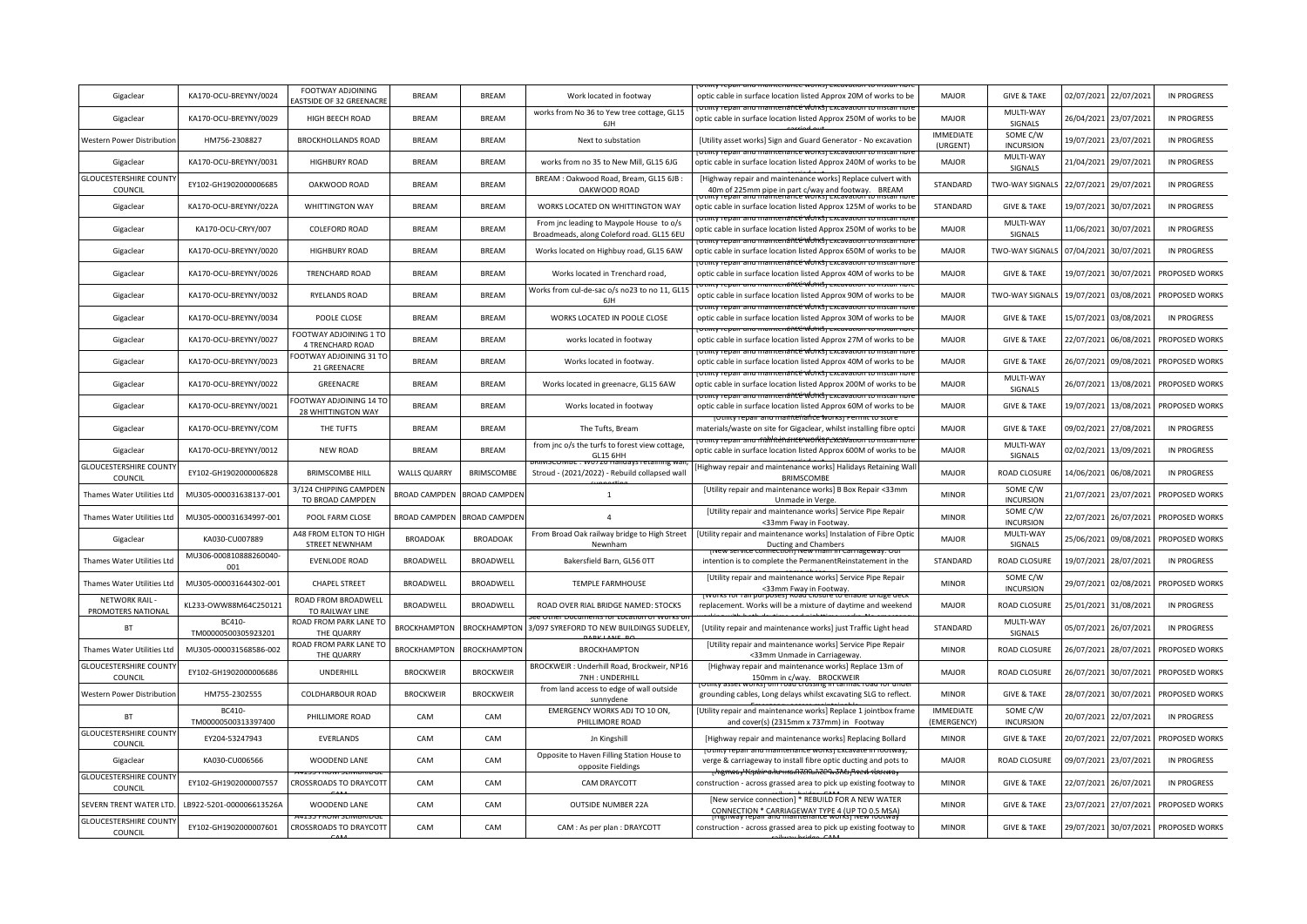| <b>GLOUCESTERSHIRE COUNTY</b><br>COUNCIL | EY204-99184106            | DRAYCOTT                                       | CAM                | CAM                | Jn Draycott                                                          | [Highway repair and maintenance works] Road Crossing                                                                           | <b>MINOR</b>                 | MULTI-WAY<br>SIGNALS         | 28/07/2021 | 30/07/2021            | PROPOSED WORKS     |
|------------------------------------------|---------------------------|------------------------------------------------|--------------------|--------------------|----------------------------------------------------------------------|--------------------------------------------------------------------------------------------------------------------------------|------------------------------|------------------------------|------------|-----------------------|--------------------|
| <b>GLOUCESTERSHIRE COUNTY</b><br>COUNCIL | EY050-VDK11320244         | <b>VALLEY VIEW</b>                             | CAM                | CAM                | 6                                                                    | <b>VDK</b>                                                                                                                     | <b>MAJOR</b>                 | SOME C/W<br><b>INCURSION</b> | 08/06/2021 | 31/07/2021            | PROPOSED WORKS     |
| <b>GLOUCESTERSHIRE COUNT</b><br>COUNCIL  | EY102-GH1901000005690     | ROAD FROM WICKWATER<br>ANE TO CERNEY WICK LANE | <b>CERNEY WICK</b> | <b>CERNEY WICK</b> | Wickwater Lane South Cerney 8070                                     | [Highway repair and maintenance works] Pre Surface Dressing<br>Patching Wickwater Lane South Cerney 807007                     | <b>MAJOR</b>                 | ROAD CLOSURE                 | 01/08/2021 | 30/11/2021            | PROPOSED WORKS     |
| Gigaclear                                | KA080-GC/C208655/S096851  | COTTAGES TO DISUSED                            | THE AIRFIELD       | CHEDWORTH          | FW, CW, VERGE NEWPORT COTTAGE                                        | [Utility repair and maintenance works] Relocate 4x POTs                                                                        | <b>MINOR</b>                 | TWO-WAY SIGNALS              | 21/07/2021 | 23/07/2021            | PROPOSED WORKS     |
| <b>GLOUCESTERSHIRE COUNT</b><br>COUNCIL  | EY030-1255/AMBERON        | CHEAP STREET                                   | CHEDWORTH          | CHEDWORTH          | Old Railway Bridge                                                   | Works on old railway bridge                                                                                                    | <b>MAJOR</b>                 | ROAD CLOSURE                 | 08/07/2021 | 26/07/2021            | <b>IN PROGRESS</b> |
| Gigaclear                                | KA080-GC/S139503          | CHEDWORTH FOOTPATH<br>72A                      | CHEDWORTH          | CHEDWORTH          | FW, CW, VERGE, ENTRANCE TO NEW BARN<br>FARM FIELD ROAD               | [Utility repair and maintenance works] Relocate POTs                                                                           | <b>MINOR</b>                 | SOME C/W<br><b>INCURSION</b> | 26/07/2021 | 28/07/2021            | PROPOSED WORKS     |
| CityFibre                                | KG046-CHE-1-FTTH-PN308-29 | <b>TANNERS ROAD</b>                            | CHELTENHAM         | CHELTENHAM         | O/S 17 Tanners Road, GL50 2PT, CHELTENHAM                            | [Utility repair and maintenance works] To clear one blockage on<br>Eldorado Road                                               | <b>MINOR</b>                 | NO C/W INCURSION             | 20/07/2021 | 22/07/2021            | PROPOSED WORKS     |
| CityFibre                                | KG046-CHE-1-FTTH-PN105-1  | <b>WHITTINGTON ROAD</b>                        | CHELTENHAM         | CHELTENHAM         | Junc Miserden Road to Junc Benhall Avenue                            | Work] INSTALL FIBRE OPTIC APPARATUS IN VERGE, FOOTWAY &                                                                        | <b>MAJOR</b>                 | NO C/W INCURSION             | 08/06/2021 | 22/07/2021            | <b>IN PROGRESS</b> |
| <b>GLOUCESTERSHIRE COUNT</b><br>COUNCIL  | EY102-GH1902000007394     | <b>EVESHAM ROAD</b>                            | CHELTENHAM         | CHELTENHAM         | Cheltenham Racecourse/Evesham Road                                   | [Highway repair and maintenance works] Geotechnical<br>Monitoring                                                              | <b>MINOR</b>                 | TWO-WAY SIGNALS              | 22/07/2021 | 22/07/2021            | <b>IN PROGRESS</b> |
| SEVERN TRENT WATER LTD                   | LB901-1303-000012836561   | MONTPELLIER GROVE                              | CHELTENHAM         | CHELTENHAM         | <b>OUTSIDE NUMBER 9</b>                                              | [Utility repair and maintenance works] Hydrant Renew                                                                           | <b>MINOR</b>                 | SOME C/W<br><b>INCURSION</b> | 20/07/2021 | 22/07/2021            | PROPOSED WORKS     |
| CityFibre                                | KG046-CHE-1-FTTH-PN307-10 | <b>BAYSHILL ROAD</b>                           | CHELTENHAM         | CHELTENHAM         | O/S First Church of Christ to Parabola Mews,<br><b>Bayshill Lane</b> | [Utility repair and maintenance works] Approx 50m Excavate in<br>Footpath to Install Fibre Optic Apparatus                     | <b>MINOR</b>                 | NO C/W INCURSION             | 19/07/2021 | 22/07/2021            | <b>IN PROGRESS</b> |
| SEVERN TRENT WATER LTD                   | LB901-1303-000012789347   | CHRISTCHURCH ROAD                              | CHELTENHAM         | CHELTENHAM         | 1 TO 8                                                               | [Utility repair and maintenance works] Stop tap Reset lid                                                                      | <b>MINOR</b>                 | SOME C/W<br><b>INCURSION</b> | 21/07/2021 | 22/07/2021            | PROPOSED WORKS     |
| Netomnia Ltd                             | D2003-LSCH41506-B19       | <b>PARK LANE</b>                               | PRESTBURY          | CHELTENHAM         | O/S The Chase to Beechwood on Park Lane                              | [Utility asset works] Multiple excavations required to locate &<br>clear blockages in telecoms duct                            | <b>MINOR</b>                 | SOME C/W<br><b>INCURSION</b> | 20/07/2021 | 22/07/2021            | <b>IN PROGRESS</b> |
| <b>VIRGIN MEDIA</b>                      | NK110-ANSL027178          | DART ROAD                                      | CHELTENHAM         | CHELTENHAM         | 29 DART ROAD CHELTENHAM GL52 5QN                                     | [Utility repair and maintenance works] CLEAR BLOCKED TEE IN<br>FOOTWAY                                                         | <b>MINOR</b>                 | NO C/W INCURSION             | 21/07/2021 | 22/07/2021            | <b>IN PROGRESS</b> |
| <b>BT</b>                                | BC007-WCLW7M6W            | ARLE GARDENS                                   | CHELTENHAM         | CHELTENHAM         | 40 ARLE GARDENS CHELTENHAM GL51 8HR,                                 | repair/replace faulty telecoms cable Customer out of service. DIG                                                              | <b>IMMEDIATE</b><br>(URGENT) | SOME C/W<br><b>INCURSION</b> | 19/07/2021 | 22/07/2021            | <b>IN PROGRESS</b> |
| <b>GLOUCESTERSHIRE COUNT</b><br>COUNCIL  | EY102-GH1902000007459     | <b>HAYDEN ROAD</b>                             | CHELTENHAM         | CHELTENHAM         | CHELTENHAM: HAYDEN ROAD                                              | [Highway repair and maintenance works] To replace pedestrian<br>guard rails CHELTENHAM                                         | <b>MINOR</b>                 | <b>GIVE &amp; TAKE</b>       | 22/07/2021 | 22/07/2021            | PROPOSED WORKS     |
| <b>GLOUCESTERSHIRE COUNT</b><br>COUNCIL  | EY102-GH1902000006755     | CHELTENHAM ROAD                                | WINCHCOMBE         | CHELTENHAM         | CHELTENHAM: B4632 -: CHELTENHAM ROAD                                 | junction sign with new junction sign. Erect 3 new chevron marke                                                                | <b>MINOR</b>                 | TWO-WAY SIGNAL               | 19/07/2021 | 22/07/2021            | <b>IN PROGRESS</b> |
| <b>GLOUCESTERSHIRE COUNT</b><br>COUNCIL  | EY102-GH1902000006758     | <b>CHURCH ROAD</b>                             | <b>WOOLSTONE</b>   | CHELTENHAM         | CHELTENHAM : : CHURCH ROAD                                           | [Highway repair and maintenance works] Replace post and sign<br>CHELTENHAM:                                                    | <b>MINOR</b>                 | <b>GIVE &amp; TAKE</b>       | 22/07/2021 | 22/07/2021            | PROPOSED WORKS     |
| SEVERN TRENT WATER LTD                   | LB901-1303-000012832175A  | LANSDOWN ROAD                                  | CHELTENHAM         | CHELTENHAM         | OLD POLICE HQ                                                        | [Utility repair and maintenance works] Short Comm Pipe Cut Off<br>2'                                                           | <b>MINOR</b>                 | SOME C/W<br><b>INCURSION</b> | 19/07/2021 | 23/07/2021            | <b>IN PROGRESS</b> |
| <b>BT</b>                                | BC007-WCMF4P1P            | <b>HETTON GARDENS</b>                          | CHELTENHAM         | CHELTENHAM         | o/s and side of 1 HETTON GARDENS<br>CHELTENHAM GL538HU               | excavation required to fix faulty telecom duct css fault ref                                                                   | <b>IMMEDIATE</b><br>(URGENT) | <b>GIVE &amp; TAKE</b>       | 21/07/2021 | 23/07/2021            | <b>IN PROGRESS</b> |
| Western Power Distribution               | HM751-2308951             | ST GEORGES ROAD                                | CHELTENHAM         | CHELTENHAM         | Adjacent number 142                                                  | [Utility repair and maintenance works] Urgent excavation in<br>highway to locate and repair LV cable fault                     | <b>IMMEDIATE</b><br>(URGENT) | SOME C/W<br><b>INCURSION</b> | 19/07/2021 | 23/07/2021            | <b>IN PROGRESS</b> |
| CityFibre                                | KG046-CHE-1-FTTH-PN307-14 | LANSDOWN TERRACE LANE                          | CHELTENHAM         | CHELTENHAM         | Outside 3A Lansdown Terrace Lane,<br>Cheltenham, GL50 2JU            | [Utility repair and maintenance works] To install x1 pole outside<br>3A Lansdown Terrace Lane, GL50 2JU                        | <b>MINOR</b>                 | SOME C/W<br><b>INCURSION</b> | 21/07/2021 | 23/07/2021            | PROPOSED WORKS     |
| CityFibre                                | KG046-CHE-1-FTTH-PN307-15 | LANSDOWN TERRACE LANE                          | CHELTENHAM         | CHELTENHAM         | Outside 9 Lansdown Terrace Lane, Cheltenham,<br>GL50 2JU             | [Utility repair and maintenance works] To install x1 pole outside<br>9 Lansdown Terrace Lane, GL50 2JU                         | <b>MINOR</b>                 | SOME C/W<br><b>INCURSION</b> | 21/07/2021 | 23/07/2021            | PROPOSED WORKS     |
| SEVERN TRENT WATER LTD                   | LB901-1303-000012758938   | WHITECROSS SQUARE                              | CHELTENHAM         | CHELTENHAM         | O/S <sub>4</sub>                                                     | [Utility repair and maintenance works] Long Comm pipe Renew<br>25mm                                                            | <b>MINOR</b>                 | <b>GIVE &amp; TAKE</b>       |            | 21/07/2021 23/07/2021 | <b>IN PROGRESS</b> |
| CityFibre                                | KG046-CHE-1-FTTH-PN305-1  | ELDORADO ROAD                                  | CHELTENHAM         | CHELTENHAM         | O/S 35 TO O/S 14 ELDORADO ROAD                                       | Work] INSTALL FIBRE OPTIC APPARATUS IN VERGE, FOOTWAY &                                                                        | STANDARD                     | <b>GIVE &amp; TAKE</b>       | 05/07/2021 | 23/07/2021            | <b>IN PROGRESS</b> |
| SEVERN TRENT WATER LTD                   | LB901-1303-000012813155   | <b>VILLAGE ROAD</b>                            | CHELTENHAM         | CHELTENHAM         | O/S 3 ARLEEND COTTAGES                                               | [Utility repair and maintenance works] * Long Comm pipe Install<br>25mm * Job in Carriageway (10mm Bitmac (Tarmac))            | STANDARD                     | <b>GIVE &amp; TAKE</b>       | 20/07/2021 | 23/07/2021            | <b>IN PROGRESS</b> |
| CityFibre                                | KG046-CHE-1-FTTH-PN157-1  | <b>ASHLANDS ROAD</b>                           | CHELTENHAM         | CHELTENHAM         | O/S Ashlands Road no.25 flats in FW                                  | [Utility repair and maintenance works] To clear 1 x blockage on<br>O/S Ashlands Road no.25 flats in FW                         | STANDARD                     | <b>GIVE &amp; TAKE</b>       | 12/07/2021 | 23/07/2021            | PROPOSED WORKS     |
| CityFibre                                | KG046-CHE-1-FTTH-PN202-1  | <b>GLYNBRIDGE GARDENS</b>                      | CHELTENHAM         | CHELTENHAM         | JN VILLAGE ROAD TO END OF GLYNBRIDGE<br>GARDENS                      | Work] INSTALL FIBRE OPTIC APPARATUS IN VERGE, FOOTWAY &                                                                        | MAJOR                        | NO C/W INCURSIOI             | 14/06/2021 | 23/07/2021            | <b>IN PROGRESS</b> |
| CityFibre                                | KG046-CHE-1-FTTH-PN113-8  | HATHERLEY LANE                                 | CHELTENHAM         | CHELTENHAM         | Junc Redgrove Park/Hatherley Lane to OS 15<br>Hatherley Lane         | otiitty repair and mamfehfance Works'i installation of duct it<br>City Fibre build in the footway and Secondatry node build in | STANDARD                     | MULTI-WAY<br>SIGNALS         |            | 14/07/2021 23/07/2021 | <b>IN PROGRESS</b> |
| CityFibre                                | KG046-CHE-1-FTTH-PN256-1  | WINDYRIDGE ROAD                                | CHELTENHAM         | CHELTENHAM         | Jn Stanwick Gardens                                                  | Stanwick Gardens between JUF 6 - 105 and ASN - 5. 25MM ROD!                                                                    | <b>MINOR</b>                 | SOME C/W<br><b>INCURSION</b> | 22/07/2021 | 23/07/2021            | PROPOSED WORKS     |
| CityFibre                                | KG046-CHE-1-FTTH-PN256-2  | <b>WINDYRIDGE ROAD</b>                         | CHELTENHAM         | CHELTENHAM         | Jn Stanwick Road and Windyridge Road                                 | otmtv'repail and mailitenaince לא ולוהות סלופים (לאומים של האלי<br>Stanwick Gardens between JUF 6 - 105 and ASN - 5. 25MM RODS | <b>MINOR</b>                 | SOME C/W<br><b>INCURSION</b> | 22/07/2021 | 23/07/2021            | PROPOSED WORKS     |
| Netomnia I td                            | D2003-LSCH41297-3292A     | <b>NOVERTON LANE</b>                           | PRESTBURY          | CHELTENHAM         | Jct of Noverton Lane and Noverton Avenue                             | [Utility asset works] Excavation required to fit pole for telecoms<br>assets - Pole Installation. 9L                           | <b>MINOR</b>                 | SOME C/W<br><b>INCURSION</b> | 21/07/2021 | 23/07/2021            | PROPOSED WORKS     |
| Netomnia Ltd                             | D2003-LSCH41297-3292B     | <b>NOVERTON AVENUE</b>                         | CHELTENHAM         | CHELTENHAM         | Jct of Noverton Lane and Noverton Avenue                             | [Utility asset works] Excavation required to fit pole for telecoms<br>assets - Pole Installation. 9L                           | <b>MINOR</b>                 | SOME C/W<br><b>INCURSION</b> | 21/07/2021 | 23/07/2021            | PROPOSED WORKS     |
| Netomnia Ltd                             | D2003-LSCH41498-4145      | PENNINE ROAD                                   | CHELTENHAM         | CHELTENHAM         | O/S 16 Pennine Road                                                  | [Utility asset works] Excavation required to fit pole for telecoms<br>assets - Pole Installation. 9L. With Light               | <b>MINOR</b>                 | NO C/W INCURSION             | 21/07/2021 | 23/07/2021            | <b>IN PROGRESS</b> |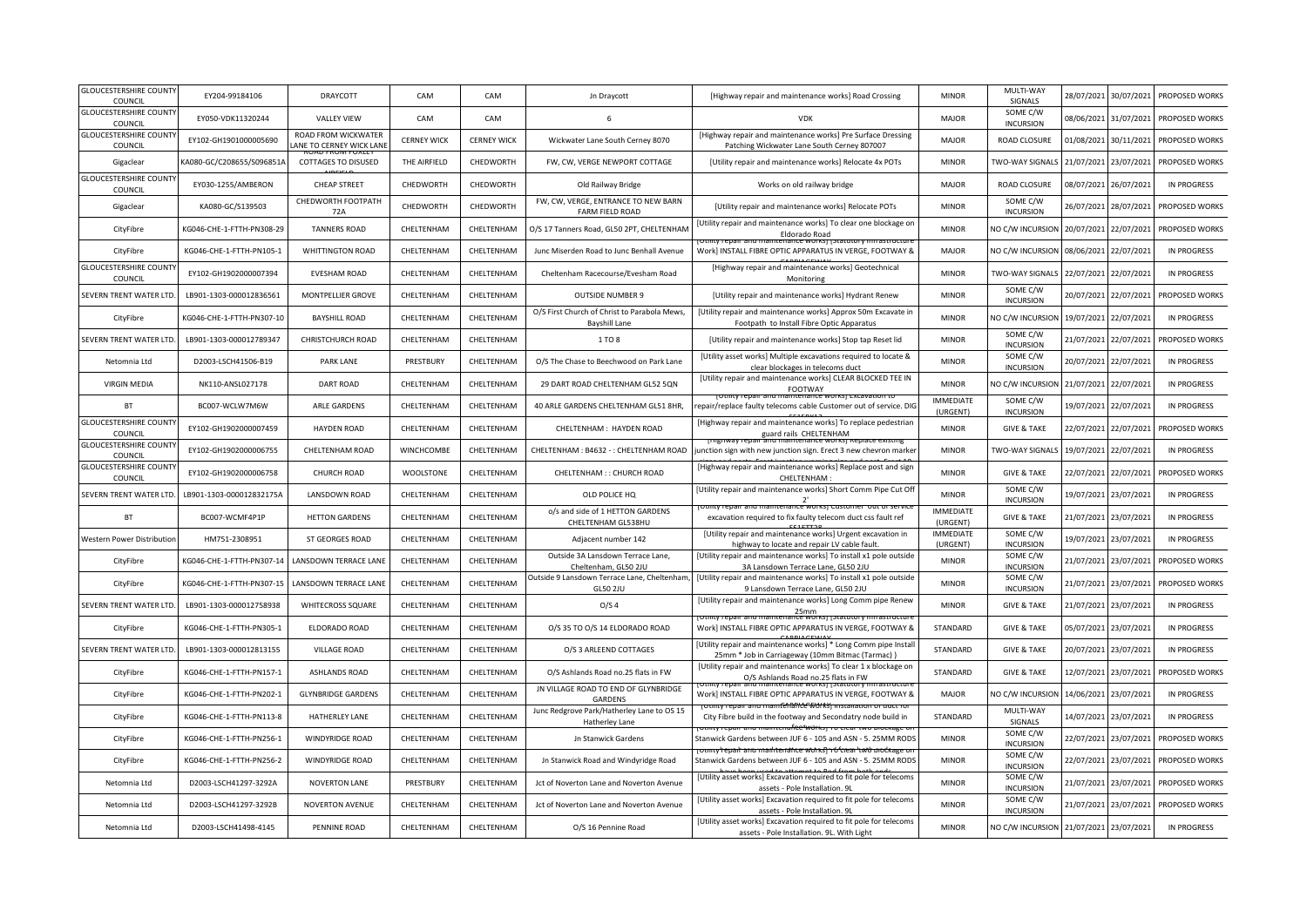| <b>GLOUCESTERSHIRE COUNT</b>             |                           |                                            |                       |            |                                                                                     |                                                                                                                                                |                              |                              |            |            |                      |
|------------------------------------------|---------------------------|--------------------------------------------|-----------------------|------------|-------------------------------------------------------------------------------------|------------------------------------------------------------------------------------------------------------------------------------------------|------------------------------|------------------------------|------------|------------|----------------------|
| COUNCIL                                  | EY102-GH1902000007588     | PITTVILLE CIRCUS ROAD                      | CHELTENHAM            | CHELTENHAM | CHELTENHAM : Junction St Annes Close (GL52<br>2QR) : PITTVILLE CIRCUS ROAD          | Highway repair and maintenance works] To repair sinkhole/void<br>under the Surface. CHELTENHAM                                                 | <b>MINOR</b>                 | <b>GIVE &amp; TAKE</b>       | 23/07/2021 | 23/07/2021 | PROPOSED WORKS       |
| Wales& West Utilities                    | XY410-003001483684        | <b>RED ROWER CLOSE</b>                     | CHELTENHAM            | CHELTENHAM | O/S NO.4 RED ROWER CLOSE TO O/S NO.16<br>SWINDOWN LANE                              | METALLIC GAS MAINS WITH NEW PLASTIC MAINS IN THE                                                                                               | <b>MAJOR</b>                 | <b>GIVE &amp; TAKE</b>       | 18/06/2021 | 23/07/2021 | <b>IN PROGRESS</b>   |
| <b>GLOUCESTERSHIRE COUNT</b><br>COUNCIL  | EY102-GH1902000007589     | PORTLAND PLACE                             | CHELTENHAM            | CHELTENHAM | CHELTENHAM : PORTLAND PLACE                                                         | геолжи<br>surface so that AHR or LHM can view the condition of the                                                                             | <b>MINOR</b>                 | <b>GIVE &amp; TAKE</b>       | 23/07/2021 | 23/07/2021 | PROPOSED WORKS       |
| <b>GLOUCESTERSHIRE COUNT</b><br>COUNCIL  | EY102-GH1902000007587     | <b>ALBION PLACE</b>                        | CHELTENHAM            | CHELTENHAM | CHELTENHAM : ALBION PLACE                                                           | Highway repair and maintenance works] To repair sinkhole/void<br>under the Surface. make good void and patch CHELTENHAM                        | <b>MINOR</b>                 | <b>GIVE &amp; TAKE</b>       | 23/07/2021 | 23/07/2021 | PROPOSED WORKS       |
| <b>GLOUCESTERSHIRE COUNT</b><br>COUNCIL  | EY102-GH1902000007586     | PITTVILLE CRESCENT LANE                    | CHELTENHAM            | CHELTENHAM | CHELTENHAM PITTVILLE CRESCENT LANE                                                  | under the Surface. To excavate, make good void and patch Road                                                                                  | <b>MINOR</b>                 | <b>GIVE &amp; TAKE</b>       | 23/07/2021 | 23/07/2021 | PROPOSED WORKS       |
| Wales& West Utilities                    | XY244-008000168449        | <b>RUSSELL STREET</b>                      | CHELTENHAM            | CHELTENHAM | O/S <sub>6</sub>                                                                    | [Utility repair and maintenance works] CUT OFF GAS SERVICE<br>FORSAFETY 1M PUBLIC                                                              | <b>MINOR</b>                 | <b>GIVE &amp; TAKE</b>       | 21/07/2021 | 23/07/2021 | <b>IN PROGRESS</b>   |
| <b>GLOUCESTERSHIRE COUNT</b><br>COUNCIL  | EY102-GH1902000007592     | NORTHBANK CLOSE                            | HATHERLEY             | CHELTENHAM | CHELTENHAM : NORTHBANK CLOSE                                                        | Highway repair and maintenance works] To repair sinkhole/void<br>under the Surface. CHELTENHAM                                                 | <b>MINOR</b>                 | <b>GIVE &amp; TAKE</b>       | 23/07/2021 | 23/07/2021 | PROPOSED WORKS       |
| CityFibre                                | KG046-CHE-1-FTTH-PN105-25 | DAYLESFORD CLOSE                           | CHELTENHAM            | CHELTENHAM | Junc Bibury Road to all of Daylesford Road                                          | [Utility repair and maintenance works] Installation of duct for<br>City Fibre build in the footway and the carridgeway                         | STANDARD                     | SOME C/W<br><b>INCURSION</b> | 08/07/2021 | 23/07/2021 | <b>IN PROGRESS</b>   |
| SEVERN TRENT WATER LTD                   | LB901-1303-000012842937   | HALLMEAD CLOSE                             | CHELTENHAM            | CHELTENHAM | <b>OUTSIDE NUMBER 15</b>                                                            | [Utility repair and maintenance works] * HV Bbox Install 25mm<br>and Meter * no supply to property                                             | <b>IMMEDIATE</b><br>(URGENT) | SOME C/W<br><b>INCURSION</b> | 21/07/2021 | 23/07/2021 | <b>IN PROGRESS</b>   |
| Netomnia Ltd                             | D2003-LSCH41507-1851      | LINDEN AVENUE                              | PRESTBURY             | CHELTENHAM | O/S 128 Linden Avenue                                                               | [Utility asset works] Excavation required to fit pole for telecoms<br>assets - Pole Installation. 10L                                          | <b>MINOR</b>                 | SOME C/W<br><b>INCURSION</b> | 21/07/2021 | 23/07/2021 | PROPOSED WORKS       |
| Netomnia Ltd                             | D2003-LSCH41507-1853      | LINDEN AVENUE                              | PRESTBURY             | CHELTENHAM | O/S 63/65 Linden Avenue                                                             | [Utility asset works] Excavation required to fit pole for telecoms<br>assets - Pole Installation. 9L                                           | <b>MINOR</b>                 | SOME C/W<br><b>INCURSION</b> | 21/07/2021 | 23/07/2021 | PROPOSED WORKS       |
| <b>GLOUCESTERSHIRE COUNT</b><br>COUNCIL  | EY091-LURSB344723         | <b>TALBOT ROAD</b>                         | CHELTENHAM            | CHELTENHAM | junction of Lansdowne Road                                                          | S278 footway remediald and planing/surfacing works for<br>development                                                                          | STANDARD                     | STOP/GO BOARDS               | 12/07/2021 | 23/07/2021 | <b>IN PROGRESS</b>   |
| Wales& West Utilities                    | XY410-003001483679        | <b>SWINDON LANE</b>                        | CHELTENHAM            | CHELTENHAM | O/S SUNNYSIDE TO O/S NO.68 SWINDON LANE                                             | METALLIC GAS MAINS WITH NEW PLASTIC MAINS IN THE                                                                                               | <b>MAJOR</b>                 | MULTI-WAY<br>SIGNALS         | 12/04/2021 | 23/07/2021 | <b>IN PROGRESS</b>   |
| <b>GLOUCESTERSHIRE COUNT</b><br>COUNCIL  | EY102-GH1902000007590     | ALBERT PLACE                               | CHELTENHAM            | CHELTENHAM | CHELTENHAM : Outside 14 (GL52 2HW)<br>ALBERT PLACE                                  | vakate 650 stati tahun beras dari 200 kesara tersebut. Pada 200 separa tahun 200 seja<br>the headwall. No Parking Cones required opposite site | <b>MINOR</b>                 | <b>GIVE &amp; TAKE</b>       | 23/07/2021 | 23/07/2021 | PROPOSED WORKS       |
| Wales& West Utilities                    | XY081-003001609659        | <b>BATH STREET</b>                         | CHELTENHAM            | CHELTENHAM | OPP 32                                                                              | [Remedial works] DIG OUT AND REPLACE DAMAGED FRAME                                                                                             | <b>MINOR</b>                 | <b>GIVE &amp; TAKE</b>       | 23/07/2021 | 23/07/2021 | PROPOSED<br>REMEDIAL |
| Netomnia Ltd                             | D2003-LSCH41597-B6B       | <b>ORCHARD WAY</b>                         | CHELTENHAM            | CHELTENHAM | O/S 15-25 Orchard Way to cover works O/S 15<br>Orchard Avenue to O/S 21 Orchard Way | [Utility asset works] Excavation required to locate and clear<br>olockages from telecoms duct and test rod and rope duct section               | <b>MINOR</b>                 | MULTI-WAY<br>SIGNALS         | 22/07/2021 | 23/07/2021 | PROPOSED WORKS       |
| SEVERN TRENT WATER LTD                   | LB901-1303-000060399949A  | <b>NAUNTON CRESCENT</b>                    | CHELTENHAM            | CHELTENHAM | $O/S$ 73                                                                            | [Utility repair and maintenance works] HV Bbox Renew 25mm<br>add Meter                                                                         | <b>MINOR</b>                 | NO C/W INCURSION             | 21/07/2021 | 23/07/2021 | PROPOSED WORKS       |
| <b>GLOUCESTERSHIRE COUNTY</b><br>COUNCIL | EY091-GCC/PC-434          | PRINCESS ELIZABETH WAY                     | CHELTENHAM            | CHELTENHAM | Nr Junction of Oldbury Road                                                         | Ped Crossing Pole Replacements                                                                                                                 | <b>MINOR</b>                 | TWO-WAY SIGNALS              | 22/07/2021 | 23/07/2021 | PROPOSED WORKS       |
| CityFibre                                | KG046-CHE-1-FTTH-PN162-15 | <b>ALSTONE LANE</b>                        | CHELTENHAM            | CHELTENHAM | 0/S NO 8                                                                            | [Utility repair and maintenance works] INSTALLATION OF A POLE                                                                                  | <b>MINOR</b>                 | NO C/W INCURSION             | 21/07/2021 | 23/07/2021 | <b>IN PROGRESS</b>   |
| CityFibre                                | KG046-CHE-1-FTTH-PN308-25 | <b>BOURNSIDE ROAD</b>                      | CHELTENHAM            | CHELTENHAM | O/s number 5, Bournside Rd                                                          | [Utility repair and maintenance works] To clear one blockage on<br>Bournside Road                                                              | <b>MINOR</b>                 | NO C/W INCURSION             | 21/07/2021 | 23/07/2021 | <b>IN PROGRESS</b>   |
|                                          |                           |                                            |                       |            |                                                                                     |                                                                                                                                                |                              |                              |            |            | <b>IN PROGRESS</b>   |
| <b>BT</b>                                | BC007-WCLWT10N            | <b>MERESTONES CLOSE</b>                    | CHELTENHAM            | CHELTENHAM | O/S 5/7 MERESTONES CLOSE CHELTENHAM,<br>GL502ST                                     | [Utility repair and maintenance works] Excavation to lay duct for<br>new telecoms cabling to provide new service.                              | <b>MINOR</b>                 | SOME C/W<br><b>INCURSION</b> | 21/07/2021 | 23/07/2021 |                      |
| CityFibre                                | KG046-CHE-1-FTTH-PN105-3  | <b>COBERLEY ROAD</b>                       | CHELTENHAM            | CHELTENHAM | Junc Cobberley Road and Whittington Road                                            | [Utility repair and maintenance works] Installation of duct for<br>City Fibre build in the footway and the carriageway                         | STANDARD                     | MULTI-WAY<br>SIGNALS         | 08/07/2021 | 23/07/2021 | <b>IN PROGRESS</b>   |
| CityFibre                                | KG046-CHE-1-FTTH-PN113-3  | COLESBOURNE ROAD                           | CHELTENHAM            | CHELTENHAM | COLESBOURNE AVE JN ROUND TO JN WITH<br><b>ROBERT BURNS AVE</b>                      | Work] INSTALL FIBRE OPTIC APPARATUS IN VERGE, FOOTWAY &                                                                                        | <b>MAJOR</b>                 | SOME C/W<br><b>INCURSION</b> | 07/06/2021 | 23/07/2021 | <b>IN PROGRESS</b>   |
| <b>BT</b>                                | BC007-WCMF6D5H            | THIRLMERE ROAD                             | HATHERLEY             | CHELTENHAM | o/s 8 THIRLMERE RD GL51 3NQ,                                                        | [Utility repair and maintenance works] Customer out of service<br>excavation required to repair faulty telecom duct                            | <b>IMMEDIATE</b><br>(URGENT) | NO C/W INCURSION             | 21/07/2021 | 23/07/2021 | <b>IN PROGRESS</b>   |
| <b>GLOUCESTERSHIRE COUNTY</b><br>COUNCIL | EY204-91438423            | <b>TEWKESBURY ROAD</b>                     | CHELTENHAM            | CHELTENHAM | Jn Hayden Road                                                                      | [Highway repair and maintenance works] Bollard Replacement                                                                                     | <b>MINOR</b>                 | <b>GIVE &amp; TAKE</b>       | 21/07/2021 | 23/07/2021 | PROPOSED WORKS       |
| <b>GLOUCESTERSHIRE COUNTY</b><br>COUNCIL | EY204-18997972            | <b>TEWKESBURY ROAD</b>                     | CHELTENHAM            | CHELTENHAM | Jn Manor Road                                                                       | [Highway repair and maintenance works] Bollard Replacement                                                                                     | <b>MINOR</b>                 | <b>GIVE &amp; TAKE</b>       | 21/07/2021 | 23/07/2021 | PROPOSED WORKS       |
| Netomnia Ltd                             | D2003-LSCH41597-B6A       | ORCHARD AVENUE                             | CHELTENHAM            | CHELTENHAM | O/S 15 Orchard Avenue to O/S 21 Orchard Way                                         | [Utility asset works] Excavation required to locate and clear<br>blockages in telecoms duct and test rod and rope duct section                 | <b>MINOR</b>                 | MULTI-WAY<br>SIGNALS         | 22/07/2021 | 23/07/2021 | PROPOSED WORKS       |
| CityFibre                                | KG046-CHE-1-FTTH-PN305-2  | ELDORADO CRESCENT                          | CHELTENHAM            | CHELTENHAM | O/S 14 TO O/S WINDRUSH                                                              | Work] INSTALL FIBRE OPTIC APPARATUS IN VERGE, FOOTWAY &                                                                                        | STANDARD                     | <b>GIVE &amp; TAKE</b>       | 12/07/2021 | 23/07/2021 | <b>IN PROGRESS</b>   |
| Western Power Distribution               | HM751-2308638             | FOOTWAY ADJOINING 37<br>AND 39 SALIX COURT | CHELTENHAM            | CHELTENHAM | Outside number 37                                                                   | [Utility repair and maintenance works] Urgent excavation in<br>highway to locate and repair LV cable fault.                                    | <b>IMMEDIATE</b><br>(URGENT) | SOME C/W<br><b>INCURSION</b> | 17/07/2021 | 23/07/2021 | <b>IN PROGRESS</b>   |
| <b>GLOUCESTERSHIRE COUNT</b><br>COUNCIL  | EY102-GH1902000006235     | DOG LANE                                   | <b>WITCOMBE</b>       | CHELTENHAM | CHELTENHAM : Front of property known as<br>Glengarry, Dog Lane, Bentham.: DOG LANE  | [Highway repair and maintenance works] Drainage works to<br>replace existing damaged drainage pipe, CHELTENHAM                                 | <b>MAJOR</b>                 | <b>ROAD CLOSURE</b>          | 19/07/2021 | 23/07/2021 | <b>IN PROGRESS</b>   |
| <b>BT</b>                                | BC008-PTMS264579          | SHURDINGTON ROAD                           | BADGEWORTH            | CHELTENHAM | SHURDINGTON RD O/S PRIMROSE VALE<br>CHELTENHAM GL51 4UD                             | [Utility asset works] TM Required to provide safe working zone<br>for pole test to be preformed.                                               | <b>MINOR</b>                 | TWO-WAY SIGNALS              | 23/07/2021 | 23/07/2021 | PROPOSED WORKS       |
| SEVERN TRENT WATER LTD                   | LB922-5201-000006563381   | <b>CIRENCESTER ROAD</b>                    | <b>CHARLTON KINGS</b> | CHELTENHAM | OPPOSITE NUMBER 303                                                                 | [New service connection] * new water connection *<br>CARRIAGEWAY TYPE 2 (2.5 TO 10 MSA)                                                        | <b>MINOR</b>                 | <b>TWO-WAY SIGNALS</b>       | 24/07/2021 | 26/07/2021 | PROPOSED WORKS       |
| SEVERN TRENT WATER LTD                   | LB901-1303-000012833885   | <b>KENSINGTON AVENUE</b>                   | CHELTENHAM            | CHELTENHAM | $O/S$ 15                                                                            | [Utility repair and maintenance works] HV Bbox Install 25mm<br>and Meter                                                                       | <b>MINOR</b>                 | SOME C/W<br><b>INCURSION</b> | 22/07/2021 | 26/07/2021 | PROPOSED WORKS       |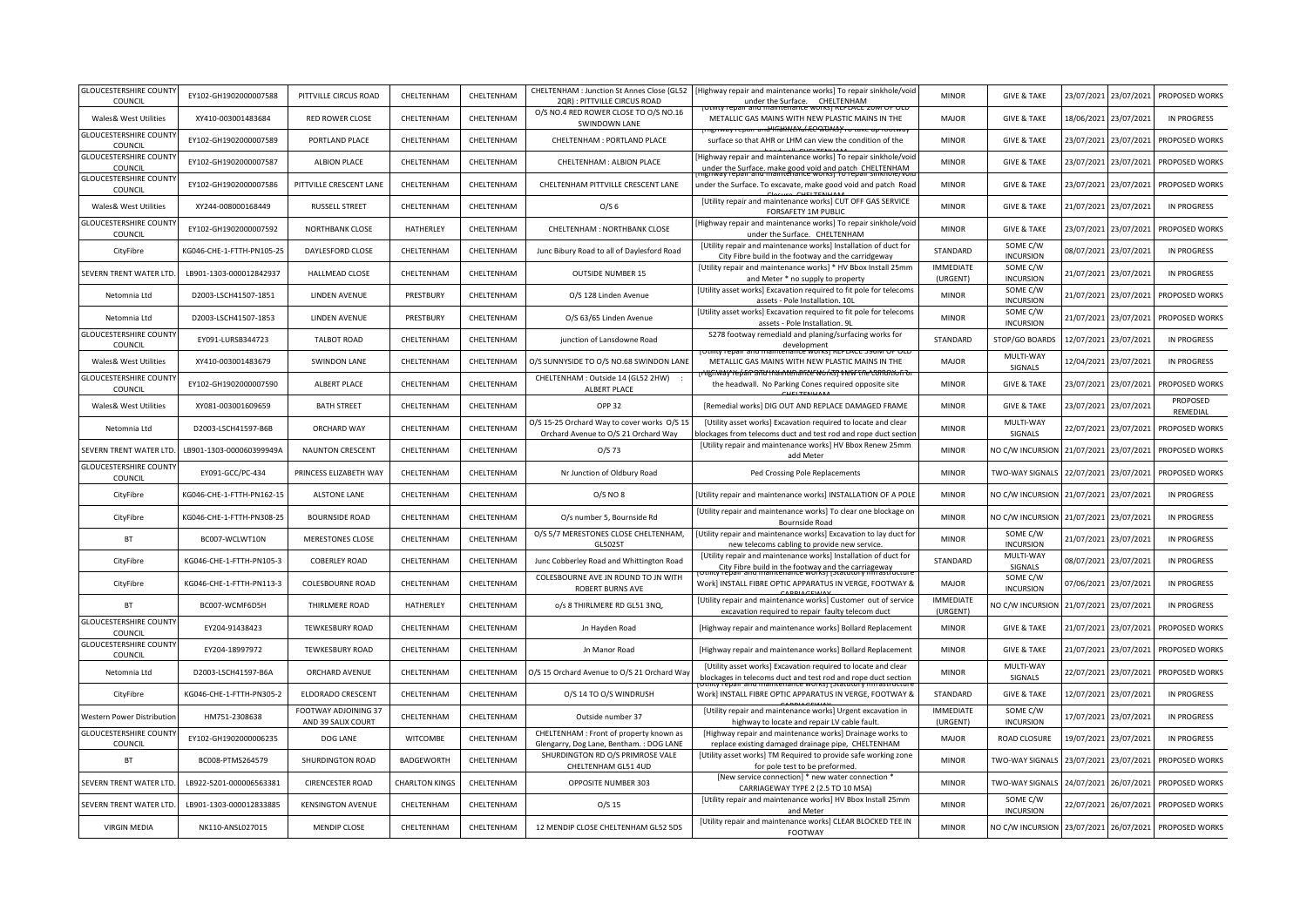| SOME C/W<br>31 GROSVENOR PLACE SOUTH CHELTENHAM,<br>[Utility repair and maintenance works] Excavation to lay duct for<br><b>BT</b><br><b>GROSVENOR PLACE SOUTH</b><br>CHELTENHAM<br><b>MINOR</b><br>22/07/2021<br>26/07/2021<br>BC007-WCMD0M7K<br>CHELTENHAM<br><b>INCURSION</b><br>GLOUCESTERSHIRE, GL52 2, RX,<br>new telecoms cabling to provide new service.<br><b>GLOUCESTERSHIRE COUNT</b><br>EY102-GH1902000006928<br>CHELTENHAM<br><b>BROAD OAK WAY</b><br>CHELTENHAM<br><b>ROAD CLOSURE</b><br>26/07/2021<br>26/07/2021<br>Road and No24 (GL51 3LG)<br>: BROAD OAK<br>of inlay patching To refresh junction markings where patched<br><b>MAJOR</b><br>COUNCIL<br><del>aifftehdnee Worksf ITU tärry out</del><br><b>GLOUCESTERSHIRE COUNT</b><br><b>CHELTENHAM : Junction Princess Elizabeth Way</b><br>EY102-GH1902000006931<br>ORCHARD WAY<br>CHELTENHAM<br>CHELTENHAM<br><b>MAJOR</b><br><b>ROAD CLOSURE</b><br>26/07/2021<br>26/07/2021<br>patch To Refresh road markings where patched Road Closure<br>(GL51 7LB): ORCHARD WAY<br>COUNCIL<br>O/S Church Court Cottages & Church Farm<br>SOME C/W<br>[Utility asset works] Excavation to clear multiple blockages in<br>D2003-LSCH41481-B4<br>MILL STREET<br>CHELTENHAM<br>CHELTENHAM<br><b>MINOR</b><br>22/07/2021<br>26/07/2021<br>Netomnia Ltd<br><b>INCURSION</b><br>existing telecoms duct<br>House<br><b>GLOUCESTERSHIRE COUNT</b><br><b>HELTENHAM : Junction Princess Elizabeth Way</b><br>[Highway repair and maintenance works] To carry out inlay<br>PRINCESS ELIZABETH WAY<br>CHELTENHAM<br>EY102-GH1902000007464<br>CHELTENHAM<br><b>MINOR</b><br>TWO-WAY SIGNALS<br>26/07/2021<br>26/07/2021<br>ORCHARD WAY<br>COUNCIL<br>patch To Refresh road markings CHELTENHAM<br>FLAT 1 THE GRANARY 10B ST. PAULS STREET<br>CHELTENHAM<br><b>VIRGIN MEDIA</b><br>NK110-ANSL026904<br>ST PAULS STREET SOUTH<br>CHELTENHAM<br><b>MINOR</b><br>NO C/W INCURSION<br>23/07/2021<br>26/07/2021<br>Utility repair and maintenance works] INSTALL TEE IN FOOTWAY<br>SOUTH CHELTENHAM GL50 4AW<br>O/S 53 Brooklyn Road between JUF 4 - 108 and<br>KG046-CHE-1-FTTH-PN158-1<br><b>BROOKLYN ROAD</b><br>CHELTENHAM<br>STANDARD<br>26/07/2021<br>CityFibre<br>CHELTENHAM<br><b>GIVE &amp; TAKE</b><br>13/07/2021<br>Brooklyn Road between JUF 4 - 108 and JUF 4. 25MM RODS have<br>JUF4<br>[Utility repair and maintenance works] CLEAR BLOCKED TEE IN<br>CHELTENHAM<br>19 ARLE ROAD CHELTENHAM GL51 8JT<br><b>VIRGIN MEDIA</b><br>NK110-ANSL026313<br>ARLE ROAD<br>CHELTENHAM<br><b>MINOR</b><br>NO C/W INCURSION<br>23/07/2021<br>26/07/2021<br><b>FOOTWAY</b><br>26 COLESBOURNE ROAD CHELTENHAM GL51<br>[Utility repair and maintenance works] CLEAR BLOCKED DUCT IN<br><b>VIRGIN MEDIA</b><br>NK110-ANSL026882<br>COLESBOURNE ROAD<br>CHELTENHAM<br>CHELTENHAM<br><b>MINOR</b><br>NO C/W INCURSION<br>23/07/2021<br>26/07/2021<br><b>FOOTWAY</b><br>6 <sub>D</sub><br>ARLE ROAD JN TO ALSTONE LANE JN, ARLE<br>[Statutory infrastructure works] INSTALL FIBRE OPTIC<br>CHELTENHAM<br>CityFibre<br>KG046-CHE-1-FTTH-PN161-2<br>ARLE GARDENS<br>CHELTENHAM<br>MAJOR<br><b>GIVE &amp; TAKE</b><br>15/06/2021<br>26/07/2021<br>GARDENS, CHELTENHAM<br>APPARATUS - APPROX 500M IN VERGE & FOOTWAY<br>[Utility repair and maintenance works] Excavation - Micro trench<br>CityFibre<br>KG046-CHE-1-FTTH-PN162-20<br><b>DEVON AVENUE</b><br>CHELTENHAM<br>CHELTENHAM<br>0/S NO. 33 TO 0/S NO. 17<br>STANDARD<br>NO C/W INCURSION<br>30/06/2021<br>26/07/2021<br>in Verge<br><del>ance work</del><br>SEVERN TRENT WATER LTD<br>LB521-A6S-121828771A<br>ROYAL WELL ROAD<br>CHELTENHAM<br>CHELTENHAM<br><b>MINOR</b><br><b>GIVE &amp; TAKE</b><br>22/07/2021<br>26/07/2021<br>O/S Number 81 Royal Well Road<br>monitoring equipment in the dirty water system to help prevent<br>BC410-<br>OPP WILLOW COTTAGE ON HYDE LANE, HYDE<br><b>BT</b><br>CHELTENHAM<br><b>MINOR</b><br>TWO-WAY SIGNALS<br><b>HYDE LANE</b><br>SOUTHAM<br>[Utility repair and maintenance works] Replace 1 existing pole<br>22/07/2021<br>26/07/2021<br>TM00000500308541702<br>LANE<br>[Utility repair and maintenance works] URGENT RELAY AFTER<br><b>IMMEDIATE</b><br>SOME C/W<br><b>Wales&amp; West Utilities</b><br>XY245-004000168588<br><b>GRETTON ROAD</b><br><b>GRETTON</b><br>CHELTENHAM<br>ALONG SIDE ABBOTSWYCK<br>20/07/2021<br>26/07/2021<br><b>SERVICE ALTER</b><br>(URGENT)<br><b>INCURSION</b><br>[Utility repair and maintenance works] HV Bbox Install 25mm<br>SEVERN TRENT WATER LTD<br>LB901-1303-000012831755<br><b>CROWN DRIVE</b><br><b>BISHOPS CLEEVE</b><br>CHELTENHAM<br>OUTSIDE NO 77<br><b>MINOR</b><br><b>GIVE &amp; TAKE</b><br>22/07/2021<br>26/07/2021<br>and Meter<br><b>GLOUCESTERSHIRE COUNT</b><br>[Highway repair and maintenance works] Ground Investigation<br>EY102-GH1902000007478<br><b>TEWKESBURY ROAD</b><br><b>UCKINGTON</b><br>CHELTENHAM<br><b>MINOR</b><br>NO C/W INCURSION<br>26/07/2021<br>: M5 J10 Roundabout : BH5<br>26/07/2021<br>COUNCIL<br>Work<br>BC410-<br>[Utility repair and maintenance works] Replace 1 existing pole<br>BT<br>CHURCH ROAD<br>WOOLSTONE<br>CHELTENHAM<br>COTTAGE', WOOLSTONE NR GOTHERINGTON.<br><b>MINOR</b><br>NO C/W INCURSION<br>22/07/2021<br>26/07/2021<br>TM00000500306626200<br>$0.5m \times 0.5m$<br>SOME C/W<br>THE WITHERS<br>Western Power Distribution<br>HM751-0696063<br><b>BISHOPS CLEEVE</b><br>CHELTENHAM<br>Outside 39<br><b>MINOR</b><br>22/07/2021<br>26/07/2021<br>[New service connection] New supply<br><b>INCURSION</b><br>4 TWO HEDGES ROAD BISHOPS CLEEVE<br>[Utility repair and maintenance works] CLEAR BLOCKAGE IN<br><b>VIRGIN MEDIA</b><br>NK110-ANSL026142<br>TWO HEDGES ROAD<br><b>BISHOPS CLEEVE</b><br>CHELTENHAM<br><b>MINOR</b><br>NO C/W INCURSION<br>23/07/2021<br>26/07/2021<br>CHELTENHAM GL52 8DT<br>FOOTWAY<br>NETWORK RAIL -<br>KL265-81M44BAG250721<br>CHELTENHAM<br>MAJOR<br>ROAD CLOSURE<br><b>BOZARD LANE</b><br>TREDINGTON<br>Treddington level crossing<br>Crossing is subject to a Full Road Closure in order to carry out<br>25/07/2021<br>26/07/2021<br>PROMOTERS NATIONAL<br>and mamenance works) excavation<br>Outside 110 PROMENADE CHELTENHAM GL50<br>SOME C/W<br>BT<br>BC007-WCLTDP7X<br>PROMENADE<br>CHELTENHAM<br>CHELTENHAM<br>provide new fibre/telecoms service - removing blockages from<br><b>MINOR</b><br>25/07/2021<br>27/07/2021<br><b>INCURSION</b><br>1N<br>Outside 70 Queens Road, Cheltenham, GL50<br>[Utility repair and maintenance works] To install x1 pole outside<br>SOME C/W<br>KG046-CHE-1-FTTH-PN303-3<br>CHELTENHAM<br>27/07/2021<br>CityFibre<br>QUEENS ROAD<br>CHELTENHAM<br><b>MINOR</b><br>23/07/2021<br><b>INCURSION</b><br>2NE<br>70 Queens Road, Cheltenham, GL50 2NE<br>[Utility repair and maintenance works] To install x1 pole outside<br>CityFibre<br>KG046-CHE-1-FTTH-PN307-16<br>LANSDOWN TERRACE LANE<br>CHELTENHAM<br>CHELTENHAM<br>Outside 9 Lansdown Terrace Lane, GL50 2JU<br><b>MINOR</b><br>NO C/W INCURSION<br>23/07/2021<br>27/07/2021<br>9 Lansdown Terrace Lane, GL50 2JU<br>Utility repair and maintenance works] To install x1 pole outside<br>LANSDOWN TERRACE LANE<br>CHELTENHAM<br>CHELTENHAM<br>Outside 3A Lansdown Terrace Lane, GL50 2JU<br><b>MINOR</b><br>23/07/2021<br>CityFibre<br>KG046-CHE-1-FTTH-PN307-17<br>NO C/W INCURSION<br>27/07/2021<br>3A Lansdown Terrace Lane, GL50 2JU<br>CityFibre<br>KG046-CHE-1-FTTH-PN157-2<br><b>ASHLANDS ROAD</b><br>CHELTENHAM<br>CHELTENHAM<br>1-10 Ashlands Road, GL51 ODP<br>Ashlands Road between JUF 4 - 109 and JUF 4 - 110. 25MM<br>STANDARD<br><b>GIVE &amp; TAKE</b><br>14/07/2021<br>27/07/2021<br>ነበርየና epan anonnamtenante works <sub>i</sub> ግo tfear two blockage<br>CHELTENHAM<br>STANDARD<br>27/07/2021<br>CityFibre<br>KG046-CHE-1-FTTH-PN157-3<br><b>ASHLANDS ROAD</b><br>CHELTENHAM<br>1-10 Ashlands Road, GL51 ODP<br>Ashlands Road between JUF 4 - 109 and JUF 4 - 110. 25MM<br><b>GIVE &amp; TAKE</b><br>14/07/2021<br>Outside 33 Surrey Avenue, Cheltenham, GL51<br>[Utility repair and maintenance works] To install x1 pole outside<br>SOME C/W<br>KG046-CHE-1-FTTH-PN163-9<br>CHELTENHAM<br>CityFibre<br><b>SURREY AVENUE</b><br>CHELTENHAM<br><b>MINOR</b><br>23/07/2021<br>27/07/2021<br><b>INCURSION</b><br>8DF<br>33 Surrey Avenue, Cheltenham, GL51 8DF<br>[Utility repair and maintenance works] To clear one blockage on<br>CityFibre<br>KG046-CHE-1-FTTH-PN305-33<br>SHAKESPEARE ROAD<br>CHELTENHAM<br>CHELTENHAM<br>39 Shakespeare Road GL51 7QH, CHELTENHAM<br><b>MINOR</b><br>NO C/W INCURSION<br>23/07/2021<br>27/07/2021<br>Shakespeare Road<br>SOME C/W<br>[Utility repair and maintenance works] Short Comm pipe Renew<br>SEVERN TRENT WATER LTD<br>LB901-1303-000012837672<br><b>HEWLETT ROAD</b><br>CHELTENHAM<br>CHELTENHAM<br>F/O 148<br><b>MINOR</b><br>23/07/2021<br>27/07/2021<br><b>INCURSION</b><br>25 <sub>mm</sub><br><b>IMMEDIATE</b><br>SOME C/W<br>[Utility repair and maintenance works] * Deep void, excavation<br>PITTVILLE CRESCENT LANE<br>SEVERN TRENT WATER LTD<br>LB701-2302-000012841848<br>CHELTENHAM<br>CHELTENHAM<br>8 PITTVILLE<br>21/07/2021<br>27/07/2021<br>(URGENT)<br><b>INCURSION</b><br>required to repair and reinstate<br>[Utility repair and maintenance works] To clear one blockage on<br>CHELTENHAM<br>51 Pennsylvania Way GL51 7JF, CHELTENHAM<br>NO C/W INCURSION<br>23/07/2021<br>27/07/2021<br>CityFibre<br>KG046-CHE-1-FTTH-PN152-24<br>PENNSYLVANIA AVENUE<br>CHELTENHAM<br><b>MINOR</b><br>Shakespeare Road<br>o/s 27 BRONTE CLOSE, GLOUCESTERSHIRE,<br>CHELTENHAM<br><b>VIRGIN MEDIA</b><br>NK110-ANSL027142<br><b>BRONTE CLOSE</b><br>HATHERLEY<br>[Utility repair and maintenance works] LAY DUCT 1m IN C/W<br><b>MINOR</b><br><b>GIVE &amp; TAKE</b><br>23/07/2021<br>27/07/2021<br>PROPOSED WORKS<br><b>GL51 3NG</b><br><b>GLOUCESTERSHIRE COUNT</b><br>[Highway repair and maintenance works] To carry out 4x inlay<br>EY102-GH1902000006942<br><b>EVESHAM ROAD</b><br>CHELTENHAM<br>CHELTENHAM<br>Junction and the Traffic Lights (GL50 4QE)<br><b>MINOR</b><br>TWO-WAY SIGNALS<br>27/07/2021<br>27/07/2021<br>COUNCIL<br>patches CHELTENHAM<br>[Utility repair and maintenance works] To install x1 pole opposite<br>Opposite 20 Pates Avenue, Cheltenham, GL51<br>CityFibre<br>KG046-CHE-1-FTTH-PN304-25<br>PATES AVENUE<br>CHELTENHAM<br>CHELTENHAM<br><b>MINOR</b><br>NO C/W INCURSION<br>23/07/2021<br>27/07/2021<br>PROPOSED WORKS<br>8EQ<br>20 Pates Avenue, Cheltenham, GL51 8EQ |  |  |  |  |  |  |                    |
|--------------------------------------------------------------------------------------------------------------------------------------------------------------------------------------------------------------------------------------------------------------------------------------------------------------------------------------------------------------------------------------------------------------------------------------------------------------------------------------------------------------------------------------------------------------------------------------------------------------------------------------------------------------------------------------------------------------------------------------------------------------------------------------------------------------------------------------------------------------------------------------------------------------------------------------------------------------------------------------------------------------------------------------------------------------------------------------------------------------------------------------------------------------------------------------------------------------------------------------------------------------------------------------------------------------------------------------------------------------------------------------------------------------------------------------------------------------------------------------------------------------------------------------------------------------------------------------------------------------------------------------------------------------------------------------------------------------------------------------------------------------------------------------------------------------------------------------------------------------------------------------------------------------------------------------------------------------------------------------------------------------------------------------------------------------------------------------------------------------------------------------------------------------------------------------------------------------------------------------------------------------------------------------------------------------------------------------------------------------------------------------------------------------------------------------------------------------------------------------------------------------------------------------------------------------------------------------------------------------------------------------------------------------------------------------------------------------------------------------------------------------------------------------------------------------------------------------------------------------------------------------------------------------------------------------------------------------------------------------------------------------------------------------------------------------------------------------------------------------------------------------------------------------------------------------------------------------------------------------------------------------------------------------------------------------------------------------------------------------------------------------------------------------------------------------------------------------------------------------------------------------------------------------------------------------------------------------------------------------------------------------------------------------------------------------------------------------------------------------------------------------------------------------------------------------------------------------------------------------------------------------------------------------------------------------------------------------------------------------------------------------------------------------------------------------------------------------------------------------------------------------------------------------------------------------------------------------------------------------------------------------------------------------------------------------------------------------------------------------------------------------------------------------------------------------------------------------------------------------------------------------------------------------------------------------------------------------------------------------------------------------------------------------------------------------------------------------------------------------------------------------------------------------------------------------------------------------------------------------------------------------------------------------------------------------------------------------------------------------------------------------------------------------------------------------------------------------------------------------------------------------------------------------------------------------------------------------------------------------------------------------------------------------------------------------------------------------------------------------------------------------------------------------------------------------------------------------------------------------------------------------------------------------------------------------------------------------------------------------------------------------------------------------------------------------------------------------------------------------------------------------------------------------------------------------------------------------------------------------------------------------------------------------------------------------------------------------------------------------------------------------------------------------------------------------------------------------------------------------------------------------------------------------------------------------------------------------------------------------------------------------------------------------------------------------------------------------------------------------------------------------------------------------------------------------------------------------------------------------------------------------------------------------------------------------------------------------------------------------------------------------------------------------------------------------------------------------------------------------------------------------------------------------------------------------------------------------------------------------------------------------------------------------------------------------------------------------------------------------------------------------------------------------------------------------------------------------------------------------------------------------------------------------------------------------------------------------------------------------------------------------------------------------------------------------------------------------------------------------------------------------------------------------------------------------------------------------------------------------------------------------------------------------------------------------------------------------------------------------------------------------------------------------------------------------------------------------------------------------------------------------------------------------------------------------------------------------------------------------------------------------------------------------------------------------------------------------------------------------------------------------------------------------------------------------------------------------------------------------------------------------------------------------------------------------------------------------------------------------------------------------------------------------------------------------------------------------------------------------------------------------------------------------------------------------------------------------------------------------------------------------------------------------------------------------------------------------------------------------------------------------------------------------------------------------------------------------------------------------------------------------------------------------------------------------------------------------------------------------------------------------------------------------------------------------------------------------------------------------------------------------------------------------------------------------------------------------------------------------------------------------------------------------------------------------------------------------------------------------------------------------------------------------------------------------------------------------------------------------------------------------------------------------------------------------------------------------------------------------------------------------------------------------------------------------------------------------------------------------------------------------------------------------------------------------------------------------------------------------------------------------------------------------------------------------------------------------------------------------------------------------------------------------------------------------------------------------------------------------------------------------------------------------------------------------------------------------------------------------------------------------------------------------------------------------------------------------------------------------------------------------------------------------------------------------------------------------------------------------------------------------------------------------------------------------------------------------------------------------------------------------------------------------------------------|--|--|--|--|--|--|--------------------|
|                                                                                                                                                                                                                                                                                                                                                                                                                                                                                                                                                                                                                                                                                                                                                                                                                                                                                                                                                                                                                                                                                                                                                                                                                                                                                                                                                                                                                                                                                                                                                                                                                                                                                                                                                                                                                                                                                                                                                                                                                                                                                                                                                                                                                                                                                                                                                                                                                                                                                                                                                                                                                                                                                                                                                                                                                                                                                                                                                                                                                                                                                                                                                                                                                                                                                                                                                                                                                                                                                                                                                                                                                                                                                                                                                                                                                                                                                                                                                                                                                                                                                                                                                                                                                                                                                                                                                                                                                                                                                                                                                                                                                                                                                                                                                                                                                                                                                                                                                                                                                                                                                                                                                                                                                                                                                                                                                                                                                                                                                                                                                                                                                                                                                                                                                                                                                                                                                                                                                                                                                                                                                                                                                                                                                                                                                                                                                                                                                                                                                                                                                                                                                                                                                                                                                                                                                                                                                                                                                                                                                                                                                                                                                                                                                                                                                                                                                                                                                                                                                                                                                                                                                                                                                                                                                                                                                                                                                                                                                                                                                                                                                                                                                                                                                                                                                                                                                                                                                                                                                                                                                                                                                                                                                                                                                                                                                                                                                                                                                                                                                                                                                                                                                                                                                                                                                                                                                                                                                                                                                                                                                                                                                                                                                                                                                                                                                                                                                                                                                                                                                                                                                                                                                                                                                                                                                                                                                                                                                                                                                                                                                        |  |  |  |  |  |  | PROPOSED WORKS     |
|                                                                                                                                                                                                                                                                                                                                                                                                                                                                                                                                                                                                                                                                                                                                                                                                                                                                                                                                                                                                                                                                                                                                                                                                                                                                                                                                                                                                                                                                                                                                                                                                                                                                                                                                                                                                                                                                                                                                                                                                                                                                                                                                                                                                                                                                                                                                                                                                                                                                                                                                                                                                                                                                                                                                                                                                                                                                                                                                                                                                                                                                                                                                                                                                                                                                                                                                                                                                                                                                                                                                                                                                                                                                                                                                                                                                                                                                                                                                                                                                                                                                                                                                                                                                                                                                                                                                                                                                                                                                                                                                                                                                                                                                                                                                                                                                                                                                                                                                                                                                                                                                                                                                                                                                                                                                                                                                                                                                                                                                                                                                                                                                                                                                                                                                                                                                                                                                                                                                                                                                                                                                                                                                                                                                                                                                                                                                                                                                                                                                                                                                                                                                                                                                                                                                                                                                                                                                                                                                                                                                                                                                                                                                                                                                                                                                                                                                                                                                                                                                                                                                                                                                                                                                                                                                                                                                                                                                                                                                                                                                                                                                                                                                                                                                                                                                                                                                                                                                                                                                                                                                                                                                                                                                                                                                                                                                                                                                                                                                                                                                                                                                                                                                                                                                                                                                                                                                                                                                                                                                                                                                                                                                                                                                                                                                                                                                                                                                                                                                                                                                                                                                                                                                                                                                                                                                                                                                                                                                                                                                                                                                                        |  |  |  |  |  |  | PROPOSED WORKS     |
|                                                                                                                                                                                                                                                                                                                                                                                                                                                                                                                                                                                                                                                                                                                                                                                                                                                                                                                                                                                                                                                                                                                                                                                                                                                                                                                                                                                                                                                                                                                                                                                                                                                                                                                                                                                                                                                                                                                                                                                                                                                                                                                                                                                                                                                                                                                                                                                                                                                                                                                                                                                                                                                                                                                                                                                                                                                                                                                                                                                                                                                                                                                                                                                                                                                                                                                                                                                                                                                                                                                                                                                                                                                                                                                                                                                                                                                                                                                                                                                                                                                                                                                                                                                                                                                                                                                                                                                                                                                                                                                                                                                                                                                                                                                                                                                                                                                                                                                                                                                                                                                                                                                                                                                                                                                                                                                                                                                                                                                                                                                                                                                                                                                                                                                                                                                                                                                                                                                                                                                                                                                                                                                                                                                                                                                                                                                                                                                                                                                                                                                                                                                                                                                                                                                                                                                                                                                                                                                                                                                                                                                                                                                                                                                                                                                                                                                                                                                                                                                                                                                                                                                                                                                                                                                                                                                                                                                                                                                                                                                                                                                                                                                                                                                                                                                                                                                                                                                                                                                                                                                                                                                                                                                                                                                                                                                                                                                                                                                                                                                                                                                                                                                                                                                                                                                                                                                                                                                                                                                                                                                                                                                                                                                                                                                                                                                                                                                                                                                                                                                                                                                                                                                                                                                                                                                                                                                                                                                                                                                                                                                                                        |  |  |  |  |  |  | PROPOSED WORKS     |
|                                                                                                                                                                                                                                                                                                                                                                                                                                                                                                                                                                                                                                                                                                                                                                                                                                                                                                                                                                                                                                                                                                                                                                                                                                                                                                                                                                                                                                                                                                                                                                                                                                                                                                                                                                                                                                                                                                                                                                                                                                                                                                                                                                                                                                                                                                                                                                                                                                                                                                                                                                                                                                                                                                                                                                                                                                                                                                                                                                                                                                                                                                                                                                                                                                                                                                                                                                                                                                                                                                                                                                                                                                                                                                                                                                                                                                                                                                                                                                                                                                                                                                                                                                                                                                                                                                                                                                                                                                                                                                                                                                                                                                                                                                                                                                                                                                                                                                                                                                                                                                                                                                                                                                                                                                                                                                                                                                                                                                                                                                                                                                                                                                                                                                                                                                                                                                                                                                                                                                                                                                                                                                                                                                                                                                                                                                                                                                                                                                                                                                                                                                                                                                                                                                                                                                                                                                                                                                                                                                                                                                                                                                                                                                                                                                                                                                                                                                                                                                                                                                                                                                                                                                                                                                                                                                                                                                                                                                                                                                                                                                                                                                                                                                                                                                                                                                                                                                                                                                                                                                                                                                                                                                                                                                                                                                                                                                                                                                                                                                                                                                                                                                                                                                                                                                                                                                                                                                                                                                                                                                                                                                                                                                                                                                                                                                                                                                                                                                                                                                                                                                                                                                                                                                                                                                                                                                                                                                                                                                                                                                                                                        |  |  |  |  |  |  | PROPOSED WORKS     |
|                                                                                                                                                                                                                                                                                                                                                                                                                                                                                                                                                                                                                                                                                                                                                                                                                                                                                                                                                                                                                                                                                                                                                                                                                                                                                                                                                                                                                                                                                                                                                                                                                                                                                                                                                                                                                                                                                                                                                                                                                                                                                                                                                                                                                                                                                                                                                                                                                                                                                                                                                                                                                                                                                                                                                                                                                                                                                                                                                                                                                                                                                                                                                                                                                                                                                                                                                                                                                                                                                                                                                                                                                                                                                                                                                                                                                                                                                                                                                                                                                                                                                                                                                                                                                                                                                                                                                                                                                                                                                                                                                                                                                                                                                                                                                                                                                                                                                                                                                                                                                                                                                                                                                                                                                                                                                                                                                                                                                                                                                                                                                                                                                                                                                                                                                                                                                                                                                                                                                                                                                                                                                                                                                                                                                                                                                                                                                                                                                                                                                                                                                                                                                                                                                                                                                                                                                                                                                                                                                                                                                                                                                                                                                                                                                                                                                                                                                                                                                                                                                                                                                                                                                                                                                                                                                                                                                                                                                                                                                                                                                                                                                                                                                                                                                                                                                                                                                                                                                                                                                                                                                                                                                                                                                                                                                                                                                                                                                                                                                                                                                                                                                                                                                                                                                                                                                                                                                                                                                                                                                                                                                                                                                                                                                                                                                                                                                                                                                                                                                                                                                                                                                                                                                                                                                                                                                                                                                                                                                                                                                                                                                        |  |  |  |  |  |  | PROPOSED WORKS     |
|                                                                                                                                                                                                                                                                                                                                                                                                                                                                                                                                                                                                                                                                                                                                                                                                                                                                                                                                                                                                                                                                                                                                                                                                                                                                                                                                                                                                                                                                                                                                                                                                                                                                                                                                                                                                                                                                                                                                                                                                                                                                                                                                                                                                                                                                                                                                                                                                                                                                                                                                                                                                                                                                                                                                                                                                                                                                                                                                                                                                                                                                                                                                                                                                                                                                                                                                                                                                                                                                                                                                                                                                                                                                                                                                                                                                                                                                                                                                                                                                                                                                                                                                                                                                                                                                                                                                                                                                                                                                                                                                                                                                                                                                                                                                                                                                                                                                                                                                                                                                                                                                                                                                                                                                                                                                                                                                                                                                                                                                                                                                                                                                                                                                                                                                                                                                                                                                                                                                                                                                                                                                                                                                                                                                                                                                                                                                                                                                                                                                                                                                                                                                                                                                                                                                                                                                                                                                                                                                                                                                                                                                                                                                                                                                                                                                                                                                                                                                                                                                                                                                                                                                                                                                                                                                                                                                                                                                                                                                                                                                                                                                                                                                                                                                                                                                                                                                                                                                                                                                                                                                                                                                                                                                                                                                                                                                                                                                                                                                                                                                                                                                                                                                                                                                                                                                                                                                                                                                                                                                                                                                                                                                                                                                                                                                                                                                                                                                                                                                                                                                                                                                                                                                                                                                                                                                                                                                                                                                                                                                                                                                                        |  |  |  |  |  |  | PROPOSED WORKS     |
|                                                                                                                                                                                                                                                                                                                                                                                                                                                                                                                                                                                                                                                                                                                                                                                                                                                                                                                                                                                                                                                                                                                                                                                                                                                                                                                                                                                                                                                                                                                                                                                                                                                                                                                                                                                                                                                                                                                                                                                                                                                                                                                                                                                                                                                                                                                                                                                                                                                                                                                                                                                                                                                                                                                                                                                                                                                                                                                                                                                                                                                                                                                                                                                                                                                                                                                                                                                                                                                                                                                                                                                                                                                                                                                                                                                                                                                                                                                                                                                                                                                                                                                                                                                                                                                                                                                                                                                                                                                                                                                                                                                                                                                                                                                                                                                                                                                                                                                                                                                                                                                                                                                                                                                                                                                                                                                                                                                                                                                                                                                                                                                                                                                                                                                                                                                                                                                                                                                                                                                                                                                                                                                                                                                                                                                                                                                                                                                                                                                                                                                                                                                                                                                                                                                                                                                                                                                                                                                                                                                                                                                                                                                                                                                                                                                                                                                                                                                                                                                                                                                                                                                                                                                                                                                                                                                                                                                                                                                                                                                                                                                                                                                                                                                                                                                                                                                                                                                                                                                                                                                                                                                                                                                                                                                                                                                                                                                                                                                                                                                                                                                                                                                                                                                                                                                                                                                                                                                                                                                                                                                                                                                                                                                                                                                                                                                                                                                                                                                                                                                                                                                                                                                                                                                                                                                                                                                                                                                                                                                                                                                                                        |  |  |  |  |  |  | PROPOSED WORKS     |
|                                                                                                                                                                                                                                                                                                                                                                                                                                                                                                                                                                                                                                                                                                                                                                                                                                                                                                                                                                                                                                                                                                                                                                                                                                                                                                                                                                                                                                                                                                                                                                                                                                                                                                                                                                                                                                                                                                                                                                                                                                                                                                                                                                                                                                                                                                                                                                                                                                                                                                                                                                                                                                                                                                                                                                                                                                                                                                                                                                                                                                                                                                                                                                                                                                                                                                                                                                                                                                                                                                                                                                                                                                                                                                                                                                                                                                                                                                                                                                                                                                                                                                                                                                                                                                                                                                                                                                                                                                                                                                                                                                                                                                                                                                                                                                                                                                                                                                                                                                                                                                                                                                                                                                                                                                                                                                                                                                                                                                                                                                                                                                                                                                                                                                                                                                                                                                                                                                                                                                                                                                                                                                                                                                                                                                                                                                                                                                                                                                                                                                                                                                                                                                                                                                                                                                                                                                                                                                                                                                                                                                                                                                                                                                                                                                                                                                                                                                                                                                                                                                                                                                                                                                                                                                                                                                                                                                                                                                                                                                                                                                                                                                                                                                                                                                                                                                                                                                                                                                                                                                                                                                                                                                                                                                                                                                                                                                                                                                                                                                                                                                                                                                                                                                                                                                                                                                                                                                                                                                                                                                                                                                                                                                                                                                                                                                                                                                                                                                                                                                                                                                                                                                                                                                                                                                                                                                                                                                                                                                                                                                                                                        |  |  |  |  |  |  | PROPOSED WORKS     |
|                                                                                                                                                                                                                                                                                                                                                                                                                                                                                                                                                                                                                                                                                                                                                                                                                                                                                                                                                                                                                                                                                                                                                                                                                                                                                                                                                                                                                                                                                                                                                                                                                                                                                                                                                                                                                                                                                                                                                                                                                                                                                                                                                                                                                                                                                                                                                                                                                                                                                                                                                                                                                                                                                                                                                                                                                                                                                                                                                                                                                                                                                                                                                                                                                                                                                                                                                                                                                                                                                                                                                                                                                                                                                                                                                                                                                                                                                                                                                                                                                                                                                                                                                                                                                                                                                                                                                                                                                                                                                                                                                                                                                                                                                                                                                                                                                                                                                                                                                                                                                                                                                                                                                                                                                                                                                                                                                                                                                                                                                                                                                                                                                                                                                                                                                                                                                                                                                                                                                                                                                                                                                                                                                                                                                                                                                                                                                                                                                                                                                                                                                                                                                                                                                                                                                                                                                                                                                                                                                                                                                                                                                                                                                                                                                                                                                                                                                                                                                                                                                                                                                                                                                                                                                                                                                                                                                                                                                                                                                                                                                                                                                                                                                                                                                                                                                                                                                                                                                                                                                                                                                                                                                                                                                                                                                                                                                                                                                                                                                                                                                                                                                                                                                                                                                                                                                                                                                                                                                                                                                                                                                                                                                                                                                                                                                                                                                                                                                                                                                                                                                                                                                                                                                                                                                                                                                                                                                                                                                                                                                                                                                        |  |  |  |  |  |  | PROPOSED WORKS     |
|                                                                                                                                                                                                                                                                                                                                                                                                                                                                                                                                                                                                                                                                                                                                                                                                                                                                                                                                                                                                                                                                                                                                                                                                                                                                                                                                                                                                                                                                                                                                                                                                                                                                                                                                                                                                                                                                                                                                                                                                                                                                                                                                                                                                                                                                                                                                                                                                                                                                                                                                                                                                                                                                                                                                                                                                                                                                                                                                                                                                                                                                                                                                                                                                                                                                                                                                                                                                                                                                                                                                                                                                                                                                                                                                                                                                                                                                                                                                                                                                                                                                                                                                                                                                                                                                                                                                                                                                                                                                                                                                                                                                                                                                                                                                                                                                                                                                                                                                                                                                                                                                                                                                                                                                                                                                                                                                                                                                                                                                                                                                                                                                                                                                                                                                                                                                                                                                                                                                                                                                                                                                                                                                                                                                                                                                                                                                                                                                                                                                                                                                                                                                                                                                                                                                                                                                                                                                                                                                                                                                                                                                                                                                                                                                                                                                                                                                                                                                                                                                                                                                                                                                                                                                                                                                                                                                                                                                                                                                                                                                                                                                                                                                                                                                                                                                                                                                                                                                                                                                                                                                                                                                                                                                                                                                                                                                                                                                                                                                                                                                                                                                                                                                                                                                                                                                                                                                                                                                                                                                                                                                                                                                                                                                                                                                                                                                                                                                                                                                                                                                                                                                                                                                                                                                                                                                                                                                                                                                                                                                                                                                                        |  |  |  |  |  |  | <b>IN PROGRESS</b> |
|                                                                                                                                                                                                                                                                                                                                                                                                                                                                                                                                                                                                                                                                                                                                                                                                                                                                                                                                                                                                                                                                                                                                                                                                                                                                                                                                                                                                                                                                                                                                                                                                                                                                                                                                                                                                                                                                                                                                                                                                                                                                                                                                                                                                                                                                                                                                                                                                                                                                                                                                                                                                                                                                                                                                                                                                                                                                                                                                                                                                                                                                                                                                                                                                                                                                                                                                                                                                                                                                                                                                                                                                                                                                                                                                                                                                                                                                                                                                                                                                                                                                                                                                                                                                                                                                                                                                                                                                                                                                                                                                                                                                                                                                                                                                                                                                                                                                                                                                                                                                                                                                                                                                                                                                                                                                                                                                                                                                                                                                                                                                                                                                                                                                                                                                                                                                                                                                                                                                                                                                                                                                                                                                                                                                                                                                                                                                                                                                                                                                                                                                                                                                                                                                                                                                                                                                                                                                                                                                                                                                                                                                                                                                                                                                                                                                                                                                                                                                                                                                                                                                                                                                                                                                                                                                                                                                                                                                                                                                                                                                                                                                                                                                                                                                                                                                                                                                                                                                                                                                                                                                                                                                                                                                                                                                                                                                                                                                                                                                                                                                                                                                                                                                                                                                                                                                                                                                                                                                                                                                                                                                                                                                                                                                                                                                                                                                                                                                                                                                                                                                                                                                                                                                                                                                                                                                                                                                                                                                                                                                                                                                                        |  |  |  |  |  |  | <b>IN PROGRESS</b> |
|                                                                                                                                                                                                                                                                                                                                                                                                                                                                                                                                                                                                                                                                                                                                                                                                                                                                                                                                                                                                                                                                                                                                                                                                                                                                                                                                                                                                                                                                                                                                                                                                                                                                                                                                                                                                                                                                                                                                                                                                                                                                                                                                                                                                                                                                                                                                                                                                                                                                                                                                                                                                                                                                                                                                                                                                                                                                                                                                                                                                                                                                                                                                                                                                                                                                                                                                                                                                                                                                                                                                                                                                                                                                                                                                                                                                                                                                                                                                                                                                                                                                                                                                                                                                                                                                                                                                                                                                                                                                                                                                                                                                                                                                                                                                                                                                                                                                                                                                                                                                                                                                                                                                                                                                                                                                                                                                                                                                                                                                                                                                                                                                                                                                                                                                                                                                                                                                                                                                                                                                                                                                                                                                                                                                                                                                                                                                                                                                                                                                                                                                                                                                                                                                                                                                                                                                                                                                                                                                                                                                                                                                                                                                                                                                                                                                                                                                                                                                                                                                                                                                                                                                                                                                                                                                                                                                                                                                                                                                                                                                                                                                                                                                                                                                                                                                                                                                                                                                                                                                                                                                                                                                                                                                                                                                                                                                                                                                                                                                                                                                                                                                                                                                                                                                                                                                                                                                                                                                                                                                                                                                                                                                                                                                                                                                                                                                                                                                                                                                                                                                                                                                                                                                                                                                                                                                                                                                                                                                                                                                                                                                                        |  |  |  |  |  |  | <b>IN PROGRESS</b> |
|                                                                                                                                                                                                                                                                                                                                                                                                                                                                                                                                                                                                                                                                                                                                                                                                                                                                                                                                                                                                                                                                                                                                                                                                                                                                                                                                                                                                                                                                                                                                                                                                                                                                                                                                                                                                                                                                                                                                                                                                                                                                                                                                                                                                                                                                                                                                                                                                                                                                                                                                                                                                                                                                                                                                                                                                                                                                                                                                                                                                                                                                                                                                                                                                                                                                                                                                                                                                                                                                                                                                                                                                                                                                                                                                                                                                                                                                                                                                                                                                                                                                                                                                                                                                                                                                                                                                                                                                                                                                                                                                                                                                                                                                                                                                                                                                                                                                                                                                                                                                                                                                                                                                                                                                                                                                                                                                                                                                                                                                                                                                                                                                                                                                                                                                                                                                                                                                                                                                                                                                                                                                                                                                                                                                                                                                                                                                                                                                                                                                                                                                                                                                                                                                                                                                                                                                                                                                                                                                                                                                                                                                                                                                                                                                                                                                                                                                                                                                                                                                                                                                                                                                                                                                                                                                                                                                                                                                                                                                                                                                                                                                                                                                                                                                                                                                                                                                                                                                                                                                                                                                                                                                                                                                                                                                                                                                                                                                                                                                                                                                                                                                                                                                                                                                                                                                                                                                                                                                                                                                                                                                                                                                                                                                                                                                                                                                                                                                                                                                                                                                                                                                                                                                                                                                                                                                                                                                                                                                                                                                                                                                                        |  |  |  |  |  |  | PROPOSED WORKS     |
|                                                                                                                                                                                                                                                                                                                                                                                                                                                                                                                                                                                                                                                                                                                                                                                                                                                                                                                                                                                                                                                                                                                                                                                                                                                                                                                                                                                                                                                                                                                                                                                                                                                                                                                                                                                                                                                                                                                                                                                                                                                                                                                                                                                                                                                                                                                                                                                                                                                                                                                                                                                                                                                                                                                                                                                                                                                                                                                                                                                                                                                                                                                                                                                                                                                                                                                                                                                                                                                                                                                                                                                                                                                                                                                                                                                                                                                                                                                                                                                                                                                                                                                                                                                                                                                                                                                                                                                                                                                                                                                                                                                                                                                                                                                                                                                                                                                                                                                                                                                                                                                                                                                                                                                                                                                                                                                                                                                                                                                                                                                                                                                                                                                                                                                                                                                                                                                                                                                                                                                                                                                                                                                                                                                                                                                                                                                                                                                                                                                                                                                                                                                                                                                                                                                                                                                                                                                                                                                                                                                                                                                                                                                                                                                                                                                                                                                                                                                                                                                                                                                                                                                                                                                                                                                                                                                                                                                                                                                                                                                                                                                                                                                                                                                                                                                                                                                                                                                                                                                                                                                                                                                                                                                                                                                                                                                                                                                                                                                                                                                                                                                                                                                                                                                                                                                                                                                                                                                                                                                                                                                                                                                                                                                                                                                                                                                                                                                                                                                                                                                                                                                                                                                                                                                                                                                                                                                                                                                                                                                                                                                                                        |  |  |  |  |  |  | <b>IN PROGRESS</b> |
|                                                                                                                                                                                                                                                                                                                                                                                                                                                                                                                                                                                                                                                                                                                                                                                                                                                                                                                                                                                                                                                                                                                                                                                                                                                                                                                                                                                                                                                                                                                                                                                                                                                                                                                                                                                                                                                                                                                                                                                                                                                                                                                                                                                                                                                                                                                                                                                                                                                                                                                                                                                                                                                                                                                                                                                                                                                                                                                                                                                                                                                                                                                                                                                                                                                                                                                                                                                                                                                                                                                                                                                                                                                                                                                                                                                                                                                                                                                                                                                                                                                                                                                                                                                                                                                                                                                                                                                                                                                                                                                                                                                                                                                                                                                                                                                                                                                                                                                                                                                                                                                                                                                                                                                                                                                                                                                                                                                                                                                                                                                                                                                                                                                                                                                                                                                                                                                                                                                                                                                                                                                                                                                                                                                                                                                                                                                                                                                                                                                                                                                                                                                                                                                                                                                                                                                                                                                                                                                                                                                                                                                                                                                                                                                                                                                                                                                                                                                                                                                                                                                                                                                                                                                                                                                                                                                                                                                                                                                                                                                                                                                                                                                                                                                                                                                                                                                                                                                                                                                                                                                                                                                                                                                                                                                                                                                                                                                                                                                                                                                                                                                                                                                                                                                                                                                                                                                                                                                                                                                                                                                                                                                                                                                                                                                                                                                                                                                                                                                                                                                                                                                                                                                                                                                                                                                                                                                                                                                                                                                                                                                                                        |  |  |  |  |  |  | PROPOSED WORKS     |
|                                                                                                                                                                                                                                                                                                                                                                                                                                                                                                                                                                                                                                                                                                                                                                                                                                                                                                                                                                                                                                                                                                                                                                                                                                                                                                                                                                                                                                                                                                                                                                                                                                                                                                                                                                                                                                                                                                                                                                                                                                                                                                                                                                                                                                                                                                                                                                                                                                                                                                                                                                                                                                                                                                                                                                                                                                                                                                                                                                                                                                                                                                                                                                                                                                                                                                                                                                                                                                                                                                                                                                                                                                                                                                                                                                                                                                                                                                                                                                                                                                                                                                                                                                                                                                                                                                                                                                                                                                                                                                                                                                                                                                                                                                                                                                                                                                                                                                                                                                                                                                                                                                                                                                                                                                                                                                                                                                                                                                                                                                                                                                                                                                                                                                                                                                                                                                                                                                                                                                                                                                                                                                                                                                                                                                                                                                                                                                                                                                                                                                                                                                                                                                                                                                                                                                                                                                                                                                                                                                                                                                                                                                                                                                                                                                                                                                                                                                                                                                                                                                                                                                                                                                                                                                                                                                                                                                                                                                                                                                                                                                                                                                                                                                                                                                                                                                                                                                                                                                                                                                                                                                                                                                                                                                                                                                                                                                                                                                                                                                                                                                                                                                                                                                                                                                                                                                                                                                                                                                                                                                                                                                                                                                                                                                                                                                                                                                                                                                                                                                                                                                                                                                                                                                                                                                                                                                                                                                                                                                                                                                                                                        |  |  |  |  |  |  | PROPOSED WORKS     |
|                                                                                                                                                                                                                                                                                                                                                                                                                                                                                                                                                                                                                                                                                                                                                                                                                                                                                                                                                                                                                                                                                                                                                                                                                                                                                                                                                                                                                                                                                                                                                                                                                                                                                                                                                                                                                                                                                                                                                                                                                                                                                                                                                                                                                                                                                                                                                                                                                                                                                                                                                                                                                                                                                                                                                                                                                                                                                                                                                                                                                                                                                                                                                                                                                                                                                                                                                                                                                                                                                                                                                                                                                                                                                                                                                                                                                                                                                                                                                                                                                                                                                                                                                                                                                                                                                                                                                                                                                                                                                                                                                                                                                                                                                                                                                                                                                                                                                                                                                                                                                                                                                                                                                                                                                                                                                                                                                                                                                                                                                                                                                                                                                                                                                                                                                                                                                                                                                                                                                                                                                                                                                                                                                                                                                                                                                                                                                                                                                                                                                                                                                                                                                                                                                                                                                                                                                                                                                                                                                                                                                                                                                                                                                                                                                                                                                                                                                                                                                                                                                                                                                                                                                                                                                                                                                                                                                                                                                                                                                                                                                                                                                                                                                                                                                                                                                                                                                                                                                                                                                                                                                                                                                                                                                                                                                                                                                                                                                                                                                                                                                                                                                                                                                                                                                                                                                                                                                                                                                                                                                                                                                                                                                                                                                                                                                                                                                                                                                                                                                                                                                                                                                                                                                                                                                                                                                                                                                                                                                                                                                                                                                        |  |  |  |  |  |  | PROPOSED WORKS     |
|                                                                                                                                                                                                                                                                                                                                                                                                                                                                                                                                                                                                                                                                                                                                                                                                                                                                                                                                                                                                                                                                                                                                                                                                                                                                                                                                                                                                                                                                                                                                                                                                                                                                                                                                                                                                                                                                                                                                                                                                                                                                                                                                                                                                                                                                                                                                                                                                                                                                                                                                                                                                                                                                                                                                                                                                                                                                                                                                                                                                                                                                                                                                                                                                                                                                                                                                                                                                                                                                                                                                                                                                                                                                                                                                                                                                                                                                                                                                                                                                                                                                                                                                                                                                                                                                                                                                                                                                                                                                                                                                                                                                                                                                                                                                                                                                                                                                                                                                                                                                                                                                                                                                                                                                                                                                                                                                                                                                                                                                                                                                                                                                                                                                                                                                                                                                                                                                                                                                                                                                                                                                                                                                                                                                                                                                                                                                                                                                                                                                                                                                                                                                                                                                                                                                                                                                                                                                                                                                                                                                                                                                                                                                                                                                                                                                                                                                                                                                                                                                                                                                                                                                                                                                                                                                                                                                                                                                                                                                                                                                                                                                                                                                                                                                                                                                                                                                                                                                                                                                                                                                                                                                                                                                                                                                                                                                                                                                                                                                                                                                                                                                                                                                                                                                                                                                                                                                                                                                                                                                                                                                                                                                                                                                                                                                                                                                                                                                                                                                                                                                                                                                                                                                                                                                                                                                                                                                                                                                                                                                                                                                                        |  |  |  |  |  |  | PROPOSED WORKS     |
|                                                                                                                                                                                                                                                                                                                                                                                                                                                                                                                                                                                                                                                                                                                                                                                                                                                                                                                                                                                                                                                                                                                                                                                                                                                                                                                                                                                                                                                                                                                                                                                                                                                                                                                                                                                                                                                                                                                                                                                                                                                                                                                                                                                                                                                                                                                                                                                                                                                                                                                                                                                                                                                                                                                                                                                                                                                                                                                                                                                                                                                                                                                                                                                                                                                                                                                                                                                                                                                                                                                                                                                                                                                                                                                                                                                                                                                                                                                                                                                                                                                                                                                                                                                                                                                                                                                                                                                                                                                                                                                                                                                                                                                                                                                                                                                                                                                                                                                                                                                                                                                                                                                                                                                                                                                                                                                                                                                                                                                                                                                                                                                                                                                                                                                                                                                                                                                                                                                                                                                                                                                                                                                                                                                                                                                                                                                                                                                                                                                                                                                                                                                                                                                                                                                                                                                                                                                                                                                                                                                                                                                                                                                                                                                                                                                                                                                                                                                                                                                                                                                                                                                                                                                                                                                                                                                                                                                                                                                                                                                                                                                                                                                                                                                                                                                                                                                                                                                                                                                                                                                                                                                                                                                                                                                                                                                                                                                                                                                                                                                                                                                                                                                                                                                                                                                                                                                                                                                                                                                                                                                                                                                                                                                                                                                                                                                                                                                                                                                                                                                                                                                                                                                                                                                                                                                                                                                                                                                                                                                                                                                                                        |  |  |  |  |  |  | PROPOSED WORKS     |
|                                                                                                                                                                                                                                                                                                                                                                                                                                                                                                                                                                                                                                                                                                                                                                                                                                                                                                                                                                                                                                                                                                                                                                                                                                                                                                                                                                                                                                                                                                                                                                                                                                                                                                                                                                                                                                                                                                                                                                                                                                                                                                                                                                                                                                                                                                                                                                                                                                                                                                                                                                                                                                                                                                                                                                                                                                                                                                                                                                                                                                                                                                                                                                                                                                                                                                                                                                                                                                                                                                                                                                                                                                                                                                                                                                                                                                                                                                                                                                                                                                                                                                                                                                                                                                                                                                                                                                                                                                                                                                                                                                                                                                                                                                                                                                                                                                                                                                                                                                                                                                                                                                                                                                                                                                                                                                                                                                                                                                                                                                                                                                                                                                                                                                                                                                                                                                                                                                                                                                                                                                                                                                                                                                                                                                                                                                                                                                                                                                                                                                                                                                                                                                                                                                                                                                                                                                                                                                                                                                                                                                                                                                                                                                                                                                                                                                                                                                                                                                                                                                                                                                                                                                                                                                                                                                                                                                                                                                                                                                                                                                                                                                                                                                                                                                                                                                                                                                                                                                                                                                                                                                                                                                                                                                                                                                                                                                                                                                                                                                                                                                                                                                                                                                                                                                                                                                                                                                                                                                                                                                                                                                                                                                                                                                                                                                                                                                                                                                                                                                                                                                                                                                                                                                                                                                                                                                                                                                                                                                                                                                                                                        |  |  |  |  |  |  | PROPOSED WORKS     |
|                                                                                                                                                                                                                                                                                                                                                                                                                                                                                                                                                                                                                                                                                                                                                                                                                                                                                                                                                                                                                                                                                                                                                                                                                                                                                                                                                                                                                                                                                                                                                                                                                                                                                                                                                                                                                                                                                                                                                                                                                                                                                                                                                                                                                                                                                                                                                                                                                                                                                                                                                                                                                                                                                                                                                                                                                                                                                                                                                                                                                                                                                                                                                                                                                                                                                                                                                                                                                                                                                                                                                                                                                                                                                                                                                                                                                                                                                                                                                                                                                                                                                                                                                                                                                                                                                                                                                                                                                                                                                                                                                                                                                                                                                                                                                                                                                                                                                                                                                                                                                                                                                                                                                                                                                                                                                                                                                                                                                                                                                                                                                                                                                                                                                                                                                                                                                                                                                                                                                                                                                                                                                                                                                                                                                                                                                                                                                                                                                                                                                                                                                                                                                                                                                                                                                                                                                                                                                                                                                                                                                                                                                                                                                                                                                                                                                                                                                                                                                                                                                                                                                                                                                                                                                                                                                                                                                                                                                                                                                                                                                                                                                                                                                                                                                                                                                                                                                                                                                                                                                                                                                                                                                                                                                                                                                                                                                                                                                                                                                                                                                                                                                                                                                                                                                                                                                                                                                                                                                                                                                                                                                                                                                                                                                                                                                                                                                                                                                                                                                                                                                                                                                                                                                                                                                                                                                                                                                                                                                                                                                                                                                        |  |  |  |  |  |  | PROPOSED WORKS     |
|                                                                                                                                                                                                                                                                                                                                                                                                                                                                                                                                                                                                                                                                                                                                                                                                                                                                                                                                                                                                                                                                                                                                                                                                                                                                                                                                                                                                                                                                                                                                                                                                                                                                                                                                                                                                                                                                                                                                                                                                                                                                                                                                                                                                                                                                                                                                                                                                                                                                                                                                                                                                                                                                                                                                                                                                                                                                                                                                                                                                                                                                                                                                                                                                                                                                                                                                                                                                                                                                                                                                                                                                                                                                                                                                                                                                                                                                                                                                                                                                                                                                                                                                                                                                                                                                                                                                                                                                                                                                                                                                                                                                                                                                                                                                                                                                                                                                                                                                                                                                                                                                                                                                                                                                                                                                                                                                                                                                                                                                                                                                                                                                                                                                                                                                                                                                                                                                                                                                                                                                                                                                                                                                                                                                                                                                                                                                                                                                                                                                                                                                                                                                                                                                                                                                                                                                                                                                                                                                                                                                                                                                                                                                                                                                                                                                                                                                                                                                                                                                                                                                                                                                                                                                                                                                                                                                                                                                                                                                                                                                                                                                                                                                                                                                                                                                                                                                                                                                                                                                                                                                                                                                                                                                                                                                                                                                                                                                                                                                                                                                                                                                                                                                                                                                                                                                                                                                                                                                                                                                                                                                                                                                                                                                                                                                                                                                                                                                                                                                                                                                                                                                                                                                                                                                                                                                                                                                                                                                                                                                                                                                                        |  |  |  |  |  |  | PROPOSED WORKS     |
|                                                                                                                                                                                                                                                                                                                                                                                                                                                                                                                                                                                                                                                                                                                                                                                                                                                                                                                                                                                                                                                                                                                                                                                                                                                                                                                                                                                                                                                                                                                                                                                                                                                                                                                                                                                                                                                                                                                                                                                                                                                                                                                                                                                                                                                                                                                                                                                                                                                                                                                                                                                                                                                                                                                                                                                                                                                                                                                                                                                                                                                                                                                                                                                                                                                                                                                                                                                                                                                                                                                                                                                                                                                                                                                                                                                                                                                                                                                                                                                                                                                                                                                                                                                                                                                                                                                                                                                                                                                                                                                                                                                                                                                                                                                                                                                                                                                                                                                                                                                                                                                                                                                                                                                                                                                                                                                                                                                                                                                                                                                                                                                                                                                                                                                                                                                                                                                                                                                                                                                                                                                                                                                                                                                                                                                                                                                                                                                                                                                                                                                                                                                                                                                                                                                                                                                                                                                                                                                                                                                                                                                                                                                                                                                                                                                                                                                                                                                                                                                                                                                                                                                                                                                                                                                                                                                                                                                                                                                                                                                                                                                                                                                                                                                                                                                                                                                                                                                                                                                                                                                                                                                                                                                                                                                                                                                                                                                                                                                                                                                                                                                                                                                                                                                                                                                                                                                                                                                                                                                                                                                                                                                                                                                                                                                                                                                                                                                                                                                                                                                                                                                                                                                                                                                                                                                                                                                                                                                                                                                                                                                                                        |  |  |  |  |  |  | PROPOSED WORKS     |
|                                                                                                                                                                                                                                                                                                                                                                                                                                                                                                                                                                                                                                                                                                                                                                                                                                                                                                                                                                                                                                                                                                                                                                                                                                                                                                                                                                                                                                                                                                                                                                                                                                                                                                                                                                                                                                                                                                                                                                                                                                                                                                                                                                                                                                                                                                                                                                                                                                                                                                                                                                                                                                                                                                                                                                                                                                                                                                                                                                                                                                                                                                                                                                                                                                                                                                                                                                                                                                                                                                                                                                                                                                                                                                                                                                                                                                                                                                                                                                                                                                                                                                                                                                                                                                                                                                                                                                                                                                                                                                                                                                                                                                                                                                                                                                                                                                                                                                                                                                                                                                                                                                                                                                                                                                                                                                                                                                                                                                                                                                                                                                                                                                                                                                                                                                                                                                                                                                                                                                                                                                                                                                                                                                                                                                                                                                                                                                                                                                                                                                                                                                                                                                                                                                                                                                                                                                                                                                                                                                                                                                                                                                                                                                                                                                                                                                                                                                                                                                                                                                                                                                                                                                                                                                                                                                                                                                                                                                                                                                                                                                                                                                                                                                                                                                                                                                                                                                                                                                                                                                                                                                                                                                                                                                                                                                                                                                                                                                                                                                                                                                                                                                                                                                                                                                                                                                                                                                                                                                                                                                                                                                                                                                                                                                                                                                                                                                                                                                                                                                                                                                                                                                                                                                                                                                                                                                                                                                                                                                                                                                                                                        |  |  |  |  |  |  | PROPOSED WORKS     |
|                                                                                                                                                                                                                                                                                                                                                                                                                                                                                                                                                                                                                                                                                                                                                                                                                                                                                                                                                                                                                                                                                                                                                                                                                                                                                                                                                                                                                                                                                                                                                                                                                                                                                                                                                                                                                                                                                                                                                                                                                                                                                                                                                                                                                                                                                                                                                                                                                                                                                                                                                                                                                                                                                                                                                                                                                                                                                                                                                                                                                                                                                                                                                                                                                                                                                                                                                                                                                                                                                                                                                                                                                                                                                                                                                                                                                                                                                                                                                                                                                                                                                                                                                                                                                                                                                                                                                                                                                                                                                                                                                                                                                                                                                                                                                                                                                                                                                                                                                                                                                                                                                                                                                                                                                                                                                                                                                                                                                                                                                                                                                                                                                                                                                                                                                                                                                                                                                                                                                                                                                                                                                                                                                                                                                                                                                                                                                                                                                                                                                                                                                                                                                                                                                                                                                                                                                                                                                                                                                                                                                                                                                                                                                                                                                                                                                                                                                                                                                                                                                                                                                                                                                                                                                                                                                                                                                                                                                                                                                                                                                                                                                                                                                                                                                                                                                                                                                                                                                                                                                                                                                                                                                                                                                                                                                                                                                                                                                                                                                                                                                                                                                                                                                                                                                                                                                                                                                                                                                                                                                                                                                                                                                                                                                                                                                                                                                                                                                                                                                                                                                                                                                                                                                                                                                                                                                                                                                                                                                                                                                                                                                        |  |  |  |  |  |  | PROPOSED WORKS     |
|                                                                                                                                                                                                                                                                                                                                                                                                                                                                                                                                                                                                                                                                                                                                                                                                                                                                                                                                                                                                                                                                                                                                                                                                                                                                                                                                                                                                                                                                                                                                                                                                                                                                                                                                                                                                                                                                                                                                                                                                                                                                                                                                                                                                                                                                                                                                                                                                                                                                                                                                                                                                                                                                                                                                                                                                                                                                                                                                                                                                                                                                                                                                                                                                                                                                                                                                                                                                                                                                                                                                                                                                                                                                                                                                                                                                                                                                                                                                                                                                                                                                                                                                                                                                                                                                                                                                                                                                                                                                                                                                                                                                                                                                                                                                                                                                                                                                                                                                                                                                                                                                                                                                                                                                                                                                                                                                                                                                                                                                                                                                                                                                                                                                                                                                                                                                                                                                                                                                                                                                                                                                                                                                                                                                                                                                                                                                                                                                                                                                                                                                                                                                                                                                                                                                                                                                                                                                                                                                                                                                                                                                                                                                                                                                                                                                                                                                                                                                                                                                                                                                                                                                                                                                                                                                                                                                                                                                                                                                                                                                                                                                                                                                                                                                                                                                                                                                                                                                                                                                                                                                                                                                                                                                                                                                                                                                                                                                                                                                                                                                                                                                                                                                                                                                                                                                                                                                                                                                                                                                                                                                                                                                                                                                                                                                                                                                                                                                                                                                                                                                                                                                                                                                                                                                                                                                                                                                                                                                                                                                                                                                                        |  |  |  |  |  |  | PROPOSED WORKS     |
|                                                                                                                                                                                                                                                                                                                                                                                                                                                                                                                                                                                                                                                                                                                                                                                                                                                                                                                                                                                                                                                                                                                                                                                                                                                                                                                                                                                                                                                                                                                                                                                                                                                                                                                                                                                                                                                                                                                                                                                                                                                                                                                                                                                                                                                                                                                                                                                                                                                                                                                                                                                                                                                                                                                                                                                                                                                                                                                                                                                                                                                                                                                                                                                                                                                                                                                                                                                                                                                                                                                                                                                                                                                                                                                                                                                                                                                                                                                                                                                                                                                                                                                                                                                                                                                                                                                                                                                                                                                                                                                                                                                                                                                                                                                                                                                                                                                                                                                                                                                                                                                                                                                                                                                                                                                                                                                                                                                                                                                                                                                                                                                                                                                                                                                                                                                                                                                                                                                                                                                                                                                                                                                                                                                                                                                                                                                                                                                                                                                                                                                                                                                                                                                                                                                                                                                                                                                                                                                                                                                                                                                                                                                                                                                                                                                                                                                                                                                                                                                                                                                                                                                                                                                                                                                                                                                                                                                                                                                                                                                                                                                                                                                                                                                                                                                                                                                                                                                                                                                                                                                                                                                                                                                                                                                                                                                                                                                                                                                                                                                                                                                                                                                                                                                                                                                                                                                                                                                                                                                                                                                                                                                                                                                                                                                                                                                                                                                                                                                                                                                                                                                                                                                                                                                                                                                                                                                                                                                                                                                                                                                                                        |  |  |  |  |  |  | PROPOSED WORKS     |
|                                                                                                                                                                                                                                                                                                                                                                                                                                                                                                                                                                                                                                                                                                                                                                                                                                                                                                                                                                                                                                                                                                                                                                                                                                                                                                                                                                                                                                                                                                                                                                                                                                                                                                                                                                                                                                                                                                                                                                                                                                                                                                                                                                                                                                                                                                                                                                                                                                                                                                                                                                                                                                                                                                                                                                                                                                                                                                                                                                                                                                                                                                                                                                                                                                                                                                                                                                                                                                                                                                                                                                                                                                                                                                                                                                                                                                                                                                                                                                                                                                                                                                                                                                                                                                                                                                                                                                                                                                                                                                                                                                                                                                                                                                                                                                                                                                                                                                                                                                                                                                                                                                                                                                                                                                                                                                                                                                                                                                                                                                                                                                                                                                                                                                                                                                                                                                                                                                                                                                                                                                                                                                                                                                                                                                                                                                                                                                                                                                                                                                                                                                                                                                                                                                                                                                                                                                                                                                                                                                                                                                                                                                                                                                                                                                                                                                                                                                                                                                                                                                                                                                                                                                                                                                                                                                                                                                                                                                                                                                                                                                                                                                                                                                                                                                                                                                                                                                                                                                                                                                                                                                                                                                                                                                                                                                                                                                                                                                                                                                                                                                                                                                                                                                                                                                                                                                                                                                                                                                                                                                                                                                                                                                                                                                                                                                                                                                                                                                                                                                                                                                                                                                                                                                                                                                                                                                                                                                                                                                                                                                                                                        |  |  |  |  |  |  | PROPOSED WORKS     |
|                                                                                                                                                                                                                                                                                                                                                                                                                                                                                                                                                                                                                                                                                                                                                                                                                                                                                                                                                                                                                                                                                                                                                                                                                                                                                                                                                                                                                                                                                                                                                                                                                                                                                                                                                                                                                                                                                                                                                                                                                                                                                                                                                                                                                                                                                                                                                                                                                                                                                                                                                                                                                                                                                                                                                                                                                                                                                                                                                                                                                                                                                                                                                                                                                                                                                                                                                                                                                                                                                                                                                                                                                                                                                                                                                                                                                                                                                                                                                                                                                                                                                                                                                                                                                                                                                                                                                                                                                                                                                                                                                                                                                                                                                                                                                                                                                                                                                                                                                                                                                                                                                                                                                                                                                                                                                                                                                                                                                                                                                                                                                                                                                                                                                                                                                                                                                                                                                                                                                                                                                                                                                                                                                                                                                                                                                                                                                                                                                                                                                                                                                                                                                                                                                                                                                                                                                                                                                                                                                                                                                                                                                                                                                                                                                                                                                                                                                                                                                                                                                                                                                                                                                                                                                                                                                                                                                                                                                                                                                                                                                                                                                                                                                                                                                                                                                                                                                                                                                                                                                                                                                                                                                                                                                                                                                                                                                                                                                                                                                                                                                                                                                                                                                                                                                                                                                                                                                                                                                                                                                                                                                                                                                                                                                                                                                                                                                                                                                                                                                                                                                                                                                                                                                                                                                                                                                                                                                                                                                                                                                                                                                        |  |  |  |  |  |  | PROPOSED WORKS     |
|                                                                                                                                                                                                                                                                                                                                                                                                                                                                                                                                                                                                                                                                                                                                                                                                                                                                                                                                                                                                                                                                                                                                                                                                                                                                                                                                                                                                                                                                                                                                                                                                                                                                                                                                                                                                                                                                                                                                                                                                                                                                                                                                                                                                                                                                                                                                                                                                                                                                                                                                                                                                                                                                                                                                                                                                                                                                                                                                                                                                                                                                                                                                                                                                                                                                                                                                                                                                                                                                                                                                                                                                                                                                                                                                                                                                                                                                                                                                                                                                                                                                                                                                                                                                                                                                                                                                                                                                                                                                                                                                                                                                                                                                                                                                                                                                                                                                                                                                                                                                                                                                                                                                                                                                                                                                                                                                                                                                                                                                                                                                                                                                                                                                                                                                                                                                                                                                                                                                                                                                                                                                                                                                                                                                                                                                                                                                                                                                                                                                                                                                                                                                                                                                                                                                                                                                                                                                                                                                                                                                                                                                                                                                                                                                                                                                                                                                                                                                                                                                                                                                                                                                                                                                                                                                                                                                                                                                                                                                                                                                                                                                                                                                                                                                                                                                                                                                                                                                                                                                                                                                                                                                                                                                                                                                                                                                                                                                                                                                                                                                                                                                                                                                                                                                                                                                                                                                                                                                                                                                                                                                                                                                                                                                                                                                                                                                                                                                                                                                                                                                                                                                                                                                                                                                                                                                                                                                                                                                                                                                                                                                                        |  |  |  |  |  |  | <b>IN PROGRESS</b> |
|                                                                                                                                                                                                                                                                                                                                                                                                                                                                                                                                                                                                                                                                                                                                                                                                                                                                                                                                                                                                                                                                                                                                                                                                                                                                                                                                                                                                                                                                                                                                                                                                                                                                                                                                                                                                                                                                                                                                                                                                                                                                                                                                                                                                                                                                                                                                                                                                                                                                                                                                                                                                                                                                                                                                                                                                                                                                                                                                                                                                                                                                                                                                                                                                                                                                                                                                                                                                                                                                                                                                                                                                                                                                                                                                                                                                                                                                                                                                                                                                                                                                                                                                                                                                                                                                                                                                                                                                                                                                                                                                                                                                                                                                                                                                                                                                                                                                                                                                                                                                                                                                                                                                                                                                                                                                                                                                                                                                                                                                                                                                                                                                                                                                                                                                                                                                                                                                                                                                                                                                                                                                                                                                                                                                                                                                                                                                                                                                                                                                                                                                                                                                                                                                                                                                                                                                                                                                                                                                                                                                                                                                                                                                                                                                                                                                                                                                                                                                                                                                                                                                                                                                                                                                                                                                                                                                                                                                                                                                                                                                                                                                                                                                                                                                                                                                                                                                                                                                                                                                                                                                                                                                                                                                                                                                                                                                                                                                                                                                                                                                                                                                                                                                                                                                                                                                                                                                                                                                                                                                                                                                                                                                                                                                                                                                                                                                                                                                                                                                                                                                                                                                                                                                                                                                                                                                                                                                                                                                                                                                                                                                                        |  |  |  |  |  |  | PROPOSED WORKS     |
|                                                                                                                                                                                                                                                                                                                                                                                                                                                                                                                                                                                                                                                                                                                                                                                                                                                                                                                                                                                                                                                                                                                                                                                                                                                                                                                                                                                                                                                                                                                                                                                                                                                                                                                                                                                                                                                                                                                                                                                                                                                                                                                                                                                                                                                                                                                                                                                                                                                                                                                                                                                                                                                                                                                                                                                                                                                                                                                                                                                                                                                                                                                                                                                                                                                                                                                                                                                                                                                                                                                                                                                                                                                                                                                                                                                                                                                                                                                                                                                                                                                                                                                                                                                                                                                                                                                                                                                                                                                                                                                                                                                                                                                                                                                                                                                                                                                                                                                                                                                                                                                                                                                                                                                                                                                                                                                                                                                                                                                                                                                                                                                                                                                                                                                                                                                                                                                                                                                                                                                                                                                                                                                                                                                                                                                                                                                                                                                                                                                                                                                                                                                                                                                                                                                                                                                                                                                                                                                                                                                                                                                                                                                                                                                                                                                                                                                                                                                                                                                                                                                                                                                                                                                                                                                                                                                                                                                                                                                                                                                                                                                                                                                                                                                                                                                                                                                                                                                                                                                                                                                                                                                                                                                                                                                                                                                                                                                                                                                                                                                                                                                                                                                                                                                                                                                                                                                                                                                                                                                                                                                                                                                                                                                                                                                                                                                                                                                                                                                                                                                                                                                                                                                                                                                                                                                                                                                                                                                                                                                                                                                                                        |  |  |  |  |  |  |                    |
|                                                                                                                                                                                                                                                                                                                                                                                                                                                                                                                                                                                                                                                                                                                                                                                                                                                                                                                                                                                                                                                                                                                                                                                                                                                                                                                                                                                                                                                                                                                                                                                                                                                                                                                                                                                                                                                                                                                                                                                                                                                                                                                                                                                                                                                                                                                                                                                                                                                                                                                                                                                                                                                                                                                                                                                                                                                                                                                                                                                                                                                                                                                                                                                                                                                                                                                                                                                                                                                                                                                                                                                                                                                                                                                                                                                                                                                                                                                                                                                                                                                                                                                                                                                                                                                                                                                                                                                                                                                                                                                                                                                                                                                                                                                                                                                                                                                                                                                                                                                                                                                                                                                                                                                                                                                                                                                                                                                                                                                                                                                                                                                                                                                                                                                                                                                                                                                                                                                                                                                                                                                                                                                                                                                                                                                                                                                                                                                                                                                                                                                                                                                                                                                                                                                                                                                                                                                                                                                                                                                                                                                                                                                                                                                                                                                                                                                                                                                                                                                                                                                                                                                                                                                                                                                                                                                                                                                                                                                                                                                                                                                                                                                                                                                                                                                                                                                                                                                                                                                                                                                                                                                                                                                                                                                                                                                                                                                                                                                                                                                                                                                                                                                                                                                                                                                                                                                                                                                                                                                                                                                                                                                                                                                                                                                                                                                                                                                                                                                                                                                                                                                                                                                                                                                                                                                                                                                                                                                                                                                                                                                                                        |  |  |  |  |  |  |                    |
|                                                                                                                                                                                                                                                                                                                                                                                                                                                                                                                                                                                                                                                                                                                                                                                                                                                                                                                                                                                                                                                                                                                                                                                                                                                                                                                                                                                                                                                                                                                                                                                                                                                                                                                                                                                                                                                                                                                                                                                                                                                                                                                                                                                                                                                                                                                                                                                                                                                                                                                                                                                                                                                                                                                                                                                                                                                                                                                                                                                                                                                                                                                                                                                                                                                                                                                                                                                                                                                                                                                                                                                                                                                                                                                                                                                                                                                                                                                                                                                                                                                                                                                                                                                                                                                                                                                                                                                                                                                                                                                                                                                                                                                                                                                                                                                                                                                                                                                                                                                                                                                                                                                                                                                                                                                                                                                                                                                                                                                                                                                                                                                                                                                                                                                                                                                                                                                                                                                                                                                                                                                                                                                                                                                                                                                                                                                                                                                                                                                                                                                                                                                                                                                                                                                                                                                                                                                                                                                                                                                                                                                                                                                                                                                                                                                                                                                                                                                                                                                                                                                                                                                                                                                                                                                                                                                                                                                                                                                                                                                                                                                                                                                                                                                                                                                                                                                                                                                                                                                                                                                                                                                                                                                                                                                                                                                                                                                                                                                                                                                                                                                                                                                                                                                                                                                                                                                                                                                                                                                                                                                                                                                                                                                                                                                                                                                                                                                                                                                                                                                                                                                                                                                                                                                                                                                                                                                                                                                                                                                                                                                                                        |  |  |  |  |  |  | PROPOSED WORKS     |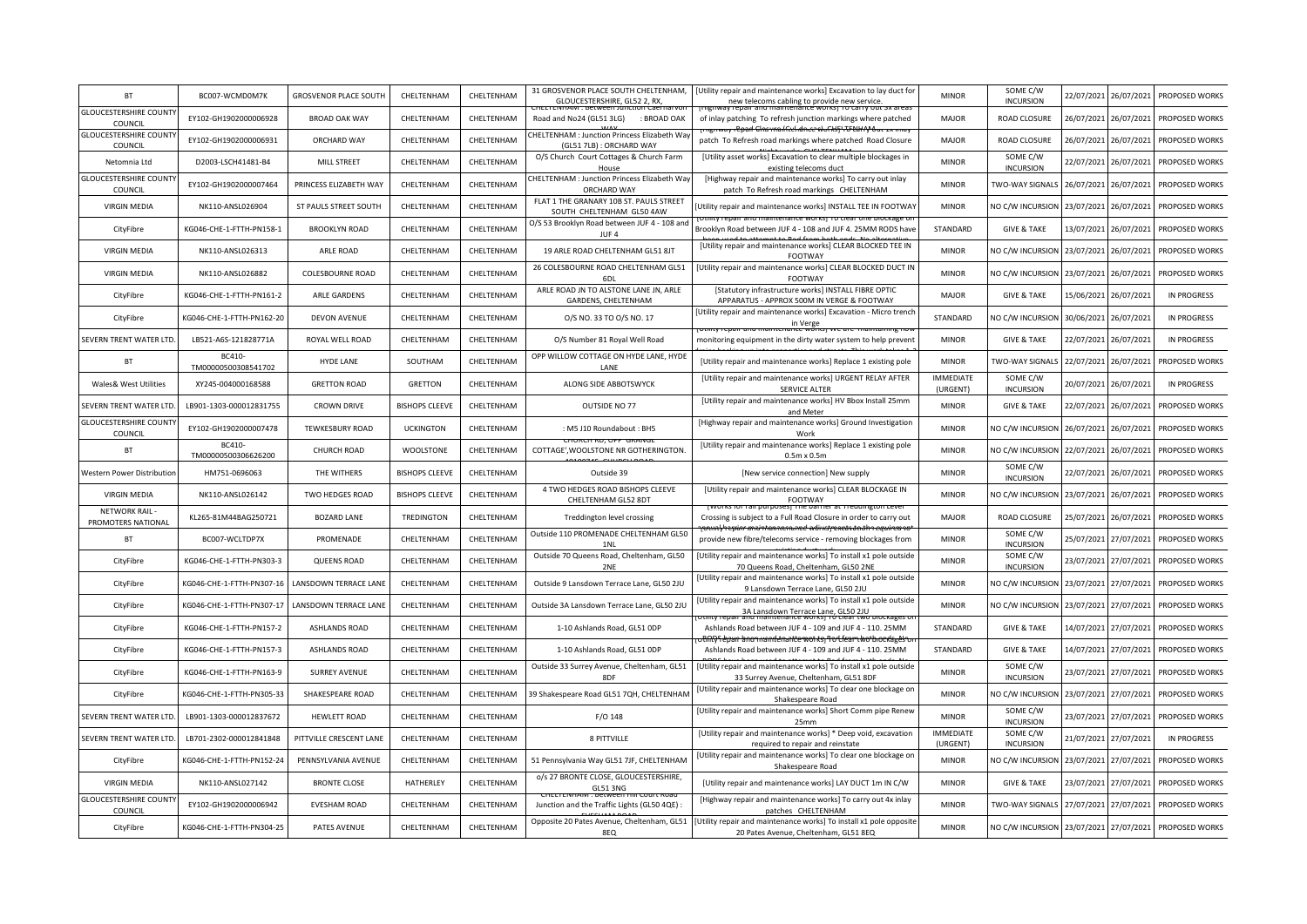| <b>VIRGIN MEDIA</b>                     | NK110-ANSL026973              | <b>ALSTONE LANE</b>      | CHELTENHAM          | CHELTENHAM | o/s BRAMERY HOUSE ON ALSTONE LANE,<br>GLOUCESTERSHIRE, GL518HE                | [Utility repair and maintenance works] LAY DUCT 3m IN F/W                                                                          | <b>MINOR</b>                 | SOME C/W<br><b>INCURSION</b> | 23/07/2021 | 27/07/2021 | PROPOSED WORKS       |
|-----------------------------------------|-------------------------------|--------------------------|---------------------|------------|-------------------------------------------------------------------------------|------------------------------------------------------------------------------------------------------------------------------------|------------------------------|------------------------------|------------|------------|----------------------|
| <b>GLOUCESTERSHIRE COUNT</b><br>COUNCIL | EY102-GH1902000006650         | ROBERT BURNS AVENUE      | CHELTENHAM          | CHELTENHAM | Bridge 2021-22 - TM & Site Support: ROBERT                                    | [Highway repair and maintenance works] Robert Burns (B595)<br>Inspections - CHELTENHAM                                             | <b>MAJOR</b>                 | <b>ROAD CLOSURE</b>          | 27/07/2021 | 27/07/2021 | PROPOSED WORKS       |
| <b>GLOUCESTERSHIRE COUNT</b><br>COUNCIL | EY102-GH1902000006926         | WITLEY LODGE CLOSE       | <b>UP HATHERLEY</b> | CHELTENHAM | CHELTENHAM : Witley Lodge Close (GL51 3LW)<br>: WITLEY LODGE CLOSE            | patch To refresh junction dashes where patched Road Closure                                                                        | <b>MAJOR</b>                 | <b>ROAD CLOSURE</b>          | 27/07/2021 | 27/07/2021 | PROPOSED WORKS       |
| <b>GLOUCESTERSHIRE COUNT</b><br>COUNCIL | EY102-GH1902000006935         | <b>WINDSOR STREET</b>    | CHELTENHAM          | CHELTENHAM | Outside Windsor Street Care Centre (GL52 2DE)                                 | Highway repair and maintenance works] To plane out and patch<br>3x areas Road Closure CHELTENHAM                                   | <b>MAJOR</b>                 | <b>ROAD CLOSURE</b>          | 27/07/2021 | 27/07/2021 | PROPOSED WORKS       |
| Gigaclear                               | KA080-GC/S956861              | OLD GLOUCESTER ROAD      | CHELTENHAM          | CHELTENHAM | CW/VERGE FROM NEW BUILD OLD<br>GLOUCESTER ROAD TO PILGROVE COTTAGE            | [Utility repair and maintenance works] RELOCATE POT 44M<br>VERGE                                                                   | <b>MINOR</b>                 | TWO-WAY SIGNALS              | 23/07/2021 | 27/07/2021 | PROPOSED WORKS       |
| <b>GLOUCESTERSHIRE COUNT</b><br>COUNCIL | EY102-GH1902000006924         | <b>LAMBERT GARDENS</b>   | SHURDINGTON         | CHELTENHAM | Gardens/side of 2 Wilson Road, Shurdington.                                   | [Highway repair and maintenance works] Carriageway patch<br>repair CHELTENHAM                                                      | <b>MAJOR</b>                 | <b>ROAD CLOSURE</b>          | 27/07/2021 | 27/07/2021 | PROPOSED WORKS       |
| CityFibre                               | KG046-CHE-1-FTTH-PN311-27     | <b>ST GEORGES ROAD</b>   | CHELTENHAM          | CHELTENHAM | O/S 87 to 57 St Georges Road                                                  | [Utility repair and maintenance works] Approx 100m Excavate ir<br>Footway to install fibre optic apparatus                         | STANDARD                     | SOME C/W<br><b>INCURSION</b> | 15/07/2021 | 28/07/2021 | <b>IN PROGRESS</b>   |
| CityFibre                               | KG046-CHE-1-FTTH-PN303-1      | <b>QUEENS ROAD</b>       | CHELTENHAM          | CHELTENHAM | 66 Queens Road, GL50 2NF                                                      | Queens Road between JUF 6 - 122 and JUF 6 - 121. 25MM RODS<br>and mannenance works; ho crear two orborages                         | STANDARD                     | <b>GIVE &amp; TAKE</b>       | 21/07/2021 | 28/07/2021 | <b>IN PROGRESS</b>   |
| CityFibre                               | KG046-CHE-1-FTTH-PN303-2      | <b>QUEENS ROAD</b>       | CHELTENHAM          | CHELTENHAM | 66 Queens Road, GL50 2NF                                                      | Queens Road between JUF 6 - 122 and JUF 6 - 121. 25MM RODS                                                                         | STANDARD                     | <b>GIVE &amp; TAKE</b>       | 21/07/2021 | 28/07/2021 | <b>IN PROGRESS</b>   |
| SEVERN TRENT WATER LTD                  | LB922-5201-000006589813       | <b>BROOKSDALE LANE</b>   | CHELTENHAM          | CHELTENHAM | ADJ NUMBER 5 SHORT STREET                                                     | x service pipe from 90mm main main located in farside c/way to                                                                     | <b>MAJOR</b>                 | ROAD CLOSURE                 | 26/07/2021 | 28/07/2021 | PROPOSED WORKS       |
| <b>GLOUCESTERSHIRE COUNT</b><br>COUNCIL | EY099-S50-00874               | LECKHAMPTON ROAD         | CHELTENHAM          | CHELTENHAM | outside 24                                                                    | Trial hole to locate lead pipe, Contractor: Pipeline Logistics                                                                     | <b>MINOR</b>                 | NO C/W INCURSION             | 28/07/2021 | 28/07/2021 | PROPOSED WORKS       |
| Western Power Distribution              | HM751-2304674                 | LAZENBY COURT            | CHELTENHAM          | CHELTENHAM | outside 2                                                                     | [Utility asset works] 1 joint hole in tarmac footway for supply<br>alteration and trenching to no 19 cut out box                   | STANDARD                     | <b>GIVE &amp; TAKE</b>       | 20/07/2021 | 28/07/2021 | IN PROGRESS          |
| Netomnia Ltd                            | D2003-LSCH34518               | SUPERMARKET FROM         | CHELTENHAM          | CHELTENHAM | Adj to 21 Great Western Road near roundabout<br>on Honeybourne Way            | and lay 3m telecoms ducting to connect new chamber to existing                                                                     | <b>MINOR</b>                 | SOME C/W<br><b>INCURSION</b> | 26/07/2021 | 28/07/2021 | PROPOSED WORKS       |
| Gigaclear                               | KA080-GC/C171030/S452885      | <b>GRETTON FIELDS</b>    | <b>GRETTON</b>      | CHELTENHAM | CW FROM THE MAPLES - GLENBROOK                                                | [Utility repair and maintenance works] LOCATE AND CLEAR<br><b>BLOCKAGES</b>                                                        | <b>MAJOR</b>                 | <b>ROAD CLOSURE</b>          | 28/07/2021 | 28/07/2021 | PROPOSED WORKS       |
| <b>GLOUCESTERSHIRE COUNT</b><br>COUNCIL | EY102-GH1902000006946         | <b>EVESHAM ROAD</b>      | <b>TODDINGTON</b>   | CHELTENHAM | 30mph sign greton to park farm industrial                                     | [Highway repair and maintenance works] Carriageway Patching<br>CHELTENHAM                                                          | <b>MINOR</b>                 | TWO-WAY SIGNALS              | 28/07/2021 | 28/07/2021 | PROPOSED WORKS       |
| SEVERN TRENT WATER LTD                  | LB901-1303-000074041655       | <b>BUSHCOMBE LANE</b>    | WOODMANCOTE         | CHELTENHAM | <b>KERRES HILL</b>                                                            | [Utility repair and maintenance works] * PRV Service (planned)<br>Job in Carriageway (10mm Bitmac (Tarmac))                        | <b>MAJOR</b>                 | ROAD CLOSURE                 | 26/07/2021 | 28/07/2021 | PROPOSED WORKS       |
| CityFibre                               | KG046-CHE-1-FTTH-PN311-23     | <b>ST GEORGES ROAD</b>   | CHELTENHAM          | CHELTENHAM | O/S Yorkleigh Doctors Surgery to Jnc St Georges<br>Place                      | [Utility repair and maintenance works] Approx 150m Excavate in<br>Footway to install fibre optic Apparatus (Micro Trench)          | STANDARD                     | NO C/W INCURSION             | 20/07/2021 | 29/07/2021 | <b>IN PROGRESS</b>   |
| Netomnia Ltd                            | D2003-LSCH34519               | <b>ST GEORGES PLACE</b>  | CHELTENHAM          | CHELTENHAM | Opp St James Square to Opp Beech House, on<br>St Georges Place                | and lay approximately 3m telecoms ducting to connect new                                                                           | <b>MINOR</b>                 | SOME C/W<br><b>INCURSION</b> | 27/07/2021 | 29/07/2021 | PROPOSED WORKS       |
| CityFibre                               | KG046-CHE-1-FTTH-PN114-2      | ROWANFIELD ROAD          | CHELTENHAM          | CHELTENHAM | Outside 92 Rowanfield Road, Cheltenham, GL51<br>8AG                           | [Utility repair and maintenance works] To install x1 pole outside<br>92 Rowanfield Road, Cheltenham, GL51 8AG                      | <b>MINOR</b>                 | SOME C/W<br><b>INCURSION</b> | 27/07/2021 | 29/07/2021 | PROPOSED WORKS       |
| CityFibre                               | KG046-CHE-1-FTTH-PN305-36     | DOURO ROAD               | CHELTENHAM          | CHELTENHAM | Outside College View, Douro Road, Cheltenham<br><b>GL50 2PD</b>               | [Utility repair and maintenance works] To install x1 pole outside<br>College View, Douro Road, Cheltenham GL50 2PD                 | <b>MINOR</b>                 | SOME C/W<br><b>INCURSION</b> | 27/07/2021 | 29/07/2021 | PROPOSED WORKS       |
| SEVERN TRENT WATER LTD                  | LB901-1303-000060401965       | <b>DILL AVENUE</b>       | CHELTENHAM          | CHELTENHAM | $o/s$ 3<br>SECTION 61/CCN NEF 1/3/115 NAZANDOUS                               | [Utility repair and maintenance works] HV Stop tap Renew<br>25mm                                                                   | <b>MINOR</b>                 | <b>GIVE &amp; TAKE</b>       | 27/07/2021 | 29/07/2021 | PROPOSED WORKS       |
| BT                                      | BC005-<br>WP00100500209528700 | HATHERLEY LANE           | CHELTENHAM          | CHELTENHAM | SITE 192M EAST OF JUNC GROVEFIELD WAY ON<br><del>LINNY KADDIUD IRRING Y</del> | [Remedial works] Replace 1 jointbox frame and cover(s)<br>(1220mm x 680mm) in Carriageway                                          | <b>MINOR</b>                 | TWO-WAY SIGNALS              | 29/07/2021 | 29/07/2021 | PROPOSED<br>REMEDIAL |
| SEVERN TRENT WATER LTD                  | LB906-0000-000041011519       | <b>WELLESLEY ROAD</b>    | CHELTENHAM          | CHELTENHAM | FOOTWAY ON WELLESLEY ROAD REAR OF                                             | poundary box at depth of under 1.5 meters by Minimum dig with                                                                      | <b>MINOR</b>                 | NO C/W INCURSION             | 27/07/2021 | 29/07/2021 | PROPOSED WORKS       |
| CityFibre                               | KG046-CHE-1-FTTH-PN308-31     | HATHERLEY COURT ROAD     | CHELTENHAM          | CHELTENHAM | outside 29 Hatherley Court Road, Cheltenham,<br><b>GL51 3AG</b>               | [Utility repair and maintenance works] To install x1 pole outside<br>29 Hatherley Court Road, Cheltenham, GL51 3AG                 | <b>MINOR</b>                 | SOME C/W<br><b>INCURSION</b> | 27/07/2021 | 29/07/2021 | PROPOSED WORKS       |
| CityFibre                               | KG046-CHE-1-FTTH-PN305-7      | <b>WESTERN ROAD</b>      | CHELTENHAM          | CHELTENHAM | JN MALVERN RD TO WAVERLEY HOUSE                                               | Work] INSTALL FIBRE OPTIC APPARATUS IN VERGE, FOOTWAY &                                                                            | STANDARD                     | NO C/W INCURSION             | 16/07/2021 | 29/07/2021 | PROPOSED WORKS       |
| CityFibre                               | KG005-S82098-01               | MONTPELLIER STREET       | CHELTENHAM          | CHELTENHAM | Outside number 123                                                            | [Utility repair and maintenance works] Core drill, lay 1m of duct<br>and build new chamber                                         | <b>MINOR</b>                 | SOME C/W<br><b>INCURSION</b> | 27/07/2021 | 29/07/2021 | PROPOSED WORKS       |
| CityFibre                               | KG046-CHE-1-FTTH-PN308-30     | <b>BOURNSIDE ROAD</b>    | CHELTENHAM          | CHELTENHAM | Outside 57 Bournside Road, Cheltenham, GL51<br>3AI                            | [Utility repair and maintenance works] To install x1 pole outside<br>57 Bournside Road, Cheltenham, GL51 3AL                       | <b>MINOR</b>                 | SOME C/W<br><b>INCURSION</b> | 27/07/2021 | 29/07/2021 | PROPOSED WORKS       |
| CityFibre                               | KG046-CHE-1-FTTH-PN308-32     | <b>BOURNSIDE ROAD</b>    | CHELTENHAM          | CHELTENHAM | Outside 40 Bournside Road, Cheltenham, GL51<br>3AH                            | [Utility repair and maintenance works] To install x1 pole outside<br>outside 40 Bournside Road, Cheltenham, GL51 3AH               | <b>MINOR</b>                 | SOME C/W<br><b>INCURSION</b> | 27/07/2021 | 29/07/2021 | PROPOSED WORKS       |
| <b>GLOUCESTERSHIRE COUNT</b><br>COUNCIL | EY102-GH1902000006939         | <b>CLEEVEMOUNT ROAD</b>  | CHELTENHAM          | CHELTENHAM | CHELTENHAM : Windsor Street, Cheltenham,<br>(GL52 2DE)<br>: WINDSOR STREET    | Highway repair and maintenance works] To plane out and patch<br>3x areas Road Closure CHELTENHAM:<br>et worksj cxcavation to insta | <b>MAJOR</b>                 | <b>ROAD CLOSURE</b>          | 29/07/2021 | 29/07/2021 | PROPOSED WORKS       |
| Netomnia Ltd                            | D2003-LSCH34511               | <b>TEWKESBURY ROAD</b>   | CHELTENHAM          | CHELTENHAM | O/S 107B Tewksbury Road                                                       | and lay 3m of telecoms duct to connect new chamber to existing                                                                     | <b>MINOR</b>                 | SOME C/W<br><b>INCURSION</b> | 27/07/2021 | 29/07/2021 | PROPOSED WORKS       |
| Gigaclear                               | KA080-GC/C065112/S452701      | CHELTENHAM ROAD          | WINCHCOMBE          | CHELTENHAM | CW/VERGE S/O DRYFIELD MEADOW BARN -<br>JUNC OF LANGLEY ROAD                   | [Utility repair and maintenance works] RESOLVING BLOCKAGE                                                                          | <b>MINOR</b>                 | TWO-WAY SIGNALS              | 27/07/2021 | 29/07/2021 | PROPOSED WORKS       |
| Wales& West Utilities                   | XY245-004000171019            | <b>CORNDEAN LANE</b>     | <b>WINCHCOMBE</b>   | CHELTENHAM | O/S ORCHARD LEA                                                               | [Utility repair and maintenance works] LAY NEW GAS SERVICE<br><b>1M PUBLIC</b>                                                     | STANDARD                     | <b>GIVE &amp; TAKE</b>       | 26/07/2021 | 29/07/2021 | PROPOSED WORKS       |
| <b>GLOUCESTERSHIRE COUNT</b><br>COUNCIL | EY102-GH1902000006925         | <b>GOTHERINGTON LANE</b> | <b>GOTHERINGTON</b> | CHELTENHAM | CHELTENHAM : At Vale road junction :<br><b>GOTHERINGTON LANE</b>              | [Highway repair and maintenance works] Patch c/way<br>CHELTENHAM:                                                                  | <b>MAJOR</b>                 | ROAD CLOSURE                 | 29/07/2021 | 29/07/2021 | PROPOSED WORKS       |
| <b>GLOUCESTERSHIRE COUNT</b><br>COUNCIL | EY102-GH1901000006446         | SUFFOLK ROAD             | CHELTENHAM          | CHELTENHAM | CHELTENHAM : Suffolk road, Cheltenham :<br><b>SUFFOLK ROAD</b>                | Asset - footpath emergency closure due to retaining wall about                                                                     | <b>IMMEDIATE</b><br>(URGENT) | SOME C/W<br><b>INCURSION</b> | 27/04/2021 | 30/07/2021 | <b>IN PROGRESS</b>   |
|                                         |                               |                          |                     |            |                                                                               |                                                                                                                                    |                              |                              |            |            |                      |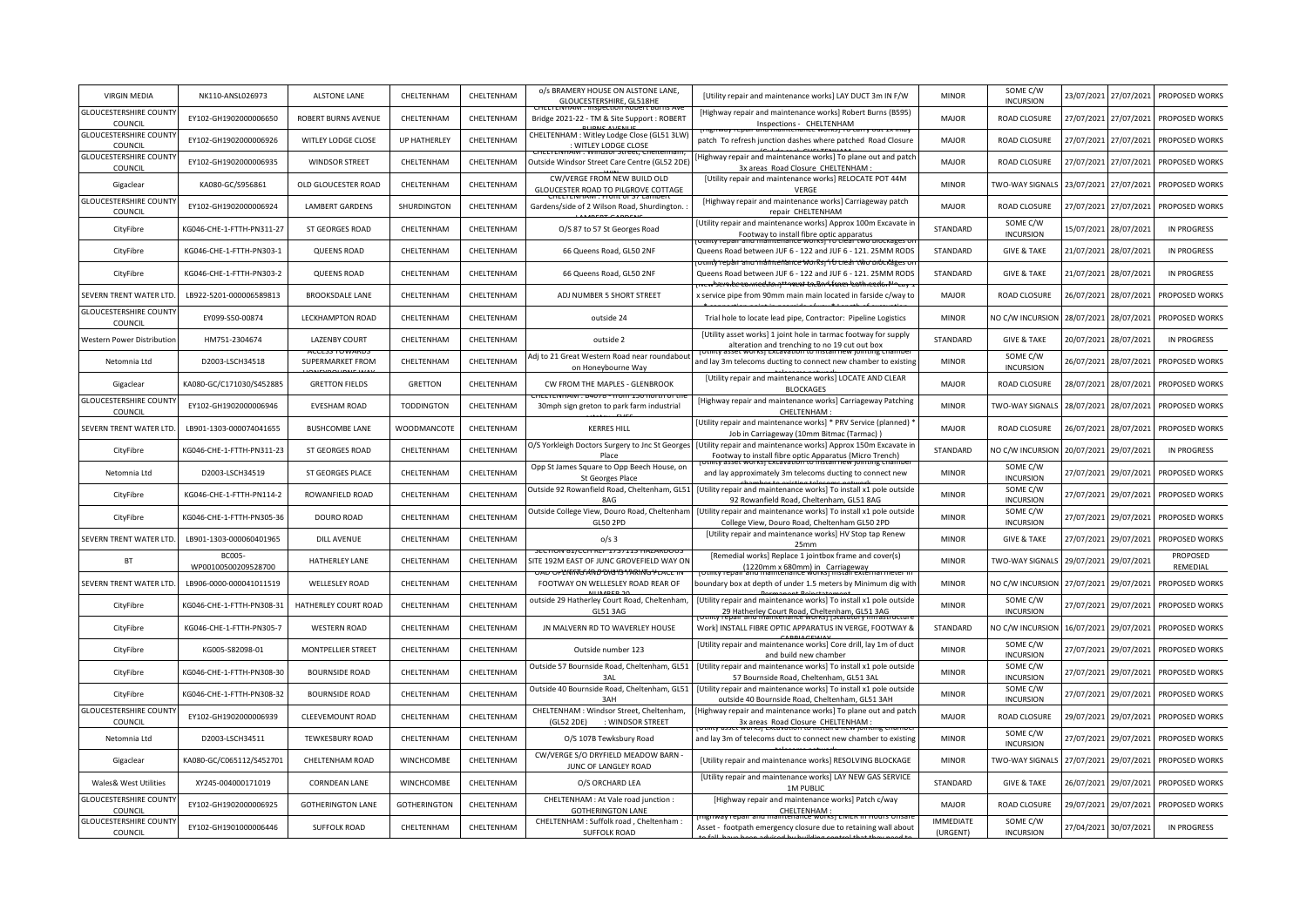| CityFibre                                   | KG046-CHE-1-FTTH-PN311-24     | <b>ST GEORGES ROAD</b>  | CHELTENHAM            | CHELTENHAM | Jct Honeybourne Road to O/S 111 St Georges<br>Road                     | [Utility repair and maintenance works] Approx 50m Excavate in<br>Footpath & Carriageway to install fibre optic apparatus                     | STANDARD                       | MULTI-WAY<br>SIGNALS         | 21/07/2021 | 30/07/2021 | <b>IN PROGRESS</b> |
|---------------------------------------------|-------------------------------|-------------------------|-----------------------|------------|------------------------------------------------------------------------|----------------------------------------------------------------------------------------------------------------------------------------------|--------------------------------|------------------------------|------------|------------|--------------------|
| CityFibre                                   | KG046-CHE-1-FTTH-PN202-17     | KINGSVILLE ROAD         | CHELTENHAM            | CHELTENHAM | OS number 14 Kingville Road to Junc Kingsville<br>Road/Upperfield Road | Work] INSTALL FIBRE OPTIC APPARATUS IN VERGE, FOOTWAY &                                                                                      | STANDARD                       | NO C/W INCURSION             | 19/07/2021 | 30/07/2021 | PROPOSED WORKS     |
| CityFibre                                   | KG046-CHE-1-FTTH-PN151-2      | <b>KIPLING ROAD</b>     | CHELTENHAM            | CHELTENHAM | Kipling Road, Shelley Road, Cheltenham                                 | Utility repair and maintenance works] To clear one blockages on<br>Village Rd Cheltenham                                                     | <b>MINOR</b>                   | NO C/W INCURSION             | 28/07/2021 | 30/07/2021 | PROPOSED WORKS     |
| Netomnia Ltd                                | D2003-LSCH34500               | <b>LIBERTUS ROAD</b>    | CHELTENHAM            | CHELTENHAM | Opp 33 Libertus Road                                                   | telecommunication assets, installing a new chamber and ducting                                                                               | <b>MINOR</b>                   | SOME C/W<br><b>INCURSION</b> | 28/07/2021 | 30/07/2021 | PROPOSED WORKS     |
| CityFibre                                   | KG046-CHE-1-FTTH-PN105-26     | SHEEPSCOMBE CLOSE       | CHELTENHAM            | CHELTENHAM | Jn Bibury Road to all of Sheepscombe Close                             | [Utility repair and maintenance works] Installation of duct for<br>City Fibre build in the footway and the carridgeway<br>iel Wulksi Excaval | STANDARD                       | NO C/W INCURSION             | 09/07/2021 | 30/07/2021 | <b>IN PROGRESS</b> |
| Netomnia Ltd                                | D2003-LSCH34473               | <b>REDGROVE ROAD</b>    | CHELTENHAM            | CHELTENHAM | O/S 36-38 Redgrove Road                                                | chamber for telecoms and lay ducting to connect new chamber                                                                                  | <b>MINOR</b>                   | SOME C/W<br><b>INCURSION</b> | 28/07/2021 | 30/07/2021 | PROPOSED WORKS     |
| Western Power Distributior                  | HM751-2302724                 | <b>CORONATION ROAD</b>  | PRESTBURY             | CHELTENHAM | Outside 36 Coronation Road                                             | [New service connection] 1 joint hole in tarmac footway and<br>15m trenching in tarmac footway for new supply                                | <b>MINOR</b>                   | SOME C/W<br><b>INCURSION</b> | 28/07/2021 | 30/07/2021 | PROPOSED WORKS     |
| Western Power Distribution                  | HM751-2302678                 | <b>EVEREST ROAD</b>     | CHELTENHAM            | CHELTENHAM | Outside 2A                                                             | [New service connection] 1 joint hole in tarmac footway and 1m<br>trenching in tarmac footway for new supply.                                | <b>MINOR</b>                   | SOME C/W<br><b>INCURSION</b> | 28/07/2021 | 30/07/2021 | PROPOSED WORKS     |
| CityFibre                                   | KG046-CHE-1-FTTH-PN158-24     | <b>BROOKLYN ROAD</b>    | CHELTENHAM            | CHELTENHAM | O/S 49 Brooklyn Road GL51 8DT, CHELTENHAM                              | [Utility repair and maintenance works] To clear one blockage on<br>Brooklyn Road                                                             | <b>MINOR</b>                   | NO C/W INCURSION             | 28/07/2021 | 30/07/2021 | PROPOSED WORKS     |
| CityFibre                                   | KG046-CHE-1-FTTH-PN158-25     | <b>BROOKLYN ROAD</b>    | CHELTENHAM            | CHELTENHAM | o/s 53 to o/s 75 Brooklyn Road, Cheltenham                             | [Utility repair and maintenance works] To clear blockages on<br>Brooklyn Road Cheltenham                                                     | <b>MINOR</b>                   | NO C/W INCURSION             | 28/07/2021 | 30/07/2021 | PROPOSED WORKS     |
| CityFibre                                   | KG046-CHE-1-FTTH-PN311-3      | HONEYBOURNE WAY         | CHELTENHAM            | CHELTENHAM | HONEYBOURNE WAY TO ST GEORGES ROAD                                     | Work] INSTALL FIBRE OPTIC APPARATUS IN VERGE, FOOTWAY &                                                                                      | STANDARD                       | MULTI-WAY<br>SIGNALS         | 24/06/2021 | 30/07/2021 | <b>IN PROGRESS</b> |
| CityFibre                                   | KG046-CHE-1-FTTH-PN311-26     | HONEYBOURNE WAY         | CHELTENHAM            | CHELTENHAM | Jn St Georges Rd and Honeybourne Way                                   | [Utility repair and maintenance works] Light head permit for TM                                                                              | STANDARD                       | MULTI-WAY<br>SIGNALS         | 21/07/2021 | 30/07/2021 | <b>IN PROGRESS</b> |
| CityFibre                                   | KG046-CHE-1-FTTH-PN151-1      | <b>VILLAGE MEWS</b>     | CHELTENHAM            | CHELTENHAM | O/s Village Mews Cheltenham                                            | [Utility repair and maintenance works] To clear one blockage o/s<br>Village Rd Cheltenham                                                    | <b>MINOR</b>                   | NO C/W INCURSION             | 28/07/2021 | 30/07/2021 | PROPOSED WORKS     |
| Wales& West Utilities                       | XY410-003001597418            | <b>GRETTON ROAD</b>     | WINCHCOMBE            | CHELTENHAM | JUNCTION OF WINCHCOMBE ROAD TO<br>JUNCTION OF EVESHAM ROAD             | [Utility repair and maintenance works] REPLACE 539M X GAS<br><b>MAINS</b>                                                                    | <b>MAJOR</b>                   | ROAD CLOSURE                 | 29/03/2021 | 30/07/2021 | <b>IN PROGRESS</b> |
| Wales& West Utilities                       | XY410-003001606601            | <b>BADGEWORTH ROAD</b>  | BADGEWORTH            | CHELTENHAM | O/S CHESTNUT NURSERIES TO JUNCTION OF<br><b>MEADOW VIEW</b>            | METALLIC GAS MAINS WITH NEW PLASTIC MAINS IN THE                                                                                             | STANDARD                       | TWO-WAY SIGNALS              | 14/05/2021 | 30/07/2021 | <b>IN PROGRESS</b> |
| Gigaclear                                   | KA080-GC/C090486/S445434A     | OLD BROCKHAMPTON ROAD   | WINCHCOMBE            | CHELTENHAM | CW & VERGE rom New Meadow Barn to Lanes<br>Cottage                     | [Utility repair and maintenance works] Relocaiting POTS                                                                                      | MAJOR                          | ROAD CLOSURE                 | 26/07/2021 | 30/07/2021 | PROPOSED WORKS     |
| <b>NETWORK RAIL -</b><br>PROMOTERS NATIONAL | KL231-<br>BAG284M85M03C310721 | <b>SWINDON LANE</b>     | CHELTENHAM            | CHELTENHAM | MORRIS HILL LEVEL CROSSING                                             | equipment From 22:30 on Saturday July 31st until 08:30 on                                                                                    | <b>MAJOR</b>                   | ROAD CLOSURE                 | 31/07/2021 | 01/08/2021 | PROPOSED WORKS     |
| <b>GLOUCESTERSHIRE COUNTY</b><br>COUNCIL    | EY101-43070865B               | HYDE LANE               | SOUTHAM               | CHELTENHAM | Hyde Lane                                                              | Prelim Design - Highways capacity improvements                                                                                               | <b>MAJOR</b>                   | LANE CLOSURE                 | 22/03/2021 | 01/08/2021 | PROPOSED WORKS     |
| <b>GLOUCESTERSHIRE COUNTY</b><br>COUNCIL    | EY101-43070865                | <b>EVESHAM ROAD</b>     | SOUTHAM               | CHELTENHAM | A435 Hyde Lane Junction, Bishops Cleeve                                | Prelim Design - Highways capacity improvements                                                                                               | <b>MAJOR</b>                   | LANE CLOSURE                 | 22/03/2021 | 01/08/2021 | PROPOSED WORKS     |
| <b>GLOUCESTERSHIRE COUNTY</b><br>COUNCIL    | EY101-43070865A               | SOUTHAM LANE            | SOUTHAM               | CHELTENHAM | Southam Lane                                                           | Prelim Design - Highways capacity improvements                                                                                               | <b>MAJOR</b>                   | LANE CLOSURE                 | 22/03/2021 | 01/08/2021 | PROPOSED WORKS     |
| CityFibre                                   | KG046-CHE-1-FTTH-PN153-3      | HESTERS WAY ROAD        | CHELTENHAM            | CHELTENHAM | Outside 61 Hesters Way Road, Cheltenham,<br><b>GL51 ORD</b>            | [Utility repair and maintenance works] To install x1 pole outside<br>61 Hesters Way Road, Cheltenham, GL51 ORD                               | <b>MINOR</b>                   | NO C/W INCURSION             | 29/07/2021 | 02/08/2021 | PROPOSED WORKS     |
| CityFibre                                   | KG046-CHE-1-FTTH-PN153-4      | <b>HESTERS WAY ROAD</b> | CHELTENHAM            | CHELTENHAM | Outside 33 Hesters Way Road, Cheltenham,<br><b>GL51 ODX</b>            | [Utility repair and maintenance works] To install x1 pole outside<br>33 Hesters Way Road, Cheltenham, GL51 0DX                               | <b>MINOR</b>                   | NO C/W INCURSION             | 29/07/2021 | 02/08/2021 | PROPOSED WORKS     |
| Wales& West Utilities                       | XY245-003001626021            | PROMENADE               | CHELTENHAM            | CHELTENHAM | S/O BANK                                                               | [Utility repair and maintenance works] MAINTAIN/RESET VALVE<br>COVER (SECTION 81 - WWU REF:D12425)                                           | <b>MINOR</b>                   | <b>GIVE &amp; TAKE</b>       | 30/07/2021 | 02/08/2021 | PROPOSED WORKS     |
| Wales& West Utilities                       | XY244-004000171201            | <b>CROFT STREET</b>     | CHELTENHAM            | CHELTENHAM | O/S 1 CROFT VILLAS                                                     | [Utility repair and maintenance works] LAY NEW GAS SERVICE<br><b>3M PUBLIC</b>                                                               | STANDARD                       | <b>GIVE &amp; TAKE</b>       | 28/07/2021 | 02/08/2021 | PROPOSED WORKS     |
| CityFibre                                   | KG046-CHE-1-FTTH-PN114-3      | <b>ROMAN ROAD</b>       | CHELTENHAM            | CHELTENHAM | Outside 30 Roman Road, Cheltenham. GL51<br>8AA                         | [Utility repair and maintenance works] To install x1 pole outside<br>30 Roman Road, Cheltenham. GL51 8AA                                     | <b>MINOR</b>                   | NO C/W INCURSION             | 29/07/2021 | 02/08/2021 | PROPOSED WORKS     |
| <b>VIRGIN MEDIA</b>                         | NK110-ANSL027330              | <b>GRANLEY ROAD</b>     | CHELTENHAM            | CHELTENHAM | o/s 23A to o/s 19 GRANLEY ROAD,<br>GLOUCESTERSHIRE, GL51 6NB           | [Utility repair and maintenance works] lay 12m new duct in f/w<br>ntenance worksr                                                            | <b>MINOR</b>                   | <b>GIVE &amp; TAKE</b>       | 29/07/2021 | 02/08/2021 | PROPOSED WORKS     |
| CityFibre                                   | KG046-CHE-1-FTTH-PN305-8      | MALVERN ROAD            | CHELTENHAM            | CHELTENHAM | ROAD CROSSING GLENLEE TO CHRISTCHURCH<br>RD JN                         | Work] INSTALL FIBRE OPTIC APPARATUS IN VERGE, FOOTWAY &                                                                                      | STANDARD                       | MULTI-WAY<br>SIGNALS         | 20/07/2021 | 02/08/2021 | PROPOSED WORKS     |
| CityFibre                                   | KG046-CHE-1-FTTH-PN153-5      | <b>ISMAY ROAD</b>       | CHELTENHAM            | CHELTENHAM | Outside 2 Ismay Road, Cheltenham, GL51 OEJ                             | [Utility repair and maintenance works] To install x1 pole outside<br>2 Ismay Road, Cheltenham, GL51 OEJ                                      | <b>MINOR</b>                   | NO C/W INCURSION             | 29/07/2021 | 02/08/2021 | PROPOSED WORKS     |
| CityFibre                                   | KG046-CHE-1-FTTH-PN153-2      | PENNINGTON COURT        | <b>HESTERS WAY</b>    | CHELTENHAM | Side of 10 Pennington Court, Cheltenham, GL51<br>0FD                   | [Utility repair and maintenance works] To install x1 pole on the<br>side of 10 Pennington Court, Cheltenham, GL51 OFD                        | <b>MINOR</b>                   | NO C/W INCURSION             | 29/07/2021 | 02/08/2021 | PROPOSED WORKS     |
| Western Power Distribution                  | HM751-2307119                 | YARLINGTON CLOSE        | <b>BISHOPS CLEEVE</b> | CHELTENHAM | outside 4                                                              | [Disconnection or alteration of supply] 2 joint holes in tarmac<br>footway for supply alteration                                             | STANDARD                       | SOME C/W<br><b>INCURSION</b> | 26/07/2021 | 02/08/2021 | PROPOSED WORKS     |
| CityFibre                                   | KG046-CHE-1-FTTH-PN105-27     | NOTGROVE CLOSE          | CHELTENHAM            | CHELTENHAM | Junc Bibury Road and Notgrove Close                                    | [Utility repair and maintenance works] Installation of duct for<br>City Fibre build in the footway and the carridgeway                       | STANDARD                       | NO C/W INCURSION             | 21/07/2021 | 03/08/2021 | <b>IN PROGRESS</b> |
| Western Power Distributior                  | HM751-9537652                 | <b>TEWKESBURY ROAD</b>  | CHELTENHAM            | CHELTENHAM | Outside McDonalds                                                      | [Utility repair and maintenance works] Urgent excavation in<br>highway to locate and repair HV cable fault.                                  | <b>IMMEDIATE</b><br>(URGENT)   | NO C/W INCURSION             | 21/07/2021 | 03/08/2021 | <b>IN PROGRESS</b> |
| CityFibre                                   | KG046-CHE-1-FTTH-PN105-29     | <b>COBERLEY ROAD</b>    | CHELTENHAM            | CHELTENHAM | Juc Whittington road - juc Benhall Ave                                 | [Utility repair and maintenance works] Installation of duct for<br>City Fibre build in the footway and the carriageway                       | STANDARD                       | <b>GIVE &amp; TAKE</b>       | 22/07/2021 | 04/08/2021 | PROPOSED WORKS     |
| <b>GLOUCESTERSHIRE COUNT</b><br>COUNCIL     | EY099-TTROOA001               | WESTBOUND SLIP ROAD     | CHELTENHAM            | CHELTENHAM | the A40 Westbound and M5 Southbound Exit<br>Slip Roads                 | R&W Rail are carrying out some works on Churchdown Bridge                                                                                    | <b>HIGHWAYS ACT</b><br>PERMITS | <b>ROAD CLOSURE</b>          | 19/07/2021 | 06/08/2021 | PROPOSED WORKS     |
|                                             |                               |                         |                       |            |                                                                        |                                                                                                                                              |                                |                              |            |            |                    |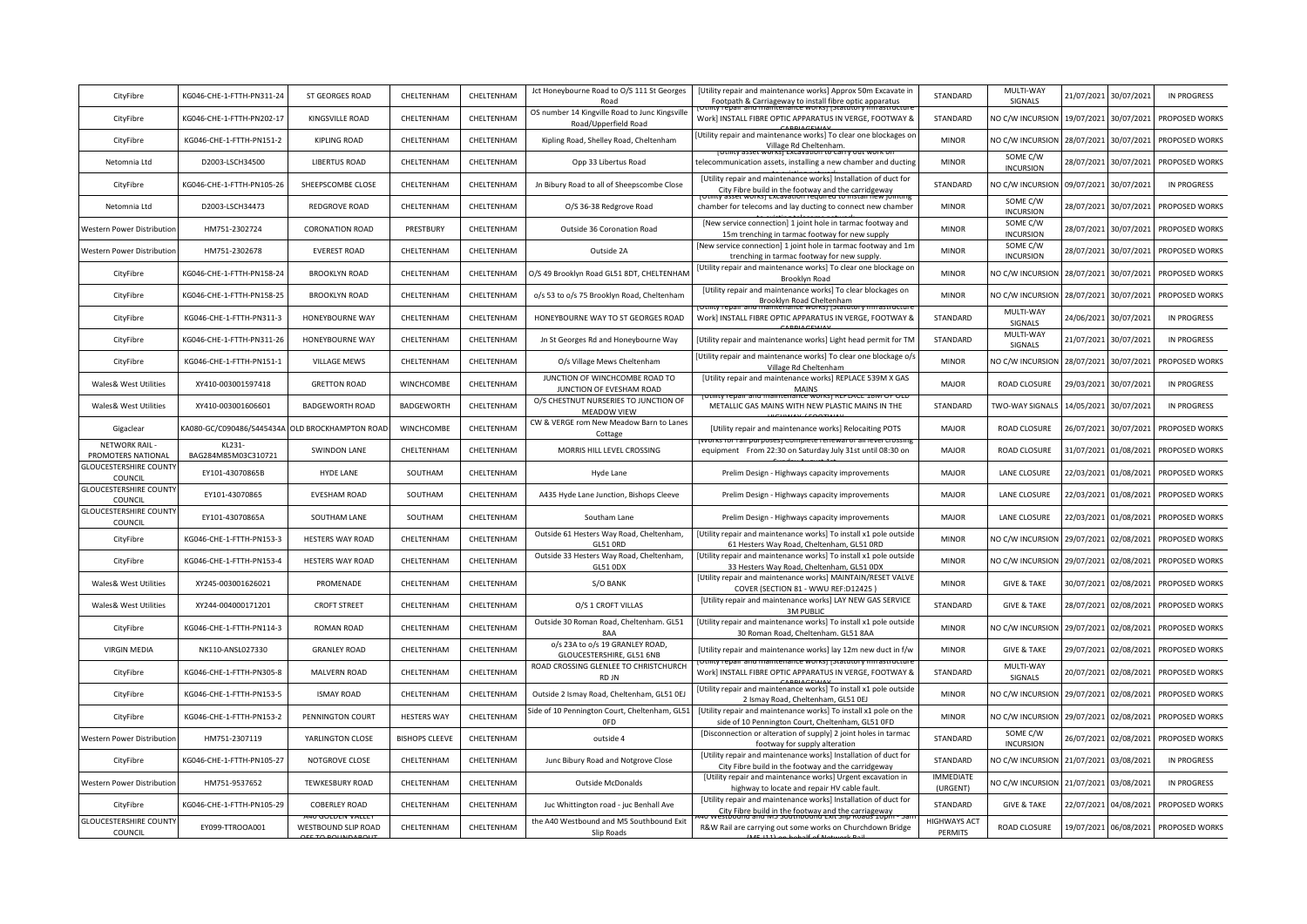| SEVERN TRENT WATER LTD.                  | LB529-A7W-12758074A      | PENNYLANDS WAY                                        | WINCHCOMBE            | CHELTENHAM | Junction with Greet Road                                                       | [Utility asset works] Permit for light head only, work is being<br>done in conjunction with water mains renewal on Greet Road.        | STANDARD     | MULTI-WAY<br>SIGNALS         | 26/07/2021 | 08/08/2021 | PROPOSED WORKS     |
|------------------------------------------|--------------------------|-------------------------------------------------------|-----------------------|------------|--------------------------------------------------------------------------------|---------------------------------------------------------------------------------------------------------------------------------------|--------------|------------------------------|------------|------------|--------------------|
| CityFibre                                | KG046-CHE-1-FTTH-PN163-1 | ROWANFIELD ROAD                                       | CHELTENHAM            | CHELTENHAM | JUNCTION SUSSEX AVE TO JUNCTION ASHTRE<br>MEWS                                 | [Utility repair and maintenance works] Approx 250m. Excavate in<br>Verge, Footway & Carriageway to install fibre optic apparatus      | <b>MAJOR</b> | MULTI-WAY<br>SIGNALS         | 15/06/2021 | 09/08/2021 | <b>IN PROGRESS</b> |
| Wales& West Utilities                    | XY410-003001517610       | COPT ELM ROAD                                         | <b>CHARLTON KINGS</b> | CHELTENHAM | O/S NO. 2 - JUNC CHURCH STREET                                                 | METALLIC GAS MAINS WITH 519M OF NEW PLASTIC MAINS AND                                                                                 | <b>MAJOR</b> | <b>GIVE &amp; TAKE</b>       | 14/05/2021 | 13/08/2021 | <b>IN PROGRESS</b> |
| Western Power Distributior               | HM751-2292252A           | AVENUE TO BROOKLYN                                    | CHELTENHAM            | CHELTENHAM | from substation to brooklyn rd through<br>alleyway                             | trenching in tarmac footway for cable overlay, reinforcement                                                                          | <b>MAJOR</b> | ROAD CLOSURE                 | 26/07/2021 | 13/08/2021 | PROPOSED WORKS     |
| Highways England                         | FN402-HEPIN565178        | OLD GLOUCESTER ROAD                                   | <b>STAVERTON</b>      | CHELTENHAM | on B4634 GL51 OUX Start of works 389546                                        | mu reconstructi <b>on or</b> parapet euge<br>parapet and adjacent safety fencing replacement * Replacement                            | <b>MAJOR</b> | ROAD CLOSURE                 | 13/07/2020 | 13/08/2021 | <b>IN PROGRESS</b> |
| CityFibre                                | KG046-CHE-1-FTTH-PN309-9 | <b>GLOUCESTER ROAD</b>                                | CHELTENHAM            | CHELTENHAM | JN OF ST GEORGES ROAD JN OF QUEENS ROAD                                        | <del>tanfidenariter works pysta totory min astruct</del><br>Work] INSTALL FIBRE OPTIC APPARATUS IN VERGE, FOOTWAY &                   | <b>MAJOR</b> | MULTI-WAY<br>SIGNALS         | 05/07/2021 | 15/08/2021 | <b>IN PROGRESS</b> |
| Western Power Distributior               | HM751-2305405A           | THE LANES                                             | CHELTENHAM            | CHELTENHAM | From opposite the side of 1 The Alders to<br>junction with Brizen Lane         | วเทเพ asset worksr <del>วจาก ใช้ PN ใก่กี่นี่ "If Yarmac root</del> w<br>road crossing in tarmac road for reinforcement scheme. Works | <b>MAJOR</b> | SOME C/W<br><b>INCURSION</b> | 19/07/2021 | 16/08/2021 | <b>IN PROGRESS</b> |
| Western Power Distribution               | HM751-2305405C           | <b>BRIZEN LANE</b>                                    | CHELTENHAM            | CHELTENHAM | From junction with The Lanes to junction with<br>Farm Lane                     | rotnitv alsser worksi vanti trentithrich in Tannac 100 Mavno<br>reinforcement scheme. Works to be done in conjunction with            | <b>MAJOR</b> | SOME C/W<br><b>INCURSION</b> | 19/07/2021 | 16/08/2021 | <b>IN PROGRESS</b> |
| Western Power Distributior               | HM751-2305405B           | <b>FARM LANE</b>                                      | LECKHAMPTON           | CHELTENHAM | rom junction with Brizen Lane to junction with<br>Kidnappers Lane              | ity asset worksj' <del>'2178f1'\î'êficînfi</del> ĝ fli tarm<br>carriageway for reinforcement scheme. Works to be done in              | MAJOR        | SOME C/W<br><b>INCURSION</b> | 19/07/2021 | 16/08/2021 | <b>IN PROGRESS</b> |
| Western Power Distribution               | HM751-2307299            | <b>BROOKLYN ROAD</b>                                  | CHELTENHAM            | CHELTENHAM | Between numbers 64-150 & 57-133.                                               | otmty asset wórksj's / joriit riches fif tanfrac footway and zee<br>trenching in tarmac footway and 20m road crossing in tarmac       | <b>MAJOR</b> | TWO-WAY SIGNALS              | 12/07/2021 | 18/08/2021 | <b>IN PROGRESS</b> |
| CityFibre                                | KG046-CHE-1-FTTH-PN163-2 | <b>DEVON AVENUE</b>                                   | CHELTENHAM            | CHELTENHAM | JUNCTION SOMERSET AVENUE TO JUNCTION<br><b>LIBERTUS ROAD</b>                   | Utility repair and maintenance works] Approx 550m. Excavate in<br>Verge, Footway & Carriageway to install fibre optic apparatus       | <b>MAJOR</b> | <b>GIVE &amp; TAKE</b>       | 14/07/2021 | 18/08/2021 | <b>IN PROGRESS</b> |
| Wales& West Utilities                    | XY410-003001235757/01    | <b>EAST END ROAD</b>                                  | <b>CHARLTON KINGS</b> | CHELTENHAM | O/S NO. 19/21 EAST END ROAD - O/S NO. 2<br><b>EAST END ROAD</b>                | 100MM ST, DI WITH 55M OF 40MM, 90MM PE AND REPLACE OR                                                                                 | MAJOR        | <b>GIVE &amp; TAKE</b>       | 26/07/2021 | 20/08/2021 | PROPOSED WORKS     |
| CityFibre                                | KG046-CHE-1-FTTH-PN113-5 | NETTLETON ROAD                                        | CHELTENHAM            | CHELTENHAM | Junc Willersley Road/Nettleton Road and<br>Nettletons Road/Robert burns avenue | [Utility repair and maintenance works] installation of duct for<br>City Fibre build in the footway with 1 road crossings              | <b>MAJOR</b> | NO C/W INCURSION             | 16/07/2021 | 26/08/2021 | <b>IN PROGRESS</b> |
| <b>GLOUCESTERSHIRE COUNTY</b><br>COUNCIL | EY101-WCTIS4             | <b>GLOUCESTER ROAD</b>                                | CHELTENHAM            | CHELTENHAM | A40 Court Roundabout                                                           | [Highway improvement works] Arle Court Improvements                                                                                   | <b>MAJOR</b> | LANE CLOSURE                 | 01/07/2020 | 31/08/2021 | <b>IN PROGRESS</b> |
| <b>GLOUCESTERSHIRE COUNTY</b><br>COUNCIL | EY101-WCTIS9             | <b>GLOUCESTER ROAD</b>                                | CHELTENHAM            | CHELTENHAM | B4063                                                                          | [Highway improvement works] Arle Court Improvements                                                                                   | <b>MAJOR</b> | LANE CLOSURE                 | 01/07/2020 | 31/08/2021 | <b>IN PROGRESS</b> |
| <b>GLOUCESTERSHIRE COUNTY</b><br>COUNCIL | EY101-WCTIS11            | <b>HATHERLEY LANE</b>                                 | CHELTENHAM            | CHELTENHAM | Hatherley Lane                                                                 | [Highway improvement works] Arle Court Improvements                                                                                   | MAJOR        | LANE CLOSURE                 | 01/07/2020 | 31/08/2021 | <b>IN PROGRESS</b> |
| CityFibre                                | KG046-CHE-1-FTTH-PN113-6 | <b>WILLERSEY ROAD</b>                                 | CHELTENHAM            | CHELTENHAM | Junc Willersley Road/Nettleton Road and<br>Willersley Road/Robert burns avenue | [Utility repair and maintenance works] installation of duct for<br>City Fibre build in the footway with 1 road crossing               | <b>MAJOR</b> | MULTI-WAY<br>SIGNALS         | 20/07/2021 | 31/08/2021 | <b>IN PROGRESS</b> |
| <b>GLOUCESTERSHIRE COUNTY</b><br>COUNCIL | EY101-WCTIS10            | FIDDLERS GREEN LANE                                   | CHELTENHAM            | CHELTENHAM | <b>Fiddlers Green Lane</b>                                                     | [Highway improvement works] Arle Court Improvements                                                                                   | <b>MAJOR</b> | LANE CLOSURE                 | 01/07/2020 | 31/08/2021 | <b>IN PROGRESS</b> |
| <b>GLOUCESTERSHIRE COUNTY</b><br>COUNCIL | EY101-WCTIS3             | EASTBOUND SLIP ROAD ON                                | CHELTENHAM            | CHELTENHAM | A40 Golden Valley Slip Road                                                    | Highway improvement works] A40 EB Widening - M5 J11 to Arle<br>Court                                                                  | <b>MAJOR</b> | LANE CLOSURE                 | 01/07/2020 | 31/08/2021 | <b>IN PROGRESS</b> |
| <b>GLOUCESTERSHIRE COUNTY</b><br>COUNCIL | EY101-WCTIS2             | Y <del>oorden vall</del> e<br><b>EASTBOUND CENTRE</b> | CHELTENHAM            | CHELTENHAM | A40 Golden Valley Overbridge                                                   | Highway improvement works] A40 EB Widening - M5 J11 to Arle<br>Court                                                                  | MAJOR        | LANE CLOSURE                 | 01/07/2020 | 31/08/2021 | <b>IN PROGRESS</b> |
| <b>GLOUCESTERSHIRE COUNTY</b><br>COUNCIL | EY020-VDK11293381        | COWLSMEAD                                             | SHURDINGTON           | CHELTENHAM | 9                                                                              | <b>VDK</b>                                                                                                                            | <b>MAJOR</b> | SOME C/W<br><b>INCURSION</b> | 01/02/2021 | 01/09/2021 | PROPOSED WORKS     |
| CityFibre                                | KG046-CHE-1-FTTH-PN113-4 | <b>ROBERT BURNS AVENUE</b>                            | CHELTENHAM            | CHELTENHAM | JN HATHERLY LANE AND BIBURY ROAD                                               | [Utility repair and maintenance works] Installation of duct for<br>City Fibre build in the footway and the carriageway                | <b>MAJOR</b> | MULTI-WAY<br>SIGNALS         | 26/07/2021 | 03/09/2021 | PROPOSED WORKS     |
| Wales& West Utilities                    | XY410-003001483682       | ST NICHOLAS DRIVE                                     | CHELTENHAM            | CHELTENHAM | JUNCTION OF BOULTON ROAD TO O/S NO.18<br>TO O/S THE MAPLES                     | METALLIC GAS MAINS WITH NEW PLASTIC MAINS IN THE                                                                                      | <b>MAJOR</b> | <b>GIVE &amp; TAKE</b>       | 26/07/2021 | 03/09/2021 | PROPOSED WORKS     |
| Wales& West Utilities                    | XY245-003001599167       | <b>EVESHAM ROAD</b>                                   | <b>TODDINGTON</b>     | CHELTENHAM | FROM THE JUNCTION WITH GRETTON ROAD TO<br>THE JUNCTION WITH SMITHY LANE        | [Utility repair and maintenance works] REPLACE 174M X GAS<br>MAINS AND 2 SERVICES                                                     | <b>MAJOR</b> | <b>GIVE &amp; TAKE</b>       | 15/07/2021 | 08/09/2021 | <b>IN PROGRESS</b> |
| Wales& West Utilities                    | XY245-003001599175       | <b>SMITHY LANE</b>                                    | GREET                 | CHELTENHAM | FROM THE JUNC WITH EVESHAM RD TO THE<br>JUNCTION WITH MARKET LANE              | [Utility repair and maintenance works] REPLACE 283M GAS<br>MAINS AND 8 X GAS SERVICES                                                 | <b>MAJOR</b> | <b>GIVE &amp; TAKE</b>       | 15/07/2021 | 08/09/2021 | <b>IN PROGRESS</b> |
| <b>GLOUCESTERSHIRE COUNT</b><br>COUNCIL  | EY102-GH1902000006715    | <b>BIBURY ROAD</b>                                    | CHELTENHAM            | CHELTENHAM | Whittington Road Benhall Cheltenham                                            | [Highway repair and maintenance works] Footway resurfacing<br>CHELTENHAM                                                              | <b>MAJOR</b> | MULTI-WAY<br>SIGNALS         | 19/07/2021 | 10/09/2021 | <b>IN PROGRESS</b> |
| Wales& West Utilities                    | XY245-003001599176       | <b>MARKET LANE</b>                                    | GREET                 | CHELTENHAM | O/S BRAMLETYE HOUSE TO O/S CROSS<br>COTTAGE                                    | [Utility repair and maintenance works] REPLACE 375M X GAS<br>MAINS AND 28 SERVICES                                                    | <b>MAJOR</b> | <b>GIVE &amp; TAKE</b>       | 15/07/2021 | 10/09/2021 | <b>IN PROGRESS</b> |
| SEVERN TRENT WATER LTD                   | LB529-A7W-12758055A      | <b>GREET ROAD</b>                                     | WINCHCOMBE            | CHELTENHAM | from old station house to kenelm rise                                          | existing water mains in carriageway and footway along Greet<br><del>rounty asset worksjied mit for itgin rfeau and piacen</del>       | <b>MAJOR</b> | MULTI-WAY<br>SIGNALS         | 05/07/2021 | 11/09/2021 | <b>IN PROGRESS</b> |
| SEVERN TRENT WATER LTD                   | LB529-A7W-12758056A      | <b>KENELM RISE</b>                                    | WINCHCOMBE            | CHELTENHAM | junction of greet road                                                         | within TM set up, work is being done in conjunction with water<br>ity repair and maintenance worksj KentACe 410M On                   | <b>MAJOR</b> | MULTI-WAY<br>SIGNALS         | 05/07/2021 | 11/09/2021 | <b>IN PROGRESS</b> |
| Wales& West Utilities                    | XY410-003001235752/01    | <b>GLYNROSA ROAD</b>                                  | <b>CHARLTON KINGS</b> | CHELTENHAM | JUNC EAST END ROAD/GLYNROSA ROAD - O/S<br>NO.34 GLYNROSA ROAD                  | 100MM ST, DI WITH 410M OF 40MM, 75MM, 90MM PE AND                                                                                     | <b>MAJOR</b> | <b>GIVE &amp; TAKE</b>       | 26/07/2021 | 24/09/2021 | PROPOSED WORKS     |
| Wales& West Utilities                    | XY410-003001523264/999   | LEDMORE ROAD                                          | <b>CHARLTON KINGS</b> | CHELTENHAM | $O/S$ 34                                                                       | Utility repair and maintenance works] WELFARE UNIT LOCATION<br>and maintenance worksj KentACE 23                                      | <b>MAJOR</b> | NO C/W INCURSION             | 06/07/2021 | 24/09/2021 | <b>IN PROGRESS</b> |
| Wales& West Utilities                    | XY410-003001235755/01    | <b>BUCKLES CLOSE</b>                                  | <b>CHARLTON KINGS</b> | CHELTENHAM | JUNC BUCKLES CLOSE/GLYNROSA ROAD - O/S<br>NO. 37 BUCKLES CLOSE                 | 100MM ST, DI WITH 230M OF 40MM, 75MM PE AND REPLACE                                                                                   | <b>MAJOR</b> | <b>GIVE &amp; TAKE</b>       | 26/07/2021 | 01/10/2021 | PROPOSED WORKS     |
| <b>GLOUCESTERSHIRE COUNT</b><br>COUNCIL  | EY102-GH1901000005692    | <b>GOTHERINGTON ROAD</b>                              | <b>GRETTON</b>        | CHELTENHAM | Gotherington Road                                                              | [Highway repair and maintenance works] Pre Surface Dressing<br>Patching Gotherington Road Cheltenham 854553                           | <b>MAJOR</b> | <b>ROAD CLOSURE</b>          | 01/08/2021 | 30/11/2021 | PROPOSED WORKS     |
| <b>GLOUCESTERSHIRE COUNT</b><br>COUNCIL  | EY102-GH1901000005691    | <b>GRETTON ROAD</b>                                   | <b>GOTHERINGTON</b>   | CHELTENHAM | Gretton Road Cheltenham                                                        | [Highway repair and maintenance works] Pre Surface Dressing<br>Patching Gretton Road Cheltenham 854553                                | <b>MAJOR</b> | ROAD CLOSURE                 | 01/08/2021 | 30/11/2021 | PROPOSED WORKS     |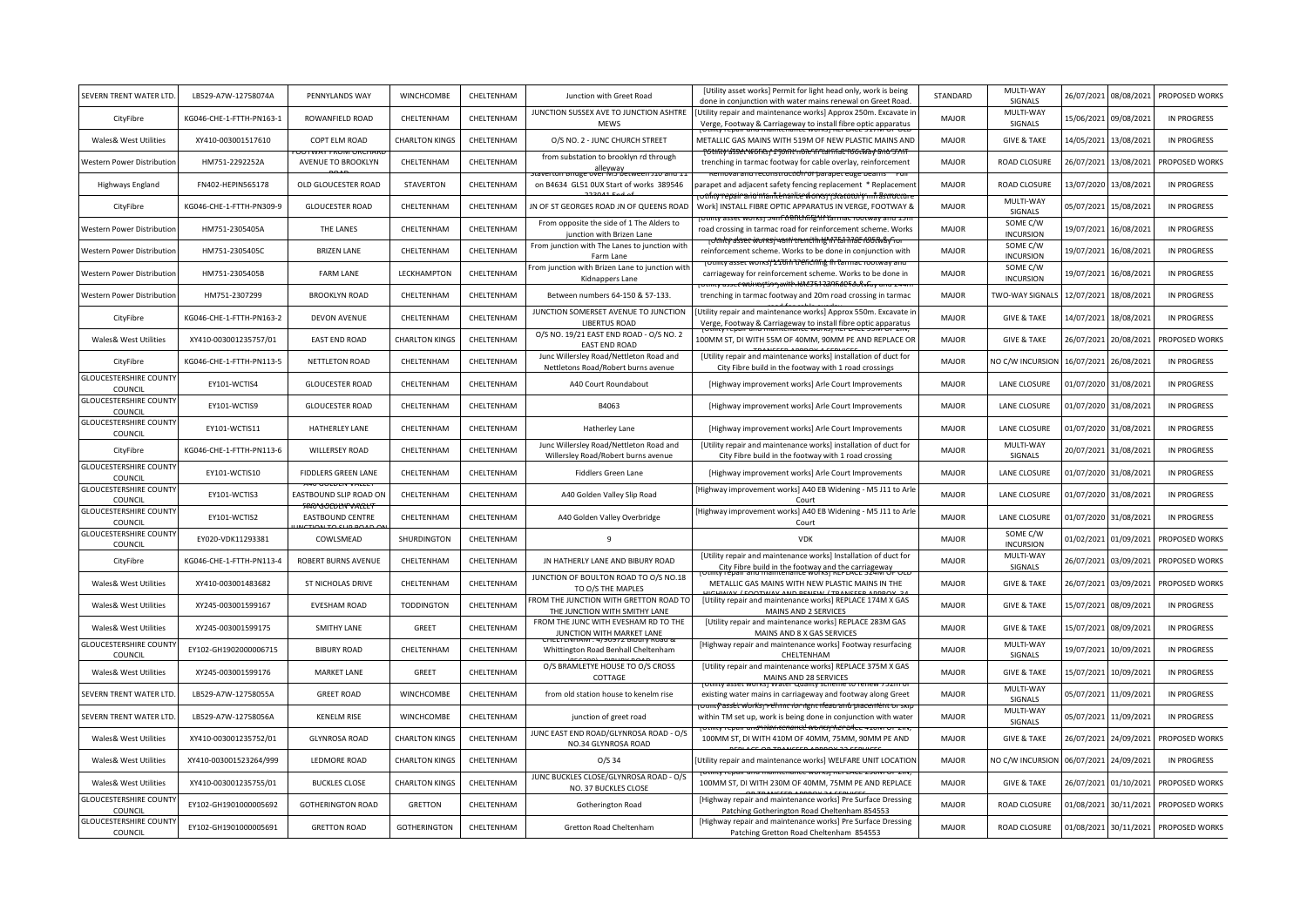| <b>GLOUCESTERSHIRE COUNT</b><br>COUNCIL  | EY102-GH1901000005695     | <b>BADGEWORTH LANE</b>                        | <b>BADGEWORTH</b>          | CHELTENHAM                 | Badgeworth Lane                                                                 | [Highway repair and maintenance works] Pre Surface Dressing<br>Patching Badgeworth Lane Cheltenham 817157                      | <b>MAJOR</b>                 | ROAD CLOSURE                 | 01/08/2021 | 30/11/2021            | PROPOSED WORKS     |
|------------------------------------------|---------------------------|-----------------------------------------------|----------------------------|----------------------------|---------------------------------------------------------------------------------|--------------------------------------------------------------------------------------------------------------------------------|------------------------------|------------------------------|------------|-----------------------|--------------------|
| <b>GLOUCESTERSHIRE COUNT</b><br>COUNCIL  | EY102-GH1901000005697     | COLD POOL LANE                                | BADGEWORTH                 | CHELTENHAM                 | Cold Pool Lane                                                                  | [Highway repair and maintenance works] Pre Surface Dressing<br>Patching Cold Pool Lane Cheltenham 854611                       | <b>MAJOR</b>                 | ROAD CLOSURE                 | 01/08/2021 | 30/11/2021            | PROPOSED WORKS     |
| <b>BT</b>                                | BC418-WSDBFAA3557D        | ROSEMARY LANE TO                              | TIDENHAM CHASE             | CHEPSTOW                   | OPP HONEYSUCKLE COTTAGE, B4228,<br>TIDENHAM CHASE, CHEPSTOW                     | Utility repair and maintenance works] MJ Quinn are to complete<br>cabling works in verge now damaged pole has been replaced    | <b>MINOR</b>                 | TWO-WAY SIGNALS              |            | 28/07/2021 28/07/2021 | PROPOSED WORKS     |
| <b>GLOUCESTERSHIRE COUNT</b><br>COUNCIL  | EY102-GH1901000005702     | <b>BISHTON LANE</b>                           | TIDENHAM                   | CHEPSTOW                   | Bishton Lane Tidenham                                                           | [Highway repair and maintenance works] Pre Surface Dressing<br>Patching Bishton Lane Tidenham 807094                           | <b>MAJOR</b>                 | ROAD CLOSURE                 | 01/08/2021 | 30/11/2021            | PROPOSED WORKS     |
| Thames Water Utilities Ltd               | MU305-000031635038-001    | LITTLEWORTH                                   | CHIPPING<br>CAMPDEN        | <b>CHIPPING</b><br>CAMPDEN | 55                                                                              | [Utility repair and maintenance works] Fire Hydrant LCC Type<br>Exchange Cway in Carriageway.                                  | <b>MINOR</b>                 | SOME C/W<br><b>INCURSION</b> | 22/07/2021 | 26/07/2021            | PROPOSED WORKS     |
| <b>GLOUCESTERSHIRE COUNT</b><br>COUNCIL  | EY030-1262/SHANNONSIDE    | <b>ASTON ROAD</b>                             | CHIPPING<br>CAMPDEN        | CHIPPING<br>CAMPDEN        | Entrance to new site for Duchy Homes                                            | Creation of new bellmouth                                                                                                      | <b>MAJOR</b>                 | <b>TWO-WAY SIGNALS</b>       | 16/07/2021 | 30/07/2021            | PROPOSED WORKS     |
| <b>GLOUCESTERSHIRE COUNTY</b><br>COUNCIL | EY204-91851528            | <b>ASTON ROAD</b>                             | CHIPPING<br>CAMPDEN        | CHIPPING<br>CAMPDEN        | Jn The Bratches                                                                 | [Highway repair and maintenance works] Replacing Column                                                                        | <b>MINOR</b>                 | <b>GIVE &amp; TAKE</b>       | 28/07/2021 | 30/07/2021            | PROPOSED WORKS     |
| <b>GLOUCESTERSHIRE COUNTY</b><br>COUNCIL | EY030-VDK11316300         | <b>STATION ROAD</b>                           | <b>CHIPPING</b><br>CAMPDEN | <b>CHIPPING</b><br>CAMPDEN | Rosedale                                                                        | <b>VDK</b>                                                                                                                     | <b>MAJOR</b>                 | SOME C/W<br><b>INCURSION</b> | 26/07/2021 | 15/08/2021            | PROPOSED WORKS     |
| <b>GLOUCESTERSHIRE COUNT</b><br>COUNCIL  | EY102-GH1902000006787     | PAXFORD ROAD                                  | CHIPPING<br>CAMPDEN        | CHIPPING<br>CAMPDEN        | CHIPPING CAMPDEN : paxford road by white<br>house: PAXFORD ROAD                 | traffic signals to protect failing retaining wall CHIPPING                                                                     | <b>MAJOR</b>                 | TWO-WAY SIGNALS              | 31/12/2020 | 31/12/2021            | <b>IN PROGRESS</b> |
| SEVERN TRENT WATER LTD                   | LB901-1303-000060398253   | <b>ROSS ROAD</b>                              | CHRISTCHURCH               | CHRISTCHURCH               | C/O 1 THE OAKS                                                                  | Utility repair and maintenance works] * Small Sluice Valve Install<br>3' * Job in Carriageway (10mm Bitmac (Tarmac))           | <b>MINOR</b>                 | TWO-WAY SIGNALS              | 21/07/2021 | 23/07/2021            | PROPOSED WORKS     |
| <b>GLOUCESTERSHIRE COUNT</b><br>COUNCIL  | EY102-GH1902000007551     | <b>LAKE LANE</b>                              | CHURCHAM                   | CHURCHAM                   | CHURCHAM LAKE LANE                                                              | [Highway repair and maintenance works] clear ditch and rod<br>pipe to culvert. CHURCHAM                                        | <b>MINOR</b>                 | <b>GIVE &amp; TAKE</b>       | 30/07/2021 | 30/07/2021            | PROPOSED WORKS     |
| Wales& West Utilities                    | XY410-003001492816/999    | ST WHITES ROAD                                | CINDERFORD                 | CINDERFORD                 | OPP 7 ST WHITES ROAD                                                            | Utility repair and maintenance works] WELFARE UNIT LOCATION                                                                    | <b>MAJOR</b>                 | NO C/W INCURSION             | 27/04/2021 | 23/07/2021            | <b>IN PROGRESS</b> |
| Wales& West Utilities                    | XY244-003001492816        | <b>WESTERLEY CLOSE</b>                        | CINDERFORD                 | CINDERFORD                 | JUNCTION OF ST. WHITES ROAD TO O/S NO.53<br>& 29                                | METALLIC GAS MAINS WITH NEW PLASTIC MAINS IN THE                                                                               | <b>MAJOR</b>                 | <b>GIVE &amp; TAKE</b>       | 26/04/2021 | 23/07/2021            | <b>IN PROGRESS</b> |
| Western Power Distributio                | HM755-9499993             | <b>MARKET STREET</b>                          | CINDERFORD                 | CINDERFORD                 | Opposite Station Street junction                                                | [Utility repair and maintenance works] Urgent excavation in<br>highway to locate and repair LV cable fault                     | <b>IMMEDIATE</b><br>(URGENT) | NO C/W INCURSION             | 21/07/2021 | 27/07/2021            | <b>IN PROGRESS</b> |
| SEVERN TRENT WATER LTD                   | LB901-1303-000012836158   | CAUSEWAY ROAD                                 | CINDERFORD                 | CINDERFORD                 | 1                                                                               | [Utility repair and maintenance works] * Long Comm Pipe Repair<br>2' * Job in Carriageway (10mm Bitmac (Tarmac))               | <b>IMMEDIATE</b><br>(URGENT) | ROAD CLOSURE                 | 14/07/2021 | 30/07/2021            | <b>IN PROGRESS</b> |
| Gigaclear                                | KA030-CU008545            | SCHOOL LANE                                   | CIRENCESTER                | <b>CIRENCESTER</b>         | <b>Dutside Nero House to Junction Gardiner Court</b>                            | [Utility repair and maintenance works] Excavate in the<br>verge, Carrriagway and footway to install fibre optic cables         | <b>MINOR</b>                 | MULTI-WAY<br>SIGNALS         | 21/07/2021 | 23/07/2021            | PROPOSED WORKS     |
| Thames Water Utilities Ltd               | MU305-000031632875-001    | <b>MARKET PLACE</b>                           | CIRENCESTER                | <b>CIRENCESTER</b>         | 6                                                                               | [Utility repair and maintenance works] Main Clamp 6 to 12' Cway<br>in Carriageway.                                             | <b>MINOR</b>                 | SOME C/W<br><b>INCURSION</b> | 21/07/2021 | 23/07/2021            | <b>IN PROGRESS</b> |
| Thames Water Utilities Ltd               | MU305-000031629447-001    | <b>ASHCROFT ROAD</b>                          | CIRENCESTER                | CIRENCESTER                | behind #14                                                                      | [Utility repair and maintenance works] Fire Hydrant Standard<br>Repair Fway in Footway.                                        | <b>MINOR</b>                 | SOME C/W<br><b>INCURSION</b> | 21/07/2021 | 23/07/2021            | PROPOSED WORKS     |
| Wales& West Utilities                    | XY242-004000171338        | <b>CRICKLADE STREET</b>                       | CIRENCESTER                | CIRENCESTER                | O/S <sub>2</sub>                                                                | [Utility repair and maintenance works] LAY NEW GAS SERVICE<br>3M PUBLIC                                                        | STANDARD                     | <b>GIVE &amp; TAKE</b>       |            | 21/07/2021 23/07/2021 | <b>IN PROGRESS</b> |
| Thames Water Utilities Ltd               | MU305-000031630583-001    | SHEPHERDS WAY                                 | CIRENCESTER                | CIRENCESTER                | 43                                                                              | [Utility repair and maintenance works] Service Pipe Repair<br><33mm Cway in Carriageway.                                       | <b>MINOR</b>                 | SOME C/W<br><b>INCURSION</b> | 21/07/2021 | 23/07/2021            | PROPOSED WORKS     |
| Thames Water Utilities Ltd               | MU305-000031647799-001    | <b>VYNERS CLOSE</b>                           | CIRENCESTER                | CIRENCESTER                | $19 - 20$                                                                       | [Utility repair and maintenance works] Boundary Box Exchange<br>Fway in Footway.                                               | <b>IMMEDIATE</b><br>(URGENT) | SOME C/W<br><b>INCURSION</b> | 21/07/2021 | 23/07/2021            | IN PROGRESS        |
| Thames Water Utilities Ltd               | MU305-000031647770-001    | <b>VYNERS CLOSE</b>                           | CIRENCESTER                | CIRENCESTER                | $15 - 16$                                                                       | [Utility repair and maintenance works] Boundary Box Adjust<br>Fway in Footway.                                                 | <b>IMMEDIATE</b><br>(URGENT) | SOME C/W<br><b>INCURSION</b> | 21/07/2021 | 23/07/2021            | <b>IN PROGRESS</b> |
| <b>GLOUCESTERSHIRE COUNT</b><br>COUNCIL  | EY030-1334/TELENTSSE      | <b>STOW ROAD</b>                              | CIRENCESTER                | CIRENCESTER                | Cherry Tree Junction                                                            | Temporay Lights due to SSE shutdown                                                                                            | <b>MINOR</b>                 | MULTI-WAY<br>SIGNALS         | 25/07/2021 | 25/07/2021            | PROPOSED WORKS     |
| Thames Water Utilities Ltd               | MU305-000031635138-001    | <b>ESLAND PLACE</b>                           | CIRENCESTER                | <b>CIRENCESTER</b>         | q                                                                               | [Utility repair and maintenance works] Service Pipe Repair<br><33mm Unmade in Verge.                                           | <b>MINOR</b>                 | SOME C/W<br><b>INCURSION</b> | 23/07/2021 | 27/07/2021            | PROPOSED WORKS     |
| Thames Water Utilities Ltd               | MU305-000031630568-001    | PETHERA CLOSE                                 | CIRENCESTER                | CIRENCESTER                | $\Delta$                                                                        | [Utility repair and maintenance works] Service Pipe Repair<br><33mm Cway in Private - Made.                                    | <b>MINOR</b>                 | SOME C/W<br><b>INCURSION</b> | 23/07/2021 | 27/07/2021            | PROPOSED WORKS     |
| Gigaclear                                | KA080-GC/C205206/S421578  | <b>THIS WAIT CALL</b><br>NORTHWEST OF 97 ROSE | CIRENCESTER                | CIRENCESTER                | <b>LW V IFIT WHUIT UF FUULWAL FAU</b><br>NORTHWEST OF 97 ROSE WAY TO WEST OF 85 | [Utility repair and maintenance works] Relocate 3 POTS                                                                         | <b>MINOR</b>                 | SOME C/W<br><b>INCURSION</b> | 23/07/2021 | 27/07/2021            | PROPOSED WORKS     |
| Thames Water Utilities Ltd               | MU055--J823-190-TV-01     | <b>CITY BANK ROAD</b>                         | CIRENCESTER                | CIRENCESTER                | <b>OUTSIDE NO3</b>                                                              | [Utility asset works] Patch repair to lateral connection                                                                       | <b>MINOR</b>                 | SOME C/W<br><b>INCURSION</b> | 27/07/2021 | 29/07/2021            | PROPOSED WORKS     |
| Thames Water Utilities Ltd               | MU055--J823-215-DSR-TV-04 | <b>HAKEBURN ROAD</b>                          | CIRENCESTER                | CIRENCESTER                | JUNCTION DUGDALE ROAD                                                           | MU055-J823-215-DSR-TV-02 and DUGDALE ROAD MU055-J823-                                                                          | STANDARD                     | MULTI-WAY<br>SIGNALS         | 26/07/2021 | 30/07/2021            | PROPOSED WORKS     |
| Thames Water Utilities Ltd               | MU055--J823-215-DSR-TV-06 | <b>GLOUCESTER STREET</b>                      | CIRENCESTER                | CIRENCESTER                | Junction Spitalgate Lane                                                        | นบทสเ permit no reer ให้พี ใช้ ใบ-็ที่ที่พี่ใช้e with signation to ta<br>MU055-J823-215-DSR-TV-02 and DUGDALE ROAD MU055-J823- | STANDARD                     | MULTI-WAY<br>SIGNALS         | 26/07/2021 | 30/07/2021            | PROPOSED WORKS     |
| Thames Water Utilities Ltd               | MU055--J823-215-DSR-TV-03 | DUGDALE ROAD                                  | CIRENCESTER                | CIRENCESTER                | Junction Spitalgate Lane                                                        | วเทเง asset worksi cxิใส่งิสโน๊ก้าปีทำปีนิทรewer pipe.<br>depth of 1.4m then UV line existing sewer to provide structural      | STANDARD                     | MULTI-WAY<br>SIGNALS         | 26/07/2021 | 30/07/2021            | PROPOSED WORKS     |
| Thames Water Utilities Ltd               | MU055--J823-21-DSR-TV-01  | <b>CHERRY TREE DRIVE</b>                      | <b>CIRENCESTER</b>         | CIRENCESTER                | From outside number 20 to number 38                                             | [Utility asset works] Line approx. 79m x 150mm foul sewer                                                                      | <b>MINOR</b>                 | SOME C/W<br><b>INCURSION</b> | 28/07/2021 | 30/07/2021            | PROPOSED WORKS     |
| Thames Water Utilities Ltd               | MU055--J823-215-DSR-TV-02 | SPITALGATE LANE                               | CIRENCESTER                | <b>CIRENCESTER</b>         | junction Gloucester Street to Trafalgar Rd                                      | <b>JOURNAL ASSET MOTIVE EXCAVATION ON TOUR SEWER</b><br>depth of 1.4m then UV line existing sewer to provide structural        | STANDARD                     | MULTI-WAY<br>SIGNALS         | 26/07/2021 | 30/07/2021            | PROPOSED WORKS     |
| Thames Water Utilities Ltd               | MU055--J823-215-DSR-TV-05 | <b>DOLLAR STREET</b>                          | CIRENCESTER                | CIRENCESTER                | Junction Spitalgate Lane                                                        | MU055-J823-215-DSR-TV-02 and DUGDALE ROAD MU055-J823-                                                                          | STANDARD                     | MULTI-WAY<br>SIGNALS         | 26/07/2021 | 30/07/2021            | PROPOSED WORKS     |
| <b>GLOUCESTERSHIRE COUNTY</b><br>COUNCIL | EY204-38601220            | <b>TETBURY ROAD</b><br>ROUNDABOUT             | <b>CIRENCESTER</b>         | <b>CIRENCESTER</b>         | On RAB Exit Querns Hospital                                                     | [Highway repair and maintenance works] Replacing Bollard                                                                       | <b>MINOR</b>                 | <b>GIVE &amp; TAKE</b>       | 28/07/2021 | 30/07/2021            | PROPOSED WORKS     |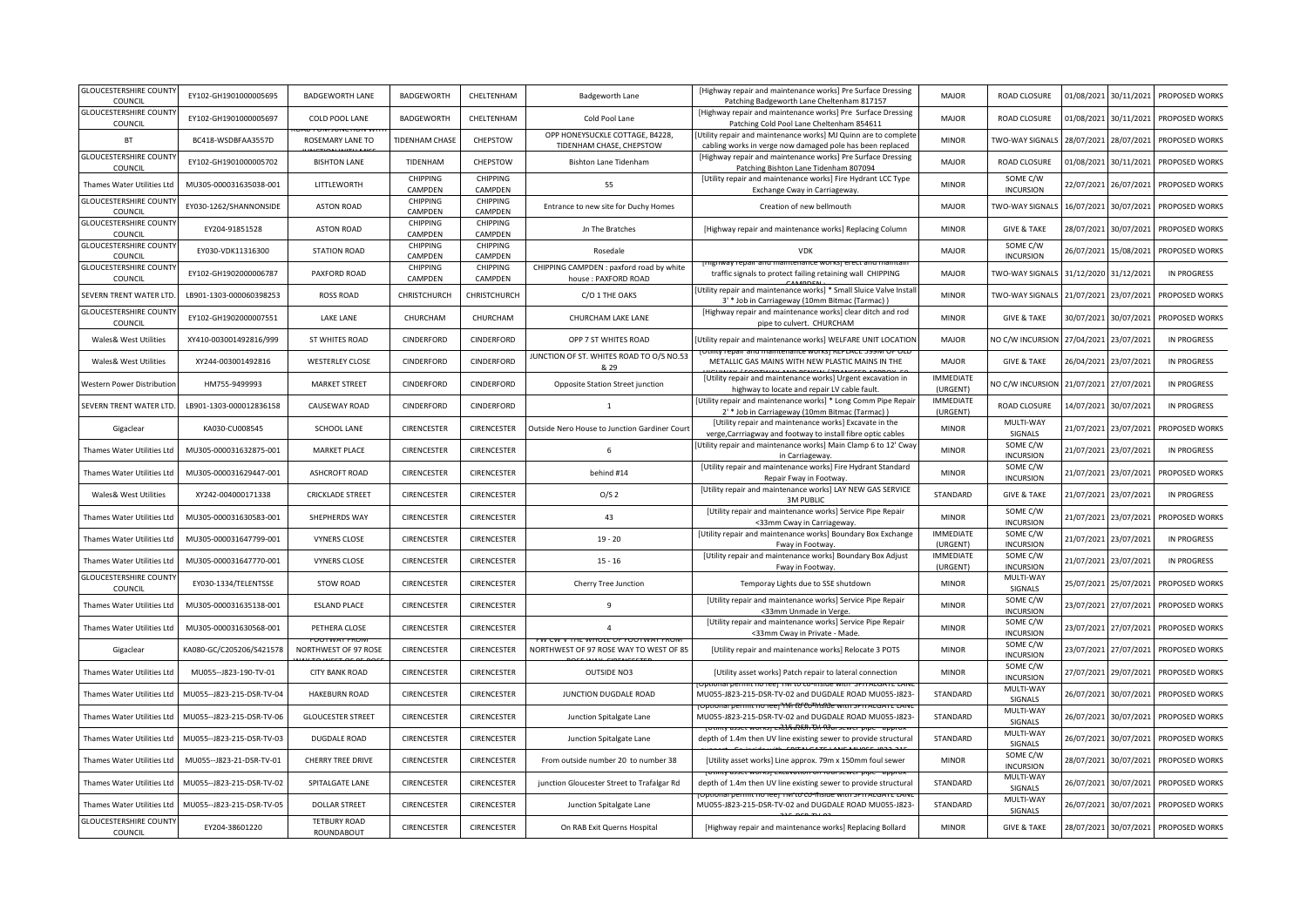| Thames Water Utilities Ltd                        | MU306-H566-001                | SOMERFORD ROAD                          | CIRENCESTER                          | CIRENCESTER                          | Spratsgate Lane J/O Clarkes lane to Spratsgate<br>Lane J/O Somerford Road       | (Othity repair and maintenance works) To set out tempora<br>warning signs (site entrance, road works ahead) on grass verge<br>hecuOn or anteration ór suppiyj extiavation or rodtway i | <b>MAJOR</b>                 | NO C/W INCURSION             | 15/06/2020 | 31/07/2021 | <b>IN PROGRESS</b>    |
|---------------------------------------------------|-------------------------------|-----------------------------------------|--------------------------------------|--------------------------------------|---------------------------------------------------------------------------------|----------------------------------------------------------------------------------------------------------------------------------------------------------------------------------------|------------------------------|------------------------------|------------|------------|-----------------------|
| Thames Water Utilities Ltd                        | MU306-<br>J528J912BRIDGEROAD2 | <b>BRIDGE END</b>                       | CIRENCESTER                          | CIRENCESTER                          | Footway, Carriageway, Verge, On the Footway<br>+ under kerb line                | marked location to install washouts + Use of verge for spoil                                                                                                                           | <b>MAJOR</b>                 | MULTI-WAY<br>SIGNALS         | 26/07/2021 | 13/08/2021 | PROPOSED WORKS        |
| <b>GLOUCESTERSHIRE COUNTY</b><br>COUNCIL          | EY030-1243/RENTEQ-TM          | <b>STROUD ROAD</b>                      | <b>CIRENCESTER</b>                   | <b>CIRENCESTER</b>                   | Bathurst Estate Car Park                                                        | 278 works                                                                                                                                                                              | <b>MAJOR</b>                 | SOME C/W<br><b>INCURSION</b> | 19/04/2021 | 31/08/2021 | <b>IN PROGRESS</b>    |
| <b>GLOUCESTERSHIRE COUNT</b><br>COUNCIL           | 1313/BATHURSTDEVELO           | <b>WILKINSON ROAD</b>                   | CIRENCESTER                          | CIRENCESTER                          | Wilkinson Road/Somerford Rd junction                                            | Traffic Lights for Bathurst Development works                                                                                                                                          | <b>MAJOR</b>                 | MULTI-WAY<br>SIGNALS         | 12/07/2021 | 24/09/2021 | <b>IN PROGRESS</b>    |
| <b>GLOUCESTERSHIRE COUNT</b><br>COUNCIL           | EY102-GH1901000006386         | <b>STROUD ROAD</b>                      | CIRENCESTER                          | CIRENCESTER                          | Stroud Road Chalford 806091                                                     | [Highway repair and maintenance works] Pre Surface Dressing<br>Patching Stroud Road Chalford 806091                                                                                    | <b>MAJOR</b>                 | <b>ROAD CLOSURE</b>          | 01/08/2021 | 30/11/2021 | PROPOSED WORKS        |
| <b>GLOUCESTERSHIRE COUNT</b><br>COUNCIL           | EY030-1017A/ISHERWOOD         | <b>BURFORD ROAD</b>                     | <b>CIRENCESTER</b>                   | CIRENCESTER                          | A429/B4425 junction                                                             | Proposed 278 works at junction                                                                                                                                                         | <b>MAJOR</b>                 | MULTI-WAY<br>SIGNALS         | 26/07/2021 | 31/12/2021 | PROPOSED WORKS        |
| Gigaclear                                         | KA030-CU007905                | THE ROCKS                               | CLEARWELL                            | CLEARWELL                            | B4228 to 100m into The Rocks                                                    | [Utility repair and maintenance works] Instalation of Fibre Optic<br>Ducting and Chambers                                                                                              | <b>MAJOR</b>                 | ROAD CLOSURE                 | 22/07/2021 | 27/07/2021 | PROPOSED WORKS        |
| <b>BT</b>                                         | BC008-PTMS94406               | <b>TETBURY ROAD</b>                     | COATES                               | COATES                               | A433 TETBURY ROAD OPPOSITE THAMES HEAD<br>INN COATES GL7 6NZ                    | [Utility asset works] TM Required to provide safe working zone<br>for pole test to be preformed.                                                                                       | <b>MINOR</b>                 | TWO-WAY SIGNALS              | 26/07/2021 | 26/07/2021 | PROPOSED WORKS        |
| <b>GLOUCESTERSHIRE COUNTY</b><br>COUNCIL          | EY102-GH1901000006385         | <b>STROUD ROAD</b>                      | COATES                               | COATES                               | <b>Stroud Road Cirencester</b>                                                  | [Highway repair and maintenance works] Pre Surface Dressing<br>Patching Stroud Road Chalford 806091                                                                                    | MAJOR                        | ROAD CLOSURE                 | 01/08/2021 | 30/11/2021 | PROPOSED WORKS        |
| <b>Nestern Power Distributior</b>                 | HM755-0696409B                | <b>SCOWLES ROAD</b>                     | COLEFORD                             | COLEFORD                             | Outside Jorel                                                                   | [Utility asset works] Overhead Works Only - No excavation for<br>Reconductoring. Works in conjunction with HM7550696409A                                                               | <b>MINOR</b>                 | <b>GIVE &amp; TAKE</b>       | 27/07/2021 | 27/07/2021 | PROPOSED WORKS        |
| Western Power Distribution                        | HM755-0696409A                | <b>BUNGALOW TO JUNCTION</b>             | CROSSWAYS                            | COLEFORD                             | Outside The Bungalow                                                            | [Utility asset works] Overhead Works Only - No excavation for<br>Reconductoring. Works in conjunction with HM7550696409B                                                               | <b>MINOR</b>                 | SOME C/W<br><b>INCURSION</b> | 27/07/2021 | 27/07/2021 | PROPOSED WORKS        |
| Gigaclear                                         | KA030-CU008493                | CINDERHILL                              | COLEFORD                             | COLEFORD                             | Adjacent to Cadets Centre                                                       | [Utility repair and maintenance works] Cabinet plinth<br>construction                                                                                                                  | STANDARD                     | <b>GIVE &amp; TAKE</b>       | 19/07/2021 | 28/07/2021 | <b>IN PROGRESS</b>    |
| Gigaclear                                         | KA030-CU006812                | <b>SUNNY BANK ROAD</b>                  | COLEFORD                             | COLEFORD                             | Opp 85 Buchanan Avenue, Coleford                                                | [Utility repair and maintenance works] Storage                                                                                                                                         | <b>MAJOR</b>                 | <b>GIVE &amp; TAKE</b>       | 14/10/2020 | 30/07/2021 | <b>IN PROGRESS</b>    |
| Gigaclear                                         | KA030-CU008050                | PARK ROAD                               | <b>FIVE ACRES</b>                    | COLEFORD                             | Junc Lower Road to 35 Park Road                                                 | [Utility repair and maintenance works] Instalation of Fibre Optic<br>Ducting and Chambers                                                                                              | <b>MAJOR</b>                 | MULTI-WAY<br>SIGNALS         | 29/06/2021 | 30/07/2021 | <b>IN PROGRESS</b>    |
| Wales& West Utilities                             | XY243-001003863084            | <b>BANK STREET</b>                      | COLEFORD                             | COLEFORD                             | $O/S$ 18                                                                        | [Permanent reinstatement] REPLACE TEMPORARY<br>REINSTATEMENT WITH PERMANENT                                                                                                            | <b>MINOR</b>                 | <b>GIVE &amp; TAKE</b>       | 30/07/2021 | 02/08/2021 | PROPOSED<br>PERMANENT |
| Gigaclear                                         | KA030-CU007581                | <b>LORDS HILL</b>                       | COLEFORD                             | COLEFORD                             | Opp. Bell Hotel Lords Hill to Jun. with Old<br>Station Road - Lords Hill        | [Utility repair and maintenance works] Instalation of Fibre Optic<br>Ducting and Chambers                                                                                              | <b>MAJOR</b>                 | <b>ROAD CLOSURE</b>          | 19/07/2021 | 06/08/2021 | PROPOSED WORKS        |
| Gigaclear                                         | KA030-CU008095                | PARKSIDE                                | COLEFORD                             | COLEFORD                             | Parkside to Sparrow Hill                                                        | [Utility repair and maintenance works] Instalation of Fibre Option<br>Ducting, Chambers and Cabinets                                                                                   | STANDARD                     | <b>GIVE &amp; TAKE</b>       | 24/05/2021 | 20/08/2021 | <b>IN PROGRESS</b>    |
| Gigaclear                                         | KA030-CU008378                | LAWDLEY ROAD                            | COLEFORD                             | COLEFORD                             | Full Length of Lawdley Road                                                     | [Utility repair and maintenance works] Instalation of Fibre optic<br>connection Ducting and Chambers                                                                                   | <b>MAJOR</b>                 | <b>GIVE &amp; TAKE</b>       | 19/07/2021 | 20/08/2021 | <b>IN PROGRESS</b>    |
| Gigaclear                                         | KA030-CU008383                | HAMPSHIRE GARDENS                       | COLEFORD                             | COLEFORD                             | O/S 19 Gampshire Gardens to O/S 11<br><b>Hampshire Gardens</b>                  | [Utility repair and maintenance works] Instalation of Fibre optic<br>connection Ducting and Chambers                                                                                   | <b>MAJOR</b>                 | <b>GIVE &amp; TAKE</b>       | 21/07/2021 | 23/08/2021 | <b>IN PROGRESS</b>    |
| Gigaclear                                         | KA030-CU008384                | <b>HAMPSHIRE GARDENS</b>                | COLEFORD                             | COLEFORD                             | O/S 11 Hampshire Gardens to O/S 14<br><b>Hampshire Gardens</b>                  | [Utility repair and maintenance works] Instalation of Fibre optic<br>connection Ducting and Chambers                                                                                   | <b>MAJOR</b>                 | <b>GIVE &amp; TAKE</b>       | 21/07/2021 | 23/08/2021 | <b>IN PROGRESS</b>    |
| Gigaclear                                         | KA030-CU008385                | <b>HAMPSHIRE GARDENS</b>                | COLEFORD                             | COLEFORD                             | O/S 11 Hampshire Gardens to OPP 1 Hampshire<br>Gardens                          | [Utility repair and maintenance works] Instalation of Fibre optic<br>connection Ducting and Chambers                                                                                   | <b>MAJOR</b>                 | <b>GIVE &amp; TAKE</b>       | 21/07/2021 | 23/08/2021 | <b>IN PROGRESS</b>    |
| Gigaclear                                         | KA030-CU008381                | <b>BERROWS MEWS</b>                     | COLEFORD                             | COLEFORD                             | O/S 3 Berrows Mews to O/S 8 Berrows Mews                                        | [Utility repair and maintenance works] Instalation of Fibre optic<br>connection Ducting and Chambers                                                                                   | <b>MAJOR</b>                 | <b>GIVE &amp; TAKE</b>       | 21/07/2021 | 23/08/2021 | <b>IN PROGRESS</b>    |
| Gigaclear                                         | KA030-CU008380                | PARLIAMENT PLACE                        | COLEFORD                             | COLEFORD                             | S/O 74 Lawdley Road to S/O 40 Lawdley Road                                      | [Utility repair and maintenance works] Instalation of Fibre optic<br>connection Ducting and Chambers                                                                                   | <b>MAJOR</b>                 | <b>GIVE &amp; TAKE</b>       | 21/07/2021 | 23/08/2021 | <b>IN PROGRESS</b>    |
| Gigaclear                                         | KA030-CU008382                | PARLIAMENT PLACE                        | COLEFORD                             | COLEFORD                             | S/O 58 Lawdley Road to O/S 2 Parliament Place                                   | [Utility repair and maintenance works] Instalation of Fibre optic<br>connection Ducting and Chambers                                                                                   | <b>MAJOR</b>                 | <b>GIVE &amp; TAKE</b>       | 21/07/2021 | 23/08/2021 | <b>IN PROGRESS</b>    |
| SCOTTISH& SOUTHERN<br><b>ELECTRICITY NETWORKS</b> | LP151-S30005131               | <b>HATHEROP ROAD</b>                    | COLN ST ALDWYNS                      | <b>COLN ST</b><br>ALDWYNS            | ADJ THE PUMP HOUSE - DEAN ROW                                                   | [Utility repair and maintenance works] INSTALL CABLE -<br>DISMANTLE POLES - INSTALL PMT - SERVICE BREECH JOINT                                                                         | <b>MAJOR</b>                 | <b>ROAD CLOSURE</b>          | 12/07/2021 | 06/08/2021 | <b>IN PROGRESS</b>    |
| <b>GLOUCESTERSHIRE COUNT</b><br>COUNCIL           | EY102-GH1901000005681         | WHITE WAY                               | <b>COMPTON ABDALE</b>                | COMPTON<br>ABDALE                    | Whiteways Compton Abdale                                                        | [Highway repair and maintenance works] Pre Surface Dressing<br>Patching White Way Compton Abdale 807523                                                                                | <b>MAJOR</b>                 | <b>ROAD CLOSURE</b>          | 01/08/2021 | 30/11/2021 | PROPOSED WORKS        |
| Gigaclear                                         | KA080-C212084/S161269         | CRANHAM FOOTPATH 16                     | CRANHAM                              | CRANHAM                              | W, CW, VERGE FROM OVERTOWN FARMHOUSE<br>- WOODBY                                | [Utility repair and maintenance works] RELOCATING POT TO<br><b>CUSTOMERS BOUNDARY</b>                                                                                                  | STANDARD                     | SOME C/W<br><b>INCURSION</b> | 26/07/2021 | 29/07/2021 | PROPOSED WORKS        |
| <b>GLOUCESTERSHIRE COUNT</b><br>COUNCIL           | EY102-GH1902000007422         | CORNER TO JUNCTION WITH                 | CRANHAM                              | CRANHAM                              | Ringway works 2021/2022 : 3/193 CRANHAM                                         | [Highway repair and maintenance works] The Old Post Office<br>(B1590) CRANHAM                                                                                                          | <b>MAJOR</b>                 | ROAD CLOSURE                 | 19/07/2021 | 20/08/2021 | <b>IN PROGRESS</b>    |
| <b>BT</b>                                         | BC008-PTMS3629460C            | <b>OXLEAZE ROAD</b>                     | CULKERTON                            | CULKERTON                            | Oxleaze Road Culkerton Tetbury GL8 8SS                                          | [Utility asset works] TM REQUIRED TO PROVIDE SAFE WORKING<br>ZONE FOR POLE TEST AND TREE CUTTING                                                                                       | <b>MINOR</b>                 | SOME C/W<br><b>INCURSION</b> | 29/07/2021 | 29/07/2021 | PROPOSED WORKS        |
| <b>GLOUCESTERSHIRE COUNTY</b><br>COUNCIL          | EY102-GH1901000005686         | <b>CIRENCESTER TO</b>                   | DAGLINGWORTH                         | DAGLINGWORTH                         | Gloucester Road Cirencester 816820                                              | [Highway repair and maintenance works] Pre Surface Dressing<br>Patching Gloucester Road Cirencester 816820                                                                             | <b>MAJOR</b>                 | ROAD CLOSURE                 | 01/08/2021 | 30/11/2021 | PROPOSED WORKS        |
| <b>GLOUCESTERSHIRE COUNTY</b><br>COUNCIL          | EY099-S50-00733A              | THE STREET                              | <b>DIDMARTON</b>                     | <b>DIDMARTON</b>                     | outside 49                                                                      | Remedial works, Contractor: Alpha Rod Ltd                                                                                                                                              | <b>MINOR</b>                 | TWO-WAY SIGNALS              | 28/07/2021 | 30/07/2021 | PROPOSED<br>REMEDIAL  |
| <b>BT</b>                                         | BC008-PTMS355884              | MORSE ROAD                              | <b>DRYBROOK</b>                      | <b>DRYBROOK</b>                      | MORSE ROAD OUTSIDE BRIAR COTTAGES TO<br>OUTSIDE HOLLY COTTAGES DRYBOOK GL17 9AL | [Utility asset works] TM REQUIRED FOR SAFE WORKING ZONE<br>FOR POLETEST                                                                                                                | <b>MINOR</b>                 | TWO-WAY SIGNALS              | 25/07/2021 | 25/07/2021 | PROPOSED WORKS        |
| Thames Water Utilities Ltd                        | MU305-000031643605-001        | TO FIVE MILE PUBLIC HOUSE               | <b>DUNTISBOURNE</b><br><b>ABBOTS</b> | <b>DUNTISBOURNE</b><br><b>ABBOTS</b> | Grove Cottage                                                                   | in Carriageway. Our intention is to complete thePermanent                                                                                                                              | <b>IMMEDIATE</b><br>(URGENT) | <b>ROAD CLOSURE</b>          | 21/07/2021 | 23/07/2021 | <b>IN PROGRESS</b>    |
| <b>GLOUCESTERSHIRE COUNTY</b><br>COUNCIL          | EY030-1159/GCC                | 400895 LYCH GATE TO<br>LAVENDER COTTAGE | <b>DUNTISBOURNE</b><br>LEER          | <b>DUNTISBOURNE</b><br>LEER          | Long Ford                                                                       | Long Ford Footpath damage                                                                                                                                                              | <b>MAJOR</b>                 | ROAD CLOSURE                 | 23/09/2020 | 31/03/2022 | <b>IN PROGRESS</b>    |
|                                                   |                               |                                         |                                      |                                      |                                                                                 |                                                                                                                                                                                        |                              |                              |            |            |                       |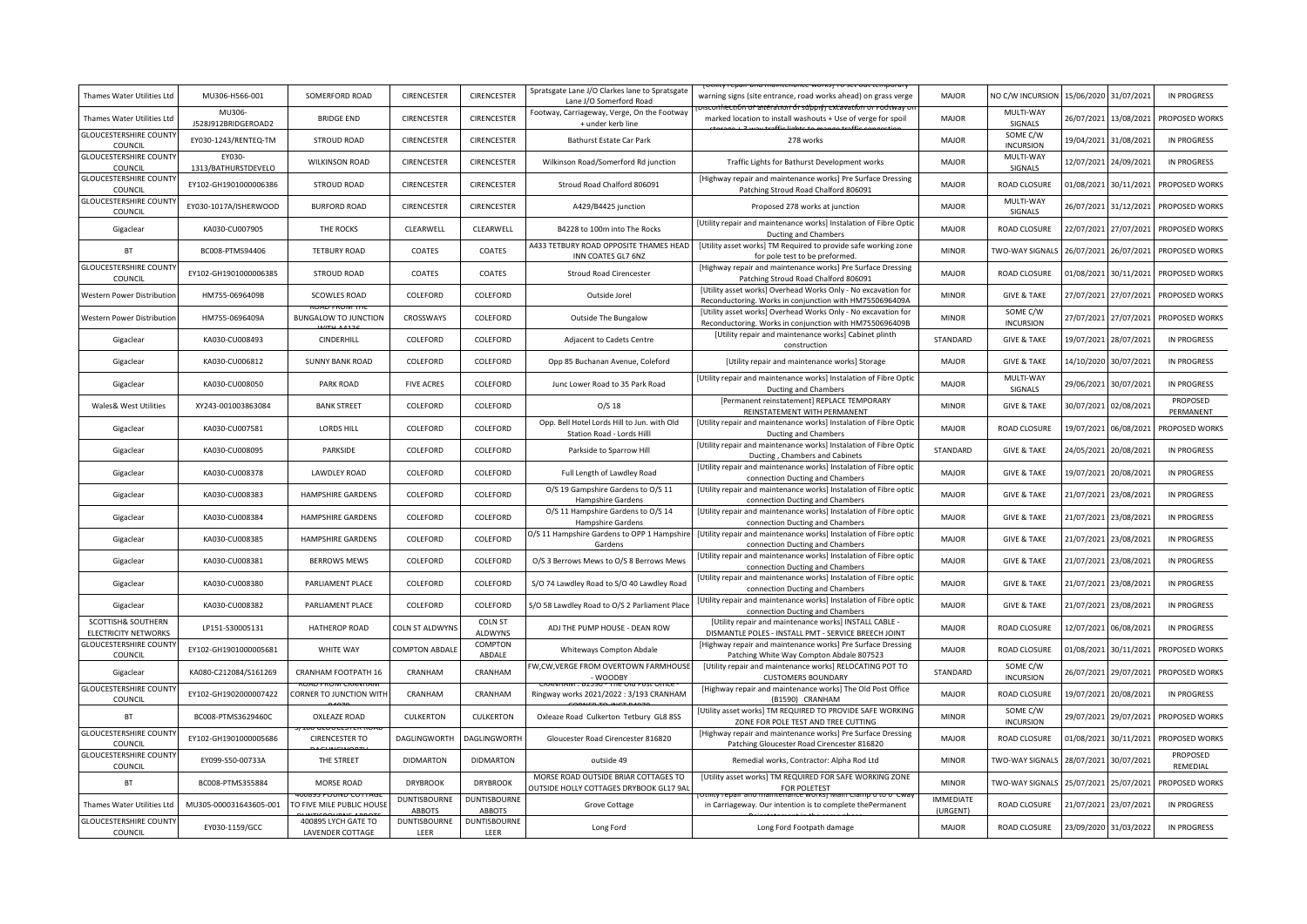| <b>BT</b>                                | BC008-WC8VP81CWESTA       | THE AVENUE                                        | STINCHCOMBE                  | DURSLEY                      | i nospital, The Avei<br>Stinchcombe, Dursley, Gloucestershire, South                   | [Remedial works] TM REQUIRED FOR ENGINEERS TO SAFELY<br>ACCESS UNDERGROUND STRUCTURE                                    | <b>MINOR</b>                    | TWO-WAY SIGNALS              | 23/07/2021 | 23/07/2021 | PROPOSED<br>REMEDIAL |
|------------------------------------------|---------------------------|---------------------------------------------------|------------------------------|------------------------------|----------------------------------------------------------------------------------------|-------------------------------------------------------------------------------------------------------------------------|---------------------------------|------------------------------|------------|------------|----------------------|
| Gigaclear                                | KA030-CU008496            | STINCHCOMBE TO                                    | STINCHCOMBE                  | <b>DURSLEY</b>               | Outside Yercombe Lodge to 250m South of<br>Yercombe Lodge                              | [Utility repair and maintenance works] Blowing, splicing and<br>testing fibre under TM                                  | <b>MINOR</b>                    | TWO-WAY SIGNALS              | 21/07/2021 | 23/07/2021 | PROPOSED WORKS       |
| Wales& West Utilities                    | XY243-001003915295        | <b>HILL ROAD</b>                                  | DURSLEY                      | DURSLEY                      | OPPOSITE HAME THE BROADWAY, DURSLEY                                                    | [Utility repair and maintenance works] TRACE AND REPAIR GAS<br>ESCAPE AND PERMANENTLY REINSTATE WHERE POSSIBLE.         | <b>IMMEDIATE</b><br>(EMERGENCY) | SOME C/W<br><b>INCURSION</b> | 21/07/2021 | 27/07/2021 | <b>IN PROGRESS</b>   |
| Gigaclear                                | KA080-GC/C193894/S414072  | <b>COCKSHUTE LANE TO</b><br><b>THREEWAYS WICK</b> | <b>LOWER WICK</b>            | DURSLEY                      | VERGE from Lower Wick Cottage to<br>Meadowside                                         | [Utility repair and maintenance works] Resolving blockage<br>i vi anerativni vi suppivi 1 ivinc noje n                  | <b>MINOR</b>                    | NO C/W INCURSION             | 29/07/2021 | 02/08/2021 | PROPOSED WORKS       |
| <b>Nestern Power Distribution</b>        | HM753-2305606             | WOODLAND AVENUE                                   | DURSLEY                      | DURSLEY                      | Outside number 10-12                                                                   | footway and 5m trenching in tarmac footway and concrete                                                                 | STANDARD                        | SOME C/W<br><b>INCURSION</b> | 29/07/2021 | 04/08/2021 | PROPOSED WORKS       |
| SEVERN TRENT WATER LTD                   | LB901-1303-000060399962   | LEOMINSTER ROAD                                   | <b>DYMOCK</b>                | <b>DYMOCK</b>                | OPPOSITE ANCHOR BRIDGE HOUSE,                                                          | 110mm * CARRIAGEWAY TYPE 3 (0.5 TO 2.5 MSA) * Significant                                                               | <b>IMMEDIATE</b><br>(URGENT)    | TWO-WAY SIGNALS              | 21/07/2021 | 23/07/2021 | IN PROGRESS          |
| BT                                       | BC008-PTMS14427701        | <b>BATH ROAD</b>                                  | <b>EASTINGTON</b>            | <b>EASTINGTON</b>            | BATH ROAD OPPOSITE ORCHARD LEIGH<br>COTTAGE EASTINGTON GL10 3AY                        | [Utility asset works] TRAFFIC MANAGMENT REQUIRED TO<br>PROVIDE SAFE WORKINGS TO FOR OVEREAD STRUCTURE                   | <b>MINOR</b>                    | MULTI-WAY<br>SIGNALS         | 28/07/2021 | 28/07/2021 | PROPOSED WORKS       |
| <b>GLOUCESTERSHIRE COUNTY</b><br>COUNCIL | EY204-77482712            | A419 STROUDWATER<br><b>EASTINGTON</b>             | EASTINGTON                   | <b>EASTINGTON</b>            | On 2x Splitters                                                                        | [Highway repair and maintenance works] Replacing 2x Bollards<br>and removing redundant Wide Based Post                  | <b>MINOR</b>                    | <b>GIVE &amp; TAKE</b>       | 26/07/2021 | 28/07/2021 | PROPOSED WORKS       |
| <b>BT</b>                                | BC008-PTMS14427702        | <b>EASTINGTON FOOTPATH 71</b>                     | <b>EASTINGTON</b>            | <b>EASTINGTON</b>            | BATH ROAD OPPOSITE ORCHARD LEIGH<br>COTTAGE EASTINGTON GL10 3AY                        | [Utility asset works] TRAFFIC MANAGMENT REQUIRED TO<br>PROVIDE SAFE WORKINGS TO FOR OVEREAD STRUCTURE                   | <b>MINOR</b>                    | MULTI-WAY<br>SIGNALS         | 28/07/2021 | 28/07/2021 | PROPOSED WORKS       |
| Wales& West Utilities                    | KY003-003001514697/999/01 | PIKE LOCK LANE                                    | EASTINGTON                   | EASTINGTON                   | SIDE OF LOCK HOUSE                                                                     | Utility repair and maintenance works] NOTICE FOR STORAGE OF<br><b>CABIN ONLY</b>                                        | MAJOR                           | SOME C/W<br><b>INCURSION</b> | 05/07/2021 | 06/08/2021 | <b>IN PROGRESS</b>   |
| Wales& West Utilities                    | XY003-003001514698/02     | SPRING HILL                                       | EASTINGTON                   | EASTINGTON                   | FROM MEADOW BRIDGE - COMPTON HOUSE                                                     | [Utility repair and maintenance works] LAY 488M X NEW GAS<br><b>MAINS</b>                                               | <b>MAJOR</b>                    | MULTI-WAY<br>SIGNALS         | 05/07/2021 | 06/08/2021 | <b>IN PROGRESS</b>   |
| Wales& West Utilities                    | XY003-003001520167/03     | <b>ALKERTON ROAD</b>                              | <b>EASTINGTON</b>            | <b>EASTINGTON</b>            | UNCTION OF MILLEND LANE TO O/S COMPTON<br>HOUSE                                        | [Utility repair and maintenance works] LAY NEW PE MAIN<br>APPROX 13M                                                    | <b>MAJOR</b>                    | MULTI-WAY<br>SIGNALS         | 05/07/2021 | 06/08/2021 | <b>IN PROGRESS</b>   |
| Wales& West Utilities                    | KY003-003001514697/PTS/01 | CHURCHEND                                         | EASTINGTON                   | EASTINGTON                   | SIDE OF CANDLE COTTAGE                                                                 | [Utility repair and maintenance works] NOTICE FOR SIGNAL<br><b>HEAD ONLY</b>                                            | <b>MAJOR</b>                    | MULTI-WAY<br>SIGNALS         | 05/07/2021 | 06/08/2021 | <b>IN PROGRESS</b>   |
| Wales& West Utilities                    | XY003-003001520168/02     | MILLEND LANE                                      | EASTINGTON                   | EASTINGTON                   | SIDE OF EASTINGTON VILLAGE HALL                                                        | [Utility repair and maintenance works] LAY NEW MAIN 18M                                                                 | <b>MAJOR</b>                    | MULTI-WAY<br>SIGNALS         | 05/07/2021 | 06/08/2021 | <b>IN PROGRESS</b>   |
| Wales& West Utilities                    | XY003-003001514697/02     | <b>CUP IVIAIN SPIAL</b><br>ROUNDABOUT TO SPRING   | CHURCHEND                    | <b>EASTINGTON</b>            | FROM PIKE LOCK BRIDGE - ADJ OF BROOK<br>COTTAGE                                        | [Utility repair and maintenance works] LAY 360M X NEW GAS<br><b>MAINS</b>                                               | <b>MAJOR</b>                    | MULTI-WAY<br>SIGNALS         | 05/07/2021 | 06/08/2021 | <b>IN PROGRESS</b>   |
| <b>GLOUCESTERSHIRE COUNT</b><br>COUNCIL  | EY100-806094E             | ROUNDABOUT TO                                     | <b>EASTINGTON</b>            | <b>EASTINGTON</b>            | A419 Chipmans Platt Roundabout to<br>Motorway, Eastington                              | [Highway improvement works] Carriageway Resurfacing                                                                     | <b>MAJOR</b>                    | ROAD CLOSURE                 | 26/07/2021 | 09/08/2021 | PROPOSED WORKS       |
| <b>GLOUCESTERSHIRE COUNTY</b><br>COUNCIL | EY100-806094D             | A419 STROUDWATER<br>EASTINGTON                    | EASTINGTON                   | EASTINGTON                   | A419 Stroudwater Eastington (roundabout)                                               | [Highway improvement works] Carriageway Resurfacing                                                                     | <b>MAJOR</b>                    | ROAD CLOSURE                 | 26/07/2021 | 09/08/2021 | PROPOSED WORKS       |
| <b>GLOUCESTERSHIRE COUNTY</b><br>COUNCIL | EY050-SDC/060421          | <b>BROADFIELD ROAD</b>                            | EASTINGTON                   | EASTINGTON                   | o/s 10 to o/s 38                                                                       | construction of new homes for SDC                                                                                       | <b>MAJOR</b>                    | ROAD CLOSURE                 | 06/04/2021 | 24/12/2021 | <b>IN PROGRESS</b>   |
| Thames Water Utilities Ltd               | MU305-000031629243-002    | DOG LANE                                          | CHARINGWORTH                 | <b>EBRINGTON</b>             | CHARINGWORTH CHASE FARM                                                                | [Utility repair and maintenance works] Main Cut Out 0 to 6'<br>Unmade in Verge.                                         | <b>MINOR</b>                    | SOME C/W<br><b>INCURSION</b> | 20/07/2021 | 22/07/2021 | <b>IN PROGRESS</b>   |
| Thames Water Utilities Ltd               | MU305-000031622672-001    | EDGEWORTH HILL ROAD                               | EDGEWORTH                    | EDGEWORTH                    | $\overline{\mathbf{3}}$                                                                | [Utility repair and maintenance works] Service Pipe Repair<br><33mm Cway in Carriageway.                                | <b>MINOR</b>                    | SOME C/W<br><b>INCURSION</b> | 23/07/2021 | 27/07/2021 | PROPOSED WORKS       |
| <b>GLOUCESTERSHIRE COUNT</b><br>COUNCIL  | EY102-GH1902000007582     | WATERLOO LANE                                     | <b>FAIRFORD</b>              | FAIRFORD                     | FAIRFORD WATERLOO LANE                                                                 | [Highway repair and maintenance works] Posts FAIRFORD                                                                   | <b>MINOR</b>                    | SOME C/W<br><b>INCURSION</b> | 23/07/2021 | 23/07/2021 | PROPOSED WORKS       |
| Wales& West Utilities                    | XY242-001003725031        | <b>MILTON STREET</b>                              | <b>FAIRFORD</b>              | <b>FAIRFORD</b>              | OUTSIDE CALDECOTT HOUSE                                                                | TRACE AND REPAIR GAS ESCAPE AND PERMANENTLY REINSTATE<br>WHERE POSSIBLE.                                                | <b>IMMEDIATE</b><br>(EMERGENCY) | SOME C/W<br><b>INCURSION</b> | 13/09/2020 | 30/07/2021 | <b>IN PROGRESS</b>   |
| <b>GLOUCESTERSHIRE COUNT</b><br>COUNCIL  | EY050-JACKSONCE/270721    | ROAD FROM SHIP INN TO<br><b>MOOR STREET</b>       | FRAMILODE                    | FRAMILODE                    | Frome House                                                                            | works by Jackson Civil Engineers TM required for deliveries to<br>and from site only as needed                          | <b>MAJOR</b>                    | STOP/GO BOARDS               | 27/07/2021 | 29/10/2021 | PROPOSED WORKS       |
| <b>GLOUCESTERSHIRE COUNT</b><br>COUNCIL  | EY102-GH1901000005698     | <b>STROUD ROAD</b>                                | <b>FRAMPTON</b><br>MANSELL   | <b>FRAMPTON</b><br>MANSELL   | : For the attention of Ali Jackson : Whole of<br>gloucestershire, for mass orders only | [Highway repair and maintenance works] Pre Surface Dressing<br>Patching Stroud Road Chalford 806091                     | <b>MAJOR</b>                    | <b>ROAD CLOSURE</b>          | 01/08/2021 | 30/11/2021 | PROPOSED WORKS       |
| SEVERN TRENT WATER LTD                   | LB521-A6S-121828578A      | <b>BRIDGE ROAD</b>                                | <b>FRAMPTON ON</b><br>SEVERN | <b>FRAMPTON ON</b><br>SEVERN | O/S Avelway on Bridge Road                                                             | monitoring equipment in the dirty water system to help preven                                                           | <b>MINOR</b>                    | MULTI-WAY<br>SIGNALS         | 22/07/2021 | 23/07/2021 | <b>IN PROGRESS</b>   |
| SEVERN TRENT WATER LTD                   | LB901-1303-000012652303   | <b>FINLAY ROAD</b>                                | <b>GLOUCESTER</b>            | <b>GLOUCESTER</b>            | 156                                                                                    | [Remedial works] * Remove grab scaring on fw and relay to<br>profile, re-overband cw patch * whilst 2 way lights are up | <b>MINOR</b>                    | TWO-WAY SIGNALS              | 22/07/2021 | 22/07/2021 | PROPOSED<br>REMEDIAL |
| <b>VIRGIN MEDIA</b>                      | NK110-ANSL027237          | <b>BIRCHALL AVENUE</b>                            | <b>GLOUCESTER</b>            | <b>GLOUCESTER</b>            | 23 BIRCHALL AVENUE MATSON GLOUCESTER<br>GL4 6LP                                        | Utility repair and maintenance works] INSTALL TEE IN FOOTWAY                                                            | <b>MINOR</b>                    | NO C/W INCURSION             | 21/07/2021 | 22/07/2021 | PROPOSED WORKS       |
| <b>VIRGIN MEDIA</b>                      | NK110-ANSL025800          | CONEY HILL ROAD                                   | <b>GLOUCESTER</b>            | <b>GLOUCESTER</b>            | 170 CONEY HILL ROAD GLOUCESTER GL4 4QG                                                 | [Utility repair and maintenance works] CLEAR BLOCKED TEE IN<br>FOOTWAY                                                  | <b>MINOR</b>                    | NO C/W INCURSION             | 21/07/2021 | 22/07/2021 | PROPOSED WORKS       |
| <b>VIRGIN MEDIA</b>                      | NK110-ANSL027252          | <b>GAINSBOROUGH DRIVE</b>                         | <b>GLOUCESTER</b>            | <b>GLOUCESTER</b>            | 33 GAINSBOROUGH DRIVE TUFFLEY<br><b>GLOUCESTER GL4 OQR</b>                             | [Utility repair and maintenance works] CLEAR BLOCKED DUCT IN<br>FOOTWAY                                                 | <b>MINOR</b>                    | NO C/W INCURSION             | 21/07/2021 | 22/07/2021 | PROPOSED WORKS       |
| <b>GLOUCESTERSHIRE COUNTY</b><br>COUNCIL | EY204-46438619            | SEVERN VALE DRIVE                                 | QUEDGELEY                    | <b>GLOUCESTER</b>            | Jn Aspen Drive, Jn Tirley Close, Jn Deerhurst<br>Place, Jn Curtis Hayward Drive        | [Highway repair and maintenance works] Pulling Cable and<br>restoring supply to 4 x Bollard Islands                     | <b>MINOR</b>                    | <b>GIVE &amp; TAKE</b>       | 20/07/2021 | 22/07/2021 | PROPOSED WORKS       |
| <b>GLOUCESTERSHIRE COUNTY</b><br>COUNCIL | EY100-864600              | MAY TREE SQUARE                                   | <b>GLOUCESTER</b>            | <b>GLOUCESTER</b>            | 4/84535 May Tree Square Gloucester                                                     | [Highway improvement works] Concrete Road Resurfacing                                                                   | <b>MAJOR</b>                    | ROAD CLOSURE                 | 21/07/2021 | 22/07/2021 | PROPOSED WORKS       |
| CityFibre                                | KG046-GLO-1-FTTH-PN655-6  | <b>HILDYARD CLOSE</b>                             | HARDWICKE                    | <b>GLOUCESTER</b>            | Jn Elmgrove Road East to all of Hildyard Close                                         | [Utility repair and maintenance works] ELR of UG apparatus                                                              | STANDARD                        | SOME C/W<br><b>INCURSION</b> | 09/07/2021 | 22/07/2021 | <b>IN PROGRESS</b>   |
| <b>Nestern Power Distributior</b>        | HM752-6005606             | SOUTHERN AVENUE                                   | <b>GLOUCESTER</b>            | <b>GLOUCESTER</b>            | 50m from Gloucester Footpath74                                                         | [Utility repair and maintenance works] Urgent excavation in<br>highway to locate and repair street light cable fault.   | IMMEDIATE<br>(URGENT)           | SOME C/W<br><b>INCURSION</b> | 20/07/2021 | 23/07/2021 | <b>IN PROGRESS</b>   |
| Wales& West Utilities                    | XY243-003001522142/PTS    | <b>TUFFLEY AVENUE</b>                             | <b>GLOUCESTER</b>            | <b>GLOUCESTER</b>            | JUNCTION OF NEWARK ROAD                                                                | [Utility repair and maintenance works] TRAFFIC LIGHT HEAD<br>ONLY                                                       | STANDARD                        | MULTI-WAY<br>SIGNALS         | 12/07/2021 | 23/07/2021 | <b>IN PROGRESS</b>   |
|                                          |                           |                                                   |                              |                              |                                                                                        |                                                                                                                         |                                 |                              |            |            |                      |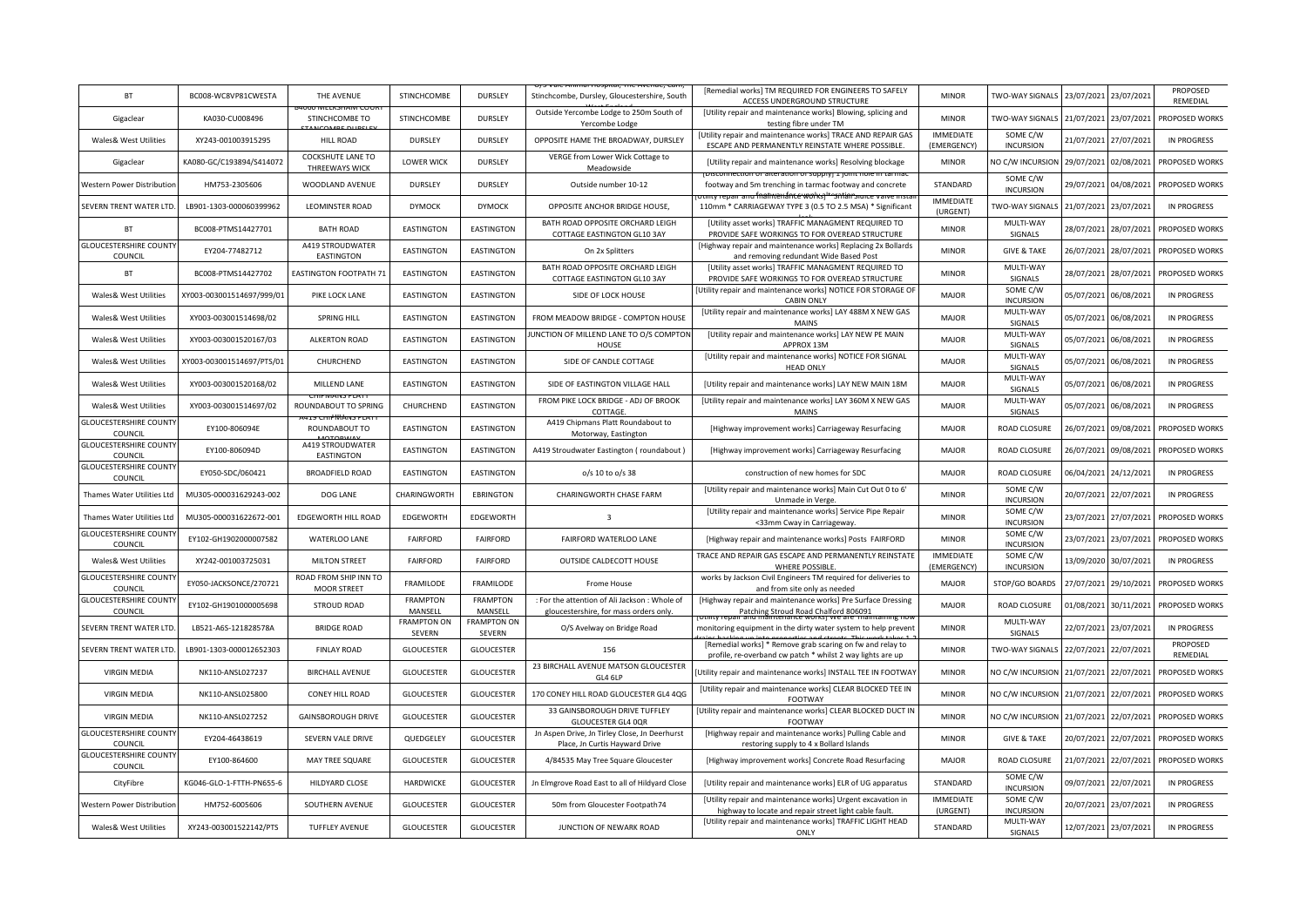| <b>GLOUCESTERSHIRE COUNTY</b><br>COUNCIL                | EY099-S50-00849           | ST ALDATE STREET                  | <b>GLOUCESTER</b>     | <b>GLOUCESTER</b> | Opposite 21-23                                                                    | New electrical feeder pillar for Kings Square development,<br>Promoter: City Council, Contractor: PIC Construction Ltd   | STANDARD                     | <b>GIVE &amp; TAKE</b>       | 15/07/2021 | 23/07/2021 | PROPOSED WORKS     |
|---------------------------------------------------------|---------------------------|-----------------------------------|-----------------------|-------------------|-----------------------------------------------------------------------------------|--------------------------------------------------------------------------------------------------------------------------|------------------------------|------------------------------|------------|------------|--------------------|
| CityFibre                                               | KG046-GLO-1-FTTH-PN551-11 | <b>CHATSWORTH AVENUE</b>          | <b>GLOUCESTER</b>     | <b>GLOUCESTER</b> | From No. 82 to jct of Bodiam Avenue                                               | [Utility repair and maintenance works] to excavate and install<br>City Fibre apparatus in Verge, Footway and Carriageway | STANDARD                     | <b>GIVE &amp; TAKE</b>       | 12/07/2021 | 23/07/2021 | <b>IN PROGRESS</b> |
| <b>GLOUCESTERSHIRE COUNTY</b><br>COUNCIL                | EY204-26195554            | <b>RUMSEY CLOSE</b>               | <b>GLOUCESTER</b>     | <b>GLOUCESTER</b> | OS 29                                                                             | [Highway repair and maintenance works] Repairing Cable<br>Damage                                                         | <b>MINOR</b>                 | <b>GIVE &amp; TAKE</b>       | 21/07/2021 | 23/07/2021 | PROPOSED WORKS     |
| SEVERN TRENT WATER LTD                                  | LB901-1303-000060400549   | HOPEWELL STREET                   | <b>GLOUCESTER</b>     | <b>GLOUCESTER</b> | O/S <sub>48</sub>                                                                 | Utility repair and maintenance works] * Short Comm Pipe Repair<br>.5' * non visible leak                                 | <b>IMMEDIATE</b><br>(URGENT) | SOME C/W<br><b>INCURSION</b> | 21/07/2021 | 23/07/2021 | <b>IN PROGRESS</b> |
| <b>GLOUCESTERSHIRE COUNTY</b><br>COUNCIL                | EY204-58846311            | THE QUAY                          | <b>GLOUCESTER</b>     | <b>GLOUCESTER</b> | Jn Quay                                                                           | [Highway repair and maintenance works] Bollard Replacement                                                               | <b>MINOR</b>                 | <b>GIVE &amp; TAKE</b>       | 21/07/2021 | 23/07/2021 | PROPOSED WORKS     |
| CityFibre                                               | KG046-GLO-1-FTTH-PN172-1  | <b>HEMPSTED LANE</b>              | <b>GLOUCESTER</b>     | <b>GLOUCESTER</b> | Start O/s No. 153 to Jn Waters Reach                                              | [Utility repair and maintenance works] City Fibre build to lay two<br>way duct for fibre network                         | STANDARD                     | MULTI-WAY<br>SIGNALS         | 16/06/2021 | 23/07/2021 | <b>IN PROGRESS</b> |
| CityFibre                                               | KG046-GLO-1-FTTH-PN172-2  | <b>HEMPSTED LANE</b>              | <b>GLOUCESTER</b>     | <b>GLOUCESTER</b> | From Waters Reach Jn to O/s No. 115                                               | [Utility repair and maintenance works] City Fibre build to lay two<br>way duct for fibre network                         | STANDARD                     | SOME C/W<br><b>INCURSION</b> | 14/07/2021 | 23/07/2021 | <b>IN PROGRESS</b> |
| CityFibre                                               | KG046-GLO-1-FTTH-PN172-3  | <b>HEMPSTED LANE</b>              | <b>GLOUCESTER</b>     | <b>GLOUCESTER</b> | From O/s No.115 to Side of No.39                                                  | [Utility repair and maintenance works] City Fibre build to lay two<br>way duct for fibre network                         | STANDARD                     | SOME C/W<br><b>INCURSION</b> | 17/06/2021 | 23/07/2021 | <b>IN PROGRESS</b> |
| CityFibre                                               | KG046-GLO-1-FTTH-PN657-3  | WATER MEADOW                      | QUEDGELEY             | <b>GLOUCESTER</b> | JN of Lower Meadow to all of Water Meadow                                         | Utility repair and maintenance works] To excavate and install CI<br>apparatus in Verge, FW & CW                          | STANDARD                     | <b>GIVE &amp; TAKE</b>       | 19/07/2021 | 23/07/2021 | PROPOSED WORKS     |
| CityFibre                                               | KG046-GLO-1-FTTH-PN657-6  | <b>HARVEST WAY</b>                | QUEDGELEY             | <b>GLOUCESTER</b> | JN Lower Meadow to all of Harvest Way                                             | Utility repair and maintenance works] To excavate and install CF<br>apparatus in Verge, FW & CW                          | STANDARD                     | <b>GIVE &amp; TAKE</b>       | 19/07/2021 | 23/07/2021 | PROPOSED WORKS     |
| SEVERN TRENT WATER LTD                                  | LB901-1303-000060402210   | <b>BARTON STREET</b>              | <b>GLOUCESTER</b>     | <b>GLOUCESTER</b> | FRANCIS WOODCOCK TRADING ESTATE                                                   | Utility repair and maintenance works] * Short Comm Pipe Repair<br>.5' * non visible leak                                 | <b>IMMEDIATE</b><br>(URGENT) | SOME C/W<br><b>INCURSION</b> | 21/07/2021 | 23/07/2021 | <b>IN PROGRESS</b> |
| <b>GLOUCESTERSHIRE COUNT</b><br>COUNCIL                 | EY102-GH1902000006853     | <b>CLAREMONT ROAD</b>             | <b>GLOUCESTER</b>     | <b>GLOUCESTER</b> | GLOUCESTER : London Road, Gloucester. :<br>LONDON ROAD                            | [Highway repair and maintenance works] London Road Cycle<br>lane scheme - Trial holes and CCTV works. GLOUCESTER         | STANDARD                     | MULTI-WAY<br>SIGNALS         | 15/07/2021 | 23/07/2021 | <b>IN PROGRESS</b> |
| CityFibre                                               | KG046-GLO-1-FTTH-PN557-36 | <b>GRANGE ROAD</b>                | <b>GLOUCESTER</b>     | <b>GLOUCESTER</b> | Jn Tuffley Lane to jn Stroud Road                                                 | Utility repair and maintenance works] Defect rectification in CW<br>FW & Verge                                           | STANDARD                     | <b>GIVE &amp; TAKE</b>       | 07/07/2021 | 23/07/2021 | <b>IN PROGRESS</b> |
| Western Power Distributio                               | HM752-9537777             | <b>SKINNER STREET</b>             | <b>GLOUCESTER</b>     | <b>GLOUCESTER</b> | 30m from junction with Worcester Street                                           | [Utility repair and maintenance works] Urgent excavation in<br>highway to locate and repair LV cable fault.              | <b>IMMEDIATE</b><br>(URGENT) | NO C/W INCURSION             | 20/07/2021 | 23/07/2021 | <b>IN PROGRESS</b> |
| CityFibre                                               | KG046-GLO-1-FTTH-PN657-4  | <b>CATKIN CLOSE</b>               | QUEDGELEY             | <b>GLOUCESTER</b> | JN Water Meadow to all of Catkin Close                                            | Utility repair and maintenance works] To excavate and install CF<br>apparatus in Verge, FW & CW                          | STANDARD                     | <b>GIVE &amp; TAKE</b>       | 19/07/2021 | 23/07/2021 | PROPOSED WORKS     |
| CityFibre                                               | KG046-GLO-1-FTTH-PN501-21 | <b>MERLIN DRIVE</b>               | QUEDGELEY             | <b>GLOUCESTER</b> | Cul-de-sac number 60-72                                                           | [Utility repair and maintenance works] To replace the paving<br>blocks to original look                                  | STANDARD                     | <b>GIVE &amp; TAKE</b>       | 19/07/2021 | 23/07/2021 | <b>IN PROGRESS</b> |
| Western Power Distribution                              | HM752-2306571             | <b>NAAS LANE</b>                  | QUEDGELEY             | <b>GLOUCESTER</b> | OUTSIDE 2 NEW PLOTS CAVERSHAM NAAS<br>LANE                                        | [New service connection] 1 joint hole in tarmac footway and 7m<br>trenching in tarmac footway for new supply             | STANDARD                     | NO C/W INCURSION             | 19/07/2021 | 23/07/2021 | <b>IN PROGRESS</b> |
|                                                         |                           |                                   |                       |                   |                                                                                   |                                                                                                                          |                              |                              |            |            |                    |
| CityFibre                                               | KG046-GLO-1-FTTH-PN163-2  | SECUNDA WAY                       | <b>GLOUCESTER</b>     | <b>GLOUCESTER</b> | From the Hempsted Lane junction to opposite<br>of junction to The Gallops         | [Utility repair and maintenance works] Excavate<br>footway/carriageway to install city fibre duct backfill & reinstate   | <b>MAJOR</b>                 | <b>GIVE &amp; TAKE</b>       | 15/06/2021 | 23/07/2021 | <b>IN PROGRESS</b> |
| CityFibre                                               | KG046-GLO-1-FTTH-PN554-4  | HOLMLEIGH PARADE                  | <b>GLOUCESTER</b>     | <b>GLOUCESTER</b> | Across entrance of jct to Holmleigh road                                          | [Utility repair and maintenance works] To excavate and install<br>City Fibre apparatus in Verge, Footway and Carriageway | STANDARD                     | <b>GIVE &amp; TAKE</b>       | 12/07/2021 | 23/07/2021 | <b>IN PROGRESS</b> |
| CityFibre                                               | KG046-GLO-1-FTTH-PN654-01 | <b>BLOSSOM COURT</b>              | QUEDGELEY             | <b>GLOUCESTER</b> | From Number 1 to Number 8 Blossom Court                                           | [Utility repair and maintenance works] Excavation and laying of<br>CityFibre duct, back fill & reinstate, Numbers 1-8    | STANDARD                     | <b>GIVE &amp; TAKE</b>       | 19/07/2021 | 23/07/2021 | PROPOSED WORKS     |
| CityFibre                                               | KG046-GLO-1-FTTH-PN655-34 | <b>WESTBOURNE DRIVE</b>           | <b>HARDWICKE</b>      | <b>GLOUCESTER</b> | Jn from Poplar Way to Jn Elmgrove Road West                                       | Utility repair and maintenance works] City Fibre build to lay two<br>way duct for fibre network                          | <b>MINOR</b>                 | <b>GIVE &amp; TAKE</b>       | 19/07/2021 | 23/07/2021 | <b>IN PROGRESS</b> |
| CityFibre                                               | KG046-GLO-1-FTTH-PN655-12 | SPRINGFIELD                       | <b>HARDWICKE</b>      | <b>GLOUCESTER</b> | Green area to o/s 26a                                                             | [Utility repair and maintenance works] ELR of UG apparatus                                                               | STANDARD                     | SOME C/W<br><b>INCURSION</b> | 12/07/2021 | 23/07/2021 | <b>IN PROGRESS</b> |
| <b>GLOUCESTERSHIRE COUNTY</b><br>COUNCIL                | EY010-LURSB511050         | <b>INNSWORTH LANE</b>             | <b>INNSWORTH</b>      | <b>GLOUCESTER</b> | Whittle Gardens Development                                                       | S278 works to create pedestrian crossings and lay tactile<br>pavemtns                                                    | <b>MAJOR</b>                 | TWO-WAY SIGNALS              | 28/06/2021 | 23/07/2021 | <b>IN PROGRESS</b> |
| <b>GLOUCESTERSHIRE COUNTY</b><br>COUNCIL                | EY102-GH1902000007591     | <b>WINSTON ROAD</b><br>ROUNDABOUT | CHURCHDOWN            | <b>GLOUCESTER</b> | GLOUCESTER WINSTON ROAD ROUNDABOUT                                                | [Highway repair and maintenance works] Trial pit in CWAY and<br>investigate collapsed gully pot. GLOUCESTER              | <b>MINOR</b>                 | <b>GIVE &amp; TAKE</b>       | 23/07/2021 | 23/07/2021 | PROPOSED WORKS     |
| BT                                                      | BC008-PTMS81637           | <b>MAIN ROAD</b>                  | TIRLEY                | <b>GLOUCESTER</b> | ACROSS ROSE BANK MAIN ROAD TIRLEY<br>GLOUCESTER GLOUCESTERSHIRE GL19 4EU          | [Utility asset works] pole test                                                                                          | <b>MINOR</b>                 | TWO-WAY SIGNALS              | 23/07/2021 | 23/07/2021 | PROPOSED WORKS     |
| Gigaclear                                               | KA080-GC/C130828/S442270A | CHURCH LANE                       | THE LEIGH             | <b>GLOUCESTER</b> | V O/S ST CATHERINES CHURCH                                                        | [Utility repair and maintenance works] RELOCATING POT TO<br><b>CUSTOMER BOUNDARY</b>                                     | <b>MINOR</b>                 | NO C/W INCURSION             | 21/07/2021 | 23/07/2021 | PROPOSED WORKS     |
| <b>BT</b>                                               | BC008-PTMS362393          | DOWN HATHERLEY LANE               | <b>DOWN HATHERLEY</b> | <b>GLOUCESTER</b> | Outside Yew Tree Cottage Down Hatherley<br>Lane Down Hatherley Gloucester GL2 9QB | [Utility asset works] pole test                                                                                          | <b>MINOR</b>                 | TWO-WAY SIGNALS              | 23/07/2021 | 23/07/2021 | PROPOSED WORKS     |
| Gigaclear                                               | KA080-GC/C213940/S452196A | THE WHARF LANE                    | THE LEIGH             | <b>GLOUCESTER</b> | FW, CW, VERGE FROM A38 TO CHELTENHAM<br><b>NANNIES</b>                            | [Utility repair and maintenance works] Locate and Clear Blockage                                                         | <b>MINOR</b>                 | SOME C/W<br><b>INCURSION</b> | 21/07/2021 | 23/07/2021 | PROPOSED WORKS     |
| <b>BT</b>                                               | BC008-IBA3603X            | <b>TEWKESBURY ROAD</b>            | <b>COOMBE HILL</b>    | <b>GLOUCESTER</b> | Coombe Hill Gloucester GloucestershireGL19                                        | [Utility asset works] Traffic management for safe access to 2<br>existing carriageway boxes for de-silting               | <b>MINOR</b>                 | TWO-WAY SIGNALS              | 23/07/2021 | 23/07/2021 | PROPOSED WORKS     |
| Gigaclear                                               | KA080-GC/C213940/S452196  | <b>TEWKESBURY ROAD</b>            | COOMBE HILL           | <b>GLOUCESTER</b> | FW CW V S/O THE OLD POLICE STATION TO<br><b>ENTRANCE TO EVINGTON LODGE</b>        | Utility repair and maintenance works] Locate and clear blockage                                                          | <b>MINOR</b>                 | SOME C/W<br><b>INCURSION</b> | 21/07/2021 | 23/07/2021 | PROPOSED WORKS     |
| <b>GLOUCESTERSHIRE COUNT</b><br>COUNCIL                 | EY102-GH1902000006597     | <b>CLAREMONT ROAD</b>             | <b>GLOUCESTER</b>     | <b>GLOUCESTER</b> | GLOUCESTER : Claremont Road, Gloucester. :<br><b>CLAREMONT ROAD</b>               | [Highway repair and maintenance works] London Road Cycle<br>lane scheme - Claremont Road GLOUCESTER                      | <b>MAJOR</b>                 | ROAD CLOSURE                 | 24/07/2021 | 24/07/2021 | PROPOSED WORKS     |
| <b>GLOUCESTERSHIRE COUNTY</b><br>COUNCIL                | EY100-806211F             | <b>BRISTOL ROAD</b>               | QUEDGELEY             | <b>GLOUCESTER</b> | B4008 Bristol Road, Quedgeley                                                     | [Highway improvement works] Carriageway Resurfacing                                                                      | MAJOR                        | <b>ROAD CLOSURE</b>          | 08/07/2021 | 25/07/2021 | <b>IN PROGRESS</b> |
| SEVERN TRENT WATER LTD<br><b>GLOUCESTERSHIRE COUNTY</b> | LB901-1303-000012835986   | HOLMLEIGH ROAD                    | <b>GLOUCESTER</b>     | <b>GLOUCESTER</b> | <b>GRANGE JUNIOR SCHOOL</b>                                                       | [Utility repair and maintenance works] * HV Short Comm Pipe<br>Repair 25mm * Job in Verge (Grass)                        | <b>MINOR</b>                 | NO C/W INCURSION             | 24/07/2021 | 25/07/2021 | PROPOSED WORKS     |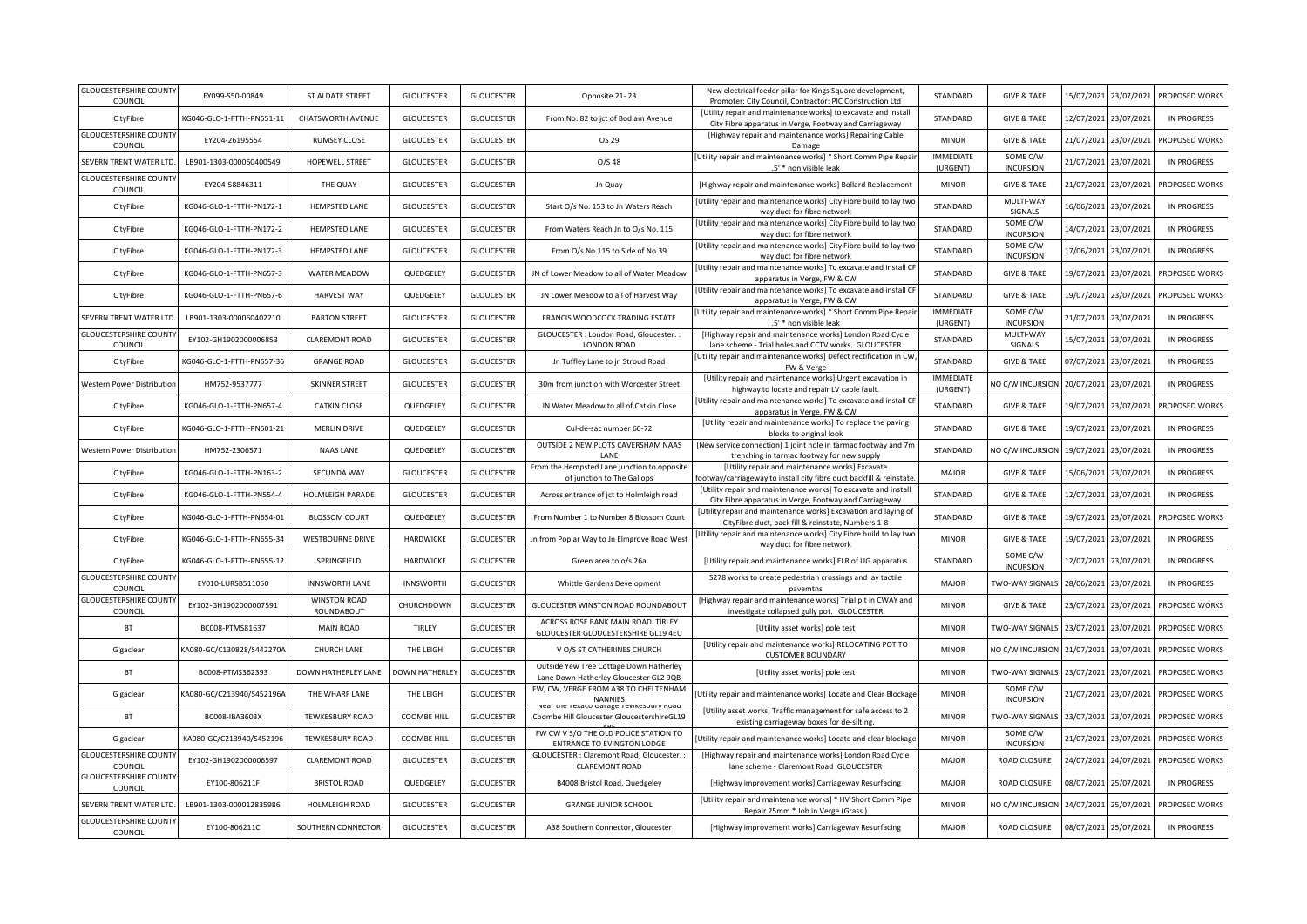| <b>GLOUCESTERSHIRE COUNTY</b><br>COUNCIL | EY100-806211I                                                                                                                                                                                                                                                                                                                                                                                                       | <b>BRISTOL ROAD</b>                                                     | <b>GLOUCESTER</b>  | <b>GLOUCESTER</b> | 3/8019 Bristol Road, Gloucester                                                         | [Highway improvement works] Carriageway Resurfacing                                                                        | MAJOR                        | ROAD CLOSURE                 | 08/07/2021 | 25/07/2021 | <b>IN PROGRESS</b>    |
|------------------------------------------|---------------------------------------------------------------------------------------------------------------------------------------------------------------------------------------------------------------------------------------------------------------------------------------------------------------------------------------------------------------------------------------------------------------------|-------------------------------------------------------------------------|--------------------|-------------------|-----------------------------------------------------------------------------------------|----------------------------------------------------------------------------------------------------------------------------|------------------------------|------------------------------|------------|------------|-----------------------|
| <b>GLOUCESTERSHIRE COUNTY</b><br>COUNCIL | EY100-806211J                                                                                                                                                                                                                                                                                                                                                                                                       | <b>GOODRIDGE AVENUE</b>                                                 | <b>GLOUCESTER</b>  | <b>GLOUCESTER</b> | 4/82540 Goodridge Avenue, Gloucester                                                    | [Highway improvement works] Carriageway Resurfacing                                                                        | <b>MAJOR</b>                 | ROAD CLOSURE                 | 08/07/2021 | 25/07/2021 | <b>IN PROGRESS</b>    |
| <b>GLOUCESTERSHIRE COUNTY</b><br>COUNCIL | EY100-806211K                                                                                                                                                                                                                                                                                                                                                                                                       | <b>GREENHILL DRIVE</b>                                                  | <b>GLOUCESTER</b>  | <b>GLOUCESTER</b> | 3/8010 Greenhill Drive, Gloucester                                                      | [Highway improvement works] Carriageway Resurfacing                                                                        | <b>MAJOR</b>                 | ROAD CLOSURE                 | 08/07/2021 | 25/07/2021 | <b>IN PROGRESS</b>    |
| <b>GLOUCESTERSHIRE COUNTY</b><br>COUNCIL | EY100-806211E                                                                                                                                                                                                                                                                                                                                                                                                       | <b>COLE AVENUE</b>                                                      | <b>GLOUCESTER</b>  | <b>GLOUCESTER</b> | A38 Cole Avenue, Gloucester                                                             | [Highway improvement works] Carriageway Resurfacing                                                                        | <b>MAJOR</b>                 | ROAD CLOSURE                 | 08/07/2021 | 25/07/2021 | <b>IN PROGRESS</b>    |
| <b>GLOUCESTERSHIRE COUNT</b><br>COUNCIL  | EY100-806211H                                                                                                                                                                                                                                                                                                                                                                                                       | SECUNDA WAY                                                             | <b>GLOUCESTER</b>  | <b>GLOUCESTER</b> | A430 Secunda Way, Gloucester                                                            | [Highway improvement works] Carriageway Resurfacing                                                                        | <b>MAJOR</b>                 | ROAD CLOSURE                 | 08/07/2021 | 25/07/2021 | <b>IN PROGRESS</b>    |
| <b>GLOUCESTERSHIRE COUNTY</b><br>COUNCIL | EY100-806211D                                                                                                                                                                                                                                                                                                                                                                                                       | AVENUE AND SOUTHERN<br>᠁ <i>᠇᠄ᠢ᠓</i> ᠷᠻᢣᢪᠰᠮ <i>ᠻᡝ</i> ᠯᡏ᠊ᠻᡕ <i>ᡴ</i> ᠇ᡣ | GLOUCESTER         | <b>GLOUCESTER</b> | A38 Jct of Cole Avenue and Southern<br>Connector, Gloucester                            | [Highway improvement works] Carriageway Resurfacing                                                                        | MAJOR                        | ROAD CLOSURE                 | 08/07/2021 | 25/07/2021 | <b>IN PROGRESS</b>    |
| <b>GLOUCESTERSHIRE COUNTY</b><br>COUNCIL | EY100-806211G                                                                                                                                                                                                                                                                                                                                                                                                       | LANE ROUNDABOUT TO                                                      | <b>GLOUCESTER</b>  | <b>GLOUCESTER</b> | 3/8010 Slip from Tuffley Lane Roundabout to<br>Southern Connector, Gloucester           | [Highway improvement works] Carriageway Resurfacing                                                                        | <b>MAJOR</b>                 | ROAD CLOSURE                 | 08/07/2021 | 25/07/2021 | <b>IN PROGRESS</b>    |
| <b>VIRGIN MEDIA</b>                      | NK110-ANSL022332                                                                                                                                                                                                                                                                                                                                                                                                    | <b>BRUNSWICK ROAD</b>                                                   | <b>GLOUCESTER</b>  | <b>GLOUCESTER</b> | 53 BRUNSWICK ROAD GLOUCESTER GL1 1JS                                                    | [Remedial works] RECTIFY DEFECT                                                                                            | <b>MINOR</b>                 | NO C/W INCURSION             | 23/07/2021 | 26/07/2021 | PROPOSED<br>REMEDIAL  |
| <b>VIRGIN MEDIA</b>                      | NK110-ANSL027464                                                                                                                                                                                                                                                                                                                                                                                                    | <b>SIMS LANE</b>                                                        | QUEDGELEY          | <b>GLOUCESTER</b> | SIMS LANE QUEDGELEY GLOUCESTER GL2 3NJ                                                  | [Utility repair and maintenance works] INSTALL TEE IN FOOTWAY                                                              | <b>MINOR</b>                 | NO C/W INCURSION             | 23/07/2021 | 26/07/2021 | PROPOSED WORKS        |
| Wales& West Utilities                    | XY245-001003843438                                                                                                                                                                                                                                                                                                                                                                                                  | <b>LONDON ROAD</b>                                                      | <b>GLOUCESTER</b>  | <b>GLOUCESTER</b> | $O/S$ 62                                                                                | [Remedial works] REPAIRS TO DEFECTIVE REINSTATEMENT<br>(WWU REF:D12174)                                                    | <b>MINOR</b>                 | <b>GIVE &amp; TAKE</b>       | 23/07/2021 | 26/07/2021 | PROPOSED<br>REMEDIAL  |
| Wales& West Utilities                    | XY410-003001520473                                                                                                                                                                                                                                                                                                                                                                                                  | <b>HIGH VIEW</b>                                                        | <b>GLOUCESTER</b>  | <b>GLOUCESTER</b> | $O/S$ 10                                                                                | [Remedial works] REPAIRS TO DEFECTIVE REINSTATEMENT<br>(WWU REF:D12499)                                                    | <b>MINOR</b>                 | <b>GIVE &amp; TAKE</b>       | 23/07/2021 | 26/07/2021 | PROPOSED<br>REMEDIAL  |
| SEVERN TRENT WATER LTD                   | LB901-1303-000060401007                                                                                                                                                                                                                                                                                                                                                                                             | <b>FOX ELMS ROAD</b>                                                    | <b>GLOUCESTER</b>  | <b>GLOUCESTER</b> | $O/S$ 45                                                                                | [Utility repair and maintenance works] Large Hydrant Install In-<br>line 250mm                                             | <b>MINOR</b>                 | NO C/W INCURSION             | 22/07/2021 | 26/07/2021 | <b>IN PROGRESS</b>    |
| Western Power Distribution               | HM752-2306590                                                                                                                                                                                                                                                                                                                                                                                                       | <b>STROUD ROAD</b>                                                      | <b>GLOUCESTER</b>  | <b>GLOUCESTER</b> | opposite 21 toward the junction Bristol Road                                            | [New service connection] 1 joint hole in tarmac footway and 9m<br>trenching in tarmac footway for new supply               | STANDARD                     | NO C/W INCURSION             | 20/07/2021 | 26/07/2021 | <b>IN PROGRESS</b>    |
| Wales& West Utilities                    | XY243-005000319004                                                                                                                                                                                                                                                                                                                                                                                                  | <b>RYECROFT STREET</b>                                                  | <b>GLOUCESTER</b>  | <b>GLOUCESTER</b> | $O/S$ 24                                                                                | [Permanent reinstatement] REPLACE TEMPORARY<br>REINSTATEMENT WITH PERMANENT                                                | <b>MINOR</b>                 | <b>GIVE &amp; TAKE</b>       | 23/07/2021 | 26/07/2021 | PROPOSED<br>PERMANENT |
| CityFibre                                | KG046-GLO-1-FTTH-PN413-2                                                                                                                                                                                                                                                                                                                                                                                            | ST PAULS ROAD                                                           | <b>GLOUCESTER</b>  | <b>GLOUCESTER</b> | ST PAULS COURT JN TO NEW STREET JN, ST<br>PAULS ROAD, GLOUCESTER                        | [Utility repair and maintenance works] INSTALL FIBRE OPTIC<br>APPARATUS - 50M IN VERGE, FOOTWAY & CARRIAGEWAY              | <b>MINOR</b>                 | <b>GIVE &amp; TAKE</b>       | 22/07/2021 | 26/07/2021 | PROPOSED WORKS        |
| Wales& West Utilities                    | XY244-001003838537                                                                                                                                                                                                                                                                                                                                                                                                  | <b>SPA ROAD</b>                                                         | <b>GLOUCESTER</b>  | <b>GLOUCESTER</b> | $\overline{7}$                                                                          | [Remedial works] REPAIRS TO DEFECTIVE REINSTATEMENT<br>(WWU REF:D12441)                                                    | <b>MINOR</b>                 | <b>GIVE &amp; TAKE</b>       | 23/07/2021 | 26/07/2021 | PROPOSED<br>REMEDIAL  |
| CityFibre                                | <g046-glo-1-ftth-pn557-42< td=""><td>ST GEORGES CLOSE</td><td><b>GLOUCESTER</b></td><td><b>GLOUCESTER</b></td><td>From Grange road jnct to entire road</td><td>[Utility repair and maintenance works] Excavation in the footway<br/>to install city fibre network</td><td><b>MINOR</b></td><td><b>GIVE &amp; TAKE</b></td><td>22/07/2021</td><td>26/07/2021</td><td>PROPOSED WORKS</td></g046-glo-1-ftth-pn557-42<> | ST GEORGES CLOSE                                                        | <b>GLOUCESTER</b>  | <b>GLOUCESTER</b> | From Grange road jnct to entire road                                                    | [Utility repair and maintenance works] Excavation in the footway<br>to install city fibre network                          | <b>MINOR</b>                 | <b>GIVE &amp; TAKE</b>       | 22/07/2021 | 26/07/2021 | PROPOSED WORKS        |
| SEVERN TRENT WATER LTD                   | LB901-1303-000012844047                                                                                                                                                                                                                                                                                                                                                                                             | OLD PAINSWICK ROAD                                                      | <b>GLOUCESTER</b>  | <b>GLOUCESTER</b> | O/S <sub>6</sub>                                                                        | [Utility repair and maintenance works] * Stop visible or<br>significant leakage                                            | <b>IMMEDIATE</b><br>(URGENT) | SOME C/W<br><b>INCURSION</b> | 22/07/2021 | 26/07/2021 | <b>IN PROGRESS</b>    |
| CityFibre                                | KG046-GLO-1-FTTH-PN402-20                                                                                                                                                                                                                                                                                                                                                                                           | <b>BETJEMAN CLOSE</b>                                                   | <b>GLOUCESTER</b>  | <b>GLOUCESTER</b> | FROM NUMBER 7 TO NUMBER 32 BETJEMAN<br>CLOSE, GLOUCESTER                                | [Remedial works] REMIDIAL WORKS IN VERGE AND FOOTWAY                                                                       | STANDARD                     | <b>GIVE &amp; TAKE</b>       | 20/07/2021 | 26/07/2021 | PROPOSED<br>REMEDIAL  |
| CityFibre                                | KG046-GLO-1-FTTH-PN402-1                                                                                                                                                                                                                                                                                                                                                                                            | SHAKESPEARE AVENUE                                                      | <b>GLOUCESTER</b>  | <b>GLOUCESTER</b> | LOWER TUFFLEY LANE JN TO MILTON AVENUE<br>JN, SHAKESPEARE AVENUE, GLOUCESTER            | [Remedial works] REMIDIAL WORKS IN VERGE & FOOTWAY,<br>COVERS DEFECTS ON PN401-20, 401-3, 402-21 & 402-24                  | STANDARD                     | <b>GIVE &amp; TAKE</b>       | 20/07/2021 | 26/07/2021 | PROPOSED<br>REMEDIAL  |
| SEVERN TRENT WATER LTD                   | LB521-A6S-125698772A                                                                                                                                                                                                                                                                                                                                                                                                | <b>GRANGE ROAD</b>                                                      | <b>GLOUCESTER</b>  | <b>GLOUCESTER</b> | O/S Number 125 Grange Road                                                              | monitoring equipment in the dirty water system to help prevent                                                             | <b>MINOR</b>                 | <b>GIVE &amp; TAKE</b>       | 22/07/2021 | 26/07/2021 | <b>IN PROGRESS</b>    |
| CityFibre                                | KG046-GLO-1-FTTH-PN553-12                                                                                                                                                                                                                                                                                                                                                                                           | <b>TOLSEY GARDENS</b>                                                   | <b>GLOUCESTER</b>  | <b>GLOUCESTER</b> | Tuffley Lane jnct to entire road                                                        | [Utility repair and maintenance works] Excavation to install clear<br>existing BT blockages.                               | <b>MINOR</b>                 | <b>GIVE &amp; TAKE</b>       | 22/07/2021 | 26/07/2021 | PROPOSED WORKS        |
| CityFibre                                | KG046-GLO-1-FTTH-PN553-11                                                                                                                                                                                                                                                                                                                                                                                           | LANE TO HENDINGHAM                                                      | QUEDGELEY          | <b>GLOUCESTER</b> | FOOTWAYS FROM TUFFLEY LANE TO<br>HENDINGHAM CLOSE AND STIRLING WAY                      | [Utility repair and maintenance works] Excavation to install clear<br>existing BT blockages.                               | <b>MINOR</b>                 | <b>GIVE &amp; TAKE</b>       | 22/07/2021 | 26/07/2021 | PROPOSED WORKS        |
| <b>VIRGIN MEDIA</b>                      | NK110-ANSL027313                                                                                                                                                                                                                                                                                                                                                                                                    | <b>MYLNE CLOSE</b>                                                      | <b>HARDWICKE</b>   | <b>GLOUCESTER</b> |                                                                                         |                                                                                                                            |                              |                              |            |            | PROPOSED WORKS        |
| <b>GLOUCESTERSHIRE COUNT</b><br>COUNCIL  |                                                                                                                                                                                                                                                                                                                                                                                                                     |                                                                         |                    |                   | 5 MYLNE CLOSE, GLOUCESTERSHIRE, GL2 4BN                                                 | Utility repair and maintenance works] INSTALL TEE IN FOOTWAY                                                               | <b>MINOR</b>                 | NO C/W INCURSION             | 23/07/2021 | 26/07/2021 |                       |
|                                          | EY102-GH1902000006916                                                                                                                                                                                                                                                                                                                                                                                               | THE GREEN                                                               | CHURCHDOWN         | <b>GLOUCESTER</b> | LOUCESTER : The Green, Churchdown on road<br>leading to the burial grounds. : THE GREEN | Highway repair and maintenance works] CARRIAGE WAY PATCH<br><b>GLOUCESTER</b>                                              | MAJOR                        | ROAD CLOSURE                 | 26/07/2021 | 26/07/2021 | PROPOSED WORKS        |
| <b>GLOUCESTERSHIRE COUNT</b><br>COUNCIL  | EY102-GH1902000006922                                                                                                                                                                                                                                                                                                                                                                                               | SANDFIELD ROAD                                                          | CHURCHDOWN         | <b>GLOUCESTER</b> | ESTEN . Opposite number 3, nea<br>number 8 Sandfield Road, Churchdown.:                 | [Highway repair and maintenance works] Carriageway patch<br><b>GLOUCESTER</b>                                              | <b>MAJOR</b>                 | ROAD CLOSURE                 | 26/07/2021 | 26/07/2021 | PROPOSED WORKS        |
| <b>BT</b>                                | BC008-PTMS171811                                                                                                                                                                                                                                                                                                                                                                                                    | <b>TEWKESBURY ROAD</b>                                                  | <b>COOMBE HILL</b> | <b>GLOUCESTER</b> | <b>VEAN FANIM NEW TEVARSBUNT</b><br>COOMBE HILL GLOUCESTER GLOUCESTERSHIRE              | [Utility asset works] TM Required to provide safe working zone<br>for pole test to be preformed.                           | <b>MINOR</b>                 | TWO-WAY SIGNALS              | 26/07/2021 | 26/07/2021 | PROPOSED WORKS        |
| <b>BT</b>                                | BC007-WCMDC85H                                                                                                                                                                                                                                                                                                                                                                                                      | <b>BULFORD CLOSE</b>                                                    | HUCCLECOTE         | <b>GLOUCESTER</b> | <u>is it but runn CUSP MR circui</u><br>ESTER GLOUCESTERSHIRE GLOUCESTER, GL3           | Utility repair and maintenance works] Excavation required to lay<br>telecom duct to provide service                        | <b>MINOR</b>                 | SOME C/W<br><b>INCURSION</b> | 22/07/2021 | 26/07/2021 | PROPOSED WORKS        |
| <b>GLOUCESTERSHIRE COUNT</b><br>COUNCIL  | EY102-GH1902000006921                                                                                                                                                                                                                                                                                                                                                                                               | CHURCHDOWN BRIDLEWAY<br>25                                              | <b>GLOUCESTER</b>  | <b>GLOUCESTER</b> | GLOUCESTER: The Green, Churchdown on road<br>leading to the burial grounds. : THE GREEN | [Highway repair and maintenance works] Carriageway patching.<br><b>GLOUCESTER</b>                                          | MAJOR                        | ROAD CLOSURE                 | 26/07/2021 | 26/07/2021 | PROPOSED WORKS        |
| CityFibre                                | KG046-GLO-1-FTTH-PN556-2                                                                                                                                                                                                                                                                                                                                                                                            | TUFFLEY LANE                                                            | <b>GLOUCESTER</b>  | <b>GLOUCESTER</b> | GRANGE ROAD JN TO RANDWICK ROAD JN,<br>TUFFLEY LANE, GLOUCESTER                         | [Statutory infrastructure works] Remedial works IN VERGE,<br>FOOTWAY & CARRIAGEWAY                                         | <b>MINOR</b>                 | <b>GIVE &amp; TAKE</b>       | 23/07/2021 | 27/07/2021 | PROPOSED WORKS        |
| Western Power Distribution               | HM752-9537778                                                                                                                                                                                                                                                                                                                                                                                                       | <b>BRISTOL ROAD</b>                                                     | QUEDGELEY          | <b>GLOUCESTER</b> | Outside 283a                                                                            | [Utility repair and maintenance works] Urgent excavation in<br>highway to locate and repair LV cable fault.                | <b>IMMEDIATE</b><br>(URGENT) | WO-WAY SIGNALS               | 21/07/2021 | 27/07/2021 | <b>IN PROGRESS</b>    |
| Western Power Distribution               | HM752-2309236                                                                                                                                                                                                                                                                                                                                                                                                       | PAINSWICK ROAD                                                          | <b>GLOUCESTER</b>  | <b>GLOUCESTER</b> | Outside No 110                                                                          | [Utility repair and maintenance works] Urgent excavation in<br>highway to locate and repair HV cable fault.                | <b>IMMEDIATE</b><br>(URGENT) | SOME C/W<br><b>INCURSION</b> | 21/07/2021 | 27/07/2021 | <b>IN PROGRESS</b>    |
| CityFibre                                | KG046-GLO-1-FTTH-PN404-7                                                                                                                                                                                                                                                                                                                                                                                            | PODSMEAD ROAD                                                           | <b>GLOUCESTER</b>  | <b>GLOUCESTER</b> | PODSMEAD PLACE JN TO MILTON AVENUE JN,<br>PODSMEAD ROAD, GLOUCESTER                     | [Remedial works] Remedial works - 250M IN VERGE, FOOTWAY<br>& CARRIAGEWAY                                                  | <b>MINOR</b>                 | <b>GIVE &amp; TAKE</b>       | 23/07/2021 | 27/07/2021 | PROPOSED<br>REMEDIAL  |
| Western Power Distribution               | HM752-2303185                                                                                                                                                                                                                                                                                                                                                                                                       | <b>HEMPSTED LANE</b>                                                    | <b>GLOUCESTER</b>  | <b>GLOUCESTER</b> | Outside 25                                                                              | [Utility repair and maintenance works] 1 joint hole in tarmac<br>footway and 1m trenching in tarmac footway for new supply | STANDARD                     | SOME C/W<br><b>INCURSION</b> | 22/07/2021 | 27/07/2021 | PROPOSED WORKS        |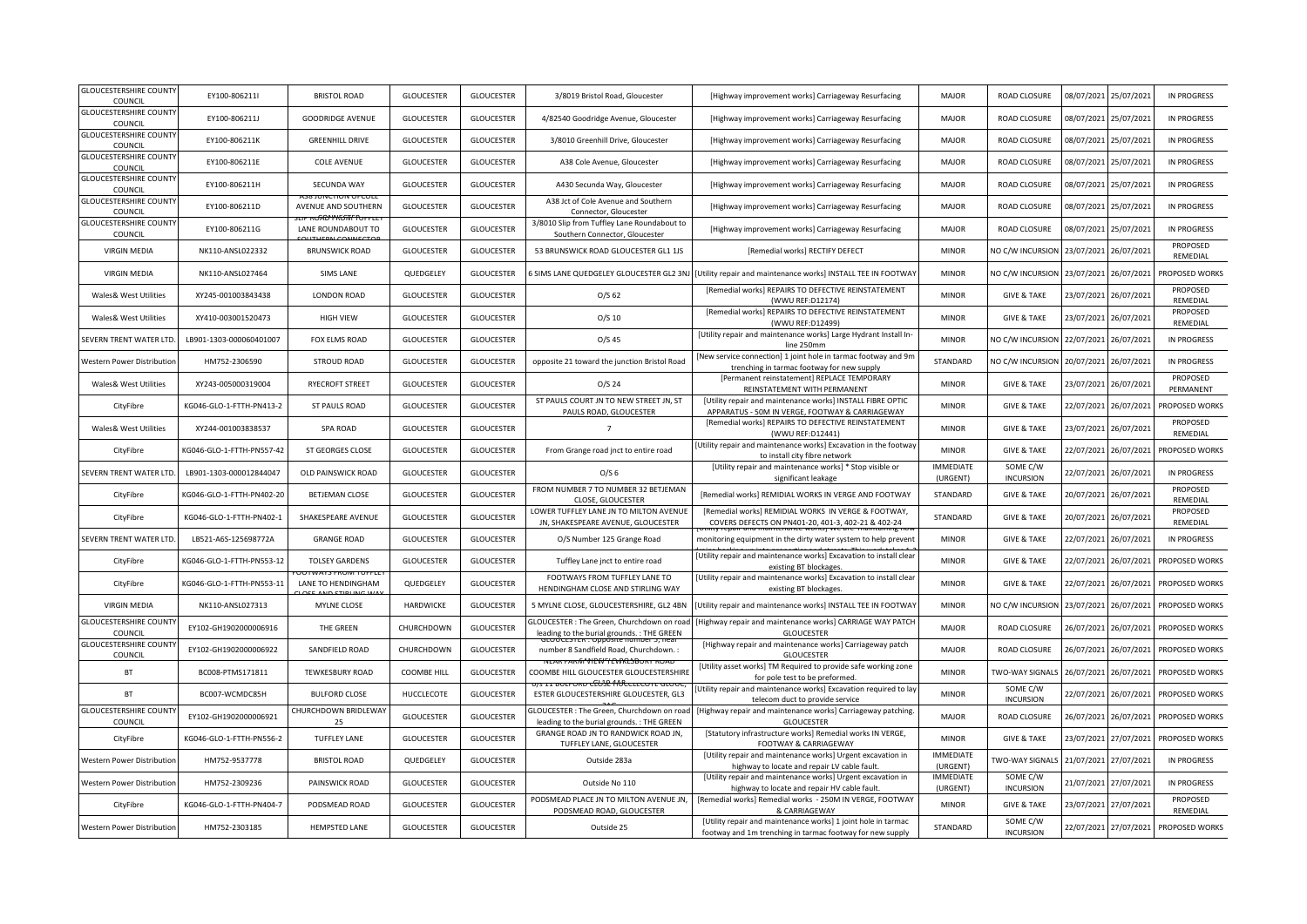| <b>BT</b>                                | BC007-WCLGP45V                            | <b>EASTGATE STREET</b>               | <b>GLOUCESTER</b>     | <b>GLOUCESTER</b> | 23 EASTGATE STREET GLOUCESTER                                                     | provide new fibre/telecoms service - removing blockages from                                                                     | <b>MINOR</b>                 | NO C/W INCURSION             | 25/07/2021 | 27/07/2021 | PROPOSED WORKS       |
|------------------------------------------|-------------------------------------------|--------------------------------------|-----------------------|-------------------|-----------------------------------------------------------------------------------|----------------------------------------------------------------------------------------------------------------------------------|------------------------------|------------------------------|------------|------------|----------------------|
| CityFibre                                | KG046-GLO-1-FTTH-PN551-3                  | <b>WARWICK AVENUE</b>                | <b>GLOUCESTER</b>     | <b>GLOUCESTER</b> | Entrace to Warwick Avenue off Chatsworth<br>Avenue to End of Warwick Avenue       | [Utility repair and maintenance works] to excavate and install<br>City Fibre apparatus in Verge, Footway and Carriageway         | STANDARD                     | <b>GIVE &amp; TAKE</b>       | 14/07/2021 | 27/07/2021 | <b>IN PROGRESS</b>   |
| <b>VIRGIN MEDIA</b>                      | NK110-ANSL026054                          | <b>WORCESTER PARADE</b>              | <b>GLOUCESTER</b>     | <b>GLOUCESTER</b> | s/o 22 WORCESTER PARADE,<br>GLOUCESTERSHIRE, GL1 3AR                              | [Utility repair and maintenance works] lay 2m new duct in fw<br>and fit 2 x new fw chambers                                      | <b>MINOR</b>                 | SOME C/W<br><b>INCURSION</b> | 23/07/2021 | 27/07/2021 | PROPOSED WORKS       |
| SEVERN TRENT WATER LTD                   | LB922-5201-000006548594                   | SPA ROAD                             | <b>GLOUCESTER</b>     | <b>GLOUCESTER</b> | 7 FLATS AT NORFOLK HOUSE                                                          | [New service connection] * NEW WATER CONNECTION *<br>CARRIAGEWAY TYPE 4 (UP TO 0.5 MSA)                                          | STANDARD                     | TWO-WAY SIGNALS              | 21/07/2021 | 27/07/2021 | <b>IN PROGRESS</b>   |
| SEVERN TRENT WATER LTD                   | LB901-1303-000012829303                   | PARK END ROAD                        | <b>GLOUCESTER</b>     | <b>GLOUCESTER</b> | $C/O$ 97                                                                          | [Utility repair and maintenance works] HV Boundary box Repair                                                                    | <b>MINOR</b>                 | <b>GIVE &amp; TAKE</b>       | 25/07/2021 | 27/07/2021 | PROPOSED WORKS       |
| CityFibre                                | KG046-GLO-1-FTTH-PN556-3                  | <b>BROOKTHORPE CLOSE</b>             | <b>GLOUCESTER</b>     | <b>GLOUCESTER</b> | TUFFLEY LANE JN TO ENTIRE CLOSE,<br>BROOKTHORPE CLOSE, GLOUCESTER                 | [Statutory infrastructure works] Remedial work IN VERGE,<br><b>FOOTWAY &amp; CARRIAGEWAY</b>                                     | <b>MINOR</b>                 | <b>GIVE &amp; TAKE</b>       | 23/07/2021 | 27/07/2021 | PROPOSED WORKS       |
| CityFibre                                | KG046-GLO-1-FTTH-PN506-5                  | THE CAUSEWAY                         | QUEDGELEY             | <b>GLOUCESTER</b> | IN DUNLIN CLOSE IN TO SEVERNVALE DRIVE IN                                         | [Remedial works] [Statutory Infrastructure Work] Remedial<br>works IN VERGE, FOOTWAY & CARRIAGEWAY                               | <b>MINOR</b>                 | <b>GIVE &amp; TAKE</b>       | 23/07/2021 | 27/07/2021 | PROPOSED<br>REMEDIAL |
| CityFibre                                | KG046-GLO-1-FTTH-PN657-5                  | <b>LOWER MEADOW</b>                  | QUEDGELEY             | <b>GLOUCESTER</b> | JN Fieldcourt Drive to all of Lower Meadow                                        | Utility repair and maintenance works] To excavate and install CF<br>apparatus in Verge, FW & CW                                  | STANDARD                     | <b>GIVE &amp; TAKE</b>       | 21/07/2021 | 27/07/2021 | <b>IN PROGRESS</b>   |
| <b>VIRGIN MEDIA</b>                      | NK110-ANSL027489                          | <b>NAAS LANE</b>                     | QUEDGELEY             | <b>GLOUCESTER</b> | RICHVILLE NAAS LANE QUEDGELEY<br><b>GLOUCESTER GL2 2SA</b>                        | [Utility repair and maintenance works] CLEAR BLOCKED TEE IN<br>FOOTWAY                                                           | <b>MINOR</b>                 | NO C/W INCURSION             | 26/07/2021 | 27/07/2021 | PROPOSED WORKS       |
| CityFibre                                | KG046-GLO-1-FTTH-PN607-21                 | STREAMSIDE                           | QUEDGELEY             | <b>GLOUCESTER</b> | O/s 39 Streamside to O/s 29 St Briavels Close                                     | Utility repair and maintenance works] City Fibre build to lay two<br>way duct for fibre network                                  | STANDARD                     | <b>GIVE &amp; TAKE</b>       | 14/07/2021 | 27/07/2021 | <b>IN PROGRESS</b>   |
| <b>GLOUCESTERSHIRE COUNT</b><br>COUNCIL  | EY102-GH1902000006790                     | <b>INNSWORTH LANE</b>                | <b>INNSWORTH</b>      | <b>GLOUCESTER</b> | GLOUCESTER : Just before Motershead road<br>junction : INNSWORTH LANE             | [Highway repair and maintenance works] Replace signs posts<br>and re-fix sign GLOUCESTER                                         | <b>MINOR</b>                 | <b>GIVE &amp; TAKE</b>       | 27/07/2021 | 27/07/2021 | PROPOSED WORKS       |
| Wales& West Utilities                    | XY245-003001645017                        | PARTON ROAD                          | CHURCHDOWN            | <b>GLOUCESTER</b> | OUTSIDE CHURCHDOWN COMMUNITY CENTRE                                               | [Utility repair and maintenance works] URGENT RELAY AFTER<br>SERVICE ALTER                                                       | <b>IMMEDIATE</b><br>(URGENT) | SOME C/W<br><b>INCURSION</b> | 21/07/2021 | 27/07/2021 | <b>IN PROGRESS</b>   |
| SEVERN TRENT WATER LTD                   | LB901-1303-000012834140                   | PAINSWICK ROAD                       | <b>BROCKWORTH</b>     | <b>GLOUCESTER</b> | OUTSIDE WELL CLOSE LODGE                                                          | [Utility repair and maintenance works] Short Comm Pipe Repair<br>25mm                                                            | <b>MINOR</b>                 | TWO-WAY SIGNALS              | 27/07/2021 | 27/07/2021 | PROPOSED WORKS       |
| SEVERN TRENT WATER LTD                   | LB521-A6S-125698791A                      | A417 MAISEMORE ROAD TO<br>GLOUCESTER | MAISEMORE             | GLOUCESTER        | O/S Elm Cottage on A417 Maisemore Road to<br>Gloucester                           | monitoring equipment in the dirty water system to help preven                                                                    | <b>MINOR</b>                 | <b>GIVE &amp; TAKE</b>       | 23/07/2021 | 27/07/2021 | PROPOSED WORKS       |
| <b>GLOUCESTERSHIRE COUNT</b><br>COUNCIL  | EY102-GH1902000006792                     | <b>FIRCROFT ROAD</b>                 | LONGFORD              | <b>GLOUCESTER</b> | <b>GLOUCESTER: : FIRCROFT ROAD</b>                                                | [Highway repair and maintenance works] Replace signs<br>GLOUCESTER                                                               | <b>MINOR</b>                 | <b>GIVE &amp; TAKE</b>       | 27/07/2021 | 27/07/2021 | PROPOSED WORKS       |
| Gigaclear                                | KA080-GC/S447070                          | <b>FORSYTHIA CLOSE</b>               | CHURCHDOWN            | <b>GLOUCESTER</b> | FW CW V THE WHOLE OF FORSYTHIA CLOSE,<br>CHURCHDOWN, GLOUCESTER                   | [Remedial works] PIA Works                                                                                                       | <b>MINOR</b>                 | SOME C/W<br><b>INCURSION</b> | 23/07/2021 | 27/07/2021 | PROPOSED<br>REMEDIAL |
| <b>GLOUCESTERSHIRE COUNTY</b><br>COUNCIL | EY204-57890352                            | <b>TUFFLEY LANE</b>                  | <b>GLOUCESTER</b>     | <b>GLOUCESTER</b> | Jn Grange Road                                                                    | [Highway repair and maintenance works] Road Crossing for<br>Cable                                                                | <b>MINOR</b>                 | MULTI-WAY<br>SIGNALS         | 26/07/2021 | 28/07/2021 | PROPOSED WORKS       |
| CityFibre                                | KG046-GLO-1-FTTH-PN553-10                 | <b>BODIAM AVENUE</b>                 | <b>GLOUCESTER</b>     | <b>GLOUCESTER</b> | Bodiam Avenue. From Tuffley Lane jnct to o/s<br>no. 170 Bodiam Avenue             | [Utility repair and maintenance works] Excavation to install clear<br>existing BT blockages.                                     | STANDARD                     | <b>GIVE &amp; TAKE</b>       | 22/07/2021 | 28/07/2021 | PROPOSED WORKS       |
| <b>GLOUCESTERSHIRE COUNT</b><br>COUNCIL  | EY100-864588                              | <b>DENMARK ROAD</b>                  | <b>GLOUCESTER</b>     | <b>GLOUCESTER</b> | 4/80515 Denmark Road Gloucester                                                   | [Highway improvement works] Concrete Road Resurfacing                                                                            | <b>MAJOR</b>                 | <b>ROAD CLOSURE</b>          | 27/07/2021 | 28/07/2021 | PROPOSED WORKS       |
| CityFibre                                | KG046-GLO-1-FTTH-PN507-41                 | <b>ASPEN DRIVE</b>                   | QUEDGELEY             | <b>GLOUCESTER</b> | from o/s no. 33 to o/s no. 23                                                     | [Utility repair and maintenance works] Installation of CityFibre<br>ducting                                                      | <b>MINOR</b>                 | <b>GIVE &amp; TAKE</b>       | 26/07/2021 | 28/07/2021 | PROPOSED WORKS       |
| CityFibre                                | KG046-GLO-1-FTTH-PN163-3                  | SECUNDA WAY                          | <b>GLOUCESTER</b>     | <b>GLOUCESTER</b> | From the junction of The Gallops road crossing<br>up to Mainsail Lane             | [Utility repair and maintenance works] Excavate<br>footway/carriageway to install city fibre duct backfill & reinstate           | <b>MAJOR</b>                 | <b>GIVE &amp; TAKE</b>       | 09/07/2021 | 28/07/2021 | <b>IN PROGRESS</b>   |
| <b>GLOUCESTERSHIRE COUNT</b><br>COUNCIL  | EY100-806211M                             | SECUNDA WAY                          | <b>GLOUCESTER</b>     | <b>GLOUCESTER</b> | Secunda Way & Bristol Road Jct                                                    | [Highway improvement works] Loops under lane closure (Traffic<br>Management)                                                     | <b>MINOR</b>                 | LANE CLOSURE                 | 26/07/2021 | 28/07/2021 | PROPOSED WORKS       |
| <b>GLOUCESTERSHIRE COUNTY</b><br>COUNCIL | EY100-806211L                             | AVENUE AND SOUTHERN                  | GLOUCESTER            | <b>GLOUCESTER</b> | Jct of Bristol Road and Cole Avenue                                               | Highway improvement works] Loops under lane closure (Traffic<br>Management)                                                      | <b>MINOR</b>                 | LANE CLOSURE                 | 26/07/2021 | 28/07/2021 | PROPOSED WORKS       |
| <b>GLOUCESTERSHIRE COUNT</b><br>COUNCIL  | EY102-GH1902000006824                     | LONGFORD LANE                        | LONGFORD              | <b>GLOUCESTER</b> | GLOUCESTER : By Sherwood Green junction :<br>LONGFORD LANE                        | [Highway repair and maintenance works] Replace post and sign<br><b>GLOUCESTER</b>                                                | <b>MINOR</b>                 | <b>GIVE &amp; TAKE</b>       | 28/07/2021 | 28/07/2021 | PROPOSED WORKS       |
| Western Power Distributior               | HM752-2302834                             | ST ALDATE STREET                     | GLOUCESTER            | <b>GLOUCESTER</b> | Opposite 3                                                                        | [Utility asset works] 2 joint holes in tarmac footway and tarmac<br>road for link box replacement/installation - with excavation | STANDARD                     | SOME C/W<br><b>INCURSION</b> | 19/07/2021 | 29/07/2021 | <b>IN PROGRESS</b>   |
| SEVERN TRENT WATER LTD                   | LB906-0000-0000800032788                  | <b>DENMARK ROAD</b>                  | <b>GLOUCESTER</b>     | <b>GLOUCESTER</b> | ON FOOTWAY OUTSIDE NUMBER 119                                                     | boundary box at depth of under 1.5 meters by Minimum dig with<br><del>r anu mamtenante workst</del>                              | <b>MINOR</b>                 | NO C/W INCURSION             | 27/07/2021 | 29/07/2021 | PROPOSED WORKS       |
| T-Mobile (UK) Limited                    | YN108-GLO12846-WHP3UK-<br>TW <sub>2</sub> | <b>STROUD ROAD</b>                   | <b>GLOUCESTER</b>     | <b>GLOUCESTER</b> | Approx 10m from junction Brsitol Road                                             | Covid-19 Guidance and Government guidelines of social                                                                            | <b>MAJOR</b>                 | <b>ROAD CLOSURE</b>          | 26/07/2021 | 29/07/2021 | PROPOSED WORKS       |
| Western Power Distribution               | HM752-2304677                             | ARCHDEACON STREET                    | <b>GLOUCESTER</b>     | <b>GLOUCESTER</b> | Side of Catherdral View                                                           | iπtγ repail anu hlamtehance works) 1 jūr<br>footway and 4m trenching in tarmac footway to overlay faulty                         | STANDARD                     | SOME C/W<br><b>INCURSION</b> | 26/07/2021 | 29/07/2021 | PROPOSED WORKS       |
| <b>VIRGIN MEDIA</b>                      | NK110-ANSL026971                          | THE WHEATRIDGE                       | <b>GLOUCESTER</b>     | <b>GLOUCESTER</b> | o/s 21 THE WHEATRIDGE, GLOUCESTERSHIRE,<br>GL4 4DQ                                | [Utility repair and maintenance works] LAY DUCT 1m IN C/W                                                                        | <b>MINOR</b>                 | <b>GIVE &amp; TAKE</b>       | 27/07/2021 | 29/07/2021 | PROPOSED WORKS       |
| Western Power Distributio                | HM752-2307250                             | <b>ELMGROVE ROAD</b>                 | GLOUCESTER            | GLOUCESTER        | adjacent 57                                                                       | New service connection] 1 joint hole in tarmac footway and 4m<br>trenching in tarmac footway and grass verge for new supply      | STANDARD                     | NO C/W INCURSION             | 23/07/2021 | 29/07/2021 | PROPOSED WORKS       |
| <b>GLOUCESTERSHIRE COUNTY</b><br>COUNCIL | EY204-98093296                            | ARMSCROFT ROAD                       | GLOUCESTER            | GLOUCESTER        | Jn Barnwood Road                                                                  | [Highway repair and maintenance works] Feeder Pillar<br>Replacement                                                              | <b>MINOR</b>                 | <b>GIVE &amp; TAKE</b>       | 29/07/2021 | 29/07/2021 | PROPOSED WORKS       |
| BT                                       | BC008-WCLM7L5H01                          | <b>TEWKESBURY ROAD</b>               | TWIGWORTH             | <b>GLOUCESTER</b> | ns Outside Peacock Cottages Tewkespu<br>Road Twigworth Gloucester Gloucestershire | Utility asset works] TM required to access underground network<br>for cabling                                                    | <b>MINOR</b>                 | MULTI-WAY<br>SIGNALS         | 29/07/2021 | 29/07/2021 | PROPOSED WORKS       |
| Gigaclear                                | KA080-GC/C204355/S423154-                 | PAINSWICK ROAD                       | <b>BROCKWORTH</b>     | <b>GLOUCESTER</b> | CORNER COTTAGE, BROCKWORTH,                                                       | [Utility repair and maintenance works] RESOLVING BLOCKAGES                                                                       | <b>MINOR</b>                 | SOME C/W<br><b>INCURSION</b> | 27/07/2021 | 29/07/2021 | PROPOSED WORKS       |
| <b>GLOUCESTERSHIRE COUNT</b>             | EY102-GH1902000006825                     | DOWN HATHERLEY LANE                  | <b>DOWN HATHERLEY</b> | <b>GLOUCESTER</b> | GLOUCESTER : Outside St Mary's Church and                                         | [Highway repair and maintenance works] Replace sign post and                                                                     | <b>MINOR</b>                 | TWO-WAY SIGNALS              | 28/07/2021 | 29/07/2021 | PROPOSED WORKS       |
| COUNCIL                                  |                                           |                                      |                       |                   | opposite the Church : DOWN HATHERLEY LANE                                         | re-fix sign plus reset sign post GLOUCESTER                                                                                      |                              |                              |            |            |                      |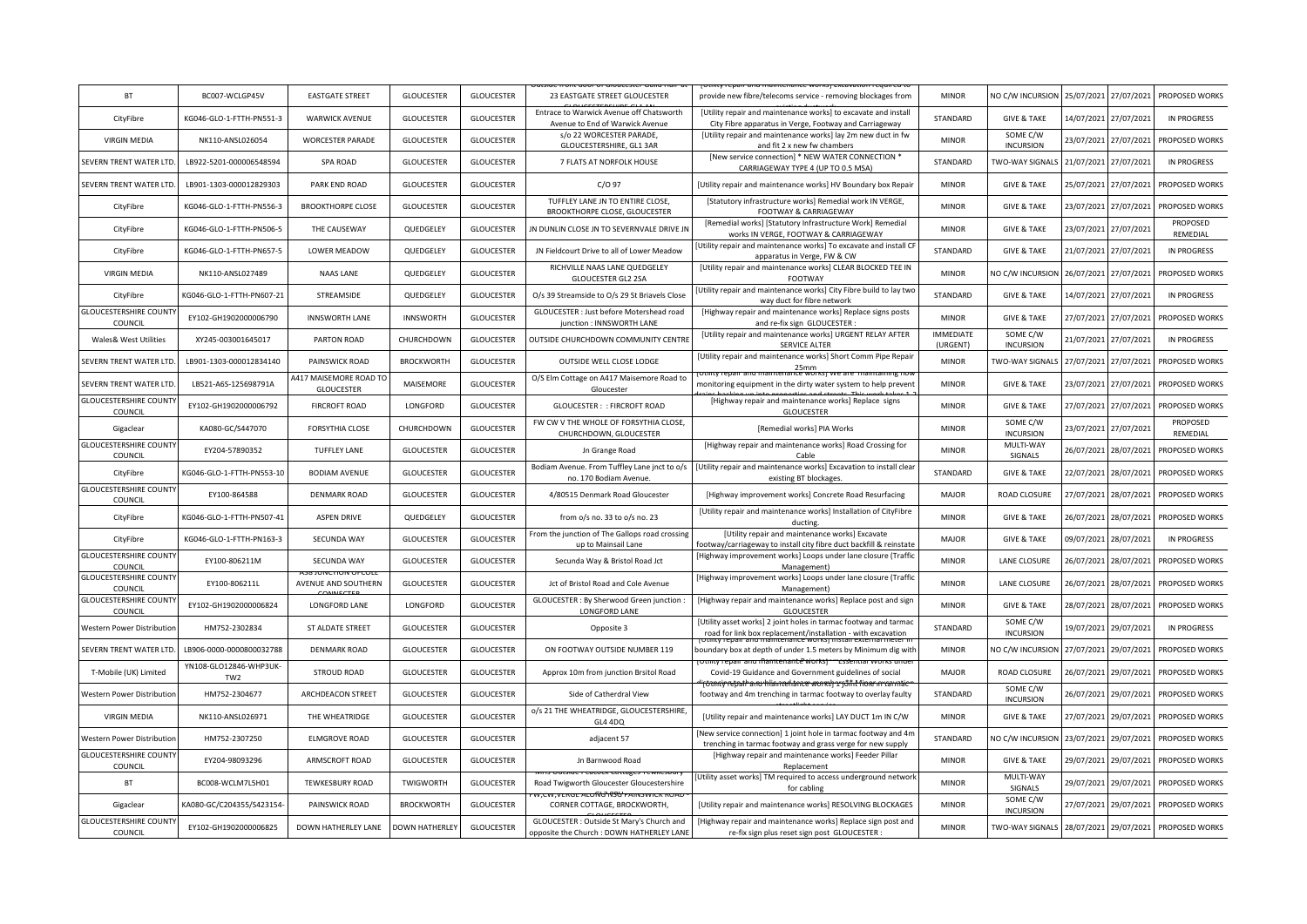| BT                                       | BC008-WCLM7L5H02              | DOWN HATHERLEY LANE                         | <b>DOWN HATHERLEY</b> | <b>GLOUCESTER</b> | Road Twigworth Gloucester Gloucestershire                                     | Utility asset works] TM required to access underground network<br>for cabling                                                 | <b>MINOR</b> | MULTI-WAY<br>SIGNALS         | 29/07/2021 | 29/07/2021 | PROPOSED WORKS        |
|------------------------------------------|-------------------------------|---------------------------------------------|-----------------------|-------------------|-------------------------------------------------------------------------------|-------------------------------------------------------------------------------------------------------------------------------|--------------|------------------------------|------------|------------|-----------------------|
| Wales& West Utilities                    | XY243-008000164847            | SOUTHGATE STREET                            | <b>GLOUCESTER</b>     | <b>GLOUCESTER</b> | $O/S$ 135                                                                     | [Utility repair and maintenance works] CUT OFF GAS SERVICE<br>FOR SAFETY 1M PUBLIC                                            | <b>MINOR</b> | <b>GIVE &amp; TAKE</b>       | 28/07/2021 | 30/07/2021 | PROPOSED WORKS        |
| <b>GLOUCESTERSHIRE COUNTY</b><br>COUNCIL | EY102-GH1902000006854         | <b>LONDON ROAD</b>                          | <b>GLOUCESTER</b>     | <b>GLOUCESTER</b> | GLOUCESTER : London Road, Gloucester.<br>LONDON ROAD                          | [Highway repair and maintenance works] London Road Cycle<br>lane scheme - Carriageway Widening GLOUCESTER                     | STANDARD     | MULTI-WAY<br>SIGNALS         | 25/07/2021 | 30/07/2021 | PROPOSED WORKS        |
| Wales& West Utilities                    | XY243-004000170166            | <b>PAUL STREET</b>                          | <b>GLOUCESTER</b>     | <b>GLOUCESTER</b> | O/S TREDWORTH CHILDREN CENTRE                                                 | [Utility repair and maintenance works] LAY NEW GAS SERVICE<br><b>5M PUBLIC</b>                                                | STANDARD     | SOME C/W<br><b>INCURSION</b> | 26/07/2021 | 30/07/2021 | PROPOSED WORKS        |
| <b>VIRGIN MEDIA</b>                      | NK110-ANSL027274              | LOWER TUFFLEY LANE                          | <b>GLOUCESTER</b>     | <b>GLOUCESTER</b> | o/s BYBROOK HOUSE ON LOWER TUFFLEY<br>LANE, GLOUCESTER, GL2 5EE               | [Utility repair and maintenance works] LAY DUCT 2m IN F/W                                                                     | <b>MINOR</b> | SOME C/W<br><b>INCURSION</b> | 28/07/2021 | 30/07/2021 | PROPOSED WORKS        |
| CityFibre                                | KG046-GLO-1-FTTH-PN552-1      | <b>CHATSWORTH AVENUE</b>                    | <b>GLOUCESTER</b>     | <b>GLOUCESTER</b> | From jct of Bodiam Avenue to Farnborough<br>Close roundabout                  | Utility repair and maintenance works] To excavate and isntall CF<br>apparatus in Verge, Footway & Carriagewa                  | STANDARD     | <b>GIVE &amp; TAKE</b>       | 19/07/2021 | 30/07/2021 | <b>IN PROGRESS</b>    |
| CityFibre                                | KG046-GLO-1-FTTH-PN554-15     | <b>CHATSWORTH AVENUE</b>                    | <b>GLOUCESTER</b>     | <b>GLOUCESTER</b> | #24-56 Chatsworth Avenue                                                      | [Utility repair and maintenance works] Excavation to install CF<br>apparatus in verge, FW & CW                                | STANDARD     | MULTI-WAY<br>SIGNALS         | 26/07/2021 | 30/07/2021 | PROPOSED WORKS        |
| CityFibre                                | KG046-GLO-1-FTTH-PN551-7      | PETWORTH CLOSE                              | <b>GLOUCESTER</b>     | <b>GLOUCESTER</b> | Entrance to Petworth Close from Thoresby<br>Avenue to End of Petworth Close   | [Utility repair and maintenance works] to excavate and install<br>City Fibre apparatus in Verge, Footway and Carriageway      | STANDARD     | <b>GIVE &amp; TAKE</b>       | 19/07/2021 | 30/07/2021 | <b>IN PROGRESS</b>    |
| <b>GLOUCESTERSHIRE COUNTY</b><br>COUNCIL | EY204-15842562                | <b>STROUD ROAD</b>                          | <b>GLOUCESTER</b>     | <b>GLOUCESTER</b> | Jn Tuffley Avenue                                                             | [Highway repair and maintenance works] Road Crossing                                                                          | <b>MINOR</b> | MULTI-WAY<br>SIGNALS         | 28/07/2021 | 30/07/2021 | PROPOSED WORKS        |
| CityFibre                                | KG046-GLO-1-FTTH-PN654-03     | <b>LANHAM GARDENS</b>                       | QUEDGELEY             | GLOUCESTER        | Jn Field Court drive to all of Lanham Gardens                                 | [Utility repair and maintenance works] Excavation and laying of<br>CityFibre duct, back fill & reinstate, whole road 1 to 113 | STANDARD     | <b>GIVE &amp; TAKE</b>       | 19/07/2021 | 30/07/2021 | PROPOSED WORKS        |
| T-Mobile (UK) Limited                    | YN108-GLO16199WHP-3UK-<br>ER1 | <b>BARTON STREET</b>                        | <b>GLOUCESTER</b>     | <b>GLOUCESTER</b> | On the footway on Barton Street approx 85m<br>south of jct Clement Street     | Covid-19 Guidance and Government guidelines of social                                                                         | STANDARD     | <b>TWO-WAY SIGNALS</b>       | 26/07/2021 | 30/07/2021 | PROPOSED WORKS        |
| <b>GLOUCESTERSHIRE COUNTY</b><br>COUNCIL | EY204-63823604                | <b>LLANTHONY ROAD</b>                       | <b>GLOUCESTER</b>     | <b>GLOUCESTER</b> | Before Bridge from 'Tank' side                                                | [Highway repair and maintenance works] Replacing 2 x Signs                                                                    | <b>MINOR</b> | <b>GIVE &amp; TAKE</b>       | 28/07/2021 | 30/07/2021 | PROPOSED WORKS        |
| CityFibre                                | KG046-GLO-1-FTTH-PN552-3      | THORESBY AVENUE                             | <b>GLOUCESTER</b>     | <b>GLOUCESTER</b> | From jct of Charlecote Avenue to outside no.<br>123 Thoresby Avenue           | Utility repair and maintenance works] To excavate and isntall CF<br>apparatus in Verge, Footway & Carriageway                 | STANDARD     | TWO-WAY SIGNALS              | 19/07/2021 | 30/07/2021 | <b>IN PROGRESS</b>    |
| <b>GLOUCESTERSHIRE COUNTY</b><br>COUNCIL | EY204-45480398                | <b>UPTON STREET</b>                         | <b>GLOUCESTER</b>     | <b>GLOUCESTER</b> | Jn Barton Street                                                              | [Highway repair and maintenance works] Road Crossing                                                                          | <b>MINOR</b> | MULTI-WAY<br>SIGNALS         | 28/07/2021 | 30/07/2021 | PROPOSED WORKS        |
| CityFibre                                | KG046-GLO-1-FTTH-PN654-02     | MANSFIELD MEWS                              | QUEDGELEY             | <b>GLOUCESTER</b> | Jn Lanham Gardens to all of Mansfield Mews                                    | [Utility repair and maintenance works] Excavation and laying of<br>CityFibre duct, back fill & reinstate, whole road 1 to 41  | STANDARD     | <b>GIVE &amp; TAKE</b>       | 19/07/2021 | 30/07/2021 | PROPOSED WORKS        |
| SEVERN TRENT WATER LTD                   | LB506-A7S13956103A            | THE GALLOPS                                 | <b>GLOUCESTER</b>     | <b>GLOUCESTER</b> | From the side of number 24 to outside number<br>26                            | [Utility asset works] Connection into existing manhole and lay<br>new gravity sewer into new development                      | STANDARD     | SOME C/W<br><b>INCURSION</b> | 19/07/2021 | 30/07/2021 | <b>IN PROGRESS</b>    |
| CityFibre                                | KG046-GLO-1-FTTH-PN658-01     | <b>COURT DRIVE HEADING</b>                  | QUEDGELEY             | <b>GLOUCESTER</b> | From Fieldcourt Drive jct to outside the rear of<br>#46 Darrell Close         | [Utility repair and maintenance works] To excavate and install CI<br>apparatus in Verge & FW                                  | STANDARD     | <b>GIVE &amp; TAKE</b>       | 19/07/2021 | 30/07/2021 | PROPOSED WORKS        |
| CityFibre                                | KG046-GLO-1-FTTH-PN659-13     | SELLARS ROAD                                | HARDWICKE             | <b>GLOUCESTER</b> | From jct of School Lane roundabout to jct of<br>Westland Rd                   | Work] INSTALL FIBRE OPTIC APPARATUS IN VERGE, FOOTWAY &                                                                       | STANDARD     | MULTI-WAY<br>SIGNALS         | 26/07/2021 | 30/07/2021 | PROPOSED WORKS        |
| CityFibre                                | KG046-GLO-1-FTTH-PN655-8      | <b>ELMGROVE ROAD EAST</b>                   | HARDWICKE             | <b>GLOUCESTER</b> | JNC of meadow fern to opposite No 28<br>Elmgrove                              | [Utility repair and maintenance works] ELR of UG apparatus                                                                    | STANDARD     | TWO-WAY SIGNALS 09/07/2021   |            | 30/07/2021 | <b>IN PROGRESS</b>    |
| CityFibre                                | KG046-GLO-1-FTTH-PN655-9      | <b>ELMGROVE ROAD EAST</b>                   | HARDWICKE             | <b>GLOUCESTER</b> | O/s 28 Elmgrove to 54                                                         | [Utility repair and maintenance works] ELR of UG apparatus                                                                    | STANDARD     | TWO-WAY SIGNALS              | 09/07/2021 | 30/07/2021 | <b>IN PROGRESS</b>    |
| CityFibre                                | KG046-GLO-1-FTTH-PN655-11     | <b>ELMGROVE ROAD EAST</b>                   | HARDWICKE             | <b>GLOUCESTER</b> | 54 elmogrve to junctionmof Ashgrove Close                                     | [Utility repair and maintenance works] ELR of UG apparatus                                                                    | STANDARD     | TWO-WAY SIGNALS              | 09/07/2021 | 30/07/2021 | <b>IN PROGRESS</b>    |
| Wales& West Utilities                    | XY410-003001521660/01         | <b>ERMIN STREET</b>                         | <b>BROCKWORTH</b>     | <b>GLOUCESTER</b> | O/S NO.101 ERMIN STREET TO S/O NO.169                                         | iu maimenance worksi Neptace<br>METALLIC GAS MAINS WITH NEW PLASTIC MAINS IN THE                                              | <b>MAJOR</b> | MULTI-WAY<br>SIGNALS         | 27/04/2021 | 30/07/2021 | <b>IN PROGRESS</b>    |
| <b>GLOUCESTERSHIRE COUNT</b><br>COUNCIL  | EY102-GH1902000006234         | <b>STATION ROAD</b>                         | CHURCHDOWN            | <b>GLOUCESTER</b> | GLOUCESTER : Station Road, Churchdown<br><b>STATION ROAD</b>                  | Highway repair and maintenance works] Footway resurfacing of<br>255 sq metres of footway GLOUCESTER                           | STANDARD     | TWO-WAY SIGNALS              | 26/07/2021 | 30/07/2021 | PROPOSED WORKS        |
| Vodafone                                 | NX041-22359-RTS-CG            | <b>GOLF CLUB LANE</b>                       | <b>BROCKWORTH</b>     | <b>GLOUCESTER</b> | 70m south of junction with Ermin Street                                       | Pedestrian management for Cabinet works at telecoms mast or                                                                   | <b>MINOR</b> | NO C/W INCURSION 30/07/2021  |            | 30/07/2021 | PROPOSED WORKS        |
| <b>GLOUCESTERSHIRE COUNT</b><br>COUNCIL  | EY102-GH1902000006826         | A417 MAISEMORE ROAD TO<br><b>GLOUCESTER</b> | MAISEMORE             | <b>GLOUCESTER</b> | GLOUCESTER : On Island at Over r/about : A417<br>MAISEMORE ROAD TO GLOUCESTER | [Highway repair and maintenance works] Turn signs to correct<br>position GLOUCESTER                                           | <b>MINOR</b> | LANE CLOSURE                 | 30/07/2021 | 30/07/2021 | PROPOSED WORKS        |
| Wales& West Utilities                    | XY243-004000171459            | PRINCE ALBERT COURT                         | HUCCLECOTE            | <b>GLOUCESTER</b> | $O/S$ 18                                                                      | [Utility repair and maintenance works] LAY NEW GAS SERVICE<br>2M PUBLIC                                                       | STANDARD     | <b>GIVE &amp; TAKE</b>       | 27/07/2021 | 30/07/2021 | PROPOSED WORKS        |
| Wales& West Utilities                    | XY243-004000168311            | <b>PARLIAMENT STREET</b>                    | <b>GLOUCESTER</b>     | <b>GLOUCESTER</b> | $O/S$ 24                                                                      | [Permanent reinstatement] REPLACE TEMPORARY<br>REINSTATEMENT WITH PERMANENT                                                   | <b>MINOR</b> | <b>GIVE &amp; TAKE</b>       | 30/07/2021 | 02/08/2021 | PROPOSED<br>PERMANENT |
| Wales& West Utilities                    | XY410-003001522145            | <b>NEWARK ROAD</b>                          | <b>GLOUCESTER</b>     | <b>GLOUCESTER</b> | JUNCTION OF TUFFLEY AVENUE TO O/S NO.38<br><b>NEWARK ROAD</b>                 | METALLIC GAS MAINS WITH NEW PLASTIC MAINS IN THE                                                                              | MAJOR        | <b>GIVE &amp; TAKE</b>       | 06/07/2021 | 02/08/2021 | <b>IN PROGRESS</b>    |
| CityFibre                                | KG046-GLO-1-FTTH-PN551-12     | <b>IVORY CLOSE</b>                          | <b>GLOUCESTER</b>     | GLOUCESTER        | entrance of Ivory Close off Holmleigh Road to<br>the end of Ivory Close       | [Utility repair and maintenance works] excavate and install City<br>Fibre apparatus in Verge, Footway and Carriageway         | STANDARD     | <b>GIVE &amp; TAKE</b>       | 20/07/2021 | 02/08/2021 | <b>IN PROGRESS</b>    |
| Wales& West Utilities                    | XY410-003001520474            | <b>COURT GARDENS</b>                        | GLOUCESTER            | <b>GLOUCESTER</b> | 16                                                                            | [Remedial works] REPAIRS TO DEFECTIVE REINSTATEMENT<br>(WWU REF: D12498)                                                      | <b>MINOR</b> | <b>GIVE &amp; TAKE</b>       | 30/07/2021 | 02/08/2021 | PROPOSED<br>REMEDIAL  |
| CityFibre                                | KG046-GLO-1-FTTH-PN551-4      | LONGLEAT AVENUE                             | <b>GLOUCESTER</b>     | <b>GLOUCESTER</b> | Entrace to Longleat off Chatsworth Avenue to<br>End of Longleat Avenue        | [Utility repair and maintenance works] to excavate and install<br>City Fibre apparatus in Verge, Footway and Carriageway      | STANDARD     | <b>GIVE &amp; TAKE</b>       | 20/07/2021 | 02/08/2021 | <b>IN PROGRESS</b>    |
| CityFibre                                | KG046-GLO-1-FTTH-PN551-5      | <b>GLENCAIRN AVENUE</b>                     | <b>GLOUCESTER</b>     | <b>GLOUCESTER</b> | Entrace to Glencairn Avenue off Vincent<br>Avenue to End of Glencairn Avenue  | [Utility repair and maintenance works] to excavate and install<br>City Fibre apparatus in Verge, Footway and Carriageway      | STANDARD     | <b>GIVE &amp; TAKE</b>       | 20/07/2021 | 02/08/2021 | <b>IN PROGRESS</b>    |
| Wales& West Utilities                    | XY243-008000168765            | <b>FIELDCOURT GARDENS</b>                   | QUEDGELEY             | <b>GLOUCESTER</b> | $O/S$ 43                                                                      | [Utility repair and maintenance works] CUT OFF GAS SERVICE<br>FOR SAFETY 1M PUBLIC                                            | <b>MINOR</b> | <b>GIVE &amp; TAKE</b>       | 29/07/2021 | 02/08/2021 | PROPOSED WORKS        |
| CityFibre                                | KG046-GLO-1-FTTH-PN551-6      | THORESBY AVENUE                             | <b>GLOUCESTER</b>     | <b>GLOUCESTER</b> | from jct of Chatsworth Ave to jct of Charletcote<br>Avenue                    | [Utility repair and maintenance works] to excavate and install<br>City Fibre apparatus in Verge, Footway and Carriageway      | STANDARD     | <b>GIVE &amp; TAKE</b>       | 20/07/2021 | 02/08/2021 | <b>IN PROGRESS</b>    |
|                                          |                               |                                             |                       |                   |                                                                               |                                                                                                                               |              |                              |            |            |                       |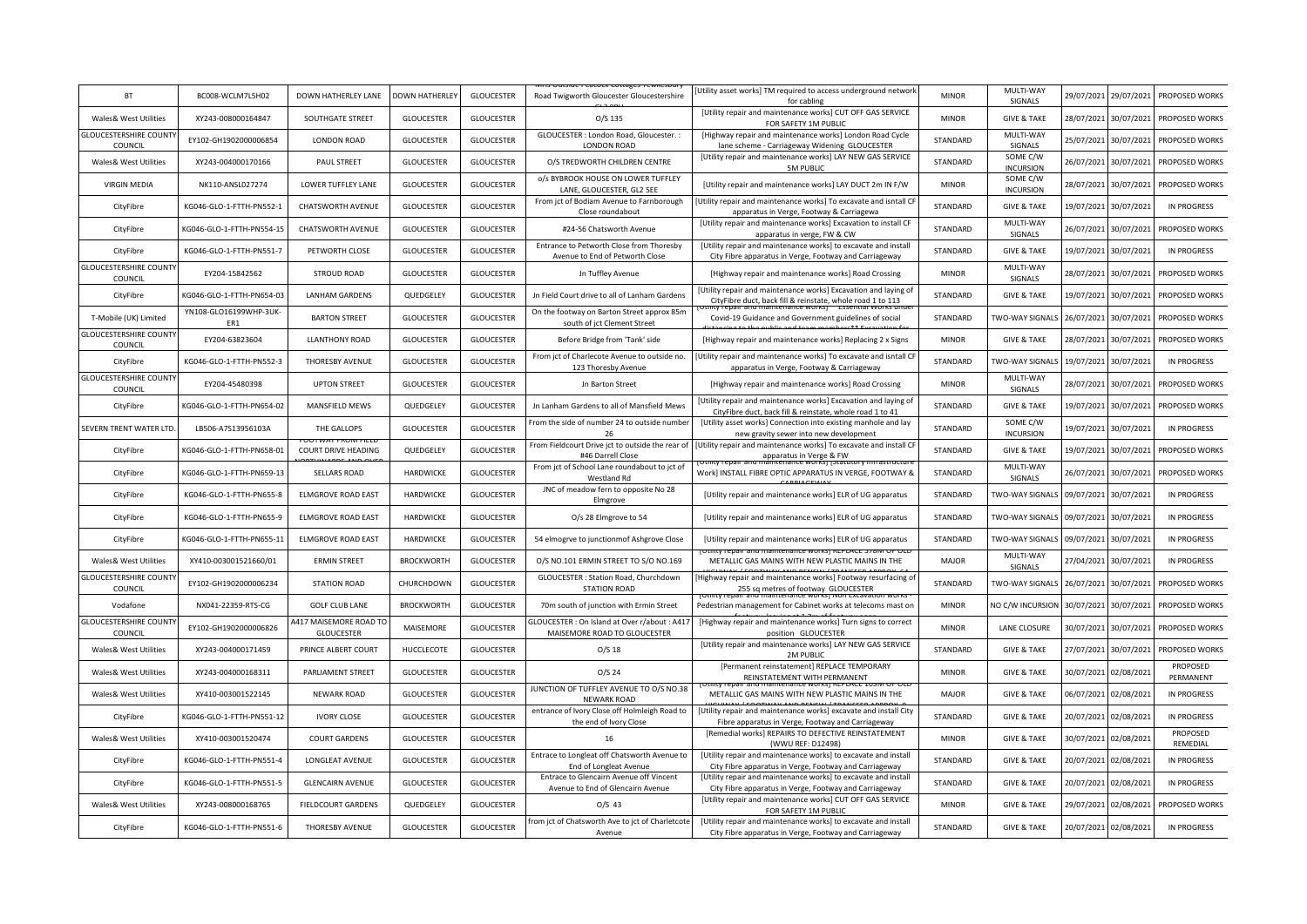| CityFibre                                                 | KG046-GLO-1-FTTH-PN655-32 | ASHGROVE CLOSE                       | <b>HARDWICKE</b>  | <b>GLOUCESTER</b> | Start Jn Elmgrove Rd East to O/s 17 Ashgrove<br>Close                                               | [Utility repair and maintenance works] City Fibre build to lay two<br>way duct for fibre network                                        | <b>MINOR</b> | <b>GIVE &amp; TAKE</b>       | 29/07/2021 | 02/08/2021 | PROPOSED WORKS     |
|-----------------------------------------------------------|---------------------------|--------------------------------------|-------------------|-------------------|-----------------------------------------------------------------------------------------------------|-----------------------------------------------------------------------------------------------------------------------------------------|--------------|------------------------------|------------|------------|--------------------|
| Wales& West Utilities                                     | XY244-004000171513        | <b>BROOKFIELD ROAD</b>               | CHURCHDOWN        | <b>GLOUCESTER</b> | $O/S$ 95                                                                                            | [Utility repair and maintenance works] LAY NEW GAS SERVICE<br>5M PUBLIC                                                                 | STANDARD     | TWO-WAY SIGNALS              | 28/07/2021 | 02/08/2021 | PROPOSED WORKS     |
| Gigaclear                                                 | KA080-GC/S442638          | <b>WISTERIA WAY</b>                  | CHURCHDOWN        | <b>GLOUCESTER</b> | FW CW V OS BUDDLEIA COURT                                                                           | [Utility repair and maintenance works] PIA WORKS                                                                                        | <b>MINOR</b> | SOME C/W<br><b>INCURSION</b> | 29/07/2021 | 02/08/2021 | PROPOSED WORKS     |
| Gigaclear                                                 | KA030-CU007723            | MOOREND ROAD                         | ELDERSFIELD       | <b>GLOUCESTER</b> | T Junction with B4211to Outside Brays Croft                                                         | [Utility repair and maintenance works] Excavating in verge and<br>footway to relocate POT0009                                           | <b>MAJOR</b> | ROAD CLOSURE                 | 21/07/2021 | 03/08/2021 | PROPOSED WORKS     |
| CityFibre                                                 | KG046-GLO-1-FTTH-PN552-4  | <b>BODIAM AVENUE</b>                 | <b>GLOUCESTER</b> | <b>GLOUCESTER</b> | From Chatsworth Avenue jct to jct of Arundel<br>Close                                               | [Utility repair and maintenance works] To excavate and isntall CF<br>apparatus in Verge, Footway & Carriageway                          | STANDARD     | TWO-WAY SIGNALS              | 21/07/2021 | 03/08/2021 | <b>IN PROGRESS</b> |
| CityFibre                                                 | KG046-GLO-1-FTTH-PN552-2  | CHARLECOTE AVENUE                    | <b>GLOUCESTER</b> | <b>GLOUCESTER</b> | From jct of Chatsworth Avenue to entire road                                                        | [Utility repair and maintenance works] To excavate and isntall CF<br>apparatus in Verge, Footway & Carriageway                          | STANDARD     | TWO-WAY SIGNALS              | 21/07/2021 | 03/08/2021 | <b>IN PROGRESS</b> |
| Western Power Distributior                                | HM752-2306682             | <b>OLD PAINSWICK ROAD</b>            | <b>GLOUCESTER</b> | <b>GLOUCESTER</b> | outside 2 old painswick road                                                                        | [New service connection] 1 joint hole in tarmac footway and 4m<br>trenching in tarmac footway for new supply                            | STANDARD     | NO C/W INCURSION             | 28/07/2021 | 03/08/2021 | PROPOSED WORKS     |
| Wales& West Utilities                                     | XY244-004000171657        | <b>GRASMERE ROAD</b>                 | <b>GLOUCESTER</b> | <b>GLOUCESTER</b> | $O/S$ 20                                                                                            | [Utility repair and maintenance works] LAY NEW GAS SERVICE<br>2M PUBLIC                                                                 | <b>MINOR</b> | <b>GIVE &amp; TAKE</b>       | 30/07/2021 | 03/08/2021 | PROPOSED WORKS     |
| CityFibre                                                 | KG046-GLO-1-FTTH-PN551-9  | <b>DENHAM CLOSE</b>                  | GLOUCESTER        | <b>GLOUCESTER</b> | Entrance to Denham Close to End of Denham<br>Close                                                  | [Utility repair and maintenance works] to excavate and install<br>City Fibre apparatus in Verge, Footway and Carriageway                | STANDARD     | <b>GIVE &amp; TAKE</b>       | 21/07/2021 | 03/08/2021 | PROPOSED WORKS     |
| CityFibre                                                 | KG046-GLO-1-FTTH-PN604-1  | THATCHAM AVENUE<br>KINGSWAY          | QUEDGELEY         | <b>GLOUCESTER</b> | Start O/s No.100 & finish Thatcham Ave Island<br>F/p near No.82                                     | Utility repair and maintenance works] City Fibre build to lay two<br>way duct for fibre network                                         | MAJOR        | <b>GIVE &amp; TAKE</b>       | 16/07/2021 | 03/08/2021 | <b>IN PROGRESS</b> |
| CityFibre                                                 | KG046-GLO-1-FTTH-PN657-1  | <b>OVERBROOK ROAD</b>                | HARDWICKE         | <b>GLOUCESTER</b> | From jct of Westbourne Drive to jct of<br><b>Fieldcourt Drive</b>                                   | [Utility repair and maintenance works] To excavate and install CF<br>apparatus in Verge, FW & CW                                        | STANDARD     | MULTI-WAY<br>SIGNALS         | 21/07/2021 | 03/08/2021 | <b>IN PROGRESS</b> |
| CityFibre                                                 | KG046-GLO-1-FTTH-PN551-8  | SULGRAVE CLOSE                       | <b>GLOUCESTER</b> | <b>GLOUCESTER</b> | Entrance to Sulgrave Close to End of Sulgrave<br>Close                                              | [Utility repair and maintenance works] to excavate and install<br>City Fibre apparatus in Verge, Footway and Carriageway                | STANDARD     | <b>GIVE &amp; TAKE</b>       | 22/07/2021 | 04/08/2021 | PROPOSED WORKS     |
| CityFibre                                                 | KG046-GLO-1-FTTH-PN413-3  | <b>WESTON ROAD</b>                   | <b>GLOUCESTER</b> | GLOUCESTER        | O/S 106 TO NEW STREET JN, WESTON ROAD,<br><b>GLOUCESTER</b>                                         | [Utility repair and maintenance works] INSTALL FIBRE OPTIC<br>APPARATUS - 80M IN VERGE, FOOTWAY & CARRIAGEWAY                           | STANDARD     | <b>GIVE &amp; TAKE</b>       | 22/07/2021 | 04/08/2021 | PROPOSED WORKS     |
| Western Power Distributio                                 | HM752-2305382             | <b>BOURTON ROAD</b>                  | GLOUCESTER        | <b>GLOUCESTER</b> | Outside Flats 1 - 6 1 Bourton Road                                                                  | [Utility repair and maintenance works] 1 joint hole in tarmac<br>footway to repair faultty streetlight service                          | STANDARD     | SOME C/W<br><b>INCURSION</b> | 30/07/2021 | 04/08/2021 | PROPOSED WORKS     |
| CityFibre                                                 | KG046-GLO-1-FTTH-PN604-3  | UXBRIDGE LANE KINGSWAY               | <b>GLOUCESTER</b> | <b>GLOUCESTER</b> | Start O/c No.45 Uxbridge Lane to O/s No.32                                                          | Utility repair and maintenance works] City Fibre build to lay two<br>way duct for fibre network                                         | <b>MAJOR</b> | <b>GIVE &amp; TAKE</b>       | 16/07/2021 | 04/08/2021 | <b>IN PROGRESS</b> |
| CityFibre                                                 | KG046-GLO-1-FTTH-PN413    | <b>NEW STREET</b>                    | <b>GLOUCESTER</b> | <b>GLOUCESTER</b> | CROWN GREEN COURT JN TO STROUD ROAD<br>JN, NEW STREET, GLOUCESTER                                   | [Utility repair and maintenance works] INSTALL FIBRE OPTIC<br>APPARATUS - 387M IN VERGE, FOOTWAY & CARRIAGEWAY                          | <b>MAJOR</b> | <b>GIVE &amp; TAKE</b>       | 22/07/2021 | 05/08/2021 | PROPOSED WORKS     |
| Western Power Distributio                                 | HM752-2307417             | <b>NAAS LANE</b>                     | QUEDGELEY         | <b>GLOUCESTER</b> | Adjacent number 38                                                                                  | footway and 25m trenching in tarmac footway to overlay faulty                                                                           | STANDARD     | SOME C/W                     | 31/07/2021 | 05/08/2021 | PROPOSED WORKS     |
|                                                           |                           |                                      |                   |                   |                                                                                                     |                                                                                                                                         |              | <b>INCURSION</b>             |            |            |                    |
| Independent Next<br><b>Generation Networks Ltd</b>        | UX002-P99520N00/R7        | BARNWOOD ROAD                        | <b>GLOUCESTER</b> | <b>GLOUCESTER</b> | Barnwood Road, Gloucester towards the Walls<br>Roundabout                                           | [Utility repair and maintenance works] TM only in conjunction<br>with our R6 Lane Closure notice                                        | STANDARD     | NO C/W INCURSION             | 26/07/2021 | 06/08/2021 | PROPOSED WORKS     |
| Independent Next<br>Generation Networks Ltd               | UX002-P99520N00/R8        | BARNWOOD ROAD                        | <b>GLOUCESTER</b> | <b>GLOUCESTER</b> | Barnwood Road going towards Walls<br>Roundabout                                                     | [Utility repair and maintenance works] TM only in conjunction<br>with our R6 Lane Closure notice                                        | STANDARD     | MULTI-WAY<br>SIGNALS         | 26/07/2021 | 06/08/2021 | PROPOSED WORKS     |
| Independent Next<br><b>Generation Networks Ltd</b>        | UX002-P99520N00/R6        | <b>CORINIUM AVENUE</b>               | <b>GLOUCESTER</b> | <b>GLOUCESTER</b> | Corinium Avenue, from Walls Roundabout to<br><b>Barnett Way Roundabout</b>                          | closures prove BT route to allow new OFNL 14/10 sub duct to be                                                                          | STANDARD     | <b>LANE CLOSURE</b>          | 26/07/2021 | 06/08/2021 | PROPOSED WORKS     |
| CityFibre                                                 | KG046-GLO-1-FTTH-PN657-2  | <b>FIELDCOURT DRIVE</b>              | QUEDGELEY         | <b>GLOUCESTER</b> | From the rear of 17 Cheviot Close to Naas Lane<br>Roundabout                                        | [Utility repair and maintenance works] To excavate and install CF<br>apparatus in Verge, FW & CW                                        | <b>MAJOR</b> | MULTI-WAY<br>SIGNALS         | 19/07/2021 | 06/08/2021 | <b>IN PROGRESS</b> |
| Independent Next<br><b>Generation Networks Ltd</b>        | UX002-P99520N00/R9        | <b>EASTERN AVENUE</b>                | <b>GLOUCESTER</b> | <b>GLOUCESTER</b> | Eastern Avenue, Going towards Walls<br>Roundabout                                                   | [Utility repair and maintenance works] TM only in conjunction<br>with our R6 Lane Closure notice                                        | STANDARD     | <b>LANE CLOSURE</b>          | 26/07/2021 | 06/08/2021 | PROPOSED WORKS     |
| CityFibre                                                 | KG046-GLO-1-FTTH-PN401-23 | <b>BRISTOL ROAD</b>                  | <b>GLOUCESTER</b> | <b>GLOUCESTER</b> | SECUNDA WAY JN TO TUFFLEY AVENUE JN,<br>BRISTOL ROAD, GLOUCESTER                                    | [Utility repair and maintenance works] INSTALL FIBRE OPTIC<br>APPARATUS - APPROX. 1707M IN FOOTWAY & CARRIAGEWAY                        | <b>MAJOR</b> | MULTI-WAY<br>SIGNALS         | 28/06/2021 | 06/08/2021 | <b>IN PROGRESS</b> |
| Western Power Distribution                                | HM752-2301743             | <b>FAIRWATER PARK</b>                | GLOUCESTER        | GLOUCESTER        | from outside 8 down and across to adjacent 6                                                        | [Utility asset works] 72m trenching in tarmac footway and grass<br>verge for new supply                                                 | STANDARD     | SOME C/W<br><b>INCURSION</b> | 27/07/2021 | 06/08/2021 | PROPOSED WORKS     |
| <b>Independent Next</b><br><b>Generation Networks Ltd</b> | UX002-P99520N00/R10       | <b>BARNETT WAY</b>                   | <b>GLOUCESTER</b> | <b>GLOUCESTER</b> | Barnett Way going towards A417 BARNETT<br>WAY ROUNDABOUT, GLOUCESTER                                | [Utility repair and maintenance works] TM only in conjunction<br>with our R6 Lane Closure notice                                        | STANDARD     | LANE CLOSURE                 | 26/07/2021 | 06/08/2021 | PROPOSED WORKS     |
| CityFibre                                                 | KG046-GLO-1-FTTH-PN607-22 | CARDINAL DRIVE                       | QUEDGELEY         | <b>GLOUCESTER</b> | 29 St Briavels Close to Jn Watermint Drive                                                          | [Utility repair and maintenance works] City Fibre build to lay two<br>way duct for fibre network                                        | STANDARD     | <b>GIVE &amp; TAKE</b>       | 26/07/2021 | 06/08/2021 | PROPOSED WORKS     |
| CityFibre                                                 | KG046-GLO-1-FTTH-PN608-3  | WOODVALE KINGSWAY                    | QUEDGELEY         | <b>GLOUCESTER</b> | Valley Gardens jnct to Holbeach drive jnct                                                          | Utility repair and maintenance works] Excavation in the footway<br>to install city fibre apparatus                                      | STANDARD     | <b>GIVE &amp; TAKE</b>       | 26/07/2021 | 06/08/2021 | PROPOSED WORKS     |
| CityFibre                                                 | KG046-GLO-1-FTTH-PN659-16 | CHURCH LANE                          | HARDWICKE         | <b>GLOUCESTER</b> | From Jct of Green Lane to Jct of Stank Lane                                                         | [Utility repair and maintenance works] To excavate and install<br>City Fibre Apparatus in Verge, Footway & Carriageway                  | <b>MAJOR</b> | ROAD CLOSURE                 | 26/07/2021 | 06/08/2021 | PROPOSED WORKS     |
| <b>Independent Next</b><br><b>Generation Networks Ltd</b> | UX002-P99520N00/R11       | BETWEEN BARNETT WAY                  | <b>GLOUCESTER</b> | <b>GLOUCESTER</b> | uar carnageway going away nom the Ba<br>Way roundabout towards Zoons Court                          | Under High Speed lane closures prove BT route to alow new                                                                               | STANDARD     | LANE CLOSURE                 | 26/07/2021 | 06/08/2021 | PROPOSED WORKS     |
| <b>Independent Next</b><br><b>Generation Networks Ltd</b> | UX002-P99520N00/R12       | u Rammani ma<br>SOUTH TO BARNETT WAY | GLOUCESTER        | GLOUCESTER        | A40 BARNWOOD LINK SOUTH TO BARNETT<br>WAY ROUNDABOUT                                                | [Utility repair and maintenance works] TM only in conjunction<br>with our R6 & R11 Lane Closure notices                                 | STANDARD     | LANE CLOSURE                 | 26/07/2021 | 06/08/2021 | PROPOSED WORKS     |
| CityFibre                                                 | KG046-GLO-1-FTTH-PN552-5  | <b>BODIAM AVENUE</b>                 | <b>GLOUCESTER</b> | GLOUCESTER        | From jct of Arundel Close to jct of Sandford<br>Way                                                 | [Utility repair and maintenance works] To excavate and isntall CF<br>apparatus in Verge, Footway & Carriageway                          | STANDARD     | TWO-WAY SIGNALS              | 28/07/2021 | 10/08/2021 | PROPOSED WORKS     |
| CityFibre                                                 | KG046-GLO-1-FTTH-PN604-4  | <b>BRIZE AVENUE KINGSWAY</b>         | <b>GLOUCESTER</b> | <b>GLOUCESTER</b> | O/s No. 34 Brize Ave                                                                                | [Utility repair and maintenance works] City Fibre build to lay two<br>way duct for fibre network                                        | <b>MAJOR</b> | <b>GIVE &amp; TAKE</b>       | 23/07/2021 | 11/08/2021 | PROPOSED WORKS     |
| Wales& West Utilities                                     | XY243-003001576875        | SEVERN VALE DRIVE                    | QUEDGELEY         | <b>GLOUCESTER</b> | JUNCTION OF SCHOOL LANE TO S/O NO.5<br>WATER WHEEL CLOSE<br>AT THE JUNCTION WITH CRANWELL CLOSE AND | [Utility repair and maintenance works] LAY 226M X 250MM PE<br>REINFORCEMENT<br>[Utility repair and maintenance works] REPLACE 14M X GAS | <b>MAJOR</b> | <b>GIVE &amp; TAKE</b>       | 05/07/2021 | 13/08/2021 | <b>IN PROGRESS</b> |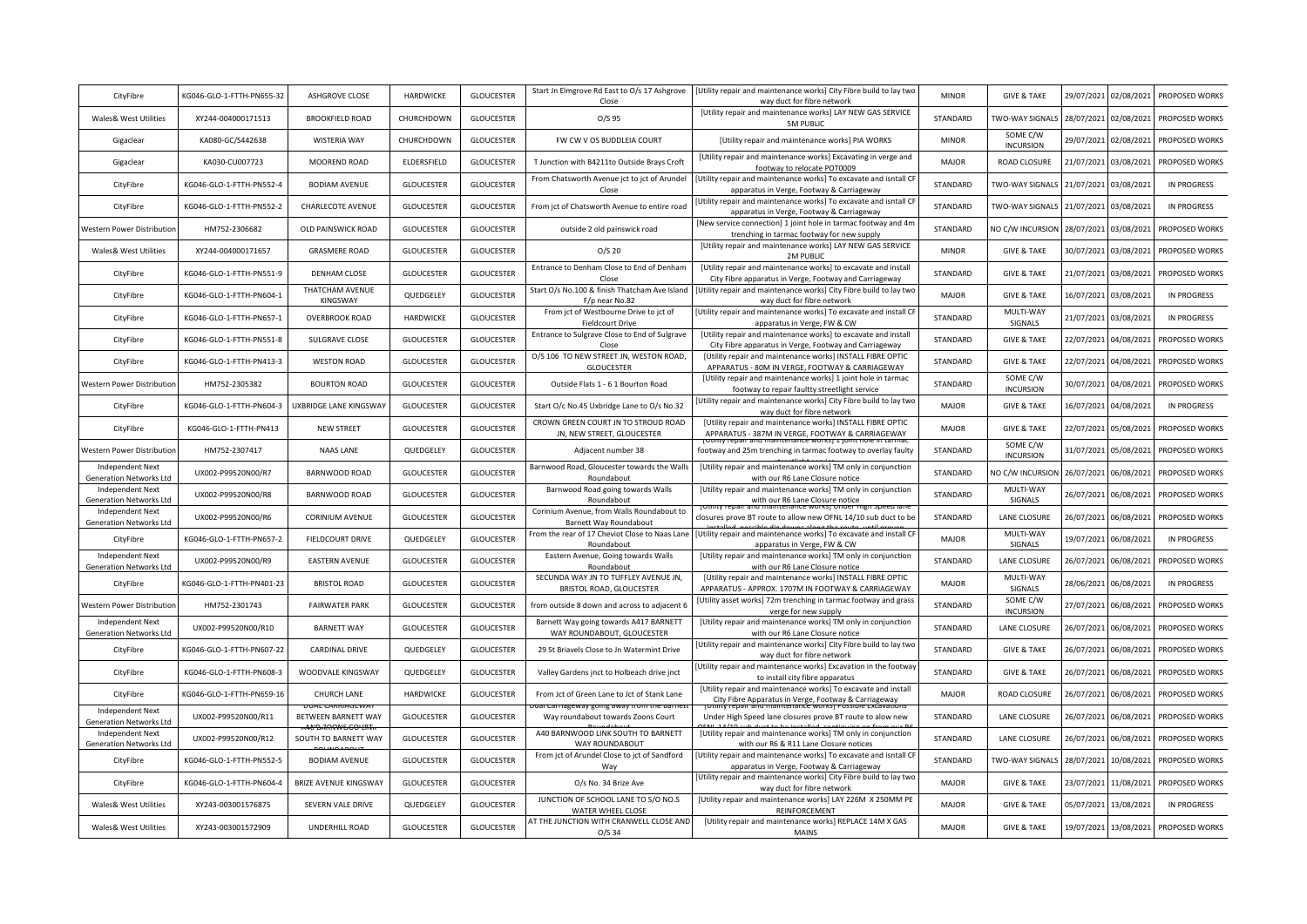| Wales& West Utilities                             | XY243-003001576842            | SCHOOL LANE                                          | QUEDGELEY               | <b>GLOUCESTER</b>          | JUNCTION OF SEVERN VALE DRIVE TO S/O<br>NO.57 PINEWOOD ROAD                           | [Utility repair and maintenance works] LAY 134M X 250MM PE<br>REINFORCEMENT                                                        | MAIOR                        | TWO-WAY SIGNALS              | 05/07/2021 | 13/08/2021 | <b>IN PROGRESS</b> |
|---------------------------------------------------|-------------------------------|------------------------------------------------------|-------------------------|----------------------------|---------------------------------------------------------------------------------------|------------------------------------------------------------------------------------------------------------------------------------|------------------------------|------------------------------|------------|------------|--------------------|
| CityFibre                                         | KG046-GLO-1-FTTH-PN606-1      | WOODVALE KINGSWAY                                    | QUEDGELEY               | <b>GLOUCESTER</b>          | From Jn Watermint Drive to O/s 25 Woodvale                                            | Utility repair and maintenance works] City Fibre build to lay two<br>way duct for fibre network                                    | <b>MAJOR</b>                 | <b>GIVE &amp; TAKE</b>       | 27/07/2021 | 13/08/2021 | PROPOSED WORKS     |
| Wales& West Utilities                             | XY243-003001572908            | <b>CRANWELL CLOSE</b>                                | <b>GLOUCESTER</b>       | <b>GLOUCESTER</b>          | $O/S$ 1-45                                                                            | [Utility repair and maintenance works] REPLACE 333M X GAS<br>MAINS AND 38 GAS SERVICES                                             | <b>MAJOR</b>                 | <b>GIVE &amp; TAKE</b>       | 28/05/2021 | 19/08/2021 | <b>IN PROGRESS</b> |
| Wales& West Utilities                             | XY243-003001572910            | AND 50 UNDERHILL ROAD<br><del>IJſŴŖŸŀſĸŨŴĪĿĪſĎ</del> | <b>GLOUCESTER</b>       | <b>GLOUCESTER</b>          | $36 - 46$                                                                             | [Utility repair and maintenance works] REPLACE 37M X GAS<br><b>MAINS</b>                                                           | <b>MAJOR</b>                 | NO C/W INCURSION             | 28/05/2021 | 19/08/2021 | <b>IN PROGRESS</b> |
| Wales& West Utilities                             | XY243-003001572911            | CRANWELL CLOSE TO                                    | <b>GLOUCESTER</b>       | <b>GLOUCESTER</b>          | REAR OF 8-10                                                                          | [Utility repair and maintenance works] REPLACE 26M X GAS<br><b>MAINS</b>                                                           | <b>MAJOR</b>                 | NO C/W INCURSION             | 28/05/2021 | 19/08/2021 | <b>IN PROGRESS</b> |
| CityFibre                                         | KG046-GLO-1-FTTH-PN604-2      | <b>BRIZE AVENUE KINGSWAY</b>                         | <b>GLOUCESTER</b>       | <b>GLOUCESTER</b>          | Start Roundabout Farnborough Close to entire<br>road Brize Ave to Jn Thatcham Ave     | [Utility repair and maintenance works] City Fibre build to lay two<br>way duct for fibre network                                   | <b>MAJOR</b>                 | <b>GIVE &amp; TAKE</b>       | 16/07/2021 | 25/08/2021 | <b>IN PROGRESS</b> |
| Wales& West Utilities                             | XY410-003001522146            | <b>GLADSTONE ROAD</b>                                | <b>GLOUCESTER</b>       | <b>GLOUCESTER</b>          | IUNCTION OF GRANVILLE STREET TO JUNCTION<br>OF TUFFLEY AVENUE                         | METALLIC GAS MAINS WITH NEW PLASTIC MAINS IN THE                                                                                   | <b>MAJOR</b>                 | <b>GIVE &amp; TAKE</b>       | 15/07/2021 | 26/08/2021 | <b>IN PROGRESS</b> |
| <b>GLOUCESTERSHIRE COUNT</b><br>COUNCIL           | EY099-LURSB670130             | <b>BARNWOOD ROAD</b>                                 | GLOUCESTER              | GLOUCESTER                 | unction of Armscroft Road and Elmbridge Road                                          | Traffic signals junction works. Lane closures off peak and multi<br>way temp lights throughout whole duration                      | <b>MAJOR</b>                 | <b>LANE CLOSURE</b>          | 19/07/2021 | 27/08/2021 | PROPOSED WORKS     |
| CityFibre                                         | KG046-GLO-1-FTTH-PN554-16     | CHATSWORTH AVENUE                                    | <b>GLOUCESTER</b>       | <b>GLOUCESTER</b>          | Gass behind Pike and Musket bus stop on<br>Chatsworth Avenue                          | [Utility repair and maintenance works] Compound & Welfare<br>Unit                                                                  | MAJOR                        | NO C/W INCURSION             | 21/07/2021 | 27/08/2021 | PROPOSED WORKS     |
| <b>GLOUCESTERSHIRE COUNT</b><br>COUNCIL           | EY102-GH1902000006491         | METZ WAY                                             | <b>GLOUCESTER</b>       | <b>GLOUCESTER</b>          | GLOUCESTER : Bruton Way/Metz Way :<br><b>BRUTON WAY</b>                               | [Highway repair and maintenance works] Gloucester Station<br>Access trial pits/site clearance works. GLOUCESTER                    | MAJOR                        | LANE CLOSURE                 | 28/07/2021 | 27/08/2021 | PROPOSED WORKS     |
| <b>GLOUCESTERSHIRE COUNTY</b><br>COUNCIL          | EY099-S50-00869               | MILL LANE                                            | <b>BROCKWORTH</b>       | <b>GLOUCESTER</b>          | Opposite Brockworth Comprehensive School                                              | New Storm & Foul Drainage for School Development                                                                                   | <b>MAJOR</b>                 | TWO-WAY SIGNALS              | 26/07/2021 | 30/08/2021 | PROPOSED WORKS     |
| CityFibre                                         | KG046-GLO-1-FTTH-PN501-16     | <b>GOODRIDGE AVENUE</b>                              | <b>GLOUCESTER</b>       | <b>GLOUCESTER</b>          | Facing KFC Goodridge Avenue                                                           | [Utility repair and maintenance works] [Statutory Infrastructure<br>Work] COMPOUND REQUIRED FOR STORAGE OF MATERIALS               | <b>MAJOR</b>                 | <b>GIVE &amp; TAKE</b>       | 02/06/2021 | 01/09/2021 | <b>IN PROGRESS</b> |
| Western Power Distributior                        | HM752-2296678A                | PAINSWICK ROAD                                       | <b>GLOUCESTER</b>       | <b>GLOUCESTER</b>          | From Eastern Avenue to Matson Lane                                                    | [Utility asset works] 1089m trenching in tarmac footway and<br>tarmac road and grass verge for cable overlay                       | <b>MAJOR</b>                 | TWO-WAY SIGNALS              | 22/07/2021 | 02/09/2021 | <b>IN PROGRESS</b> |
| Western Power Distributior                        | HM752-2296678B                | <b>EASTERN AVENUE</b>                                | <b>GLOUCESTER</b>       | <b>GLOUCESTER</b>          | Across Painsiwck Road Roundabout                                                      | [Utility asset works] 46m trenching in tarmac footway and<br>tarmac road for cable overlay                                         | <b>MAJOR</b>                 | MULTI-WAY<br>SIGNALS         | 22/07/2021 | 02/09/2021 | <b>IN PROGRESS</b> |
| CityFibre                                         | KG046-GLO-1-FTTH-PN654-05     | <b>BRISTOL ROAD</b>                                  | <b>GLOUCESTER</b>       | <b>GLOUCESTER</b>          | outside numner 290 to outside 2 Gentian<br>House Bristol Rd                           | [Utility repair and maintenance works] Excavation and laying of<br>CityFibre duct, back fill & reinstate,                          | <b>MAJOR</b>                 | MULTI-WAY<br>SIGNALS         | 28/07/2021 | 02/09/2021 | PROPOSED WORKS     |
| Western Power Distribution                        | HM752-2296678C                | COTTESWOLD ROAD                                      | <b>GLOUCESTER</b>       | <b>GLOUCESTER</b>          | From Painswick Road to Electricity Substation                                         | [Utility asset works] 86m trenching in tarmac footway and<br>tarmac road for cable overlay                                         | <b>MAJOR</b>                 | TWO-WAY SIGNALS              | 22/07/2021 | 02/09/2021 | <b>IN PROGRESS</b> |
| Western Power Distributior                        | HM752-2296678G                | <b>MATSON LANE</b>                                   | <b>GLOUCESTER</b>       | <b>GLOUCESTER</b>          | From Painswick Road to Electricity Substation<br>opposite church                      | [Utility asset works] 45m trenching in tarmac footway and<br>tarmac road for cable overlay                                         | <b>MAJOR</b>                 | MULTI-WAY<br>SIGNALS         | 22/07/2021 | 02/09/2021 | <b>IN PROGRESS</b> |
| Western Power Distribution                        | HM752-2296678E                | SUDBROOK WAY                                         | <b>GLOUCESTER</b>       | <b>GLOUCESTER</b>          | From Painswick Road to Electricity Substation                                         | [Utility asset works] 148m trenching in tarmac footway and<br>tarmac road for cable overlay                                        | MAJOR                        | TWO-WAY SIGNALS              | 22/07/2021 | 02/09/2021 | <b>IN PROGRESS</b> |
| Western Power Distributior                        | HM752-2296678F                | NORBURY AVENUE                                       | GLOUCESTER              | <b>GLOUCESTER</b>          | From Painswick Road to Electricity Substation                                         | [Utility asset works] 225m trenching in tarmac footway and<br>tarmac road for cable overlay                                        | <b>MAJOR</b>                 | TWO-WAY SIGNALS              | 22/07/2021 | 02/09/2021 | <b>IN PROGRESS</b> |
| Western Power Distribution                        | HM752-2296678D                | 8 LINNET CLOSE TO SOUTH                              | <b>GLOUCESTER</b>       | <b>GLOUCESTER</b>          | From Painswick Road to Electricity Substation                                         | Utility asset works] 124m trenching in tarmac footway and grass<br>verge for cable overlay                                         | <b>MAJOR</b>                 | SOME C/W<br><b>INCURSION</b> | 22/07/2021 | 02/09/2021 | <b>IN PROGRESS</b> |
| CityFibre                                         | KG046-CHE-1-FTTH-PN163-8      | <b>WAGON WAY</b>                                     | <b>GLOUCESTER</b>       | <b>GLOUCESTER</b>          | The whole cul de sac into Wharfside Close                                             | [Utility repair and maintenance works] Excavate<br>ootway/carriageway to install city fibre duct backfill & reinstate              | <b>MAJOR</b>                 | <b>GIVE &amp; TAKE</b>       | 30/07/2021 | 10/09/2021 | PROPOSED WORKS     |
| <b>GLOUCESTERSHIRE COUNT</b><br>COUNCIL           | EY099-15-153-RSB              | <b>MERCHANTS ROAD</b>                                | <b>GLOUCESTER</b>       | <b>GLOUCESTER</b>          | Downings Malthouse                                                                    | Road closed and no parking/ no waiting/ no loading for safety<br>shoring, demolitionand construction works.                        | <b>MAJOR</b>                 | <b>ROAD CLOSURE</b>          | 24/07/2020 | 01/10/2021 | <b>IN PROGRESS</b> |
| <b>GLOUCESTERSHIRE COUNT</b><br>COUNCIL           | EY102-GH1901000005693         | <b>CHURCH ROAD</b>                                   | <b>TIRLEY</b>           | <b>GLOUCESTER</b>          | Church Road Tirley                                                                    | [Highway repair and maintenance works] Pre Surface Dressing<br>Patching Church Road Tirley 854536                                  | <b>MAJOR</b>                 | <b>ROAD CLOSURE</b>          | 01/08/2021 | 30/11/2021 | PROPOSED WORKS     |
| <b>GLOUCESTERSHIRE COUNT</b><br>COUNCIL           | EY050-S278/HUNTSGROVEB        | <b>HARESFIELD LANE</b>                               | <b>HARDWICKE</b>        | <b>GLOUCESTER</b>          | New Development                                                                       | s278 works for new road layout associated with Huntsgrove<br>Development                                                           | <b>MAJOR</b>                 | <b>ROAD CLOSURE</b>          | 10/03/2021 | 08/12/2021 | <b>IN PROGRESS</b> |
| SCOTTISH& SOUTHERN<br><b>ELECTRICITY NETWORKS</b> | LP151-S30005451               | LEASOW LANE                                          | <b>GREAT RISSINGTON</b> | GREAT<br><b>RISSINGTON</b> | 15mtrs from Dick Bridge                                                               | & Works to repair High Voltage Mains fault to Restore Existing                                                                     | <b>IMMEDIATE</b><br>(URGENT) | TWO-WAY SIGNALS              | 19/07/2021 | 23/07/2021 | <b>IN PROGRESS</b> |
| <b>GLOUCESTERSHIRE COUNT</b><br>COUNCIL           | EY102-GH1901000005682         | PARK TO ROAD TO GUITING                              | <b>GUITING POWER</b>    | <b>GUITING POWER</b>       | Snowshill Road 806827                                                                 | [Highway repair and maintenance works] Pre Surface Dressing<br>Patching Snowshill Road Upper Slaughter 806827                      | <b>MAJOR</b>                 | ROAD CLOSURE                 | 01/08/2021 | 30/11/2021 | PROPOSED WORKS     |
| <b>GLOUCESTERSHIRE COUNT</b><br>COUNCIL           | EY102-GH1901000007565         | FOSSEWAY                                             | HAMPNETT                | <b>HAMPNETT</b>            | Bottom of downslope to traffic lights :<br>FOSSEWAY                                   | [Highway repair and maintenance works] Pot hole                                                                                    | <b>MINOR</b>                 | STOP/GO BOARDS               | 28/07/2021 | 28/07/2021 | PROPOSED WORKS     |
| Thames Water Utilities Lto                        | MU277-NMSI31473176            | 3/147 SALT WAY TO<br>FOSSEWAY YANWORTH               | HAMPNETT                | <b>HAMPNETT</b>            | unction of Cheltenham Road to Fosseway GL7<br>5RR                                     | Utility repair and maintenance works] Excavate in F/W & C/W to<br>nstall upt-wo and conduct a camera survey backfill and reinstate | <b>MINOR</b>                 | MULTI-WAY<br>SIGNALS         | 26/07/2021 | 28/07/2021 | PROPOSED WORKS     |
| SEVERN TRENT WATER LTD.                           | LB521-A6S-125698792A          | <b>GLOUCESTER ROAD</b>                               | <b>HARTPURY</b>         | <b>HARTPURY</b>            | O/S Watersmeet (Hotel) on Gloucester Road                                             | iteriance worksi wi<br>monitoring equipment in the dirty water system to help prevent                                              | <b>MINOR</b>                 | <b>GIVE &amp; TAKE</b>       | 23/07/2021 | 27/07/2021 | PROPOSED WORKS     |
| BT                                                | BC410-<br>TM00000500304697322 | THE STREET TO A4135                                  | NUPEND                  | HORSLEY                    | access road to Woodleaze Farm, THE STREET                                             | [Utility repair and maintenance works] To access jointing<br>chambers to blow in fibre cables                                      | STANDARD                     | MULTI-WAY<br>SIGNALS         | 22/07/2021 | 27/07/2021 | PROPOSED WORKS     |
| BT                                                | BC410-<br>TM00000500304697326 | JUNCTION WITH 51425 TO<br>THE STREET TO A4135        | HORSLEY                 | HORSLEY                    | Junction The Street to A4135, JUNCTION WITH<br>51425 TO THE STREET TO A4135           | [Optional permit no fee] For traffic management purposes for<br>signal head                                                        | STANDARD                     | MULTI-WAY<br>SIGNALS         | 22/07/2021 | 27/07/2021 | PROPOSED WORKS     |
| <b>GLOUCESTERSHIRE COUNTY</b><br>COUNCIL          | EY099-S50-00868               | SHIPTONS GRAVE LANE                                  | <b>BARTON END</b>       | HORSLEY                    | 1x pit 10m west of Thumbstone cottage and 1x<br>pit junction of Bath Road, Nailsworth | S50 works to install new water pipe to existing STW Main via<br>directional drill                                                  | STANDARD                     | <b>GIVE &amp; TAKE</b>       | 01/08/2021 | 05/08/2021 | PROPOSED WORKS     |
| SEVERN TRENT WATER LTD                            | LB521-A6S-125698790A          | <b>ORCHARD WAY</b>                                   | HUNTLEY                 | HUNTLEY                    | O/S Number 2 Orchard Way                                                              | monitoring equipment in the dirty water system to help prevent                                                                     | <b>MINOR</b>                 | <b>GIVE &amp; TAKE</b>       | 23/07/2021 | 27/07/2021 | PROPOSED WORKS     |
| Gigaclear                                         | KA080-GC/C208915/S147534      | <b>ICOMB HILL MAIN ROAD</b><br>THROUGH ICOMB         | <b>ICOMB</b>            | <b>ICOMB</b>               | VERGE FROM THE GRANARY ICOMB TO OLD<br>SCHOOL HOUSE                                   | [Utility repair and maintenance works] Relocating POTS                                                                             | <b>MINOR</b>                 | NO C/W INCURSION             | 27/07/2021 | 29/07/2021 | PROPOSED WORKS     |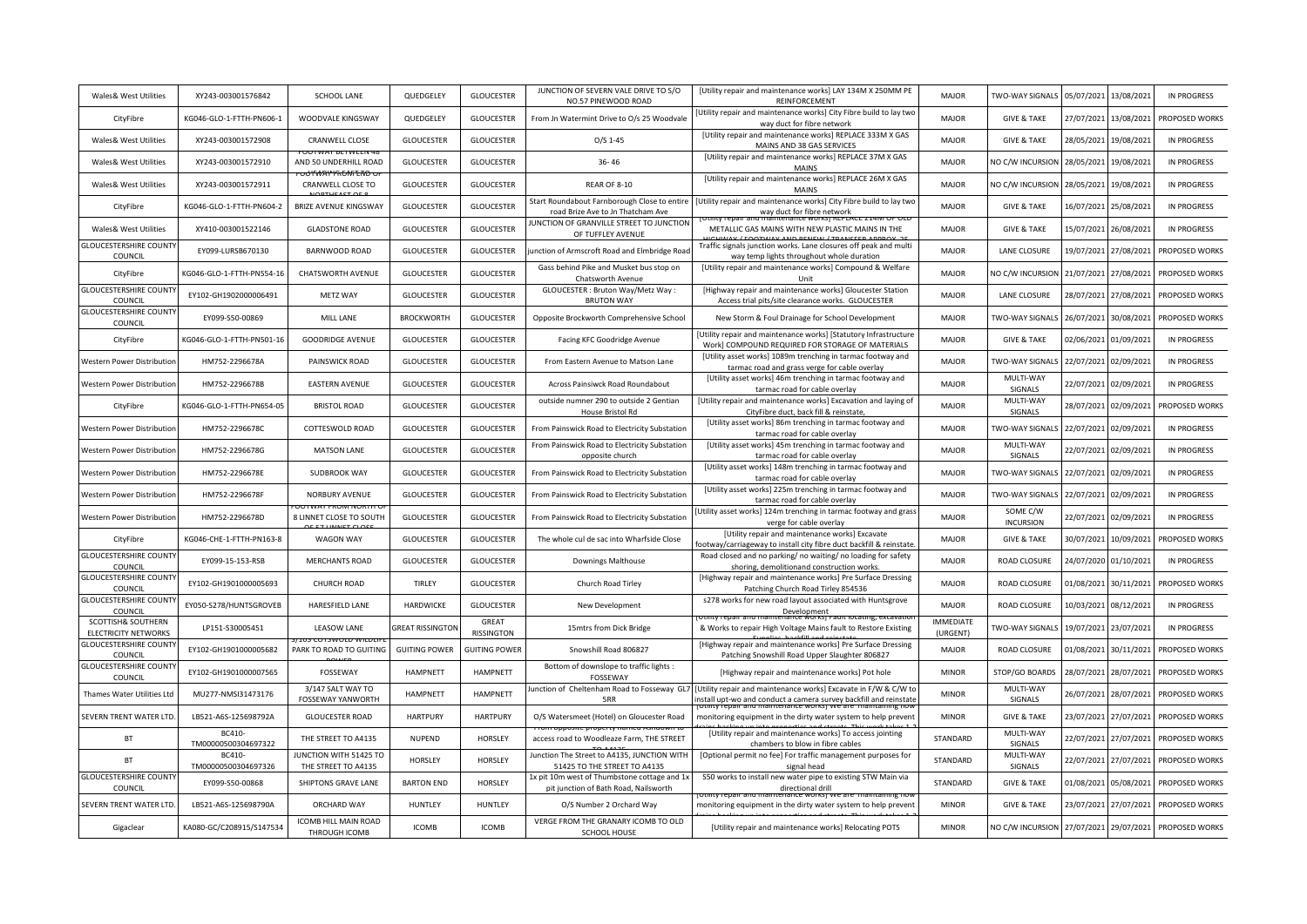| <b>GLOUCESTERSHIRE COUNT</b><br>COUNCIL | EY102-GH1901000005687         | 3/184 PARK LEAZE BRIDGE<br>TO POOLE ROAD EWEN          | <b>FWFN</b>               | KEMBLE               | Somerford Keynes Road Siddington 807006                                            | [Highway repair and maintenance works] Pre Surface Dressing<br>Patching Somerford Keynes Road Siddington 807006                 | <b>MAJOR</b>                    | <b>ROAD CLOSURE</b>          | 01/08/2021 | 30/11/2021            | PROPOSED WORKS            |
|-----------------------------------------|-------------------------------|--------------------------------------------------------|---------------------------|----------------------|------------------------------------------------------------------------------------|---------------------------------------------------------------------------------------------------------------------------------|---------------------------------|------------------------------|------------|-----------------------|---------------------------|
| Thames Water Utilities Ltd              | MU358-001119RRPP--000001      | DUNFIELD LOOP                                          | <b>DUNFIELD</b>           | KEMPSFORD            | SPRING COTTAGE                                                                     | STOP VALVE IN FOOTWAY -- WORKS INTENDED TO INCLUDE FIRST                                                                        | <b>MINOR</b>                    | SOME C/W<br><b>INCURSION</b> | 21/07/2021 | 23/07/2021            | <b>IN PROGRESS</b>        |
| SEVERN TRENT WATER LTD                  | LB901-1303-000012842101       | <b>PENN LANE</b>                                       | <b>KINGS STANLEY</b>      | <b>KINGS STANLEY</b> | O/S IVY COTTAGE                                                                    | [Utility repair and maintenance works] HV Boundary box Repair                                                                   | <b>IMMEDIATE</b><br>(URGENT)    | SOME C/W<br><b>INCURSION</b> |            | 21/07/2021 23/07/2021 | <b>IN PROGRESS</b>        |
| <b>BT</b>                               | BC410<br>TM00000500304697325  | 3/262 B4058 TO WINDMILL<br>LANE KINGSCOTE              | KINGSCOTE                 | KINGSCOTE            | B4058, 3/262 B4058 TO WINDMILL LANE                                                | [Optional permit no fee] For traffic management purposes for<br>signal head                                                     | STANDARD                        | MULTI-WAY<br>SIGNALS         | 22/07/2021 | 27/07/2021            | PROPOSED WORKS            |
| Gigaclear                               | KA080-GC/C224630/S423332      | 401495 HAZELCOTE LANE<br>HORSLEY TO KINGSCOTE          | KINGSCOTE                 | KINGSCOTE            | FW/CW FROM 3 THE PARK COTTAGES<br>KINGSCOTE - ENTRANCE OF PARK COATTAGE            | [Utility repair and maintenance works] Relocating POT in gravel                                                                 | <b>MINOR</b>                    | SOME C/W<br><b>INCURSION</b> | 23/07/2021 | 27/07/2021            | PROPOSED WORKS            |
| BT                                      | BC410<br>TM00000500304697324  | <b>B4058 FROM LAMPERN HILL</b><br>TO BATH ROAD         | KINGSCOTE                 | KINGSCOTE            | junction Lampern Hill, B4058 FROM LAMPERN                                          | [Utility repair and maintenance works] To access jointing<br>chambers to blow in fibre cables                                   | STANDARD                        | MULTI-WAY<br>SIGNALS         | 22/07/2021 | 27/07/2021            | PROPOSED WORKS            |
| BT                                      | BC410-<br>TM00000500304697323 | <b>B4058 FROM SOUTH LODGE</b><br>TO DISTRICT BOUNDARY  | KINGSCOTE                 | KINGSCOTE            | <del>access1WauTΩ WJouleaze</del><br>junction opposite South Lodge, B4058 FROM     | [Utility repair and maintenance works] To access jointing<br>chambers to blow in fibre cables                                   | STANDARD                        | MULTI-WAY<br>SIGNALS         | 22/07/2021 | 27/07/2021            | PROPOSED WORKS            |
| <b>VIRGIN MEDIA</b>                     | NK110-ANSL027176              | <b>LAXTON DRIVE</b>                                    | <b>KINGSWOOD</b>          | <b>KINGSWOOD</b>     | o/s 3 LAXTON DRIVE, GLOUCESTERSHIRE, GL12<br>850                                   | [Utility repair and maintenance works] lay duct and connect<br>chamber in F/W & C/W                                             | <b>MINOR</b>                    | SOME C/W<br><b>INCURSION</b> | 20/07/2021 |                       | 22/07/2021 PROPOSED WORKS |
| <b>VIRGIN MEDIA</b>                     | NK110-ANSL026664              | <b>LAXTON DRIVE</b>                                    | <b>KINGSWOOD</b>          | <b>KINGSWOOD</b>     | 3 LAXTON DRIVE KINGSWOOD WOTTON-<br>UNDER-EDGE GL12 8SQ                            | [Utility repair and maintenance works] RELOCATE TEE IN<br>FOOTWAY                                                               | <b>MINOR</b>                    | NO C/W INCURSION             | 27/07/2021 | 28/07/2021            | PROPOSED WORKS            |
| Wales& West Utilities                   | XY213-004000162231            | <b>WICKWAR ROAD</b>                                    | KINGSWOOD                 | <b>KINGSWOOD</b>     | O/S 25 WICKWAR ROAD                                                                | [Utility repair and maintenance works] LAYING NEW SERVICE<br>10M PUBLIC                                                         | STANDARD                        | TWO-WAY SIGNALS              | 27/07/2021 | 30/07/2021            | PROPOSED WORKS            |
| Wales& West Utilities                   | XY213-009500013819            | KINGSWOOD FOOTPATH 53                                  | <b>KINGSWOOD</b>          | <b>KINGSWOOD</b>     | FOOTWAY OS 72 WALK MILL LANE                                                       | [Utility repair and maintenance works] ISOLATING SERVICE 1M<br>PUBLIC                                                           | <b>MINOR</b>                    | NO C/W INCURSION             | 29/07/2021 | 02/08/2021            | PROPOSED WORKS            |
| Gigaclear                               | KA010-GCX002465               | <b>HIGH STREET</b>                                     | LECHLADE                  | LECHLADE             | F/W outside Ashleigh House                                                         | [Utility repair and maintenance works] 0.1m cut & Chase, F/W                                                                    | <b>MINOR</b>                    | NO C/W INCURSION             | 22/07/2021 | 22/07/2021            | PROPOSED WORKS            |
| Thames Water Utilities Ltd              | MU305-000031644062-001        | SWANSFIELD                                             | LECHLADE                  | LECHLADE             | 6                                                                                  | [Utility repair and maintenance works] B Box Exchange <33mm<br>Fway in Footway                                                  | <b>MINOR</b>                    | SOME C/W<br><b>INCURSION</b> | 28/07/2021 | 30/07/2021            | PROPOSED WORKS            |
| <b>GLOUCESTERSHIRE COUNT</b><br>COUNCIL | EY102-GH1901000005685         | HAMBIDGE LANE                                          | LECHLADE                  | LECHLADE             | Hambridge Lane Lechlade                                                            | [Highway repair and maintenance works] Pre Surface Dressing<br>Patching Hambridge Lane Lechlade 854186                          | <b>MAJOR</b>                    | ROAD CLOSURE                 | 01/08/2021 | 30/11/2021            | PROPOSED WORKS            |
| <b>GLOUCESTERSHIRE COUNT</b><br>COUNCIL | EY030-1288/SOUTHGLOS          | 446 WHITEWELL WOOD TO<br><b>COUNTY BOUNDARY</b>        | LEIGHTERTON               | LEIGHTERTON          | Stroud Road Hawkesbury                                                             | South Glos Diversion Route                                                                                                      | <b>MAJOR</b>                    | NO C/W INCURSION             | 01/07/2021 | 03/08/2021            | <b>IN PROGRESS</b>        |
| Gigaclear                               | KA030-CU008470                | <b>CHURCH ROAD</b>                                     | LEONARD STANLEY           | LEONARD<br>STANLEY   | Outside No 5 Church Road to Bath Road                                              | [Utility repair and maintenance works] Installation of cabinet and<br>power ducting. Locate power cable joint position          | <b>MINOR</b>                    | MULTI-WAY<br>SIGNALS         | 16/07/2021 | 22/07/2021            | <b>IN PROGRESS</b>        |
| <b>SSE GAS</b>                          | VX001-49468758                | WATER THROUGH LITTLE                                   | LITTLE RISSINGTON         | LITTLE<br>RISSINGTON | F/W O/S PORCH COTTAGE                                                              | [Remedial works] CARRY OUT REMEDIAL WORK FOR DEFECT<br>RECEIVED FOR WORKS REF VX001-PJXH407.                                    | <b>MINOR</b>                    | NO C/W INCURSION             | 22/07/2021 | 26/07/2021            | PROPOSED<br>REMEDIAL      |
| <b>GLOUCESTERSHIRE COUNT</b><br>COUNCIL | EY102-GH1902000007373         | CALLAMORE                                              | LITTLEDEAN                | LITTLEDEAN           | LITTLEDEAN : The Ruffit, Cinderford<br>CALLAMORE                                   | [Highway repair and maintenance works] Install 1 sign post in<br>verge LITTLEDEAN                                               | <b>MINOR</b>                    | <b>GIVE &amp; TAKE</b>       | 31/07/2021 | 31/07/2021            | PROPOSED WORKS            |
| Gigaclear                               | KA030-CU003896                | THE RUFFIT                                             | LITTLEDEAN                | LITTLEDEAN           | The Ruffit                                                                         | [Remedial works] rectify council defects. Long delays                                                                           | <b>MINOR</b>                    | <b>GIVE &amp; TAKE</b>       | 30/07/2021 | 03/08/2021            | PROPOSED<br>REMEDIAL      |
| <b>Bristol Water</b>                    | AY009-2674196                 | MAIN ROAD THROUGH<br><b>LONG NEWNTON</b>               | LONG NEWNTON              | LONG NEWNTON         | Outside The Red House                                                              | [Remedial works] rectify defect                                                                                                 | <b>MINOR</b>                    | TWO-WAY SIGNALS              | 21/07/2021 | 22/07/2021            | PROPOSED<br>REMEDIAL      |
| SEVERN TRENT WATER LTD                  | LB521-A6S-125698789A          | MONMOUTH ROAD                                          | LONGHOPE                  | LONGHOPE             | O/S Old Way House Monmouth Road                                                    | and maintenance works<br>monitoring equipment in the dirty water system to help prevent                                         | <b>MINOR</b>                    | SOME C/W<br><b>INCURSION</b> | 23/07/2021 | 27/07/2021            | PROPOSED WORKS            |
| Thames Water Utilities Ltd              | MU055--J823-52-DSR-TV-03      | THE SQUARE                                             | LOWER<br>SLAUGHTER        | LOWER<br>SLAUGHTER   | From junction with Malthouse Lane to outside<br>Riverside                          | [Utility asset works] Lining of 150mm diameter sewer (no dig)                                                                   | <b>MINOR</b>                    | SOME C/W<br><b>INCURSION</b> | 21/07/2021 | 23/07/2021            | <b>IN PROGRESS</b>        |
| Thames Water Utilities Ltd              | MU055--J823-52-DSR-TV-02      | MALTHOUSE LANE                                         | LOWER<br><b>SLAUGHTER</b> | LOWER<br>SLAUGHTER   | From outside Greystones to junction with The<br>Square                             | [Utility asset works] Lining of 150mm diameter sewer (no dig)                                                                   | <b>MINOR</b>                    | SOME C/W<br><b>INCURSION</b> | 21/07/2021 | 23/07/2021            | <b>IN PROGRESS</b>        |
| Thames Water Utilities Ltd              | MU055--J823-15-44-TV-01       | ROAD FROM THE OLD<br>ARSONAGE TO PIKE HOUSE            | LOWER<br>SLAUGHTER        | LOWER<br>SLAUGHTER   | Outside The Slaughters Country Inn to junction<br>with Kings Well Lane             | [Utility asset works] Lining of 150mm diameter sewer (no dig)                                                                   | <b>MINOR</b>                    | SOME C/W<br><b>INCURSION</b> | 22/07/2021 | 26/07/2021            | PROPOSED WORKS            |
| SEVERN TRENT WATER LTD                  | LB901-1303-000060401570       | TO MIREYSTOCK CROSS                                    | <b>UPPER LYDBROOK</b>     | <b>LYDBROOK</b>      | O/S ZELVYN                                                                         | [Utility repair and maintenance works] * HV Boundary box Instal<br>25mm * non visible leak                                      | <b>IMMEDIATE</b><br>(URGENT)    | TWO-WAY SIGNALS              | 22/07/2021 | 26/07/2021            | <b>IN PROGRESS</b>        |
| Gigaclear                               | KA170-OCU-NETYNY/036-02       | <del>uau ra00106α.πun</del><br>WOODSIDE TO JUNCTION AT | LYDNEY                    | <b>I YDNEY</b>       | . KK aleu O/S DI<br>JNC WITH CBARNAGE ROAD TO JNC AT                               | Remedial works] Excavation to install fibre optic cable in surface<br>location listed Approx 730M of works to be carried out    | <b>MINOR</b>                    | PRIORITY WORKING             | 20/07/2021 | 22/07/2021            | IN PROGRESS               |
| Gigaclear                               | KA170-K170-OCU-HEYY/9         | <b>TUTNALLS STREET</b>                                 | LYDNEY                    | LYDNEY               | Works along Tutnalls street                                                        | optic cable in surface location listed Approx 130M of works to be                                                               | STANDARD                        | MULTI-WAY<br>SIGNALS         | 19/07/2021 | 26/07/2021            | PROPOSED WORKS            |
|                                         | KA170-K170-OCU-HEYY/7         | <b>HAMS ROAD</b>                                       | LYDNEY                    | LYDNEY               | Works located along Hams road                                                      | itv repair anu maintenancé worksi exca<br>optic cable in surface location listed Approx 180M of works to be                     | STANDARD                        | MULTI-WAY<br>SIGNALS         | 19/07/2021 | 27/07/2021            | PROPOSED WORKS            |
| Gigaclear                               |                               |                                                        |                           |                      |                                                                                    |                                                                                                                                 |                                 |                              |            |                       |                           |
| Gigaclear                               | KA170-K170-OCU-HEYY/8         | NAAS LANE                                              | LYDNEY                    | LYDNEY               | Works along Nass lane                                                              | ιγ repair anu maintenancé <del>worksj ε</del> xcavation to<br>optic cable in surface location listed Approx 150M of works to be | STANDARD                        | MULTI-WAY<br>SIGNALS         | 19/07/2021 | 27/07/2021            | PROPOSED WORKS            |
| Gigaclear                               | KA170-K170-OCU-HEYY/14        | KIMBERLEY DRIVE                                        | LYDNEY                    | LYDNEY               | Works along Kimberley drive                                                        | rv revan anu mamenance worksi r<br>optic cable in surface location listed Approx 450M of works to be                            | STANDARD                        | <b>GIVE &amp; TAKE</b>       | 19/07/2021 | 28/07/2021            | PROPOSED WORKS            |
| Wales& West Utilities                   | XY243-001003922386            | LAKESIDE AVENUE                                        | LYDNEY                    | LYDNEY               | OUTSIDE 67                                                                         | [Utility repair and maintenance works] TRACE AND REPAIR GAS<br>ESCAPE AND PERMANENTLY REINSTATE WHERE POSSIBLE.                 | <b>IMMEDIATE</b><br>(EMERGENCY) | SOME C/W<br><b>INCURSION</b> | 21/07/2021 | 28/07/2021            | <b>IN PROGRESS</b>        |
| SEVERN TRENT WATER LTD                  | LB701-05937871                | <b>CHURCH ROAD</b>                                     | LYDNEY                    | LYDNEY               | 19 CHURCH ROAD                                                                     | [Utility repair and maintenance works] 1RMHH43 - To replace<br>manhole cover in CW                                              | <b>MAJOR</b>                    | ROAD CLOSURE                 | 30/07/2021 | 30/07/2021            | PROPOSED WORKS            |
| <b>GLOUCESTERSHIRE COUNT</b><br>COUNCIL | EY102-GH1902000007372         | 4/5188 TRACKOFF HIGH<br>STREET                         | LYDNEY                    | LYDNEY               | LYDNEY : Nr Old Cross Keys Inn, Hang Hill Rd,<br>Bream 4/5188 TRACKOFF HIGH STREET | [Highway repair and maintenance works] Install sign post in<br>verge for new unsuitable for HGV sign LYDNEY                     | <b>MINOR</b>                    | <b>GIVE &amp; TAKE</b>       | 30/07/2021 | 30/07/2021            | PROPOSED WORKS            |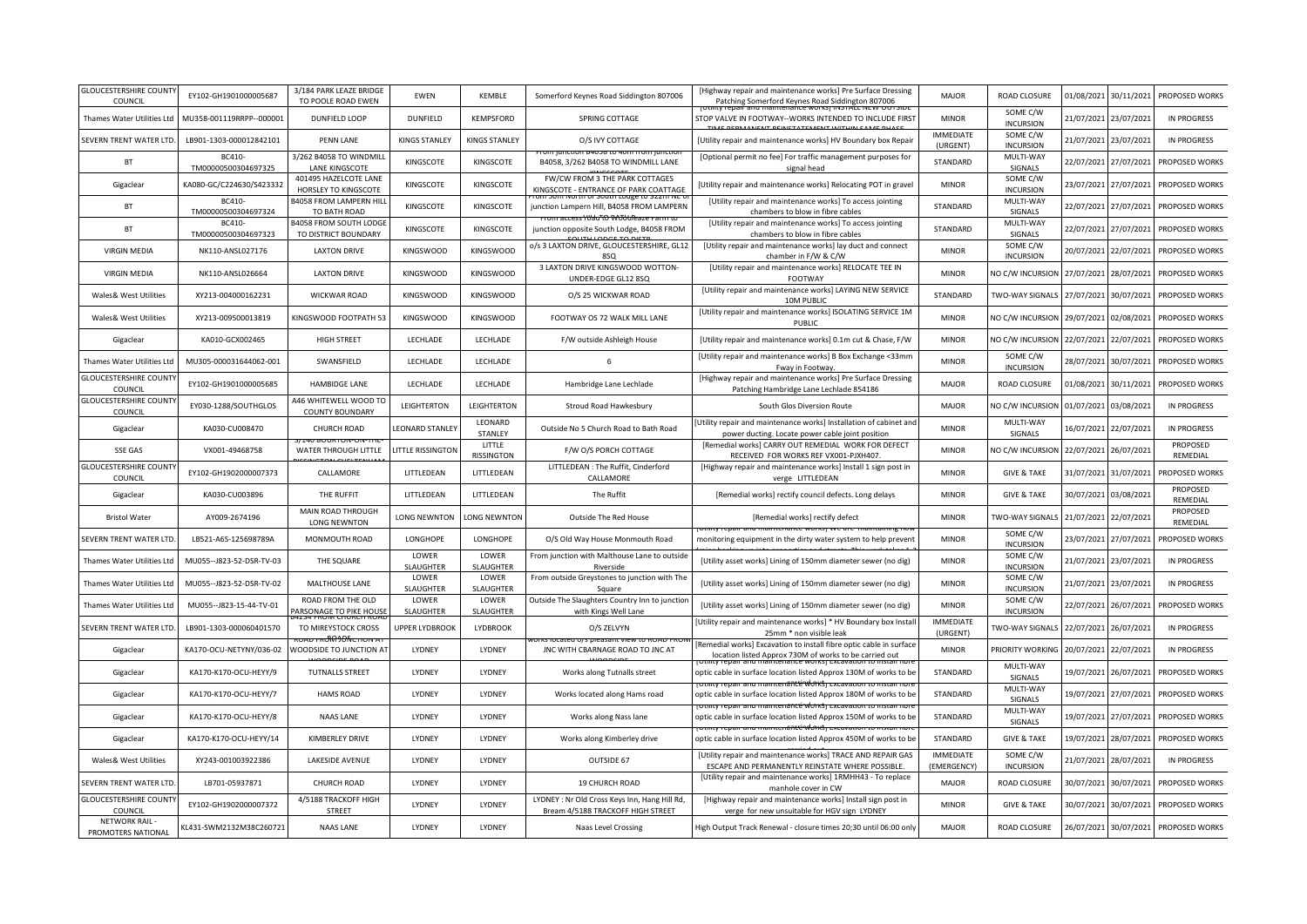| Gigaclear                                | KA170-OCU-HEYY/PLIINTH    | HIGHFIELD ROAD                                | <b>I YDNEY</b>                  | <b>I YDNEY</b>              | s/o 19 highfield road, lydney                                                                          | access cabint in preporation to install trench for fibre optic cable                                                            | STANDARD                     | <b>GIVE &amp; TAKE</b>       | 10/05/2021 | 30/07/2021 | <b>IN PROGRESS</b> |
|------------------------------------------|---------------------------|-----------------------------------------------|---------------------------------|-----------------------------|--------------------------------------------------------------------------------------------------------|---------------------------------------------------------------------------------------------------------------------------------|------------------------------|------------------------------|------------|------------|--------------------|
| Gigaclear                                | KA170-K170-OCU-HEYY/15    | KIMBERLEY CLOSE                               | LYDNEY                          | LYDNEY                      | Works located on Kimberley close                                                                       | bulluv repair and maintenance worksi excavation to install<br>optic cable in surface location listed Approx 160M of works to be | <b>MINOR</b>                 | <b>GIVE &amp; TAKE</b>       | 29/07/2021 | 02/08/2021 | PROPOSED WORKS     |
| Gigaclear                                | KA170-OCU-BREYNY/0025     | FOOTWAY ADJOINING 16<br>AND 17 TRENCHARD ROAD | <b>BREAM</b>                    | LYDNEY                      | WORKS LOCATED IN FOOTWAY                                                                               | optic cable in surface location listed Approx 12M of works to be                                                                | <b>MAJOR</b>                 | <b>GIVE &amp; TAKE</b>       | 19/07/2021 | 03/08/2021 | PROPOSED WORKS     |
| Gigaclear                                | KA170-OCU-STCANE/0025     | <b>CONE VALLEY</b>                            | <b>WOOLASTON</b>                | LYDNEY                      | Works located in Cone Valley                                                                           | optic cable in surface location listed Approx 350M of works to be                                                               | MAJOR                        | ROAD CLOSURE                 | 25/06/2021 | 05/08/2021 | <b>IN PROGRESS</b> |
| Gigaclear                                | KA170-OCU-STRCHW/037TM    | 500015 OFF A48 BROOKEND                       | LYDNEY                          | LYDNEY                      | FROM JNC O/S LANDOWNE HOUSE TO PRIVATE<br>TRACK O/S LAUREL COTTAGE                                     | [Utility repair and maintenance works] Permit to be used for<br>traffic lights on A48                                           | <b>MAJOR</b>                 | TWO-WAY SIGNALS              | 20/07/2021 | 10/08/2021 | <b>IN PROGRESS</b> |
| Gigaclear                                | KA170-OCU-STRCHW/0022     | <b>KERRIN LANE</b>                            | <b>WOOLASTON</b>                | LYDNEY                      | from jnc on A48 o/s the Bungalow to Kerrin<br>Farm, KERRIN LANE, GL15 6PL                              | optic cable in surface location listed Approx 180M of works to be                                                               | <b>MAJOR</b>                 | ROAD CLOSURE                 | 21/07/2021 | 24/08/2021 | PROPOSED WORKS     |
| Gigaclear                                | KA170-OCU-STRCHW/0037     | 500015 OFF A48 BROOKEND                       | LYDNEY                          | LYDNEY                      | FROM JNC O/S LANDOWNE HOUSE TO PRIVATE<br>TRACK O/S LAUREL COTTAGE                                     | optic cable in surface location listed Approx [*]M of works to be                                                               | <b>MAJOR</b>                 | LANE CLOSURE                 | 30/07/2021 | 30/08/2021 | PROPOSED WORKS     |
| Thames Water Utilities Ltd               | MU305-000031649844-001    | <b>CHURCH STREET</b>                          | <b>MEYSEY HAMPTON</b>           | MEYSEY<br><b>HAMPTON</b>    | 16                                                                                                     | [Utility repair and maintenance works] Service Pipe Repair<br><33mm Unmade in Verge.                                            | <b>IMMEDIATE</b><br>(URGENT) | SOME C/W<br><b>INCURSION</b> | 20/07/2021 | 22/07/2021 | <b>IN PROGRESS</b> |
| Gigaclear                                | KA080-GC/S963529          | <b>HIGH STREET</b>                            | MICKLETON                       | <b>MICKLETON</b>            | FW, CW ENT OF REGENT HOUSE                                                                             | [Utility repair and maintenance works] PIA Works                                                                                | <b>MINOR</b>                 | SOME C/W<br><b>INCURSION</b> | 26/07/2021 | 28/07/2021 | PROPOSED WORKS     |
| <b>GLOUCESTERSHIRE COUNTY</b><br>COUNCIL | EY030-1333/JLES           | STRATFORD ROAD                                | MICKLETON                       | <b>MICKLETON</b>            | Cala Homes                                                                                             | 278 Works                                                                                                                       | STANDARD                     | STOP/GO BOARDS               | 26/07/2021 | 29/07/2021 | PROPOSED WORKS     |
| SEVERN TRENT WATER LTD.                  | LB521-A6S-125698836A      | COTSWOLD EDGE                                 | <b>MICKLETON</b>                | <b>MICKLETON</b>            | O/S Number 15 Cotswold Edge                                                                            | Othity repair and manitenance works) we are manitalities<br>monitoring equipment in the dirty water system to help prevent      | <b>MINOR</b>                 | <b>GIVE &amp; TAKE</b>       | 30/07/2021 | 03/08/2021 | PROPOSED WORKS     |
| Western Power Distributior               | HM744-2280456A            | STRATFORD ROAD                                | MICKLETON                       | <b>MICKLETON</b>            | at the rear of 5 Orchard Close                                                                         | [Utility asset works] Traffic light head only - no excavation in<br>conjunction with parts A to E                               | <b>MAJOR</b>                 | MULTI-WAY<br>SIGNALS         | 12/07/2021 | 14/08/2021 | <b>IN PROGRESS</b> |
| Western Power Distributior               | HM744-2280456B            | <b>GRANBROOK LANE</b>                         | MICKLETON                       | <b>MICKLETON</b>            | from outside 8 to the junction with High Street                                                        | trenching in tarmac footway and tarmac road for reinforcement                                                                   | <b>MAJOR</b>                 | MULTI-WAY<br>SIGNALS         | 12/07/2021 | 14/08/2021 | <b>IN PROGRESS</b> |
| Western Power Distribution               | HM744-2280456E            | <b>HIGH STREET</b>                            | <b>MICKLETON</b>                | <b>MICKLETON</b>            | from the junction with Granbrook Lane down<br>to the junction with Old Manor Gardens                   | trenching in tarmac footway and tarmac road for reinforcement                                                                   | <b>MAJOR</b>                 | <b>ROAD CLOSURE</b>          | 12/07/2021 | 14/08/2021 | <b>IN PROGRESS</b> |
| Western Power Distributior               | HM744-2280456D            | <b>BACK LANE</b>                              | MICKLETON                       | <b>MICKLETON</b>            | outside Little Tudor                                                                                   | [Utility asset works] Traffic light head only - no excavation in<br>conjunction with parts A to F                               | <b>MAJOR</b>                 | MULTI-WAY<br>SIGNALS         | 12/07/2021 | 14/08/2021 | <b>IN PROGRESS</b> |
| Western Power Distribution               | HM744-2280456C            | CHAPEL LANE                                   | MICKLETON                       | <b>MICKLETON</b>            | outside Three Ways House Hotel                                                                         | [Utility asset works] Traffic light head only - no excavation in<br>conjunction with parts A to E                               | <b>MAJOR</b>                 | MULTI-WAY<br>SIGNALS         | 12/07/2021 | 14/08/2021 | <b>IN PROGRESS</b> |
| Gigaclear                                | KA030-CU008096            | WOODGATE ROAD                                 | MILE END                        | MILE END                    | Woodgate Road to Forest Road                                                                           | [Utility repair and maintenance works] Instalation of Fibre Optio<br>Ducting and Chambers                                       | STANDARD                     | <b>GIVE &amp; TAKE</b>       | 25/05/2021 | 30/07/2021 | <b>IN PROGRESS</b> |
| Wales& West Utilities                    | XY243-009500014144        | <b>BUTT STREET</b>                            | MINCHINHAMPTO MINCHINHAMPT<br>N | ON                          | $O/S$ 17                                                                                               | Utility repair and maintenance works] SERVICE DISCONNECTION<br><b>1M PUBLIC</b>                                                 | STANDARD                     | <b>GIVE &amp; TAKE</b>       | 21/07/2021 | 26/07/2021 | <b>IN PROGRESS</b> |
| SEVERN TRENT WATER LTD                   | LB901-1303-000012840542   | <b>BELL LANE</b>                              | MINCHINHAMPTO MINCHINHAMPT<br>N | ON                          | OUTSIDE THE OLD SCHOOL HOUSE                                                                           | [Utility repair and maintenance works] HV Short Comm Pipe<br>Repair .5'                                                         | <b>MINOR</b>                 | SOME C/W<br><b>INCURSION</b> | 27/07/2021 | 29/07/2021 | PROPOSED WORKS     |
| Wales& West Utilities                    | XY243-004000171222        | THE TYNINGS                                   | MINCHINHAMPTO MINCHINHAMPT      | ON                          | O/S31                                                                                                  | [Utility repair and maintenance works] LAY NEW GAS SERVICE<br><b>6M PUBLIC</b>                                                  | STANDARD                     | <b>GIVE &amp; TAKE</b>       | 29/07/2021 | 03/08/2021 | PROPOSED WORKS     |
| SEVERN TRENT WATER LTD                   | LB901-1303-000012833534   | TO FRUIVI SELVYTI<br>COTTAGE TO WALMORE       | <b>WALMORE HILL</b>             | MINSTERWORTH                | WALLMORE HILL PRIMARY SCHOOL                                                                           | [Utility repair and maintenance works] Long Comm pipe Renew<br>25mm                                                             | STANDARD                     | MULTI-WAY<br>SIGNALS         | 27/07/2021 | 30/07/2021 | PROPOSED WORKS     |
| Gigaclear                                | KA080-GC/C090634/S557629A | A48 FROM DENNY BRIDGE<br>TO THE COTTAGE       | THE FLATT                       | MINSTERWORTH                | FW/CW/VERGE JUNC OF LEY LANE - THE WHITE<br>HOUSE                                                      | [Utility repair and maintenance works] Relocate POT                                                                             | <b>MINOR</b>                 | TWO-WAY SIGNALS              | 29/07/2021 | 02/08/2021 | PROPOSED WORKS     |
| Gigaclear                                | KA080-GC/C227244/S690920  | ACCESS TO 36 TO 42 LINING                     | MITCHELDEAN                     | MITCHELDEAN                 | FW, VERGE 29 LINING WOOD                                                                               | [Utility repair and maintenance works] LOCATING AND<br>RESOLVING BLOCKAGES                                                      | <b>MINOR</b>                 | NO C/W INCURSION             | 21/07/2021 | 22/07/2021 | <b>IN PROGRESS</b> |
| Gigaclear                                | KA080-GC/C227244/S690920A | LINING WOOD                                   | MITCHELDEAN                     | MITCHELDEAN                 | FW 29 LINING WOOD                                                                                      | [Utility repair and maintenance works] LOCATING AND<br>RESOLVING BLOCKAGES                                                      | <b>MINOR</b>                 | NO C/W INCURSION             | 21/07/2021 | 23/07/2021 | <b>IN PROGRESS</b> |
| <b>GLOUCESTERSHIRE COUNTY</b><br>COUNCIL | EY203-36458320            | <b>BOURTON ROAD</b>                           | MORETON-IN-<br><b>MARSH</b>     | MORETON-IN-<br><b>MARSH</b> | Verge beside carriageway                                                                               | [New service connection] Excavate joint bay in verge & connect<br>service to sign post                                          | <b>MINOR</b>                 | MULTI-WAY<br>SIGNALS         | 22/07/2021 | 22/07/2021 | PROPOSED WORKS     |
| <b>GLOUCESTERSHIRE COUNTY</b><br>COUNCIL | EY203-88968036            | <b>BOURTON ROAD</b>                           | MORETON-IN-<br><b>MARSH</b>     | MORETON-IN-<br><b>MARSH</b> | In Verge beside carriageway                                                                            | [New service connection] Excavate joint bay for new connection<br>to sign post                                                  | <b>MINOR</b>                 | MULTI-WAY<br>SIGNALS         | 22/07/2021 | 22/07/2021 | PROPOSED WORKS     |
| <b>GLOUCESTERSHIRE COUNTY</b><br>COUNCIL | EY203-60373819            | <b>HIGH STREET</b>                            | MORETON-IN-<br><b>MARSH</b>     | MORETON-IN-<br><b>MARSH</b> | Road crossing to street light on opposite side of<br>oad to pick up electrical supply Half the crossir | [New service connection] Road crossing to provide new service<br>to new sign post                                               | <b>MINOR</b>                 | MULTI-WAY<br>SIGNALS         | 25/07/2021 | 25/07/2021 | PROPOSED WORKS     |
| Gigaclear                                | KA080-GC/C063018/S444126  | <b>DULVERTON PLACE</b>                        | MORETON-IN-<br><b>MARSH</b>     | MORETON-IN-<br>MARSH        | CW 18-19 DULVERTON PLACE, MORETON-IN-<br>MARSH                                                         | [Utility repair and maintenance works] RELOCATING POTS TO<br><b>CUSTOMERS BOUNDARIES</b>                                        | <b>MINOR</b>                 | SOME C/W<br><b>INCURSION</b> | 23/07/2021 | 27/07/2021 | PROPOSED WORKS     |
| Wales& West Utilities                    | XY245-005000319531        | <b>HOSPITAL ROAD</b>                          | MORETON-IN-<br><b>MARSH</b>     | MORETON-IN-<br><b>MARSH</b> | O/S FORMER COTTAGE HOSPITAL                                                                            | [Utility repair and maintenance works] LAY NEW GAS<br>SERVICE(S)X15 2M PUBLIC                                                   | STANDARD                     | <b>GIVE &amp; TAKE</b>       | 26/07/2021 | 29/07/2021 | PROPOSED WORKS     |
| Gigaclear                                | KA080-GC/C183677/S451019  | <b>CROFT HOLM</b>                             | MORETON-IN-<br>MARSH            | MORETON-IN-<br>MARSH        | CW, FW, VERGE WHOLE OF CROFT HOLM                                                                      | [Utility repair and maintenance works] RECTIFYING DEFECT                                                                        | <b>MINOR</b>                 | SOME C/W<br><b>INCURSION</b> | 28/07/2021 | 30/07/2021 | PROPOSED WORKS     |
| Thames Water Utilities Ltd               | MU305-000031646470-001    | <b>EVENLODE ROAD</b>                          | MORETON-IN-<br><b>MARSH</b>     | MORETON-IN-<br>MARSH        | MARSHFIELD                                                                                             | [Utility repair and maintenance works] Service Pipe Repair<br><33mm Fway in Footway.                                            | <b>MINOR</b>                 | SOME C/W<br><b>INCURSION</b> | 29/07/2021 | 02/08/2021 | PROPOSED WORKS     |
| Western Power Distributio                |                           |                                               |                                 |                             |                                                                                                        | [New service connection] 2 joint holes in grass verge for new                                                                   |                              | SOME C/W                     |            |            |                    |
|                                          | HM753-2302389             | THE RIDINGS                                   | NAILSWORTH                      | NAILSWORTH                  | $0/s$ s/s                                                                                              | supply                                                                                                                          | STANDARD                     | <b>INCURSION</b>             | 12/07/2021 | 23/07/2021 | <b>IN PROGRESS</b> |
| SEVERN TRENT WATER LTD.                  | LB901-1303-000012842446   | RAGNALL LANE                                  | NAILSWORTH                      | NAILSWORTH                  | O/S HOLLY GLEN                                                                                         | [Utility repair and maintenance works] * HV Boundary box<br>Renew 25mm - Stop significant leak                                  | <b>IMMEDIATE</b><br>(URGENT) | ROAD CLOSURE                 | 21/07/2021 | 23/07/2021 | <b>IN PROGRESS</b> |
| Gigaclear                                | KA030-CU006977            | SEVEN ACRES ROAD                              | NAILSWORTH                      | NAILSWORTH                  | Junc of Newmarket Road to 14 Bunting Hill                                                              | customer connection. Working hours 0800-1700. TM: Road                                                                          | <b>MAJOR</b>                 | ROAD CLOSURE                 | 20/07/2021 | 27/07/2021 | PROPOSED WORKS     |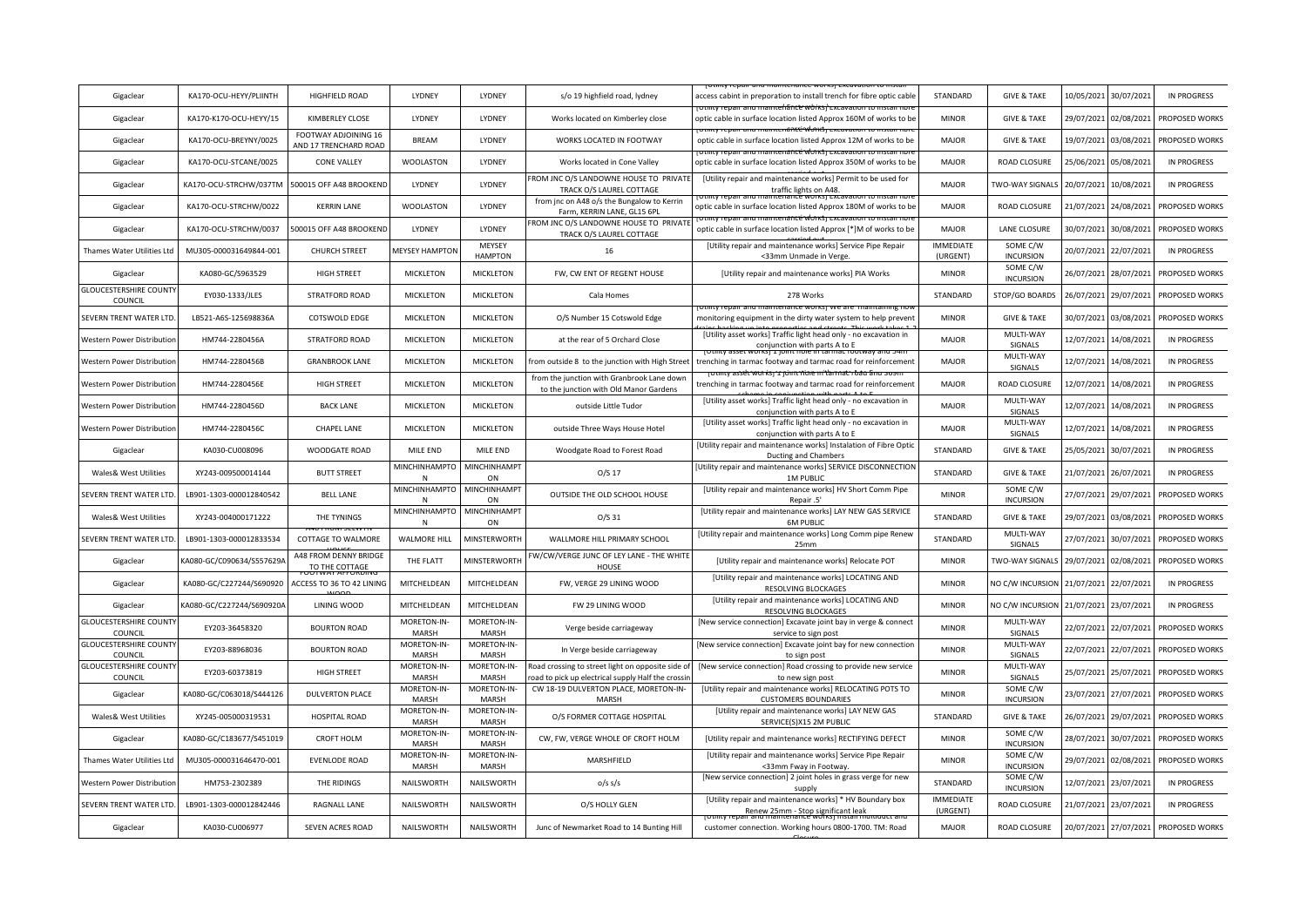| Gigaclear                                | KA030-CU007301            | NEWMARKET ROAD                          | NAILSWORTH                | NAILSWORTH                | Junc of Chestnut Hill to The Lot House                                          | [Utility repair and maintenance works] Excavate to install fibre<br>optic cables. Working hours 07:00-19:00. TM: Road Closure | <b>MAJOR</b>                 | <b>ROAD CLOSURE</b>          | 12/07/2021 | 29/07/2021 | PROPOSED WORKS     |
|------------------------------------------|---------------------------|-----------------------------------------|---------------------------|---------------------------|---------------------------------------------------------------------------------|-------------------------------------------------------------------------------------------------------------------------------|------------------------------|------------------------------|------------|------------|--------------------|
| <b>GLOUCESTERSHIRE COUNT</b><br>COUNCIL  | EY099-S50-00873           | PARK ROAD                               | NAILSWORTH                | NAILSWORTH                | from junction with Upper Park Road to back of<br>25 Ringfield Close             | New foul water and storm water connections, Contractor: Beard<br>Construction                                                 | <b>MAJOR</b>                 | <b>ROAD CLOSURE</b>          | 19/07/2021 | 06/08/2021 | <b>IN PROGRESS</b> |
| Gigaclear                                | KA030-CU006978            | <b>CHESTNUT HILL</b>                    | NAILSWORTH                | NAILSWORTH                | Junc of Newmarket Road to junc of The Rollers                                   | customer connection. Working hours 0800-1700. TM: Road                                                                        | <b>MAJOR</b>                 | <b>ROAD CLOSURE</b>          | 23/07/2021 | 06/08/2021 | PROPOSED WORKS     |
| Gigaclear                                | KA030-CU008069            | <b>FOUNTAIN STREET</b>                  | NAILSWORTH                | NAILSWORTH                | Spring Hill to Tabrams Pitch                                                    | [Utility repair and maintenance works] Rod, Rope, subduct, cable<br>and splice- non excavation                                | STANDARD                     | MULTI-WAY<br>SIGNALS         | 30/07/2021 | 06/08/2021 | PROPOSED WORKS     |
| Gigaclear                                | KA030-CU006979            | THE ROLLERS                             | NAILSWORTH                | NAILSWORTH                | Junc of Chestnut Hill to junc of Newmarket<br>Road                              | customer connection. Working hours 0800-1700. TM: Road                                                                        | <b>MAJOR</b>                 | <b>ROAD CLOSURE</b>          | 26/07/2021 | 09/08/2021 | PROPOSED WORKS     |
| Gigaclear                                | KA030-CU006713            | TO LOWER NEWMARKET                      | NEWMARKET                 | NAILSWORTH                | The Lot House to Lower Newmarket Road                                           | [Utility repair and maintenance works] Excavate to install fibre<br>optic cables. Working hours 07:00-19:00. TM: Road Closure | <b>MAJOR</b>                 | <b>ROAD CLOSURE</b>          | 30/07/2021 | 13/08/2021 | PROPOSED WORKS     |
| Wales& West Utilities                    | XY410-003001521270        | <b>FEWSTER ROAD</b>                     | NAILSWORTH                | NAILSWORTH                | JUNC CHESTNUT HILL - O/S 'THE OLD WELL'                                         | METALLIC GAS MAINS WITH NEW PLASTIC MAINS AND                                                                                 | <b>MAJOR</b>                 | <b>GIVE &amp; TAKE</b>       | 26/07/2021 | 03/09/2021 | PROPOSED WORKS     |
| Wales& West Utilities                    | XY410-003001521267        | <b>DARK LANE</b>                        | NAILSWORTH                | NAILSWORTH                | JUNC BURMA ROAD - JUNC FEWSTER ROAD                                             | METALLIC GAS MAINS WITH NEW PLASTIC MAINS AND                                                                                 | <b>MAJOR</b>                 | <b>GIVE &amp; TAKE</b>       | 26/07/2021 | 24/09/2021 | PROPOSED WORKS     |
| <b>GLOUCESTERSHIRE COUNT</b><br>COUNCIL  | EY050-SDC/180121          | RINGFIELD CLOSE                         | NAILSWORTH                | NAILSWORTH                | ringfield close                                                                 | construction of new houses by beard construction on behalf of<br>SDC                                                          | <b>MAJOR</b>                 | ROAD CLOSURE                 | 18/01/2021 | 23/12/2021 | <b>IN PROGRESS</b> |
| <b>GLOUCESTERSHIRE COUNT</b><br>COUNCIL  | EY102-GH1901000005683     | JUNCTION TO SNOWSHILL                   | <b>NAUNTON</b>            | <b>NAUNTON</b>            | Snowshill Road 806827                                                           | [Highway repair and maintenance works] Pre Surface Dressing<br>Patching Snowshill Upper Slaughter 806827                      | <b>MAJOR</b>                 | ROAD CLOSURE                 | 01/08/2021 | 30/11/2021 | PROPOSED WORKS     |
| SEVERN TRENT WATER LTD                   | LB922-5201-000006618443   | SOUTHEND LANE                           | NEWENT                    | <b>NEWENT</b>             | ADJACENT TO SOUTHERN BARN                                                       | [New service connection] * new water connection *<br>CARRIAGEWAY TYPE 4 (UP TO 0.5 MSA)                                       | STANDARD                     | SOME C/W<br><b>INCURSION</b> | 19/07/2021 | 24/07/2021 | <b>IN PROGRESS</b> |
| SEVERN TRENT WATER LTD                   | LB906-0000-000041011797   | LAKESIDE                                | <b>NEWENT</b>             | NEWENT                    | ON FOOTWAY OUTSIDE NUMBER 1                                                     | boundary box at depth of under 1.5 meters by Minimum dig witl                                                                 | <b>MINOR</b>                 | NO C/W INCURSION             | 27/07/2021 | 29/07/2021 | PROPOSED WORKS     |
| Gigaclear                                | KA030-CU007868            | HIGH STREET SERVICE ROAD                | <b>NEWNHAM</b>            | NEWNHAM                   | Junc Station Road to Junction with Dean Rd                                      | [Utility repair and maintenance works] Instalation of Fibre Optic<br>Ducting and Chambers                                     | <b>MAJOR</b>                 | <b>ROAD CLOSURE</b>          | 12/07/2021 | 23/07/2021 | <b>IN PROGRESS</b> |
| Gigaclear                                | KA030-CU007869            | <b>DEAN ROAD</b>                        | <b>NEWNHAM</b>            | NEWNHAM                   | Junc with High Street to Hill Cottage                                           | [Utility repair and maintenance works] Instalation of Fibre Optic<br>Ducting and Chambers                                     | <b>MAJOR</b>                 | <b>ROAD CLOSURE</b>          | 20/07/2021 | 27/07/2021 | <b>IN PROGRESS</b> |
| Gigaclear                                | KA030-CU007870            | HIGH STREET SERVICE ROAD                | <b>NEWNHAM</b>            | NEWNHAM                   | Junc with Dean Road to The Old Bakery Shop                                      | [Utility repair and maintenance works] Instalation of Fibre Optic<br>Ducting and Chambers                                     | <b>MAJOR</b>                 | ROAD CLOSURE                 | 20/07/2021 | 02/08/2021 | <b>IN PROGRESS</b> |
| Gigaclear                                | KA030-CU007871            | THE GREEN                               | <b>NEWNHAM</b>            | NEWNHAM                   | Junction with High Street to Outside Castle<br>House                            | [Utility repair and maintenance works] Instalation of Fibre Optic<br>Ducting and Chambers                                     | <b>MAJOR</b>                 | <b>ROAD CLOSURE</b>          | 28/07/2021 | 03/08/2021 | PROPOSED WORKS     |
| <b>GLOUCESTERSHIRE COUNT</b><br>COUNCIL  | EY102-GH1901000005705     | FARM TO JUNCTION AT THE                 | FLAXLEY                   | NEWNHAM                   | Monk Hill Farm Newnham 807118                                                   | [Highway repair and maintenance works] Pre Surface Dressing<br>Patching Monk Hill Farm Newnham 807118                         | <b>MAJOR</b>                 | <b>ROAD CLOSURE</b>          | 01/08/2021 | 30/11/2021 | PROPOSED WORKS     |
|                                          |                           |                                         |                           |                           |                                                                                 |                                                                                                                               |                              |                              |            |            |                    |
| Gigaclear                                | KA080-GC/S147718          | NORTH CERNEY BRIDLEWAY<br>14            | <b>NORTH CERNEY</b>       | <b>NORTH CERNEY</b>       | CW & VERGE O/S 56 MILL COTTAGE TO ROAD<br>FROM PERROTTS BROOK FARM              | Utility repair and maintenance works] Locate and Clear Blockage                                                               | <b>MAJOR</b>                 | <b>ROAD CLOSURE</b>          | 29/07/2021 | 29/07/2021 | PROPOSED WORKS     |
| <b>GLOUCESTERSHIRE COUNTY</b><br>COUNCIL | EY204-70053860            | FOSSEWAY                                | NORTHLEACH                | NORTHLEACH                | On Island                                                                       | [Highway repair and maintenance works] Road Crossing                                                                          | <b>MINOR</b>                 | MULTI-WAY<br>SIGNALS         | 27/07/2021 | 29/07/2021 | PROPOSED WORKS     |
| <b>GLOUCESTERSHIRE COUNT</b><br>COUNCIL  | EY102-GH1901000007562     | FOSSEWAY                                | NORTHLEACH                | NORTHLEACH                | NORTHLEACH : Approach to Farmington<br>junction from roundabout : FOSSEWAY      | [Highway repair and maintenance works] Pothole NORTHLEACH                                                                     | <b>MINOR</b>                 | TWO-WAY SIGNALS              | 30/07/2021 | 30/07/2021 | PROPOSED WORKS     |
| <b>GLOUCESTERSHIRE COUNT</b><br>COUNCIL  | EY102-GH1901000005710     | <b>AMPNEY LANE</b>                      | <b>NORTHWOOD</b><br>GREEN | <b>NORTHWOOD</b><br>GREEN | Ampney Lane Northwood Green 807238                                              | [Highway repair and maintenance works] Pre Surface Dressing<br>Patching Ampney Green Northwood Green 807238                   | MAJOR                        | <b>ROAD CLOSURE</b>          | 01/08/2021 | 30/11/2021 | PROPOSED WORKS     |
| <b>GLOUCESTERSHIRE COUNT</b><br>COUNCIL  | EY102-GH1901000005707     | WITH BLAISDON ROAD TO                   | <b>NORTHWOOD</b><br>GREEN | <b>NORTHWOOD</b><br>GREEN | Blaisdon Road Northwood Green 807238                                            | [Highway repair and maintenance works] Pre Surface Dressing<br>Patching Blaisdon Road Northwood Green 807238                  | <b>MAJOR</b>                 | <b>ROAD CLOSURE</b>          | 01/08/2021 | 30/11/2021 | PROPOSED WORKS     |
| <b>GLOUCESTERSHIRE COUNT</b><br>COUNCIL  | EY102-GH1901000005708     | <b>WINTLES LANE</b>                     | <b>NORTHWOOD</b><br>GREEN | <b>NORTHWOOD</b><br>GREEN | Wintles Lane Northwood Green 807238                                             | [Highway repair and maintenance works] Pre Surface Dressing<br>Patching Wintles Lane Northwood Green 807238                   | <b>MAJOR</b>                 | ROAD CLOSURE                 | 01/08/2021 | 30/11/2021 | PROPOSED WORKS     |
| <b>SEVERN TRENT WATER LTD</b>            | LB922-5201-000006589866   | WITH BROCKMOOR LANE TO                  | OXENHALL                  | OXENHALL                  | APPROX 660M WEST OF ENT TO PENEASE                                              | x service pipe from 3'CI main located in farside verge to *                                                                   | <b>MAJOR</b>                 | <b>ROAD CLOSURE</b>          | 27/07/2021 | 29/07/2021 | PROPOSED WORKS     |
| Gigaclear                                | KA080-GC/C221001/S406953A | PAINSWICK FOOTPATH 68                   | PAINSWICK                 | PAINSWICK                 | FW, CW, VERGE FROM THREE GABLES TO<br><b>PINETOPS</b>                           | [Utility repair and maintenance works] LOCATING AND<br><b>RESOLVING BLOCKAGES</b>                                             | <b>MINOR</b>                 | SOME C/W<br><b>INCURSION</b> | 21/07/2021 | 23/07/2021 | PROPOSED WORKS     |
| Gigaclear                                | KA080-GC/C221001/S406953/ | PAINSWICK FOOTPATH 69                   | PAINSWICK                 | PAINSWICK                 | VERGE S/O THREE GABLES                                                          | [Utility repair and maintenance works] LOCATING AND<br><b>RESOLVING BLOCKAGES</b>                                             | <b>MINOR</b>                 | NO C/W INCURSION             | 21/07/2021 | 23/07/2021 | PROPOSED WORKS     |
| <b>GLOUCESTERSHIRE COUNT</b><br>COUNCIL  | EY102-GH1902000006289     | STROUD ROAD                             | PAINSWICK                 | PAINSWICK                 | : Whole of Gloucestershire : Whole of<br>gloucestershire, for mass orders only. | [Highway repair and maintenance works] Ash Die Back Stroud<br>Road Painswick                                                  | MAJOR                        | ROAD CLOSURE                 | 19/07/2021 | 23/08/2021 | <b>IN PROGRESS</b> |
| Western Power Distribution               | HM755-2302280             | <b>FOLLY ROAD</b>                       | PARKEND                   | PARKEND                   | From outside Memorial Hall to junction with<br>Crown Lane                       | renching in tarmac footway and tarmac road and grass verge fo:                                                                | STANDARD                     | TWO-WAY SIGNALS              | 21/07/2021 | 28/07/2021 | <b>IN PROGRESS</b> |
| <b>GLOUCESTERSHIRE COUNT</b><br>COUNCIL  | EY030-1267/WILTSHIRE      | 400985 POOLE KEYNES TO<br>SANDPOOL FARM | POOLE KEYNES              | POOLE KEYNES              | Wick Road Oaksey                                                                | Wiltshire Diversion                                                                                                           | <b>MINOR</b>                 | NO C/W INCURSION             | 26/07/2021 | 26/07/2021 | PROPOSED WORKS     |
| Gigaclear                                | (A080-GC/C209983/S540470A | WITH GREENWAY TO HALLS                  | THE SLAD                  | POPES HILL                | CW, VERGE ALONG LAGER COTTAGES ROAD TO<br>HALLS PATCH THE SLAD                  | [Utility repair and maintenance works] Locating and Resolving<br><b>Blockages</b>                                             | <b>MINOR</b>                 | SOME C/W<br><b>INCURSION</b> | 29/07/2021 | 02/08/2021 | PROPOSED WORKS     |
| <b>GLOUCESTERSHIRE COUNT</b><br>COUNCIL  | EY030-1268/GRIDSERVE      | <b>WITPIT LANE</b>                      | PRESTON                   | PRESTON                   | East side of Witpit Lane                                                        | Construction of Solar Farm                                                                                                    | MAJOR                        | ROAD CLOSURE                 | 04/05/2021 | 30/11/2021 | <b>IN PROGRESS</b> |
| Thames Water Utilities Ltd               | MU305-000031640981-001    | ROAD THROUGH<br>RENDCOMB TO SHAWSWELL   | RENDCOMB                  | RENDCOMB                  | Old Post Office Farm                                                            | [Utility repair and maintenance works] Service Pipe Repair<br><33mm Cway in Carriageway                                       | <b>MINOR</b>                 | TWO-WAY SIGNALS              | 28/07/2021 | 30/07/2021 | PROPOSED WORKS     |
| Western Power Distribution               | HM755-2307926             | <b>NORMAN WAY</b>                       | RUARDEAN                  | <b>RUARDEAN</b>           | Side of 11                                                                      | [Utility repair and maintenance works] Urgent excavation in<br>highway to locate and repair HV cable fault.                   | <b>IMMEDIATE</b><br>(URGENT) | NO C/W INCURSION             | 14/07/2021 | 27/07/2021 | <b>IN PROGRESS</b> |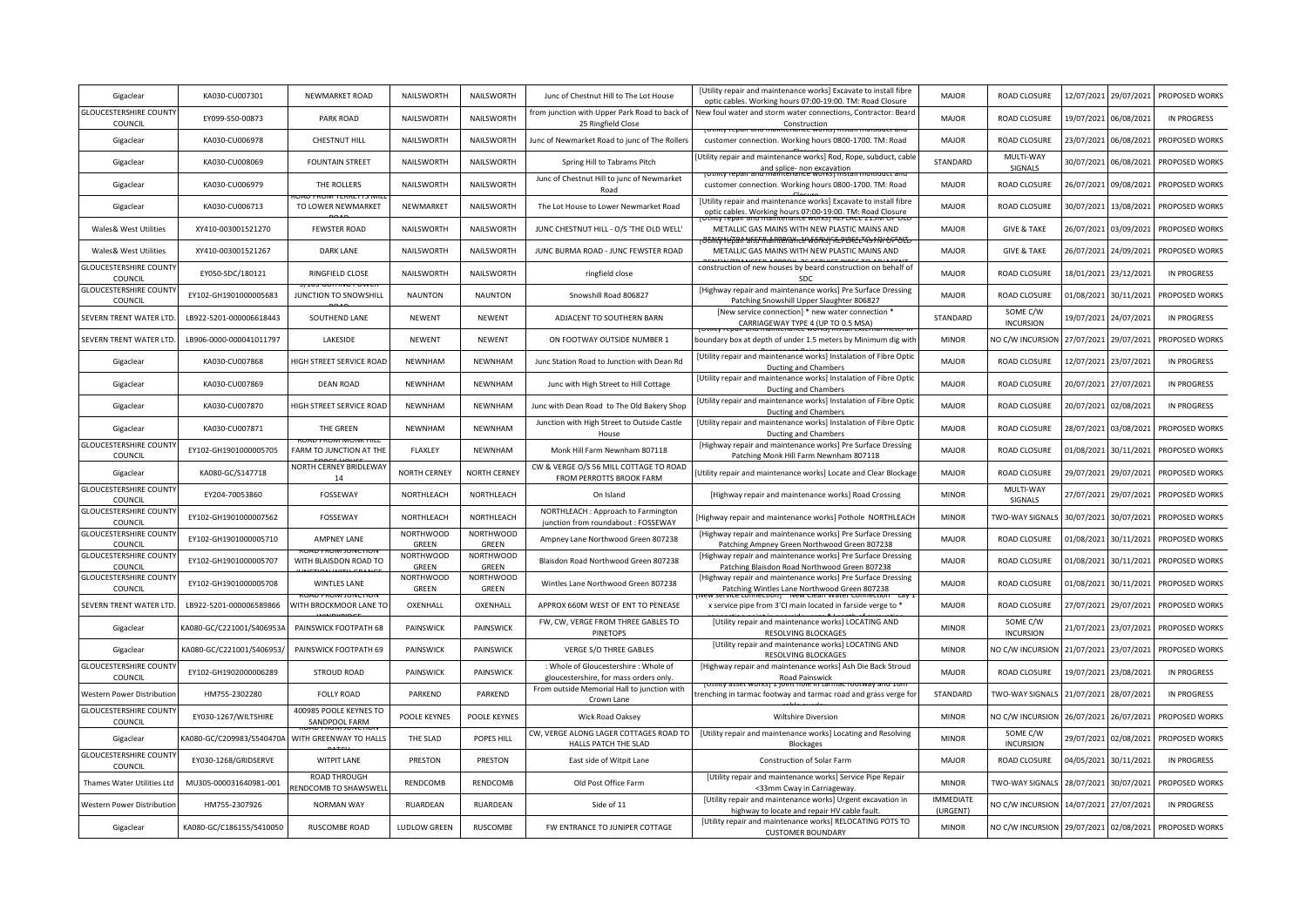| SEVERN TRENT WATER LTD                   | LB901-1303-000012839173       | <b>ABBOTS VIEW</b>                                | <b>RUSPIDGE</b>     | <b>RUSPIDGE</b>    | O/S <sub>1</sub>                                                          | [Utility repair and maintenance works] HV Bbox Install 25mm<br>and Meter                                                                                    | <b>MINOR</b>                 | SOME C/W<br><b>INCURSION</b> | 23/07/2021 | 27/07/2021 | PROPOSED WORKS        |
|------------------------------------------|-------------------------------|---------------------------------------------------|---------------------|--------------------|---------------------------------------------------------------------------|-------------------------------------------------------------------------------------------------------------------------------------------------------------|------------------------------|------------------------------|------------|------------|-----------------------|
| <b>GLOUCESTERSHIRE COUNT</b><br>COUNCIL  | EY102-GH1901000005700         | <b>RUSPIDGE ROAD</b>                              | <b>RUSPIDGE</b>     | <b>RUSPIDGE</b>    | Ruspridge Road Upper Soudley 816953                                       | [Highway repair and maintenance works] Pre Surface Dressing<br>Patching Ruspridge Road Upper Soudley 816953                                                 | <b>MAJOR</b>                 | <b>ROAD CLOSURE</b>          | 01/08/2021 | 30/11/2021 | PROPOSED WORKS        |
| Thames Water Utilities Ltd               | MU305-000031635559-001        | SAPPERTON FOOTPATH 27                             | SAPPERTON           | SAPPERTON          | UPPER DORVAL HOUSE                                                        | [Utility repair and maintenance works] Service Pipe Repair<br><33mm Cway in Carriageway.                                                                    | <b>MINOR</b>                 | SOME C/W<br><b>INCURSION</b> | 28/07/2021 | 30/07/2021 | PROPOSED WORKS        |
| <b>GLOUCESTERSHIRE COUNT</b><br>COUNCIL  | EY102-GH1901000005699         | STROUD ROAD                                       | SAPPERTON           | SAPPERTON          | Stroud Road/ Cowcombe Hill Chalford                                       | [Highway repair and maintenance works] Pre Surface Dressing<br>Patching Stroud Road Cowcombe Hill Chalford 806091                                           | <b>MAJOR</b>                 | ROAD CLOSURE                 | 01/08/2021 | 30/11/2021 | PROPOSED WORKS        |
| Gigaclear                                | KA080-GC/C225451/S734912      | <b>BUTTINGTON ROAD</b>                            | SEDBURY             | SEDBURY            | FW FROM 2 TO 26 BUTTINGTON ROAD,<br>SEDBURY                               | [Utility repair and maintenance works] LOCATING AND<br><b>RESOLVING BLOCKAGES</b>                                                                           | <b>MINOR</b>                 | NO C/W INCURSION             | 21/07/2021 | 22/07/2021 | <b>IN PROGRESS</b>    |
| <b>GLOUCESTERSHIRE COUNT</b><br>COUNCIL  | EY204-62993121                | <b>BEACHLEY ROAD</b>                              | SEDBURY             | SEDBURY            | Beachley Road RAB                                                         | [Highway repair and maintenance works] Replacing Bollard                                                                                                    | <b>MINOR</b>                 | <b>GIVE &amp; TAKE</b>       | 21/07/2021 | 23/07/2021 | PROPOSED WORKS        |
| Gigaclear                                | (A080-GC/C225451/S734912A     | SOUTHERN SIDE OF 1 TO 11                          | SEDBURY             | SEDBURY            | SOUTHERN SIDE OF 1 TO 11 ODDS<br>mer likkmeens oo to afoorur wurk u       | [Utility repair and maintenance works] LOCATING AND<br><b>RESOLVING BLOCKAGES</b>                                                                           | <b>MINOR</b>                 | NO C/W INCURSION             | 21/07/2021 | 23/07/2021 | <b>IN PROGRESS</b>    |
| <b>BT</b>                                | BC410-<br>TM00000500305923200 | <b>PARK LANE</b>                                  | SEVENHAMPTON        | SEVENHAMPTON       | 3/097 SYREFORD TO NEW BUILDINGS SUDELEY,                                  | [Utility repair and maintenance works] to mole plough 1205<br>meters of cable in verge                                                                      | <b>MAJOR</b>                 | ROAD CLOSURE                 | 05/07/2021 | 26/07/2021 | <b>IN PROGRESS</b>    |
| <b>BT</b>                                | BC410-<br>TM00000500305923202 | 3/097 SYREFORD TO NEW<br><b>BUILDINGS SUDELEY</b> | SEVENHAMPTON        | SEVENHAMPTON       | <b>SUUTH OF JNCKUAU FRUM PARK</b><br>THE QUARRY ACROSS C/W TO 5M SOUTH OF | [Utility repair and maintenance works] Install 15m of 1 way poly<br>duct in Carriageway, Install 5m of cables in Verge                                      | STANDARD                     | MULTI-WAY<br>SIGNALS         | 05/07/2021 | 26/07/2021 | <b>IN PROGRESS</b>    |
| Western Power Distribution               | HM754-9444267                 | <b>BURMA ROAD TO DOCK</b><br>ROAD                 | THE DOCKS           | SHARPNESS          | adj. to 24 Dock Road                                                      | [Utility repair and maintenance works] Urgent excavation in<br>highway to locate and repair HV cable fault.                                                 | <b>IMMEDIATE</b><br>(URGENT) | SOME C/W<br><b>INCURSION</b> | 21/07/2021 | 03/08/2021 | <b>IN PROGRESS</b>    |
| Gigaclear                                | KA080-GC/C221001/S406953      | LONGRIDGE                                         | SHEEPSCOMBE         | SHEEPSCOMBE        | V ADJ THREE GABLES                                                        | [Utility repair and maintenance works] LOCATING AND<br><b>RESOLVING BLOCKAGES</b>                                                                           | <b>MINOR</b>                 | NO C/W INCURSION             | 21/07/2021 | 23/07/2021 | PROPOSED WORKS        |
| Gigaclear                                | KA080-GC/C028183/S160255      | A40 SHERBORNE SECTION                             | SHERBORNE           | SHERBORNE          | CW & VERGE at entrance to Cheltenham<br>Lodges                            | [Remedial works] RELOCATING POT TO CUSTOMER BOUNDARY                                                                                                        | <b>MINOR</b>                 | <b>TWO-WAY SIGNALS</b>       | 21/07/2021 | 23/07/2021 | PROPOSED<br>REMEDIAL  |
| Gigaclear                                | KA080-GC/C219660/S099021      | THE COACH ROAD                                    | SIDDINGTON          | SIDDINGTON         | FW, CW, VERGE FROM NASHES BARN TO PARK<br>WAY                             | [Utility repair and maintenance works] PIA Works                                                                                                            | <b>MINOR</b>                 | SOME C/W<br><b>INCURSION</b> | 27/07/2021 | 29/07/2021 | PROPOSED WORKS        |
| <b>GLOUCESTERSHIRE COUNT</b><br>COUNCIL  | EY102-GH1901000005688         | ROAD TO PARK LEAZE                                | SIDDINGTON          | SIDDINGTON         | Somerford Keynes Siddington 807006                                        | [Highway repair and maintenance works] Pre Surface Dressing<br>Patching Somerford Keynes Road 807006                                                        | <b>MAJOR</b>                 | <b>ROAD CLOSURE</b>          | 01/08/2021 | 30/11/2021 | PROPOSED WORKS        |
| Wales& West Utilities                    | XY410-003001403218/01         | TYNING CRESCENT                                   | SLIMBRIDGE          | SLIMBRIDGE         | O/S 17 AND 19                                                             | [Utility repair and maintenance works] RETRIEVE 2 X LIVE HEADS                                                                                              | <b>MAJOR</b>                 | <b>GIVE &amp; TAKE</b>       | 08/07/2021 | 28/07/2021 | IN PROGRESS           |
| Wales& West Utilities                    | XY410-003001403220/02         | MOOREND LANE                                      | SLIMBRIDGE          | SLIMBRIDGE         | JUNCTION OF ST JOHNS ROAD TO O/S LITTLE<br>KINGSTON                       | <u>TIITV LEDAIL ANU MAINTENANCE WULKSLINEELAUE SU</u><br>4IN ST, CI, SI WITH 308M OF 40MM, 75MM PE AND REPLACE OR<br>epan ähd Mannen anne workst excavate n | <b>MAJOR</b>                 | ROAD CLOSURE                 | 07/07/2021 | 30/07/2021 | <b>IN PROGRESS</b>    |
| Gigaclear                                | KA030-CU006564                | <b>TUMPY GREEN</b>                                | <b>GOSSINGTON</b>   | SLIMBRIDGE         | Junc of Tyndale Road to bridge                                            | verge & carriageway to install fibre optic ducting and pots to<br><del>rouhty repall 'arkinnamiena 700 works <sub>i</sub> Extavate' in rootway,</del>       | <b>MAJOR</b>                 | ROAD CLOSURE                 | 26/07/2021 | 02/08/2021 | PROPOSED WORKS        |
| Gigaclear                                | KA030-CU006563                | VICTORIA COTTAGE                                  | <b>GOSSINGTON</b>   | SLIMBRIDGE         | Gossington Farm to outside Victoria Cottage                               | verge & carriageway to install fibre optic ducting and pots to                                                                                              | <b>MAJOR</b>                 | ROAD CLOSURE                 | 01/08/2021 | 04/08/2021 | PROPOSED WORKS        |
| Gigaclear                                | KA030-CU008098                | MARSH HILL                                        | SLING               | SLING              | O/s BrambleCottage in the Layby                                           | [Utility repair and maintenance works] Storage compound                                                                                                     | <b>MAJOR</b>                 | NO C/W INCURSION             | 14/05/2021 | 30/07/2021 | <b>IN PROGRESS</b>    |
| Gigaclear                                | KA030-CU007912                | OAKWOOD ROAD                                      | SLING               | SLING              | Junc Milestone Walk to Mirror Mirror Hair<br>Salon                        | [Utility repair and maintenance works] Instalation of Fibre Optic<br>Ducting and Chambers                                                                   | <b>MAJOR</b>                 | MULTI-WAY<br>SIGNALS         | 30/06/2021 | 03/08/2021 | <b>IN PROGRESS</b>    |
| Gigaclear                                | KA030-CU007913                | PARKEND WALK                                      | <b>SLING</b>        | <b>SLING</b>       | Junc Oakwood Road to Laureldene                                           | [Utility repair and maintenance works] Instalation of Fibre Optic<br>Ducting and Chambers                                                                   | <b>MAJOR</b>                 | MULTI-WAY<br>SIGNALS         | 30/06/2021 | 03/08/2021 | <b>IN PROGRESS</b>    |
| Gigaclear                                | KA030-CU007911                | MILESTONE WALK                                    | <b>SLING</b>        | <b>SLING</b>       | Clays Rd to Crossroads with Oakwood Road                                  | [Utility repair and maintenance works] Instalation of Fibre Optic<br>Ducting and Chambers                                                                   | <b>MAJOR</b>                 | MULTI-WAY<br>SIGNALS         | 30/06/2021 | 03/08/2021 | <b>IN PROGRESS</b>    |
| Gigaclear                                | KA030-CU007918                | MICHAELS WAY                                      | SLING               | SLING              | Michaels Way                                                              | [Utility repair and maintenance works] Instalation of Fibre Optic<br>Ducting and Chambers TM Long Delays                                                    | <b>MAJOR</b>                 | <b>GIVE &amp; TAKE</b>       | 30/06/2021 | 03/08/2021 | <b>IN PROGRESS</b>    |
| Gigaclear                                | KA030-CU007979                | CHEPSTOW ROAD                                     | SLING               | SLING              | opposite orepool inn                                                      | [Utility repair and maintenance works] compound/ storage area                                                                                               | <b>MAJOR</b>                 | SOME C/W<br><b>INCURSION</b> | 12/05/2021 | 13/08/2021 | <b>IN PROGRESS</b>    |
| Gigaclear                                | KA170-OCU-BREYNY/005          | CHEPSTOW ROAD                                     | SLING               | SLING              | Cottage at jnc on Chepstow road To jnc leading                            | optic cable in surface location listed Approx 490M of works to be                                                                                           | <b>MAJOR</b>                 | MULTI-WAY<br>SIGNALS         | 05/03/2021 | 10/09/2021 | <b>IN PROGRESS</b>    |
| <b>GLOUCESTERSHIRE COUNT</b><br>COUNCIL  | EY102-GH1901000005701         | CHEPSTOW ROAD                                     | SLING               | SLING              | Chepstow Road Newlands                                                    | [Highway repair and maintenance works] Pre Surface Dressing<br>Patching Chepstow Road Newland 806243                                                        | MAJOR                        | ROAD CLOSURE                 | 01/08/2021 | 30/11/2021 | PROPOSED WORKS        |
| <b>GLOUCESTERSHIRE COUNT</b><br>COUNCIL  | EY102-GH1902000007365         | <b>SUTTON ROAD</b>                                | SOUDLEY             | SOUDLEY            | SOUDLEY : Sutton Rd Soudley, SUTTON ROAD                                  | [Highway repair and maintenance works] Kerb replacement<br>SOUDLEY                                                                                          | STANDARD                     | <b>GIVE &amp; TAKE</b>       | 16/07/2021 | 26/07/2021 | <b>IN PROGRESS</b>    |
| <b>GLOUCESTERSHIRE COUNTY</b><br>COUNCIL | EY030-1305/RMS                | SPINE ROAD EAST                                   | <b>SOUTH CERNEY</b> | SOUTH CERNEY       | A417                                                                      | RMS DIVERSION 20:00 - 06:00                                                                                                                                 | <b>MINOR</b>                 | SOME C/W<br><b>INCURSION</b> | 26/07/2021 | 27/07/2021 | PROPOSED WORKS        |
| <b>GLOUCESTERSHIRE COUNT</b><br>COUNCIL  | EY102-GH1901000007561         | <b>STATION ROAD</b>                               | <b>SOUTH CERNEY</b> | SOUTH CERNEY       | adjacent Robert Franklin Way As plotted on                                | provement works) z way lights<br>signs Cut back overgrown vegetation/grass Blocking view of                                                                 | <b>MINOR</b>                 | TWO-WAY SIGNALS              | 29/07/2021 | 29/07/2021 | PROPOSED WORKS        |
| Thames Water Utilities Ltd               | MU305-000031618272-001        | <b>STATION ROAD</b>                               | <b>SOUTH CERNEY</b> | SOUTH CERNEY       | 11 STATION ROAD                                                           | nmanent féinstatenlefit) Kén State tárnagewa<br>Carriageway. Our intention is to complete thePermanent                                                      | <b>MINOR</b>                 | PRIORITY WORKING             | 28/07/2021 | 30/07/2021 | PROPOSED<br>PERMANENT |
| <b>GLOUCESTERSHIRE COUNT</b><br>COUNCIL  | EY030-1240                    | SILVER STREET                                     | SOUTH CERNEY        | SOUTH CERNEY       | O/S Berry Farm                                                            | Traffic Lights for scaffolding                                                                                                                              | <b>MAJOR</b>                 | TWO-WAY SIGNALS              | 14/04/2021 | 30/07/2021 | IN PROGRESS           |
| <b>GLOUCESTERSHIRE COUNT</b><br>COUNCIL  | EY102-GH1901000005689         | <b>CERNEY WICK LANE</b>                           | <b>CERNEY WICK</b>  | SOUTH CERNEY       | Cerney Wick Lane South Cerney 807007                                      | [Highway repair and maintenance works] Pre Surface Dressing<br>Patching Cerney Wick Lane South Cerney 807007                                                | MAJOR                        | ROAD CLOSURE                 | 01/08/2021 | 30/11/2021 | PROPOSED WORKS        |
| <b>GLOUCESTERSHIRE COUNT</b><br>COUNCIL  | EY102-GH1901000005684         | 3/165 SALTWAY TO<br>BYWORTH LANE LECHLADE         | SOUTHROP            | SOUTHROP           | Saltway Lechlade 854186                                                   | [Highway repair and maintenance works] Pre Surface Dressing<br>Patching Saltway Lechlade 854186                                                             | <b>MAJOR</b>                 | ROAD CLOSURE                 | 01/08/2021 | 30/11/2021 | PROPOSED WORKS        |
| Gigaclear                                | KA170-OCU-STBYY-15            | <b>TOWNSEND CLOSE</b>                             | <b>ST BRIAVELS</b>  | <b>ST BRIAVELS</b> | WORKS LOCATED IN TOWNSEND CLOSE                                           | optic cable in surface location listed Approx 70M of works to be                                                                                            | STANDARD                     | <b>GIVE &amp; TAKE</b>       | 08/07/2021 | 23/07/2021 | <b>IN PROGRESS</b>    |
|                                          |                               |                                                   |                     |                    |                                                                           |                                                                                                                                                             |                              |                              |            |            |                       |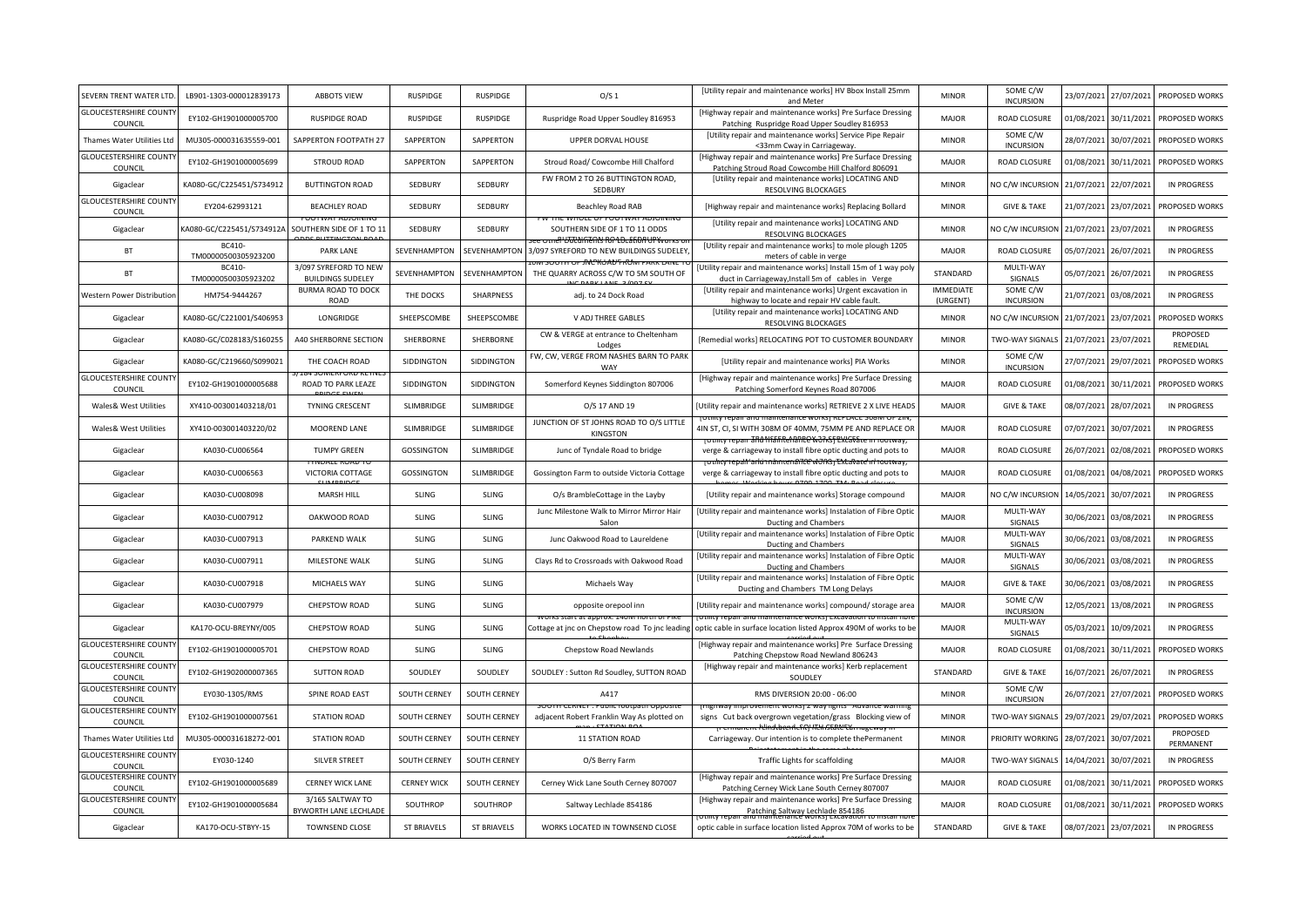| Gigaclear                                | KA170-OCU-STBYY-13-010        | <b>CROSS KEYS</b>                                    | <b>ST BRIAVELS</b>       | <b>ST BRIAVELS</b>   | Works located along Corss keys from jnc of<br>park lane to smithville close | optic cable in surface location listed Approx 30M of works to be                                                                  | STANDARD                              | ROAD CLOSURE                 | 13/07/2021 | 23/07/2021 | <b>IN PROGRESS</b> |
|------------------------------------------|-------------------------------|------------------------------------------------------|--------------------------|----------------------|-----------------------------------------------------------------------------|-----------------------------------------------------------------------------------------------------------------------------------|---------------------------------------|------------------------------|------------|------------|--------------------|
| Gigaclear                                | KA170-OCU-STBYY-13-10         | PARK LANE                                            | <b>ST BRIAVELS</b>       | <b>ST BRIAVELS</b>   | WORKS LOCATED FROM JNC ALONG PARK LANE                                      | optic cable in surface location listed Approx 230M of works to be                                                                 | STANDARD                              | ROAD CLOSURE                 | 14/07/2021 | 27/07/2021 | <b>IN PROGRESS</b> |
| Gigaclear                                | KA170-OCU-STBYY-12            | <b>BREAM ROAD</b>                                    | WHITEPOOL                | <b>ST BRIAVELS</b>   | works located from Smithville Close to Bream<br>road, St Briavels           | optic cable in surface location listed Approx 310M of works to be                                                                 | <b>MAJOR</b>                          | <b>GIVE &amp; TAKE</b>       | 30/06/2021 | 28/07/2021 | <b>IN PROGRESS</b> |
| <b>BT</b>                                | BC008-PTMS349472              | BREAMS CROSS FARM TO                                 | <b>TROW GREEN</b>        | <b>ST BRIAVELS</b>   | FARM TO JUNCTION AT PIKE HOUSE Bream                                        | [Utility asset works] TM Required to provide safe working zone<br>for pole test to be preformed                                   | <b>MINOR</b>                          | TWO-WAY SIGNALS              | 29/07/2021 | 29/07/2021 | PROPOSED WORKS     |
| Gigaclear                                | KA170-OCU-CRYY/002            | <b>BREAM ROAD</b>                                    | <b>ST BRIAVELS</b>       | <b>ST BRIAVELS</b>   | From Ash Cottage to track leading to The Great<br>Hoggins Farm, GL15 6RA    | optic cable in surface location listed Approx 14300M of works to                                                                  | <b>MAJOR</b>                          | MULTI-WAY<br>SIGNALS         | 12/05/2021 | 30/07/2021 | <b>IN PROGRESS</b> |
| Gigaclear                                | KA170-OCU-STBYY-4-023         | <b>PARK CLOSE</b>                                    | <b>ST BRIAVELS</b>       | <b>ST BRIAVELS</b>   | Works located in Park close                                                 | [Utility repair and maintenance works] Excavation to Dig trench<br>and install main ducts between CHA07 and CHA30                 | <b>MAJOR</b>                          | MULTI-WAY<br>SIGNALS         | 14/07/2021 | 30/07/2021 | <b>IN PROGRESS</b> |
| Gigaclear                                | KA170-OCU-STBYY-4-23          | BARROWELL LANE                                       | <b>ST BRIAVELS</b>       | <b>ST BRIAVELS</b>   | From jnc of Castle crescent to jnc of<br>HEWELSFIELD LANE                   | [Utility repair and maintenance works] Excavation to Dig trench<br>and install main ducts between CHA07 and CHA30                 | <b>MAJOR</b>                          | ROAD CLOSURE                 | 09/07/2021 | 30/07/2021 | <b>IN PROGRESS</b> |
| <b>GLOUCESTERSHIRE COUNT</b><br>COUNCIL  | EY102-GH1902000005089         | A466 FROM GREAT GROVE<br>TO BIGSWEIR BRIDGE          | <b>BIGSWEIR</b>          | <b>ST BRIAVELS</b>   | Hotel.: A466 FROM GREAT GROVE TO                                            | Highway repair and maintenance works] Maintain Traffic signals<br>on land slip ST BRIAVELS                                        | <b>IMMEDIATE</b><br>(URGENT)          | TWO-WAY SIGNALS              | 30/11/2020 | 30/07/2021 | <b>IN PROGRESS</b> |
| Gigaclear                                | KA170-OCU-STBYY-COM           | <b>HEWELSFIELD LANE</b>                              | <b>ST BRIAVELS</b>       | <b>ST BRIAVELS</b>   | Near conrer of Park close                                                   | [Utility repair and maintenance works] Permit to be used to<br>notify compound located on Hewelsfield Lane.                       | MAJOR                                 | <b>GIVE &amp; TAKE</b>       | 08/07/2021 | 02/09/2021 | <b>IN PROGRESS</b> |
| Gigaclear                                | KA170-OCU-STBYY-4             | <b>HEWELSFIELD LANE</b>                              | <b>ST BRIAVELS</b>       | <b>ST BRIAVELS</b>   | Along Hewelsfield lane                                                      | Utility repair and maintenance works] Excavation Dig trench and<br>install main ducts between CHA07 and CHA30                     | <b>MAJOR</b>                          | ROAD CLOSURE                 | 13/07/2021 | 14/09/2021 | <b>IN PROGRESS</b> |
| BT                                       | BC008-PTMS31968303            | <b>GLOUCESTER ROAD</b>                               | STANDISH                 | STANDISH             | B4008 GLOUCESTER ROAD OPPOSITE CHURCH<br>HOUSE STANDISH GL10 3EU            | [Utility asset works] TRAFFIC MANAGMENT REQUIRED TO<br>PROVIDE SAFE WORKINGS TO FOR OVEREAD STRUCTURE                             | <b>MINOR</b>                          | MULTI-WAY<br>SIGNALS         | 29/07/2021 | 29/07/2021 | PROPOSED WORKS     |
| <b>BT</b>                                | BC008-PTMS31968301            | <b>B4008 LITTLE HARESFIELD</b><br><b>TO STANDISH</b> | <b>LITTLE HARESFIELD</b> | <b>STANDISH</b>      | B4008 GLOUCESTER ROAD OPPOSITE CHURCH<br>HOUSE STANDISH GL10 3EU            | [Utility asset works] TRAFFIC MANAGMENT REQUIRED TO<br>PROVIDE SAFE WORKINGS TO FOR OVEREAD STRUCTURE                             | <b>MINOR</b>                          | MULTI-WAY<br>SIGNALS         | 29/07/2021 | 29/07/2021 | PROPOSED WORKS     |
| Gigaclear                                | KA080-GC/C211125/S422072      | <b>B4008 LITTLE HARESFIELD</b><br>TO STANDISH        | <b>LITTLE HARESFIELD</b> | <b>STANDISH</b>      | FW/CW/VERGE SOUTH BARN - JUNC OF BATH<br>ROAD                               | [Utility repair and maintenance works] SPLIT POT                                                                                  | <b>MINOR</b>                          | SOME C/W<br><b>INCURSION</b> | 30/07/2021 | 03/08/2021 | PROPOSED WORKS     |
| Netomnia Ltd                             | D2003-LSST58374               | <b>HIGH STREET</b>                                   | STONEHOUSE               | STONEHOUSE           | O/S 21 High Street                                                          | duct and lay telecoms ducting to connect new chamber with                                                                         | <b>MINOR</b>                          | SOME C/W<br><b>INCURSION</b> | 21/07/2021 | 22/07/2021 | <b>IN PROGRESS</b> |
| Netomnia Ltd                             | D2003-LSST69759               | PARK ROAD                                            | STONEHOUSE               | STONEHOUSE           | Jct of Park Rd/Festival Rd to jct of Midland<br>Rd/Park Rd                  | [Utility asset works] Multiple excavations required to locate &<br>clear blockages in telecoms duct                               | <b>MINOR</b>                          | SOME C/W<br><b>INCURSION</b> | 20/07/2021 | 22/07/2021 | <b>IN PROGRESS</b> |
| Netomnia Ltd                             | D2003-LSST69759-9             | MIDLAND ROAD                                         | STONEHOUSE               | STONEHOUSE           | O/S 44-52 Midland Road                                                      | [Utility asset works] Excavation required to lay new track for<br>telecoms duct                                                   | STANDARD                              | SOME C/W<br><b>INCURSION</b> | 15/07/2021 | 23/07/2021 | <b>IN PROGRESS</b> |
| Netomnia Ltd                             | D2003-LSST58351               | <b>BRISTOL ROAD</b>                                  | STONEHOUSE               | STONEHOUSE           | Jct of Bristol Road & Oldends Lane                                          | Utility asset works] Build Chamber JRF10 and lay duct in verge to<br>existing joint box                                           | <b>MINOR</b>                          | SOME C/W<br><b>INCURSION</b> | 21/07/2021 | 23/07/2021 | PROPOSED WORKS     |
| Netomnia Ltd                             | D2003-LSST69759-8             | <b>SEVERN ROAD</b>                                   | STONEHOUSE               | STONEHOUSE           | O/S 26-33 Severn Road                                                       | [Utility asset works] Excavation required to lay new track                                                                        | STANDARD                              | SOME C/W<br><b>INCURSION</b> | 15/07/2021 | 23/07/2021 | <b>IN PROGRESS</b> |
| Gigaclear                                | KA030-CU008099                | <b>GROVE LANE TO ORCHARD</b><br>PLACE WESTEND        | <b>NUPEND</b>            | STONEHOUSE           | Junc opposite 1 Westend Cottages to road<br>leading to Pidgemore Farm       | [Utility repair and maintenance works] Excavate to install fibre<br>optic cables. Working hours 07:00-19:00. TM: Road Closure     | <b>MINOR</b>                          | <b>GIVE &amp; TAKE</b>       | 24/07/2021 | 25/07/2021 | PROPOSED WORKS     |
| BT                                       | BC410-<br>TM00000500305148500 | NASTEND LANE                                         | NASTEND                  | STONEHOUSE           | APPROX 60M WEST OF 'GREEN FARM',<br>NASTEND LANE                            | [Utility repair and maintenance works] Replace 1 existing pole                                                                    | <b>MINOR</b>                          | NO C/W INCURSION             | 22/07/2021 | 26/07/2021 | PROPOSED WORKS     |
| Netomnia Ltd                             | D2003-LSST58359               | <b>BRISTOL ROAD</b>                                  | STONEHOUSE               | STONEHOUSE           | R/O 13 Boakes Drive on Bristol Road                                         | ulity asset works) excavation required to install i<br>jointing chamber and connected new chamber to existing                     | <b>MINOR</b>                          | TWO-WAY SIGNALS              | 23/07/2021 | 27/07/2021 | PROPOSED WORKS     |
| <b>GLOUCESTERSHIRE COUNT</b><br>COUNCIL  | EY204-22318197                | <b>BATH ROAD</b>                                     | HARESFIELD               | STONEHOUSE           | On Splitter                                                                 | [Highway repair and maintenance works] Bollard Replacement                                                                        | <b>MINOR</b>                          | <b>GIVE &amp; TAKE</b>       | 26/07/2021 | 28/07/2021 | PROPOSED WORKS     |
| BT                                       | BC008-PTMS31968302            | <b>STANDISH LANE</b>                                 | <b>STANDISH</b>          | STONEHOUSE           | B4008 GLOUCESTER ROAD OPPOSITE CHURCH<br>HOUSE STANDISH GL10 3EU            | [Utility asset works] TRAFFIC MANAGMENT REQUIRED TO<br>PROVIDE SAFE WORKINGS TO FOR OVEREAD STRUCTURE                             | <b>MINOR</b>                          | MULTI-WAY<br>SIGNALS         | 29/07/2021 | 29/07/2021 | PROPOSED WORKS     |
| <b>GLOUCESTERSHIRE COUNTY</b><br>COUNCIL | EY099-S50-00863               | OLDENDS LANE                                         | STONEHOUSE               | STONEHOUSE           | Adjacent to Stonehouse Football Ground                                      | NEW STORM OUTFALL FOR NEW INDUSTRIAL DEVELOPMENT                                                                                  | STANDARD                              | STOP/GO BOARDS               | 26/07/2021 | 30/07/2021 | PROPOSED WORKS     |
| Western Power Distribution               | HM753-2302733                 | STONEDALE ROAD                                       | STONEHOUSE               | STONEHOUSE           | ADJ 1.                                                                      | footway and concrete road and 295m trenching in tarmac                                                                            | <b>MAJOR</b>                          | SOME C/W<br><b>INCURSION</b> | 01/07/2021 | 01/08/2021 | <b>IN PROGRESS</b> |
| Western Power Distribution               | HM744-2308502B                | THE SQUARE                                           | STOW-ON-THE-<br>WOLD     | STOW-ON-THE-<br>WOLD | o/s Lloyds bank                                                             | [Utility repair and maintenance works] Urgent excavation in<br>highway to locate and repair LV cable fault                        | <b>IMMEDIATE</b><br>(URGENT)          | SOME C/W<br><b>INCURSION</b> | 16/07/2021 | 22/07/2021 | <b>IN PROGRESS</b> |
| Western Power Distribution               | HM744-2308502A                | <b>TALBOT COURT</b>                                  | STOW-ON-THE-<br>WOLD     | STOW-ON-THE-<br>WOLD | Outside 10                                                                  | highway to locate and repair LV cable fault. Works in conjunction                                                                 | <b>IMMEDIATE</b><br>(URGENT)          | NO C/W INCURSION             | 16/07/2021 | 22/07/2021 | <b>IN PROGRESS</b> |
| Thames Water Utilities Ltd               | MU305-000031645097-001        | <b>OVERHILL ROAD</b>                                 | <b>STRATTON</b>          | <b>STRATTON</b>      | 31, Overhill Road, Stratton, Cirencester, GL7<br>2LG                        | [Utility repair and maintenance works] Boundary Box Exchange<br>Fway in Footway.                                                  | <b>IMMEDIATE</b><br>(URGENT)          | SOME C/W<br><b>INCURSION</b> | 22/07/2021 | 26/07/2021 | <b>IN PROGRESS</b> |
| BT                                       | BC410-<br>TM00000500313111200 | WOOLASTON GRANGE TO                                  | <b>STROAT</b>            | <b>STROAT</b>        | OPP JNC WITH WOOLASTON RESTRICTED                                           | [Utility repair and maintenance works] Replace 1 jointbox<br>cover(s) in Footway                                                  | <b>IMMEDIATE</b><br><b>EMERGENCY)</b> | <b>TWO-WAY SIGNALS</b>       | 21/07/2021 | 23/07/2021 | <b>IN PROGRESS</b> |
| Netomnia Ltd                             | D2003-LSST58406               | <b>ELM ROAD</b>                                      | <b>STROUD</b>            | <b>STROUD</b>        | Adj to Springfields, Elm Road                                               | [Utility asset works] Excavation required to install new chambe<br>nd lay ducting to connect chamber to existing telecoms networl | <b>MINOR</b>                          | NO C/W INCURSION             | 20/07/2021 | 22/07/2021 | <b>IN PROGRESS</b> |
| Western Power Distributio                | HM753-2304519                 | <b>EAGLE CLOSE</b>                                   | CHALFORD                 | <b>STROUD</b>        | outside 6                                                                   | [Utility asset works] 1 joint hole in tarmac footway for supply<br>alteration                                                     | STANDARD                              | SOME C/W<br><b>INCURSION</b> | 16/07/2021 | 22/07/2021 | <b>IN PROGRESS</b> |
| Gigaclear                                | KA080-GC/C226499/S408105/     | VATCH COTTAGE TO SPRING<br>COTTAGES                  | THE VATCH                | <b>STROUD</b>        | FW, CW, VERGE WHOLE OF USRN                                                 | [Utility repair and maintenance works] LOCATING AND<br>RESOLVING BLOCKAGES                                                        | <b>MINOR</b>                          | SOME C/W<br><b>INCURSION</b> | 21/07/2021 | 23/07/2021 | PROPOSED WORKS     |
| <b>Wales&amp; West Utilities</b>         | XY410-003001326401            | <b>BATH ROAD</b>                                     | STROUD                   | <b>STROUD</b>        | FROM THE JUNCTION WITH ROCKMOOR HILL<br>O/S UNIT J BATH ROAD TRADING EST.   | 14IN, 4IN, 8IN, 6IN ST, CI, SI WITH 2133M OF 40MM, 125MM,                                                                         | <b>MAJOR</b>                          | TWO-WAY SIGNALS              | 26/04/2021 | 23/07/2021 | <b>IN PROGRESS</b> |
| Netomnia Ltd                             | D2003-LSST58425               | <b>EBLEY WHARF</b>                                   | <b>STROUD</b>            | <b>STROUD</b>        | O/S 4 Ebly Wharf, near junction with Home<br>Orchard                        | chamber and lay ducting to connect new chamber to existing                                                                        | <b>MINOR</b>                          | SOME C/W<br><b>INCURSION</b> | 21/07/2021 | 23/07/2021 | <b>IN PROGRESS</b> |
|                                          |                               |                                                      |                          |                      |                                                                             |                                                                                                                                   |                                       |                              |            |            |                    |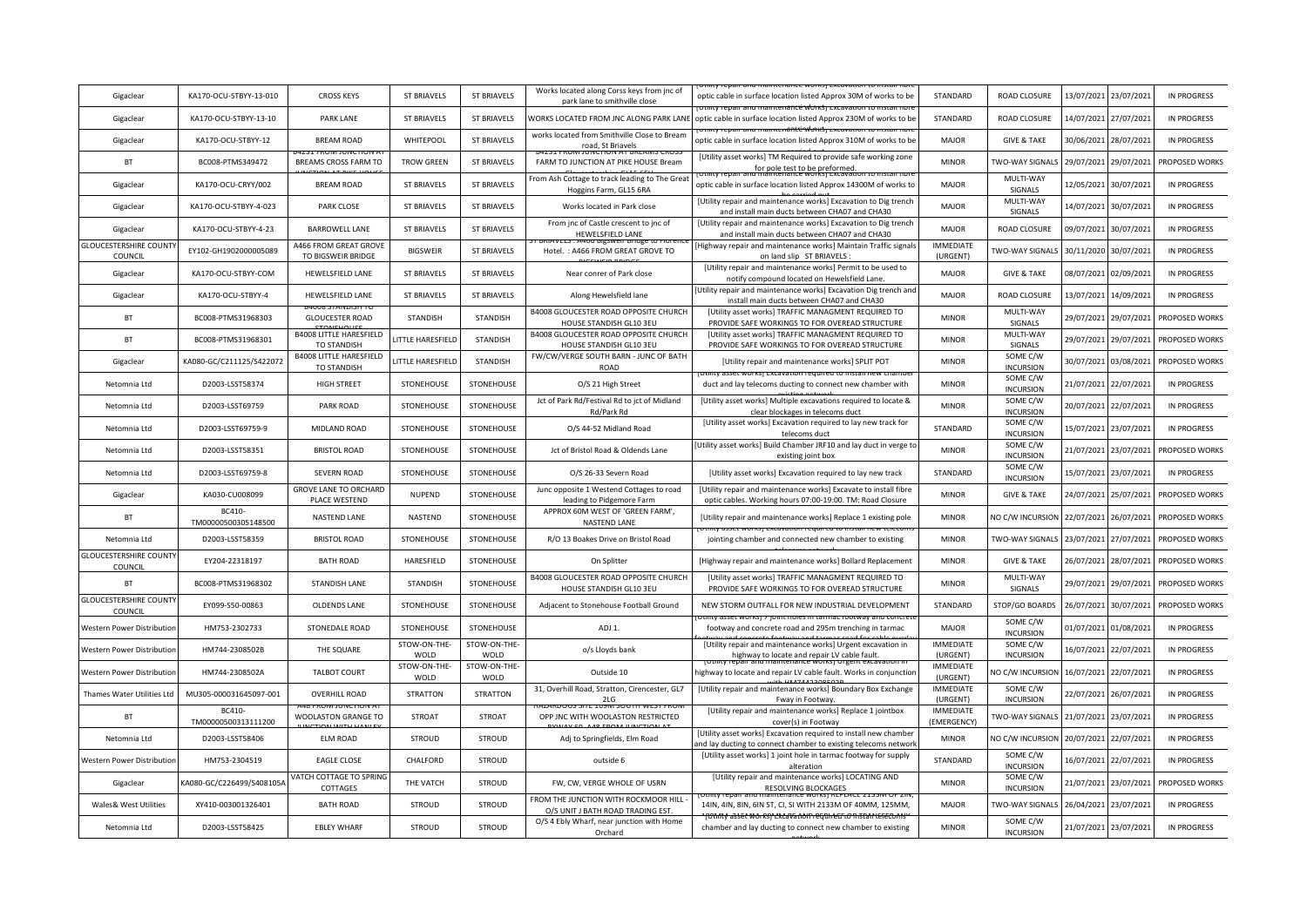| Gigaclear                                                               | KA080-GC/C206194/S411917     | <b>GLOUCESTER ROAD TO</b><br><b>HALFWAY PITCH</b>                       | PITCHCOMBE         | STROUD                | VERGE FROM SPRING BANK TO PITCHCOMBE<br>VIEW                      | [Utility repair and maintenance works] LOCATING AND<br>RESOLVING BLOCKAGES                                           | <b>MINOR</b>                 | NO C/W INCURSION             | 21/07/2021 | 23/07/2021            | PROPOSED WORKS            |
|-------------------------------------------------------------------------|------------------------------|-------------------------------------------------------------------------|--------------------|-----------------------|-------------------------------------------------------------------|----------------------------------------------------------------------------------------------------------------------|------------------------------|------------------------------|------------|-----------------------|---------------------------|
| Netomnia Ltd                                                            | D2003-LSST58427A             | CASHES GREEN ROAD                                                       | <b>STROUD</b>      | <b>STROUD</b>         | O/S 1 Kingsley Villas, Cashes Green Road                          | chamber and lay telecoms ducting to connect new chamber to                                                           | <b>MINOR</b>                 | <b>TWO-WAY SIGNALS</b>       | 25/07/2021 | 25/07/2021            | PROPOSED WORKS            |
| SEVERN TRENT WATER LTD                                                  | LB901-1303-000012842156      | <b>WESTWARD ROAD</b>                                                    | EBLEY              | STROUD                | OUTSIDE 316                                                       | [Utility repair and maintenance works] Long Comm pipe Renew<br>25mm                                                  | <b>IMMEDIATE</b><br>(URGENT) | <b>TWO-WAY SIGNALS</b>       |            | 22/07/2021 26/07/2021 | <b>IN PROGRESS</b>        |
| <b>BT</b>                                                               | BC410<br>TM00000500307086402 | <b>BISLEY ROAD</b>                                                      | <b>STROUD</b>      | <b>STROUD</b>         | OPP 171, BISLEY ROAD                                              | [Utility repair and maintenance works] Replace 1 existing pole<br>$0.5m \times 0.5m$                                 | <b>MINOR</b>                 | SOME C/W<br><b>INCURSION</b> | 22/07/2021 | 26/07/2021            | PROPOSED WORKS            |
| SEVERN TRENT WATER LTD                                                  | LB521-A6S-125698874A         | <b>BEARDS LANE</b>                                                      | <b>STROUD</b>      | <b>STROUD</b>         | Alongside Sunnyville, works located on Beards<br>Lane             | monitoring equipment in the dirty water system to help prevent                                                       | <b>MINOR</b>                 | <b>GIVE &amp; TAKE</b>       | 22/07/2021 | 26/07/2021            | IN PROGRESS               |
| <b>Nestern Power Distribution</b>                                       | HM753-2305518                | <b>GLOUCESTER STREET</b>                                                | <b>STROUD</b>      | STROUD                | outside 25/26                                                     | [New service connection] 1 joint hole in tarmac footway and 2m<br>trenching in tarmac footway for new supply         | STANDARD                     | SOME C/W<br><b>INCURSION</b> | 22/07/2021 | 27/07/2021            | PROPOSED WORKS            |
| Wales& West Utilities                                                   | XY243-004000170243           | CASTLE RISE                                                             | STROUD             | <b>STROUD</b>         | $O/S$ 2A                                                          | [Utility repair and maintenance works] LAY NEW GAS SERVICE<br>12M PUBLIC                                             | STANDARD                     | SOME C/W<br><b>INCURSION</b> | 22/07/2021 | 28/07/2021            | <b>IN PROGRESS</b>        |
| Netomnia Ltd                                                            | D2003-LSST58397B             | <b>DUDBRIDGE HILL</b>                                                   | <b>STROUD</b>      | <b>STROUD</b>         | Opposite Lindens on Bath Road. 4-way lights on<br>Dudbridge Hill  | telecommunication assets - Build Chamber JRF6 and lay duct in                                                        | <b>MINOR</b>                 | MULTI-WAY<br>SIGNALS         | 26/07/2021 |                       | 28/07/2021 PROPOSED WORKS |
| <b>GLOUCESTERSHIRE COUNT</b><br>COUNCIL                                 | EY102-GH1902000007559        | <b>BATH ROAD</b>                                                        | WOODCHESTER        | <b>STROUD</b>         | <b>STROUD BATH ROAD</b>                                           | <del>nenance worksr</del><br>carrigeway depression. On A46 next to entrance to Manor Drive                           | <b>MINOR</b>                 | <b>TWO-WAY SIGNALS</b>       | 26/07/2021 | 28/07/2021            | PROPOSED WORKS            |
| SEVERN TRENT WATER LTD                                                  | LB901-1303-000060400859      | <b>LONDON ROAD</b>                                                      | STROUD             | <b>STROUD</b>         | OPP R/O 7 CASTLE RISE                                             | [Utility repair and maintenance works] * Meter Repair Unblock *<br>Job in Carriageway (10mm Bitmac (Tarmac))         | <b>MINOR</b>                 | <b>TWO-WAY SIGNALS</b>       | 26/07/2021 | 28/07/2021            | PROPOSED WORKS            |
| <b>GLOUCESTERSHIRE COUNTY</b><br>COUNCIL                                | EY204-56303207               | STRATFORD ROAD                                                          | <b>STROUD</b>      | <b>STROUD</b>         | Jn Tescos, Splitter Beeches                                       | [Highway repair and maintenance works] Investigating and<br>repair Fault<br>SJ Excavation                            | <b>MINOR</b>                 | <b>GIVE &amp; TAKE</b>       | 26/07/2021 | 28/07/2021            | PROPOSED WORKS            |
| Netomnia Ltd                                                            | D2003-LSST58397A             | <b>BATH ROAD</b>                                                        | <b>STROUD</b>      | <b>STROUD</b>         | Opposite Lindens on Bath Road                                     | telecommunication assets - Build Chamber JRF6 and lay duct in                                                        | <b>MINOR</b>                 | MULTI-WAY<br>SIGNALS         | 26/07/2021 | 28/07/2021            | PROPOSED WORKS            |
| Netomnia Ltd                                                            | D2003-LSST58397C             | <b>WALKLEY HILL</b>                                                     | STROUD             | <b>STROUD</b>         | Opposite Lindens on Bath Road. 4-way lights on<br>Walkley Hill    | <del>sset wlóN≾j~∟x∪avatnoin it∪ bar</del><br>telecommunication assets - Build Chamber JRF6 and lay duct in          | <b>MINOR</b>                 | MULTI-WAY<br>SIGNALS         | 26/07/2021 | 28/07/2021            | PROPOSED WORKS            |
| Netomnia Ltd                                                            | D2003-LSST58392A             | <b>BEARDS LANE</b>                                                      | <b>STROUD</b>      | STROUD                | Jcn Cainscross Road and Beards Lane                               | [Utility asset works] Excavation required to install a chamber                                                       | <b>MINOR</b>                 | SOME C/W<br><b>INCURSION</b> | 27/07/2021 | 29/07/2021            | PROPOSED WORKS            |
| Western Power Distribution                                              | HM753-0690156                | <b>BATH ROAD</b>                                                        | <b>STROUD</b>      | STROUD                | Outside 299                                                       | [Utility repair and maintenance works] Tree trimming - No<br>excavation                                              | <b>MINOR</b>                 | <b>TWO-WAY SIGNALS</b>       | 29/07/2021 | 29/07/2021            | PROPOSED WORKS            |
| Netomnia Ltd                                                            | D2003-LSST58392B             | CAINSCROSS ROAD                                                         | <b>STROUD</b>      | <b>STROUD</b>         | Jcn Cainscross Road and Beards Lane                               | for telecoms assets and lay ducting to connect new chamber to                                                        | <b>MINOR</b>                 | SOME C/W<br><b>INCURSION</b> | 27/07/2021 | 29/07/2021            | PROPOSED WORKS            |
|                                                                         |                              |                                                                         | SOUTH              | <b>STROUD</b>         | o/s cromwell                                                      | [Utility repair and maintenance works] Overhead Works Only                                                           | <b>MINOR</b>                 | <b>GIVE &amp; TAKE</b>       | 30/07/2021 | 30/07/2021            | PROPOSED WORKS            |
| <b>Nestern Power Distribution</b>                                       | HM753-0695313                | HIGH STREET                                                             | <b>WOODCHESTER</b> |                       |                                                                   | No excavation for Reconductoring                                                                                     |                              |                              |            |                       |                           |
| <b>GLOUCESTERSHIRE COUNTY</b><br>COUNCIL                                | EY050-APPLETV2/290721        | RUSSELL STREET                                                          | STROUD             | <b>STROUD</b>         | entire street                                                     | filming                                                                                                              | <b>MINOR</b>                 | STOP/GO BOARDS               | 29/07/2021 | 30/07/2021            | PROPOSED WORKS            |
| <b>GLOUCESTERSHIRE COUNTY</b><br>COUNCIL                                | EY050-APPLETV/290721         | <b>STATION ROAD</b>                                                     | <b>STROUD</b>      | <b>STROUD</b>         | jun Russell st to outside railway station                         | footway closure for filming, pedestrians to be directed to                                                           | <b>MINOR</b>                 | SOME C/W<br><b>INCURSION</b> | 29/07/2021 |                       | 30/07/2021 PROPOSED WORKS |
| Gigaclear                                                               | KA030-CU007294               | CHALFORD FOOTPATH 116                                                   | <b>STROUD</b>      | <b>STROUD</b>         | A419 London Road to Meadow Cottages                               | opposite footway<br>optic cable and customer connections. Working hours 0700-                                        | <b>MAJOR</b>                 | ROAD CLOSURE                 | 19/07/2021 | 30/07/2021            | PROPOSED WORKS            |
| Gigaclear                                                               | KA080-GC/C177686/S426258     | <b>GLOUCESTER ROAD TO</b><br><b>HALFWAY PITCH</b>                       | PITCHCOMBE         | <b>STROUD</b>         | CW, VERGE ALONG LURKS LANE                                        | [Utility repair and maintenance works] LOCATING AND<br>RESOLVING BLOCKAGES                                           | <b>MINOR</b>                 | SOME C/W<br><b>INCURSION</b> | 30/07/2021 | 03/08/2021            | PROPOSED WORKS            |
| <b>GLOUCESTERSHIRE COUNT</b><br>COUNCIL                                 | EY102-GH1902000007497        | <b>B4070 BUCKS HEAD FARM</b><br>CRANHAM TO BULLS CROSS                  | THE CAMP           | <b>STROUD</b>         | B4070                                                             | [Highway repair and maintenance works] Ash dieback. B4070                                                            | STANDARD                     | ROAD CLOSURE                 | 26/07/2021 | 06/08/2021            | PROPOSED WORKS            |
| Western Power Distributior                                              | HM762-90373369B              | SELSLEY HILL                                                            | STROUD             | STROUD                | From Outside Millvale Engineering to Outside<br>Esso MFG          | <b>SSCL WORKST LALGVALE GITURN JUNY</b><br>This has to be done in conjunction with HM76290373369A                    | STANDARD                     | <b>TWO-WAY SIGNAL</b>        | 12/07/2021 | 18/08/2021            | <b>IN PROGRESS</b>        |
| Wales& West Utilities                                                   | XY410-003001520905/999       | <b>KITESNEST LANE</b>                                                   | LIGHTPILL          | <b>STROUD</b>         | <b>OPP 25</b>                                                     | Utility repair and maintenance works] WELFARE UNIT LOCATION                                                          | <b>MAJOR</b>                 | SOME C/W<br><b>INCURSION</b> | 09/03/2021 | 27/08/2021            | <b>IN PROGRESS</b>        |
| <b>Nestern Power Distribution</b>                                       | HM762-90373369D              | <b>DUDBRIDGE ROAD</b>                                                   | <b>STROUD</b>      | <b>STROUD</b>         | From the Junction with Selsley Hill to Outside<br>Shroud Recovery | This has to be done in conjunction with HM76290373369A                                                               | <b>MAJOR</b>                 | MULTI-WAY<br>SIGNALS         | 12/07/2021 | 31/08/2021            | <b>IN PROGRESS</b>        |
| <b>GLOUCESTERSHIRE COUNTY</b><br>COUNCIL                                | EY050-STROUDMARKET           | <b>LONDON ROAD</b>                                                      | <b>STROUD</b>      | <b>STROUD</b>         | jun cornhill to jun russell st                                    | closures on saturdays only 05.30hrs to 15.30hrs for market---<br>sdc legal order                                     | <b>MAJOR</b>                 | <b>ROAD CLOSURE</b>          | 09/01/2021 | 25/09/2021            | IN PROGRESS               |
| <b>GLOUCESTERSHIRE COUNTY</b><br>COUNCIL                                | EY050-STC/SUBROOMS           | <b>KENDRICK STREET</b>                                                  | <b>STROUD</b>      | STROUD                | Sub Rooms                                                         | tm only on site due to issues with stonework on sub rooms<br>building - stroud town council                          | <b>MAJOR</b>                 | SOME C/W<br><b>INCURSION</b> | 20/07/2021 | 31/12/2021            | <b>IN PROGRESS</b>        |
| <b>BT</b>                                                               | BC008-PTMS102726             | B4077 FORD MANOR TO<br><b>CHARNAL PLANTATION</b>                        | FORD               | <b>TEMPLE GUITING</b> | PLANTATION FORD TEMPLE GUITING                                    | [Utility asset works] TM Required to provide safe working zone<br>for pole test to be preformed.                     | <b>MINOR</b>                 | <b>TWO-WAY SIGNAL</b>        | 30/07/2021 | 30/07/2021            | PROPOSED WORKS            |
| <b>WESSEX WATER</b>                                                     | PG101-C9897/LONDONTL/1/3     | <b>LONDON ROAD</b>                                                      | <b>TETBURY</b>     | <b>TETBURY</b>        | From O/S 20 Lewsey Court to the side of 5<br>Cotswold Close       | [Utility repair and maintenance works] Works are for installing<br>new manhole cover on existing surface water sewer | STANDARD                     | MULTI-WAY<br>SIGNALS         | 19/07/2021 | 22/07/2021            | <b>IN PROGRESS</b>        |
| <b>Bristol Water</b>                                                    | AY009-2645737                | <b>CONYGAR ROAD</b>                                                     | TETBURY            | <b>TETBURY</b>        | Outside 16                                                        | [Utility repair and maintenance works] Repair stop tap                                                               | <b>MINOR</b>                 | SOME C/W<br><b>INCURSION</b> | 21/07/2021 | 22/07/2021            | <b>IN PROGRESS</b>        |
| <b>WESSEX WATER</b>                                                     | PG101-C9897/LONDONTL/2/3     | SHEPHERDS MEAD                                                          | TETBURY            | <b>TETBURY</b>        | Opp 4                                                             | [Utility repair and maintenance works] No works taking place<br>here, Traffic Head only                              | STANDARD                     | MULTI-WAY<br>SIGNALS         | 19/07/2021 | 22/07/2021            | <b>IN PROGRESS</b>        |
| <b>WESSEX WATER</b>                                                     | PG101-C9897/LONDONTL/3/3     | <b>BRAYBROOKE CLOSE</b>                                                 | <b>TETBURY</b>     | <b>TETBURY</b>        | O/S <sub>1</sub>                                                  | [Utility repair and maintenance works] No works taking place<br>here, Traffic head only                              | STANDARD                     | MULTI-WAY<br>SIGNALS         | 19/07/2021 | 22/07/2021            | <b>IN PROGRESS</b>        |
| <b>GLOUCESTERSHIRE COUNT</b><br>COUNCIL<br><b>GLOUCESTERSHIRE COUNT</b> | EY102-GH1902000007480        | 3/190 AVENING ROAD TO<br>LONDON ROAD TETBURY<br>3/272 STAR FARM TO A433 | TETBURY            | <b>TETBURY</b>        | Avening Road to London Road                                       | Highway repair and maintenance works] Overaching job for Ash<br>Die Back project                                     | <b>MAJOR</b>                 | <b>ROAD CLOSURE</b>          | 19/07/2021 | 23/07/2021            | <b>IN PROGRESS</b>        |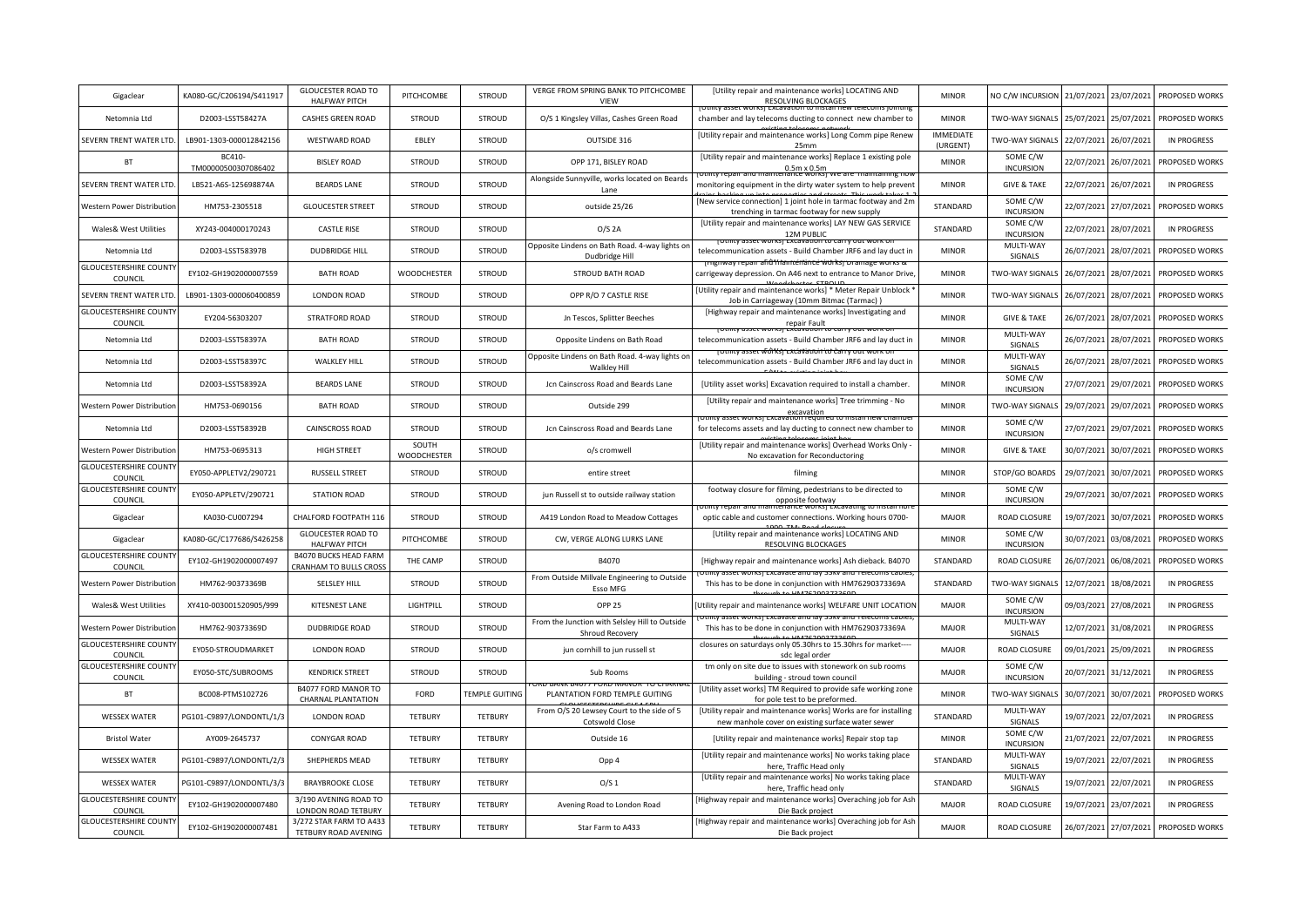| <b>BT</b>                                | BC008-PTMS272136          | <b>CHARLTON ROAD</b>                           | <b>TETBURY</b>        | <b>TETBURY</b>   | CHARLTON ROAD TETBURY GLOUCESTERSHIRE                                                         | [Utility asset works] TM Required to provide safe working zone<br>for pole test to be preformed.                             | <b>MINOR</b>                 | TWO-WAY SIGNALS              | 28/07/2021 | 28/07/2021 | PROPOSED WORKS       |
|------------------------------------------|---------------------------|------------------------------------------------|-----------------------|------------------|-----------------------------------------------------------------------------------------------|------------------------------------------------------------------------------------------------------------------------------|------------------------------|------------------------------|------------|------------|----------------------|
| <b>GLOUCESTERSHIRE COUNT</b><br>COUNCIL  | EY102-GH1902000007485     | <b>CIRENCESTER ROAD</b>                        | <b>TETBURY</b>        | <b>TETBURY</b>   | TETBURY : Cirencester Road Tetbury :<br><b>CIRENCESTER ROAD</b>                               | [Highway repair and maintenance works] Replace full height<br>kerbs with dropped kerbs. TETBURY                              | STANDARD                     | TWO-WAY SIGNALS              | 26/07/2021 | 30/07/2021 | PROPOSED WORKS       |
| <b>GLOUCESTERSHIRE COUNT</b><br>COUNCIL  | EY102-GH1902000007482     | <b>BATH ROAD</b>                               | <b>TETBURY</b>        | <b>TETBURY</b>   | : Whole of Gloucestershire : Whole of<br>gloucestershire, for mass orders only.               | [Highway repair and maintenance works] Ash dieback                                                                           | <b>MAJOR</b>                 | <b>ROAD CLOSURE</b>          | 28/07/2021 | 30/07/2021 | PROPOSED WORKS       |
| <b>GLOUCESTERSHIRE COUNT</b><br>COUNCIL  | EY102-GH1902000007483     | <b>BATH ROAD</b>                               | <b>DOUGHTON</b>       | <b>TETBURY</b>   | Bath road                                                                                     | [Highway repair and maintenance works] Ash dieback                                                                           | <b>MAJOR</b>                 | ROAD CLOSURE                 | 28/07/2021 | 30/07/2021 | PROPOSED WORKS       |
| <b>GLOUCESTERSHIRE COUNT</b><br>COUNCIL  | EY102-GH1902000006757     | MYTHE ROAD                                     | TEWKESBURY            | TEWKESBURY       | TEWKESBURY:: MYTHE ROAD                                                                       | [Highway repair and maintenance works] Remove chevro-flex<br>and replace with 2 chevrons TEWKESBURY :                        | <b>MINOR</b>                 | <b>TWO-WAY SIGNALS</b>       | 22/07/2021 | 22/07/2021 | PROPOSED WORKS       |
| <b>GLOUCESTERSHIRE COUNT</b><br>COUNCIL  | EY102-GH1902000007357     | <b>GLOUCESTER ROAD</b>                         | TEWKESBURY            | TEWKESBURY       | TEWKESBURY : GLOUCESTER ROAD                                                                  | [Highway repair and maintenance works] Replace missing<br>manhole cover TEWKESBURY                                           | <b>MINOR</b>                 | <b>GIVE &amp; TAKE</b>       | 22/07/2021 | 22/07/2021 | PROPOSED WORKS       |
| <b>GLOUCESTERSHIRE COUNT</b><br>COUNCIL  | EY100-864599              | YORK ROAD                                      | TEWKESBURY            | TEWKESBURY       | York Road Tewkesbury                                                                          | [Highway improvement works] Concrete Road Resurfacing                                                                        | <b>MAJOR</b>                 | <b>ROAD CLOSURE</b>          | 16/07/2021 | 22/07/2021 | <b>IN PROGRESS</b>   |
| <b>GLOUCESTERSHIRE COUNT</b><br>COUNCIL  | EY102-GH1902000006754     | <b>NATTON</b>                                  | <b>ASHCHURCH</b>      | TEWKESBURY       | TEWKESBURY: Opposite junction to Natton:<br><b>NATTON</b>                                     | [Highway repair and maintenance works] Replace damaged sign<br>TEWKESBURY                                                    | <b>MINOR</b>                 | <b>GIVE &amp; TAKE</b>       | 22/07/2021 | 22/07/2021 | PROPOSED WORKS       |
| <b>BT</b>                                | BC008-PTMS374510          | A38 PAGES LANE TO<br>WOODEND FARM LANE         | SHUTHONGER            | TEWKESBURY       | A38 TEWKESBURY Worcester road opposite<br>willavis GL20 6EH                                   | [Utility asset works] 2 way lights for pole test                                                                             | <b>MINOR</b>                 | TWO-WAY SIGNALS              | 23/07/2021 | 23/07/2021 | PROPOSED WORKS       |
| SEVERN TRENT WATER LTD                   | LB901-1303-000060401651   | 401139 BRIDGE HOUSE TO<br>HILL VIEW BADGEWORTH | <b>BADGEWORTH</b>     | TEWKESBURY       | OPP PROP KNOWN AS BENTHAM MANOR                                                               | [Utility asset works] * Long Comm Pipe Repair 1' * visible leak in<br>verge                                                  | <b>IMMEDIATE</b><br>(URGENT) | ROAD CLOSURE                 | 21/07/2021 | 23/07/2021 | <b>IN PROGRESS</b>   |
| <b>BT</b>                                | BC008-PTMS371437          | ORCHARD VIEW                                   | <b>TREDINGTON</b>     | TEWKESBURY       | 7 LLANTHONY COTTAGES TEWKESBURY GL20<br>7BT UNITED KINGDOM                                    | [Utility repair and maintenance works] Access required to<br>telegraph pole in verge for periodic safety testing             | <b>MINOR</b>                 | TWO-WAY SIGNALS              | 23/07/2021 | 23/07/2021 | PROPOSED WORKS       |
| <b>GLOUCESTERSHIRE COUNT</b><br>COUNCIL  | EY102-GH1902000006789     | B4213 WAINLODE LANE TO<br>HAM ROAD TIRLEY      | TIRLEY                | TEWKESBURY       | road junction : B4213 WAINLODE LANE TO                                                        | [Highway repair and maintenance works] Re-fix sign to post<br>TEWKESBURY:                                                    | <b>MINOR</b>                 | <b>GIVE &amp; TAKE</b>       | 26/07/2021 | 26/07/2021 | PROPOSED WORKS       |
| <b>GLOUCESTERSHIRE COUNT</b><br>COUNCIL  | EY100-864597A             | <b>QUEENS ROAD</b>                             | TEWKESBURY            | TEWKESBURY       | 4/7802 Queens Road, Tewkesbury                                                                | [Highway improvement works] Concrete Road Resurfacing                                                                        | <b>MAJOR</b>                 | ROAD CLOSURE                 | 22/07/2021 | 27/07/2021 | PROPOSED WORKS       |
| <b>GLOUCESTERSHIRE COUNTY</b><br>COUNCIL | EY100-864597B             | MARGARET ROAD                                  | TEWKESBURY            | TEWKESBURY       | 4/7824 Margaret Road, Tewkesbury                                                              | [Highway improvement works] Concrete Road Resurfacing                                                                        | <b>MAJOR</b>                 | ROAD CLOSURE                 | 22/07/2021 | 27/07/2021 | PROPOSED WORKS       |
| <b>GLOUCESTERSHIRE COUNTY</b><br>COUNCIL | EY100-864597              | <b>WENLOCK ROAD</b>                            | TEWKESBURY            | TEWKESBURY       | 4/7824 Wenlock Road Tewkesbury                                                                | [Highway improvement works] Concrete Road Resurfacing                                                                        | <b>MAJOR</b>                 | ROAD CLOSURE                 | 22/07/2021 | 27/07/2021 | PROPOSED WORKS       |
| Gigaclear                                | KA080-GC/C113207/S442583  | 500323 LANE TO GRANGE<br><b>FARM ASHCHURCH</b> | <b>ASHCHURCH</b>      | TEWKESBURY       | FW CW V THE WHOLE OF 500323 LANE TO<br><b>GRANGE FARM ASHCHURCH</b>                           | [Utility repair and maintenance works] Relocating POTs                                                                       | <b>MINOR</b>                 | SOME C/W<br><b>INCURSION</b> | 26/07/2021 | 28/07/2021 | PROPOSED WORKS       |
| SEVERN TRENT WATER LTI                   | LB901-1303-000060401309   | 400527 FROM JNCT B4632<br>THROUGH BUCKLAND     | <b>BUCKLAND</b>       | TEWKESBURY       | OUTSIDE ST MICHAELS CHURCH                                                                    | [Utility repair and maintenance works] Small Meter Renew<br>150mm                                                            | <b>MINOR</b>                 | <b>GIVE &amp; TAKE</b>       | 26/07/2021 | 28/07/2021 | PROPOSED WORKS       |
| <b>GLOUCESTERSHIRE COUNT</b><br>COUNCIL  | EY102-GH1902000006947     | <b>CROSSROADS TO</b>                           | STANWAY               | TEWKESBURY       | ACABUAT - 04037 TRUTTELLINUS EULSEW<br>plant to GWR Bridge: B4632 TEDDINGTON                  | [Highway repair and maintenance works] Carriageway Patching<br>TEWKESBURY:                                                   | <b>MINOR</b>                 | TWO-WAY SIGNALS              | 29/07/2021 | 29/07/2021 | PROPOSED WORKS       |
| Gigaclear                                | KA080-GC/C195542/S447236  | <b>WYNYARDS CLOSE</b>                          | TEWKESBURY            | TEWKESBURY       | FW V THE WHOLE OF WYNYARDS CLOSE,<br><b>TEWKESBURY</b>                                        | [Remedial works] RECTIFYING DEFECT                                                                                           | <b>MINOR</b>                 | NO C/W INCURSION 28/07/2021  |            | 30/07/2021 | PROPOSED<br>REMEDIAL |
| <b>GLOUCESTERSHIRE COUNT</b><br>COUNCIL  | EY102-GH1902000006827     | <b>HIGH STREET</b>                             | TEWKESBURY            | TEWKESBURY       | TEWKESBURY: Top of High Street by mini<br>r/about : HIGH STREET                               | [Highway repair and maintenance works] Reset bollard<br>TFWKFSBURY                                                           | <b>MINOR</b>                 | <b>GIVE &amp; TAKE</b>       | 30/07/2021 | 30/07/2021 | PROPOSED WORKS       |
| <b>GLOUCESTERSHIRE COUNT</b><br>COUNCIL  | EY102-GH1902000006836     | <b>GLOUCESTER ROAD</b>                         | TEWKESBURY            | TEWKESBURY       | EWKESBURY : Opposite Abbots road junction<br><b>GLOUCESTER ROAD</b>                           | [Highway repair and maintenance works] REPLACE DAMAGED<br>PIPE TEWKESBURY:                                                   | <b>MINOR</b>                 | <b>GIVE &amp; TAKE</b>       | 30/07/2021 | 30/07/2021 | PROPOSED WORKS       |
| SEVERN TRENT WATER LTD                   | LB525-A6S-12021006A       | QUEENS ROAD                                    | TEWKESBURY            | TEWKESBURY       | junction of Wenlock Road and Link Road to o/s                                                 | [Utility asset works] Laying 100m of new sewage pumping main<br>in open cut in the verge and highway                         | STANDARD                     | ROAD CLOSURE                 | 14/06/2021 | 04/08/2021 | <b>IN PROGRESS</b>   |
| SEVERN TRENT WATER LTD                   | LB525-A6S-12021005A       | <b>WENLOCK ROAD</b>                            | TEWKESBURY            | TEWKESBURY       | junction of Queens Road and Link Road to the                                                  | [Utility asset works] Laying 45m of new sewage pumping main in<br>open cut in the highway.                                   | MAJOR                        | <b>ROAD CLOSURE</b>          | 14/06/2021 | 04/08/2021 | <b>IN PROGRESS</b>   |
| <b>GLOUCESTERSHIRE COUNT</b><br>COUNCIL  | EY102-GH1901000005696     | 300082 STAVERTON TO<br><b>B4063 JUNCTION</b>   | <b>STAVERTON</b>      | TEWKESBURY       | <b>Boddington Road</b>                                                                        | [Highway repair and maintenance works] Pre Surface Dressing<br>Patching Boddington Road Staverton 817167                     | <b>MAJOR</b>                 | <b>ROAD CLOSURE</b>          | 01/08/2021 | 30/11/2021 | PROPOSED WORKS       |
| <b>GLOUCESTERSHIRE COUNT</b><br>COUNCIL  | EY102-GH1901000005694     | 300084 ROAD TO<br><b>ELMSTONE HARDWICKE</b>    | ELMSTONE<br>HARDWICKE | TEWKESBURY       | Road to Elmstone Hardwicke                                                                    | [Highway repair and maintenance works] Pre Surface Dressing<br>Patching Road to Elmstone Hardwicke 807313                    | <b>MAJOR</b>                 | ROAD CLOSURE                 | 01/08/2021 | 30/11/2021 | PROPOSED WORKS       |
| SEVERN TRENT WATER LTD                   | LB529-A6W-12464-02-A      | <b>FLOUR MILLS</b>                             | TEWKESBURY            | TEWKESBURY       | On the bridge named 'Flour Mills'                                                             | (from lorries delivering to the STW site) that line either side of                                                           | <b>MAJOR</b>                 | NO C/W INCURSION             | 06/04/2021 | 30/11/2021 | <b>IN PROGRESS</b>   |
| <b>GLOUCESTERSHIRE COUNT</b><br>COUNCIL  | EY102-GH1902000006566     | HOUSE TO JUNCTION AT                           | <b>KENTS GREEN</b>    | <b>TIBBERTON</b> | ROAD FROM CRAVEN HOUSE TO JUNCTION AT                                                         | [Highway repair and maintenance works] Drainage scheme.<br><b>TIBBERTON</b>                                                  | <b>MAJOR</b>                 | ROAD CLOSURE                 | 22/07/2021 | 29/07/2021 | PROPOSED WORKS       |
| Gigaclear                                | KA170-OCU-STRCHW/0039     | TIDENHAM FOOTPATH 44                           | TIDENHAM              | TIDENHAM         | TRACK OFF A48                                                                                 | optic cable in surface location listed Approx 100M of works to be                                                            | <b>MAJOR</b>                 | <b>GIVE &amp; TAKE</b>       | 16/07/2021 | 23/07/2021 | <b>IN PROGRESS</b>   |
| Gigaclear                                | KA080-GC/C220080/S551023  | TIDENHAM FOOTPATH 90                           | TIDENHAM              | <b>TIDENHAM</b>  | FW o/s wood cottage                                                                           | [Utility repair and maintenance works] Fiber service installation                                                            | <b>MINOR</b>                 | NO C/W INCURSION             | 30/07/2021 | 03/08/2021 | PROPOSED WORKS       |
| Gigaclear                                | KA080-GC/S735481/1        | <b>SEDBURY LANE</b>                            | <b>TUTSHILL</b>       | <b>TUTSHILL</b>  | FW,CW,VERGE HIGH CLIFFE - OS 1 SEDBURY<br>LANE                                                | [Utility repair and maintenance works] PIA WORKS TO GIVE<br>CUSTOMER A LIVE SERVICE TO THE PROPERTY                          | <b>MINOR</b>                 | SOME C/W<br><b>INCURSION</b> | 20/07/2021 | 22/07/2021 | <b>IN PROGRESS</b>   |
| Gigaclear                                | KA080-GC/C202458/S557665  | <b>COLEFORD ROAD</b>                           | TUTSHILL              | TUTSHILL         | FW O/S ROB-ROY                                                                                | [Utility repair and maintenance works] LOCATING AND<br><b>RESOLVING BLOCKAGES</b>                                            | <b>MINOR</b>                 | NO C/W INCURSION             | 21/07/2021 | 22/07/2021 | <b>IN PROGRESS</b>   |
| Gigaclear                                | KA080-GC/C202458/S557665A | <b>ELM ROAD</b>                                | TUTSHILL              | TUTSHILL         | FW FRONT JUNCTION OF COLEFORD ROAD TO<br>JUNCTION OF WIREWOOD CLOSE                           | [Utility repair and maintenance works] LOCATING AND<br>RESOLVING BLOCKAGES                                                   | <b>MINOR</b>                 | NO C/W INCURSION             | 21/07/2021 | 23/07/2021 | <b>IN PROGRESS</b>   |
| Gigaclear                                | KA080-GC/C202458/S557665B | WIREWOOD CLOSE                                 | <b>TUTSHILL</b>       | TUTSHILL         | FW 8 WIREWOOD CLOSE                                                                           | [Utility repair and maintenance works] LOCATING AND<br>RESOLVING BLOCKAGES                                                   | <b>MINOR</b>                 | SOME C/W<br><b>INCURSION</b> | 21/07/2021 | 23/07/2021 | <b>IN PROGRESS</b>   |
| Gigaclear                                | KA170-OCU-GRTHL/008       | <b>CASTLEFORD HILL</b>                         | <b>TUTSHILL</b>       | TUTSHILL         | Form Castleford gardens jnc towards St johns<br>on the hill school, o/s Chapel house cottages | [Remedial works] Excavation to install fibre optic cable in<br>Carriageway and verge. Approx 207M of works to be carried out | STANDARD                     | <b>GIVE &amp; TAKE</b>       | 23/07/2021 | 02/08/2021 | PROPOSED<br>REMEDIAL |
|                                          |                           |                                                |                       |                  |                                                                                               |                                                                                                                              |                              |                              |            |            |                      |